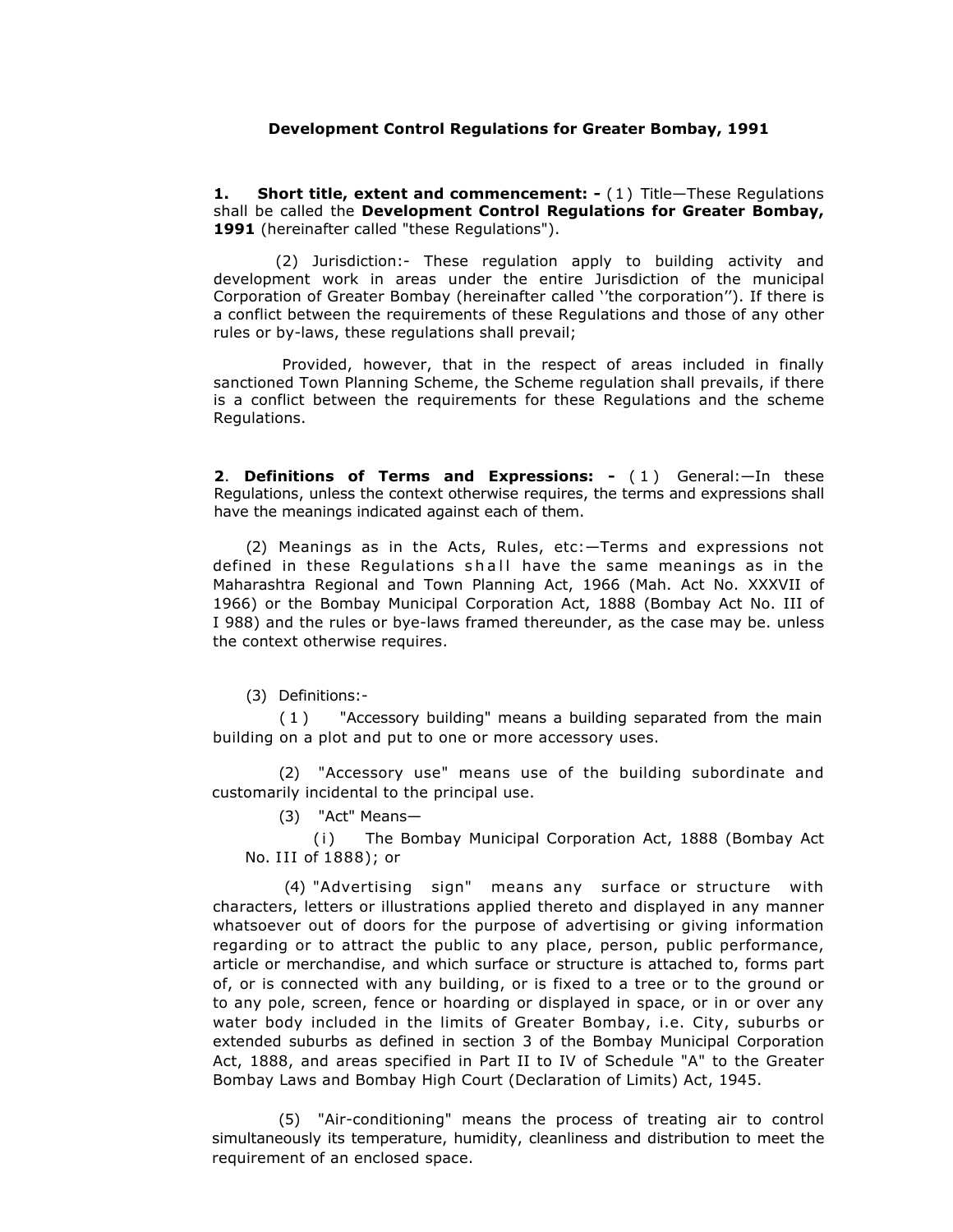(6) "Addition and/or alteration" means change from one occupancy to another, or a structural change, such as an addition to the area or height, or the removal of part of a building, or a change to the structure, such as the construction or cutting into or removal of any wall or part of a wall, partition, column, beam, joist, floor including a mezzanine floor or other support, or a change to or closing of any required means of ingress or egress, or a change to fixtures or equipment, as provided in these Regulations.

 (7) "Amenity" means roads, streets, open spaces, parks, recreational grounds, play grounds, gardens, water supply, electric supply, street lighting, sewerage, drainage, public works and other utilities, services and conveniences.

(8) "Automatic sprinkler system" means an arrangement of pipes and sprinklers automatically operated by heat and discharging water on fire, simultaneously setting an audible alarm.

(9) "Balcony" means a horizontal projection, including a parapet, hand-rail Balustrade, to serve as a passage or sitting out place.

(10) "Basement or cellar" means the lower storey of a building below, or partly below the ground level.

( 1 1 ) "Building" means a structure, constructed with any materials whatsoever for any purpose, whether used for human habitation or not. and includes—

(i) Foundation, plinth, walls, floors, roof, chimneys, plumbing and building services, fixed platforms;

(ii) Verandahs, balconies, cornices, projections;

(iii) Part of a building or anything affixed thereto;

(iv) Any wall enclosing or intended to enclose any land or space, signs and outdoor display structures;

(v) Tanks constructed for storage of chemicals or chemicals in liquid form;

(vi) all types of buildings defined in (a) to (p) below, but tents, shamianas and tarpaulin shelters erected for temporary purposes for ceremonial occasions, with the permission of the Commissioner, shall not be considered to be "buildings".

 (a) "Assembly building" means a building or part thereof where groups of people congregate or gather for amusement, recreation, social, religious, patriotic, civil, travel and similar purposes. "Assembly buildings" include buildings of drama and cinema theatres, drive-in-theatres, assembly halls, city halls, town halls, auditoria, exhibition halls, museums, "mangal karyalayas", skating rinks, gymnasia, stadia, restaurants, eating or boarding houses, places of worship, dance halls, clubs, gymkhanas, road, air sea or other public transportation stations, and recreation piers.

(b) "Business building" means any building or part thereof used for transaction of business and/or keeping of accounts and records therefor; offices, banks, professional establishments, court houses being classified as business buildings if their principal function is transaction of business and/ or keeping of books and records.

 (c) Detached building" means a building with walls and roofs independent of any other building and with open spaces on all sides.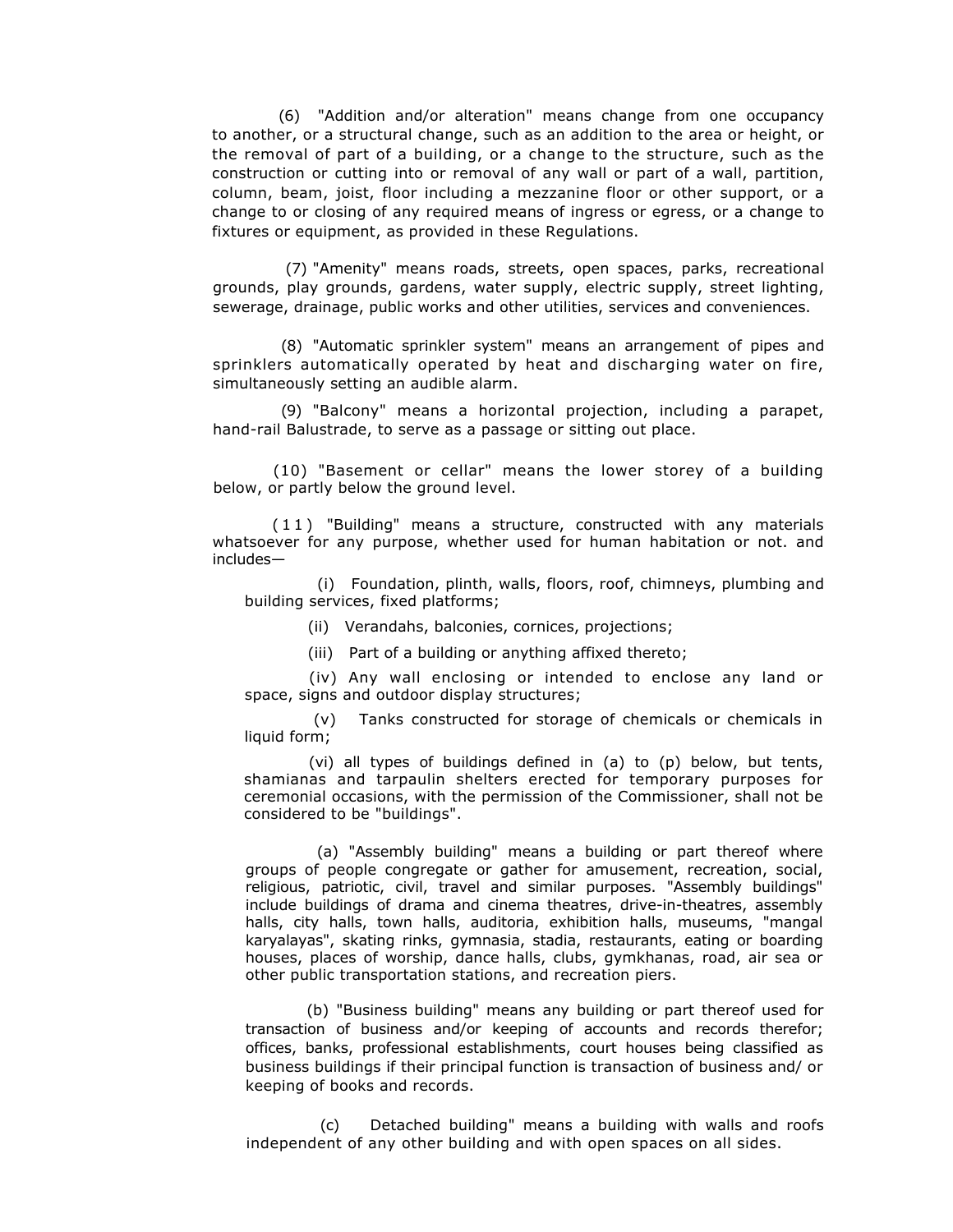(d) "Educational building" means a building exclusively used for a school or college, recognised by the appropriate Board or University, or any other competent authority involving assembly for instruction, education or recreation incidental to educational use, and including a building for such other users incidental thereto such as a library or a research institution. It shall also include quarters for essential staff required to reside in the premises, and a building used as a hostel captive to an educational institution whether situated in its campus or not.

 (e) "Hazardous building" means a building or part thereof used for—

(i) storage, handling, manufacture or processing of radioactive substances or of highly combustible or explosive materials or products which are liable to burn with extreme rapidity and/or producing poisonous fumes or explosive emanations;

(ii) storage, handling, manufacture or processing of which involves highly corrosive, toxic or noxious alkalis, acids, or other liquids, gases or Chemical Producing flame, fumes and explosive mixtures or which result in division of matter into fine particles capable of spontaneous ignition.

(f) '"Industrial building" means a building or part thereof wherein products or material are fabricated, assembled or processed, such as assembly plants, laboratories, power plants, refineries, gas plants, mills, diaries and factories.

 (g) "Institutional building" means a building constructed by Government Semi-Government organisations or registered Trusts and used for medical or other treatment, a hostel for working women or for an auditorium or complex for cultural and allied activities or for an hospice, care of persons suffering from physical or mental illness, handicap, disease or infirmity, care of orphans, abandoned women, children and infants, convalescents, destitute or aged persons and for penal or correctional detention with restricted liberty of the inmates ordinarily providing sleeping accommodation, and includes dharamshalas, hospitals, sanatoria, custodial and penal institutions such as jails, prisons, mental hospitals, houses of correction, detention and reformatories.

(h) "Mercantile Building" means a building or part thereof used as shops, stores or markets for display and sale of wholesale or retail goods or merchandise, including office, storage and service facilities incidental thereto located in the same building.

(i) "Multi-storeyed building" or "High-rise building" means a building of a height of 24 meters or more above the average surrounding ground level.

(j) "Office building" (premises), means a building or premises or part thereof whose sole or principal use is for an office or for office purposes or clerical work. "Office purposes" includes the purpose of administration, clerical work, handling money, telephone, telegraph and computer operation; and "clerical work" includes writing, book-keeping, sorting papers, typing, filing, duplicating, punching cards or tapes, machine calculations, drawing of matter for publication and editorial preparation of matter for publication.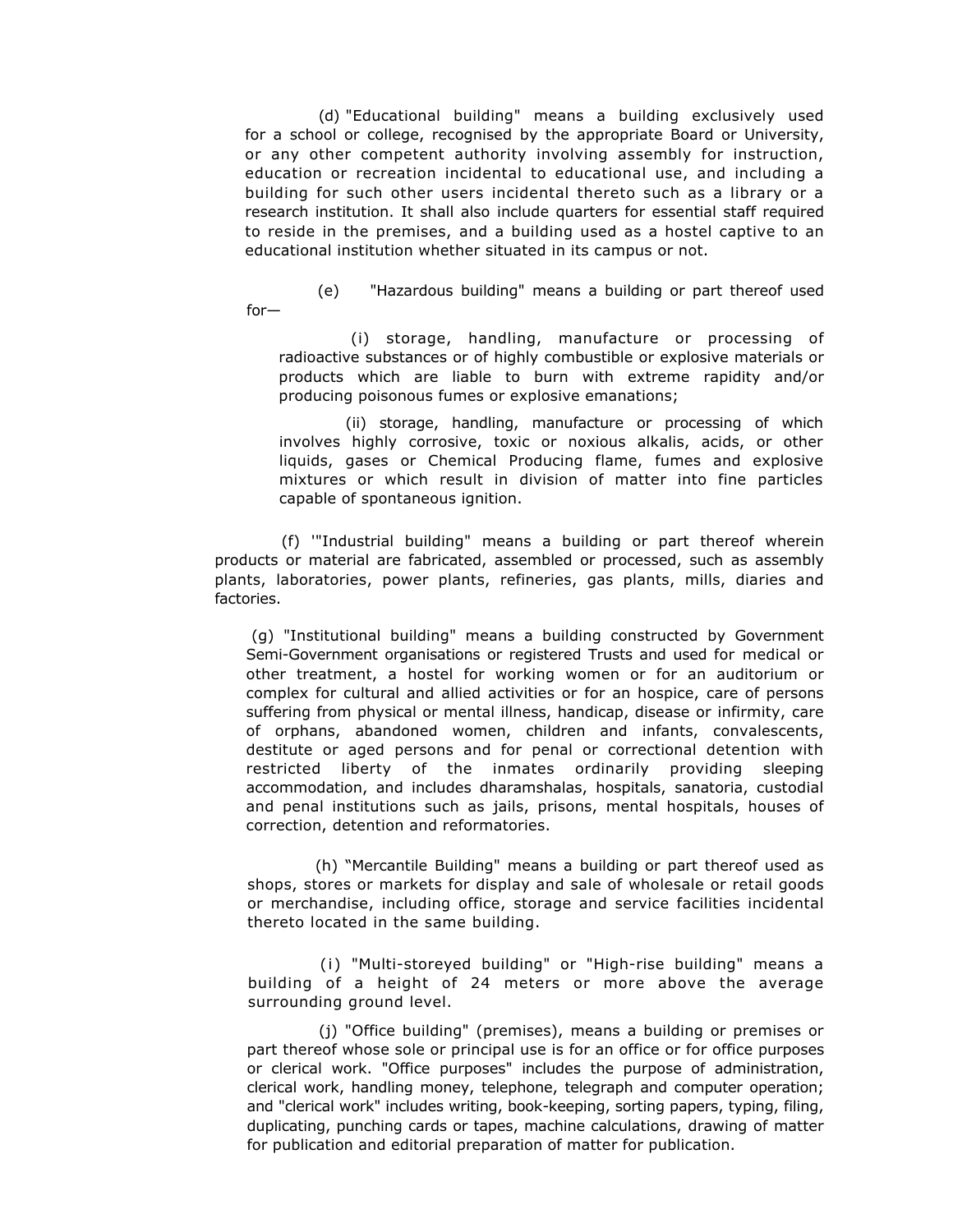(k) "Residential building" means a building in which sleeping accommodation is provided for normal residential purposes, with or without cooking or dining facilities, and includes one or more family dwellings, lodging or rooming houses, hostels, dormitories, apartment houses, flats, and private garages of such buildings.

(l). "Semi-detached building" means a building detached on three sides with open space as specified in these Regulations.

(m) "Special building" means—

(i) a building solely used for the purpose of a drama or cinema theatre, a drive-in-theatre, an assembly hall or auditorium, an exhibition hall, theatre museum, a stadium, a "mangal karyalayas" or where the "built-up area of such a user exceeds 600 sq.m. in the case of mixed occupancies;

(ii) an industrial building;

(iii) a hazardous building;

(iv) a building of a wholesale establishment;

(v) a residential hotel building or centrally air-conditioned building which exceeds—

(a) 15 m. in height, or

(b) a total built-up area of 600 sq.m.

(n) "Storage building" means a building or part thereof used primarily for storage or shelter of goods, wares, merchandise, and includes a building used as a warehouse, cold storage, freight depot, transit shed, store house, public garage, hangar, truck terminal, grain elevator, barn and stable.

- (o) "Unsafe building" means a building which—
	- (i) is structurally unsafe,
	- (ii) is insanitary,
	- (iii) is not provided with adequate mean of egress,
	- (iv) constitutes a fire hazard,
	- (v) is dangerous to human life,

(vi) in relation to its existing use, constitutes a hazard to safety or health or public welfare by reasons of inadequate maintenance, dilapidation or abandonment.

(p) "Wholesale establishment" means an establishment wholly or partly engaged in wholesale trade and manufacturers' wholesale outlets, including related storage facilities, warehouses and establishments engaged in truck transport, including truck transport booking agencies.

(12) "Building line" means the line upto which the plinth of a building adjoining a street or an extension of a street or on a future street may lawfully extend and includes the lines prescribed, if any, in any scheme and/or development plan.

(13) "Built-up area" means the area covered by a building on all floors including cantilevered portion, if any, but excepting the areas excluded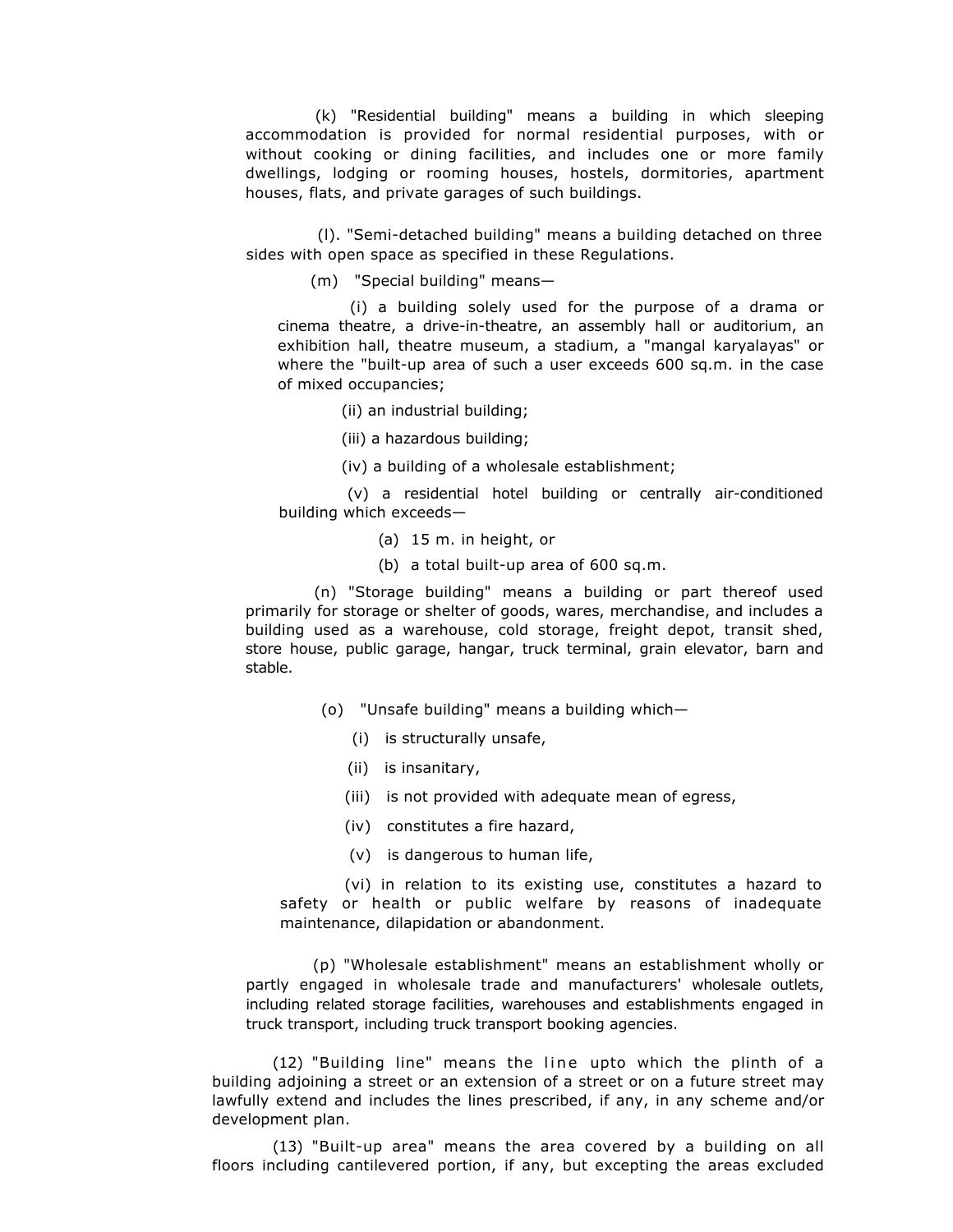specifically under these Regulations.

(14) "Cabin" means a non-residential enclosure constructed of nonload bearing partitions.

(15) "Carpet area" means the net usable floor area within a building excluding that covered by the walls or any other areas specifically exempted from floor space index computation in these Regulations.

(16) "Chimney" means a construction by means of which a flue is formed for the purpose of carrying products of combustion to the open air and includes a chimney stack and the flue pipe.

(17) "Chajja" means a structural overhang provided over openings on external walls for protection from the weather.

(18) "Chowk" means a fully or partially enclosed space permanently open to the sky within a building at any level; an inner chowk being enclosed on all sides except as provided in clause (a) of Sub-regulation (9) of Regulation 29 and an outer chowk having one unenclosed side.

(19) "Combustible material" means that material which when burnt adds heat to a fire when tested for combustibility in accordance with the 1S.-3808-1966 Method of Test for Combustibility of Building Materials, National Building Code.

(20) "Convenience shopping" means shops, each with a carpet area not exceeding 20 sq.m. except where otherwise indicated and comprising those dealing with day to day requirements, as distinguished from wholesale trade or shopping. It includes—

(i) Foodgrain or ration shops, each with carpet area not exceeding 50 sq.m.

- (ii) Pan shops.
- (iii) Tobacconists.

(iv) Shops for collecting and distribution of clothes and other materials for cleaning and dyeing establishments.

(v) Tailor or darner shops.

(vi) Groceries, confectioneries, wine and general provision shops, each with a carpet area not exceeding 50 sq.m.

(vii) Hair dressing saloons and beauty parlours.

- (viii) Bicycle hire and repair shops.
- (ix) Vegetable and fruit shops.
- (x) Milk and milk products shops.

(xi) Medical and dental practitioners' dispensaries or clinics, pathological or diagnostic clinics and pharmacies, each with a carpet area not exceeding 50 sq.m.

- (xii) Florists.
- (xiii) Shops dealing in ladies ornaments such as bangles, etc.
- (xiv) Shops selling bakery products.
- (xv) Newspaper, magazine stalls and circulating libraries.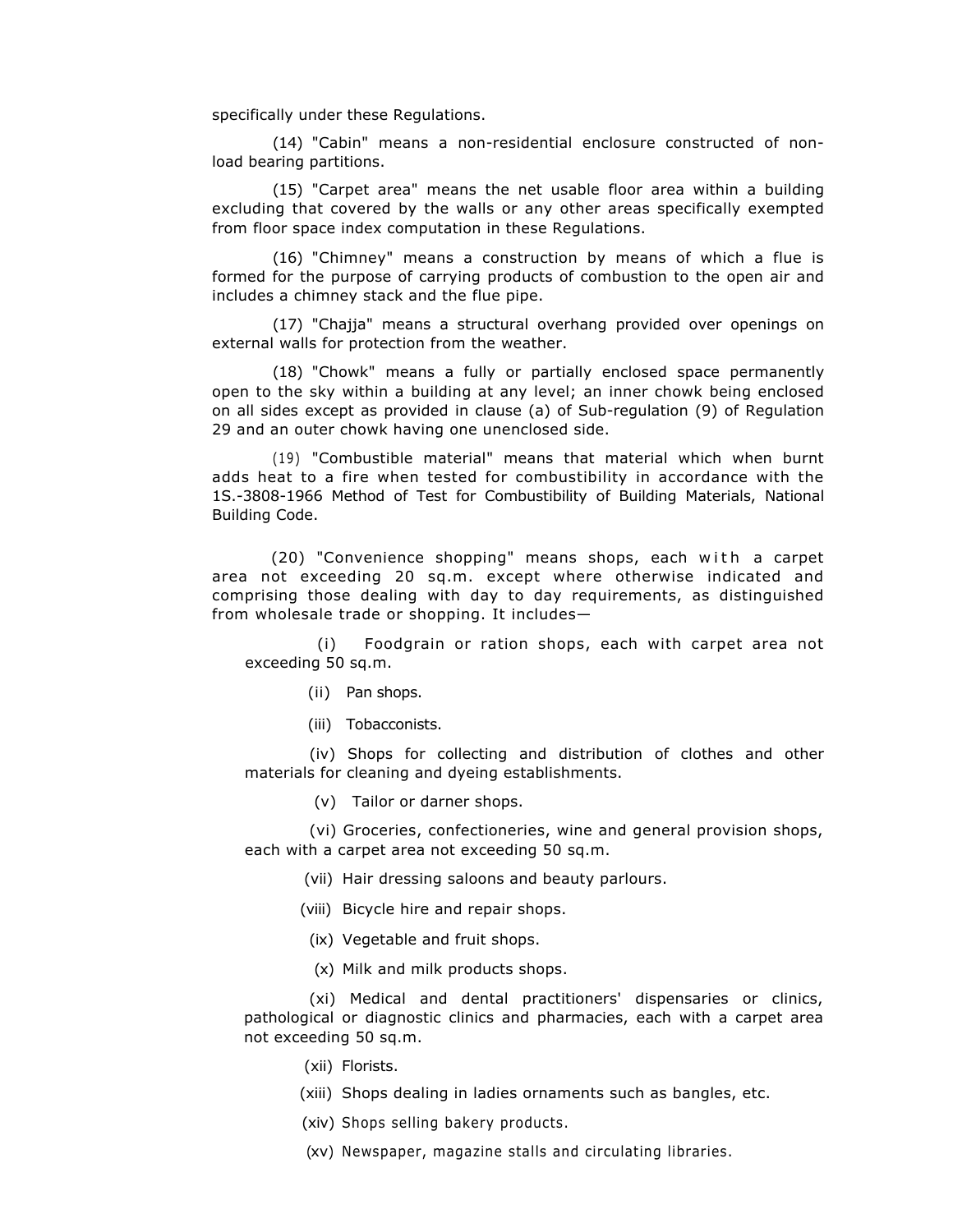(xvi) Wood, coal and fuel shops, each with a carpet area not exceeding 30 sq.m.

(xvii) Books and stationery shops or stores.

(xviii) Cloth and garment shops.

(xix) Plumbers', electricians, radio, television and video equipment repair shops and video libraries.

(xx) Restaurants and eating houses each with a carpet area not exceeding 50 sq.m.

(xxi) Shoes and sports' shops each with a carpet area not exceeding 75 sq.m.

With the approval of the Corporation, the Commissioner may from time to time add to, alter or amend the above list.

(21) "Contiguous holding" means a contiguous piece of land in one ownership irrespective of separate property register cards.

(22) "Corridor" means a common passage or circulation space including a common entrance hall.

(23) "Courtyard" means a space permanently open to the sky within the site around a structure and paved/concreted.

(24) "Dharmashala" means a building used as a place of religious assembly, a rest house, a place in which charity is exercised with religious or social motives, or a place wherein a certain section of people have a right of, or are granted, residence without payment or on nominal payment.

(25) "Drain" means a system or a line of pipes, with their fittings and accessories, such as manholes, inspection chambers, traps, gullies, floor traps, used for drainage of buildings or yards appurtenant to the buildings within the same cartilage. A drain includes an open channel for conveying surface water or a system for the removal of any liquid.

(26) "Enclosed staircase" means a staircase separated by fire resistant walls and doors from the rest of the building.

(27) "Escape route" means any well ventilated corridor, staircase or other circulation space, or any combination of the same, by means of which a safe place in the open air at ground level can be reached.

(28) "Existing building" means a building or structure existing authorisedly before the commencement of these regulations.

(29) "Existing use" means use of a building or a structure existing authorisedly before the commencement of these Regulations.

(30) "Exit" means a passage, channel or means of egress from any building, storey or floor area to a street or other open space of safety; horizontal, outside and vertical exits having meanings at (i), (ii) and (iii) respectively as under :—

(i) "Horizontal exit" means an exit which is a protected opening through or around a fire wall or a bridge connecting two or more buildings.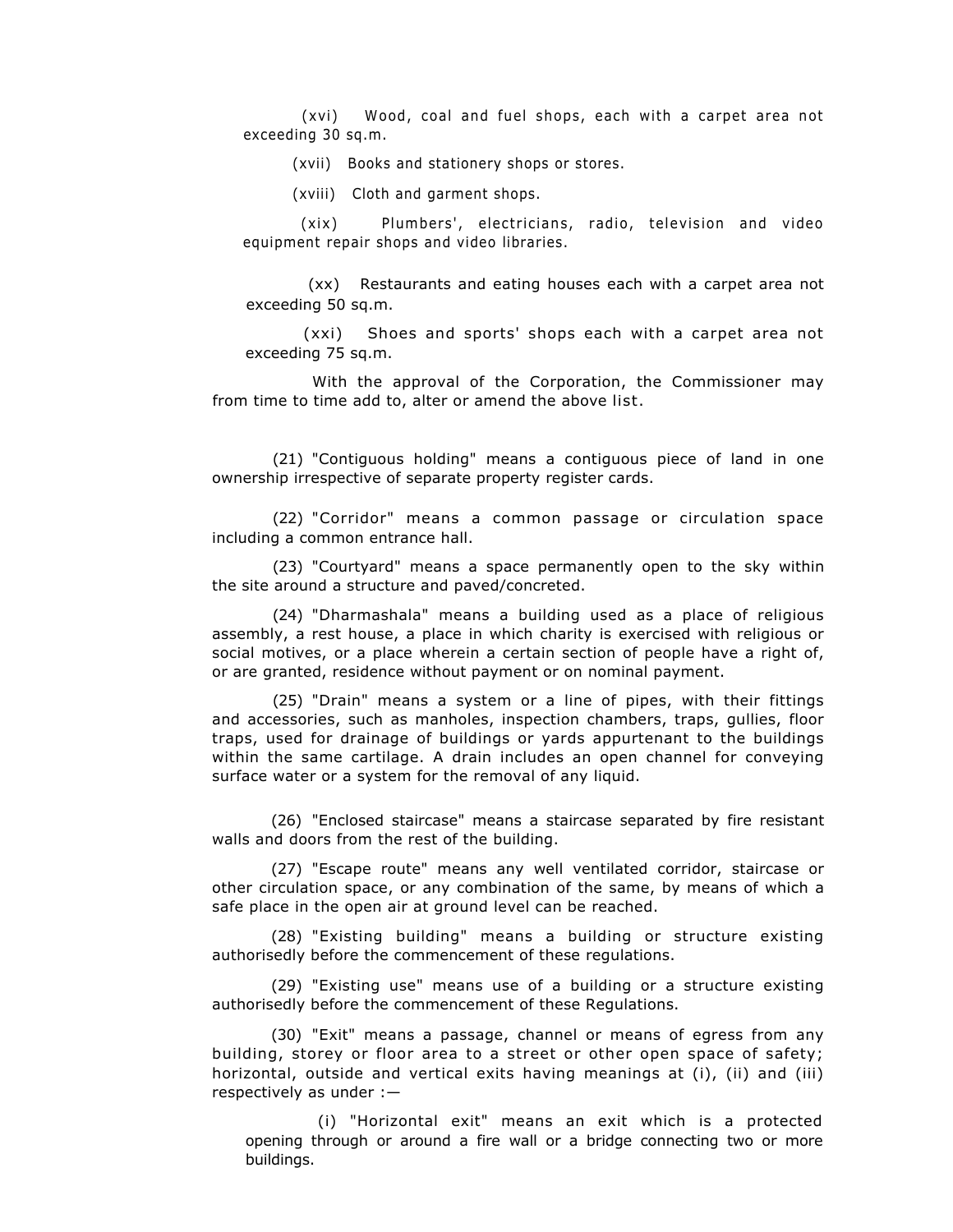(ii) "Outside exit" means an exit from a building to a public way, to an open area leading to a public way or to an enclosed fire resistant passage leading to a public way.

(iii) "Vertical exit" means an exit used for ascending or descending between two or more levels, including stairways, smoke-proof towers, ramps, escalators and fire escapes.

(31) "External wall" means an outer wall of a building not being a party wall even though adjoining a wall of another building and also means a wall abutting on an interior open space of any building.

(32) "Fire and/or emergency alarm system" means an arrangement of call points or detectors, sounders and other equipment for the transmission and indication of alarm signals working automatically or manually in the case of fire or other emergency.

(33) "Fire lift" means a special list designed for the use of fire service personnel in the event of fire or other emergency.

(34) "Fire proof door" means a door or shutter fitted to a wall opening, and constructed and erected with the requirement to check the transmission of heat and fire for a specified period.

(35) "Fire pump" means a machine, driven by external power for transmitting energy to fluids by coupling the pump to a suitable engine or motor, which may have varying outputs/capacity but shall be capable of having a pressure of 3.2 kg/cm- at the topmost level of a multistoreyed or high rise building.

(36) "Booster fire pump" means a mechanical/electrical device which boosts up the water pressure at the top level of a multistoreyed/high rise building and which is capable of a pressure of 3.2 kg/cm at the nearest point.

(37) "Fire resistance" means the time during which a fire resistant material i.e. material having a certain degree of fire resistance, fulfils its function of contributing to the fire safety of a building when subjected to prescribed conditions of heat and load or restraint. The fire resistance test of structures shall be done in accordance with IS: 3809-1966 Fire Resistance Test of Structure.

(38) "Fire separation" means the distance in meters measured from any other building on the site or from another site, or from the opposite side of a street or other public space to the building.

(39) "Fire service inlet" means a connection provided at the base of a building for pumping up water through in-built firefighting arrangements by fire service pumps in accordance with the recommendations of the Chief Fire Officer.

(40) "Fire tower" means an enclosed staircase which can only be approached from the various floors through landings or lobbies separated from both the floor area and the staircase by fire-resisting doors and open to the outer air.

(41) "Floor" means the lower surface in a storey on which one normally walks in a building, and does not include a mezzanine floor. The floor at ground level with a direct access to a street or open space shall be called the ground floor; the floor above it shall be termed as floor 1, with next higher floor being termed as floor 2, and so on upwards.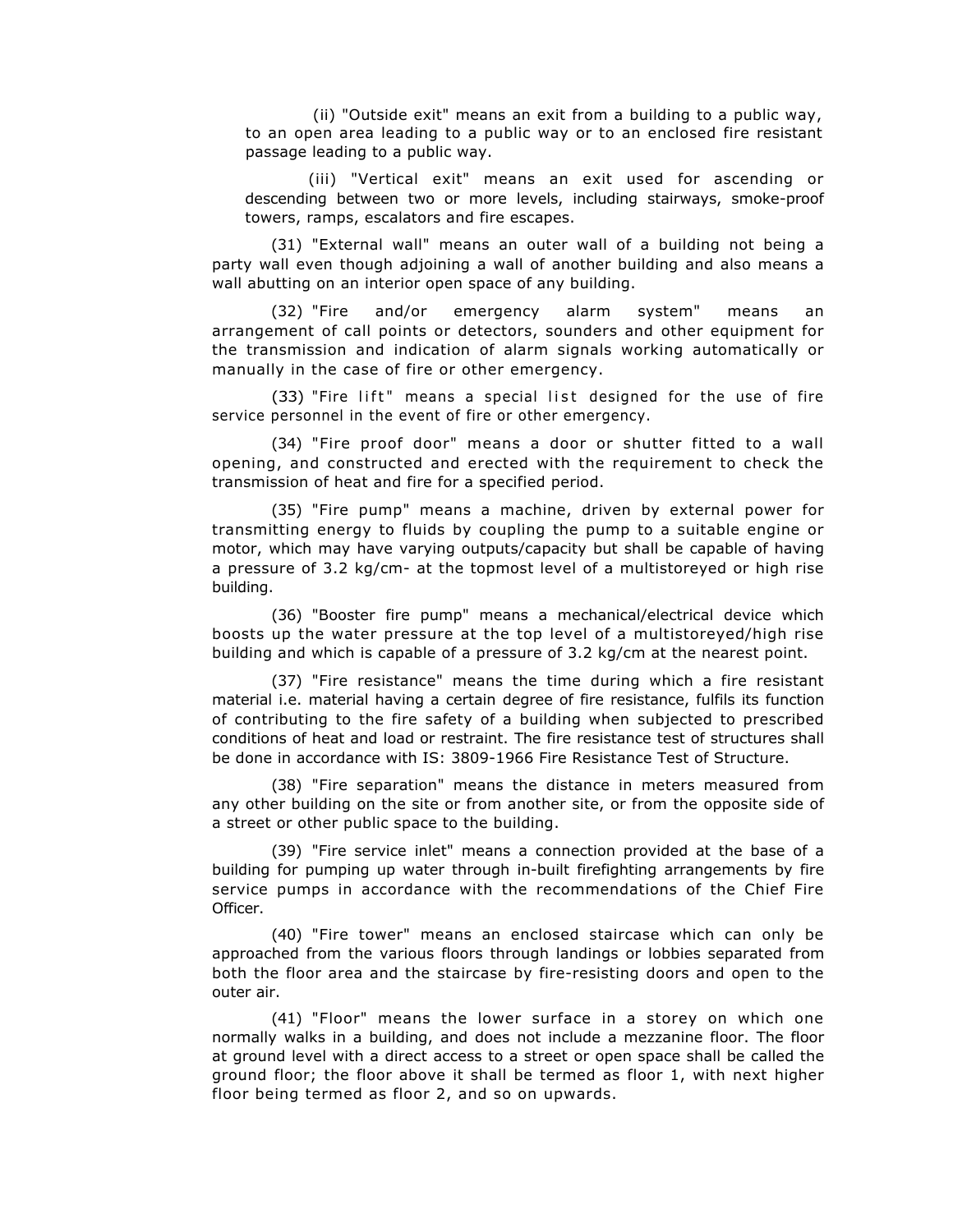(42) "Floor Space Index (FSI)" means the quotient of the ratio of the combined gross floor area of all floors, excepting areas specifically exempted under these Regulations, to the total area of the plot, viz.  $:$  -

> Total covered area on all floors Floor Space Index (FSI)) =--------------------------------------- Plot area

(43) "Footing" means a foundation unit constructed in brick work, stone masonry or concrete under the base of a wall or column for the purpose of distributing the load over a large area.

(44) "Foundation" means that part of the structure which is in direct contact with and transmitting loads to the ground.

(45) "Front" means the space between the boundary line of a plot abutting the means of access/road/street and the building line. Plots facing two or more means of accesses/roads/streets shall be deemed to front on all such

means of accesses/roads/streets.

(46) "Gallery" means an intermediate floor or platform projecting from a wall of an auditorium or a hall, providing extra floor area, and/or additional seating accommodation. It also includes the structures provided for seating in stadia.

(47) "Garage-Private" means a building or a portion thereof designed and used for the parking of vehicles.

(48) "Garage-Public" means a building or portion thereof, designed other than as a private garage, operated for gain, designed and/or used for repairing, servicing, hiring, selling or storing or parking motor-driven or other vehicles.

(49) "Habitable room" means a room occupied or designed for occupancy for human habitation and uses incidental thereto, including a kitchen if used as a living room, but excluding a bath-room, water closet compartment, laundry, serving and storing pantry, corridor, cellar, attic, store-room, poojaroom and spaces not frequently used.

(50) "Hazardous material" means—

(i) radio active substances;

(ii) material which is highly combustible or explosive and/or which may produce poisonous fumes or explosive emanations, or storage, handling, processing or manufacturing of which may involve highly corrosive, toxic or noxious alkalis or acids or other liquids;

(iii) other liquids or chemicals producing flame, fumes, explosive, poisonous, irritant or corrosive gases or which may produce explosive mixtures of dust or fine particles capable of spontaneous ignition.

 (51) "Height of a building" means the vertical distance measured, in the case of flat roofs, from the average level of the ground around and contiguous to the building to the highest point of the building and, in the case of pitched roofs, upto the point where the external surface of the outer wall intersects the finished surface of the sloping roof, and, in the case of gables facing the road, the mid-point between the eaves level and the ridge.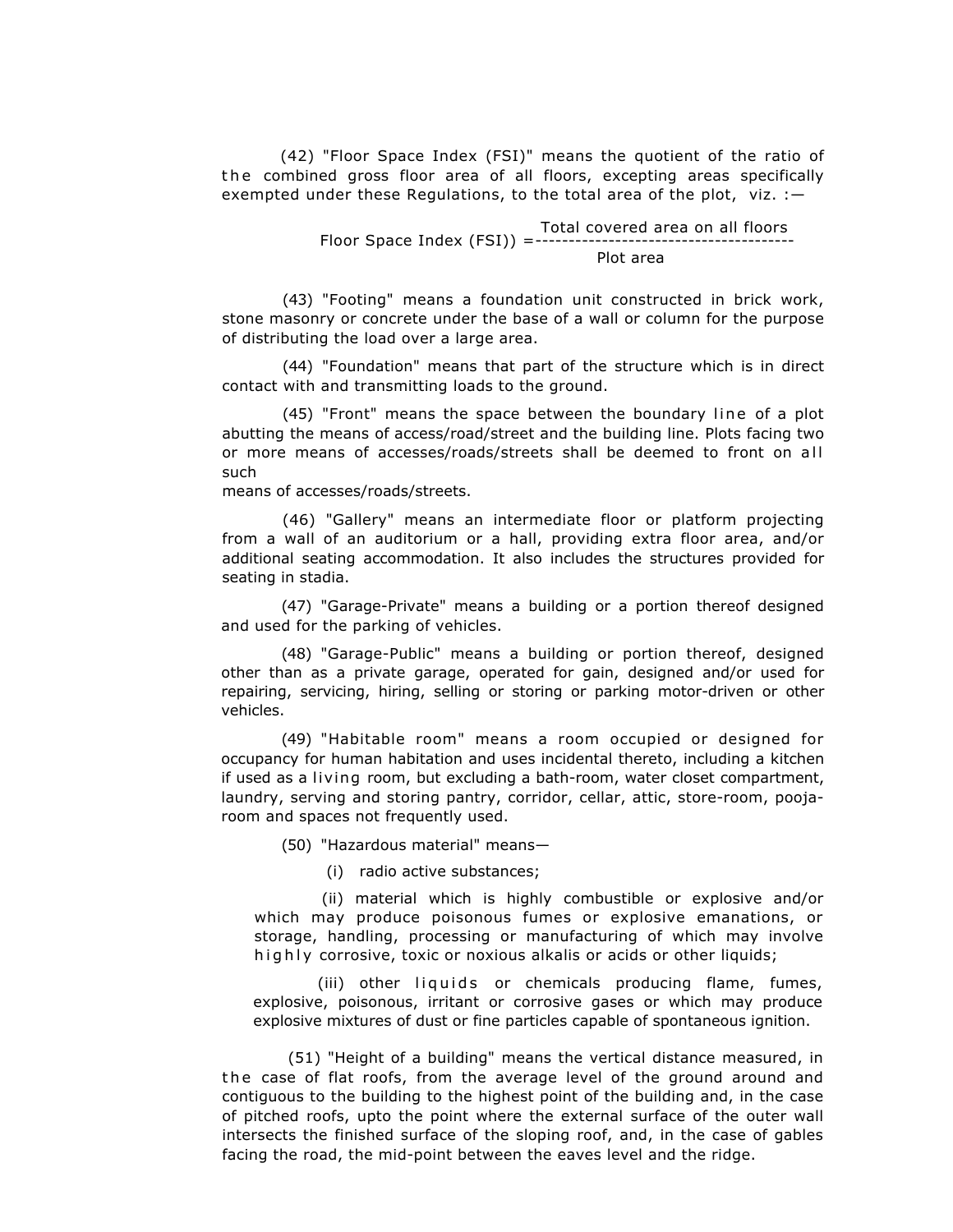(52) "Height of a room" means the vertical distance measured from the finished floor surface to the finished ceiling/slab surface. The height of a room with a pitched roof means the average height between the finished floor surface and the bottom of the eaves and the bottom of the ridge.

(53) "Home occupation" means customary home occupation other than the conduct of an eating or a drinking place offering services to the general public, customarily carried out by a member of the family residing on the premises without employing hired labour, and for which there is no display to indicate from the exterior of the building that it is being utilised in whole or in part for any purpose other than a residential or dwelling use, and in connection with which no article or service is sold or exhibited for sale except that which is produced therein, which shall be non-hazardous and not affecting the safety of the inhabitants of the building and the neighborhood, and provided that no mechanical equipment is used except that as is customarily used for purely domestic or household purposes and/or employing licensable goods. If motive power is used, the total electricity load should not exceed 0.75 KW. "Home Occupation" may also include such similar occupations as may be specified by the Commissioner with the approval of Corporation and subject to such terms and conditions as may be prescribed.

(54) "Ledge" or "Tand" means a shelf-like projection supported in any manner, except by vertical supports, within a room itself but without a projection of more than half a meter.

(55) "Architect" means an architect who is an associate or corporate member of the Indian Institute of Architects or who holds a degree or diploma which makes him eligible for such membership for such qualifications listed in Schedule XIV of the Architects Act, 1972, and being duly registered with the Council of Architecture under that Act.

 (56)"Licensed Surveyor/Engineer/Structural Engineer/Supervisor'' means a qualified surveyor, engineer, structural engineer or supervisor, licensed by the Commissioner.

 (57)"Lift" means a mechanically guided car platform or transport for persons and materials between two or more levels in a vertical or substantially vertical direction.

(58) "Loft" means an intermediate floor between two floors or a residual space in a pitched roof above normal level constructed for storage.

(59) "Masonry" means an assemblage of masonry units properly bound together by mortar.

(60) "Masonry unit" means a unit whose net cross-sectional area in every plane parallel to the bearing surface is 75 per cent or more of its gross cross-sectional area measured in the same plane. It may be either clay, brick, stone, concrete block or sand-lime brick.

(6 1 ) "Mezzanine floor" means an intermediate floor, not being a loft, between the floor and ceiling of any storey.

(62) "Non-combustible" means not liable to bum or add heat to a fire when tested for combustibility in accordance with the IS: 3808-1966 Method of Test for Combustibility of Building Materials.

(63) "Occupancy" or "Use" means the principal occupancy or use for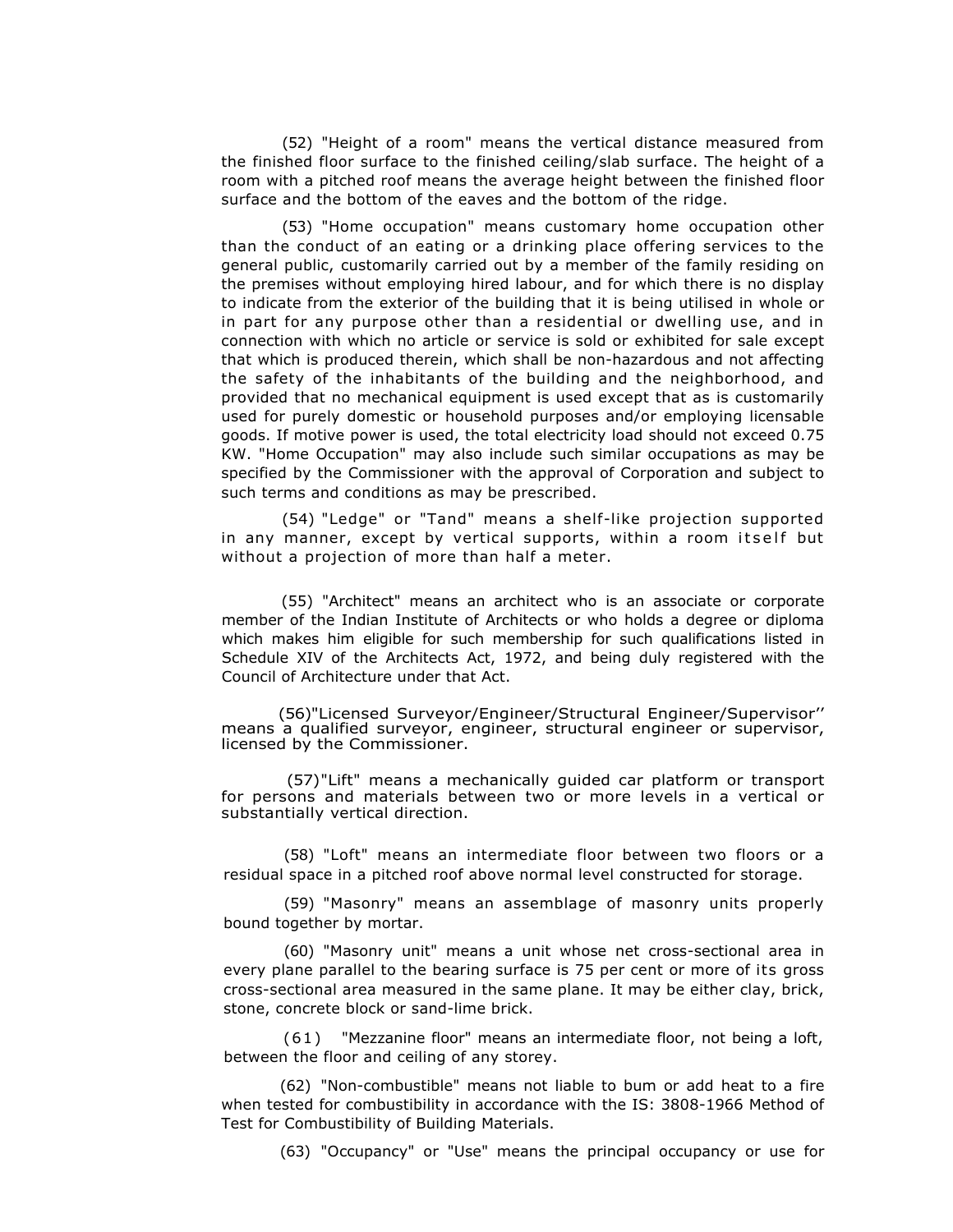which a building or a part of it is used or intended to be used, including con tingent subsidiary occupancies; mixed occupancy buildings being those in which more than one occupancy are present indifferent portions of the buildings.

(64) "Open space" means an area forming an integral part of a site left open to the sky.

(65) "Owner" means a person who receives rent for the use of the land or building or would be entitled to do so if it were left, and includes—

(i) an authorised agent or trustee who receives such rent on behalf of the owner;

(ii) a receiver, executor or administrator, or a manager appointed by any court of competent jurisdiction to have the charge of or to exercise the rights of the owner;

(iii) an agent or trustee who receives the rent of or is entrusted with or is concerned with any building devoted to religious or charitable purposes; and

(iv) a mortgagee in possession.

(66) "Parapet" means a low wall or railing built along the edge of a roof or a floor.

(67) "Parking space" means an enclosed or unenclosed covered or open area sufficient in size to park vehicles. Parking spaces shall be served by a driveway connecting them with a street or alley and permitting ingress or egress of vehicles.

(68) "Partition" means an interior non-load bearing divider one storey or part storey in height.

(69) "Permanent open air space" means air space permanently open—

(i) if it is a street,

(ii) if its freedom from encroachment is protected by any law or contract ensuring that the ground below it is either a street or is permanently and irrevocably appropriated as an open space.

In determining the open air space required for construction of a building, any space occupied by an existing structure may. if it is ultimately to become a permanently open air space, be treated as if it were already such a place.

(70) "Permission" means a valid permission or authorisation in w riting by the competent authority to carry out development or a work regulated by the Regulations.

(71) "Plinth" means the portion of a structure between the surface of the surrounding ground and surface of the floor immediately above the ground.

(72) "Plinth area" means the built-up covered area measured at the floor level of the basement or of any storey.

(71) "Plot" means a parcel or piece of land enclosed by definite boundaries.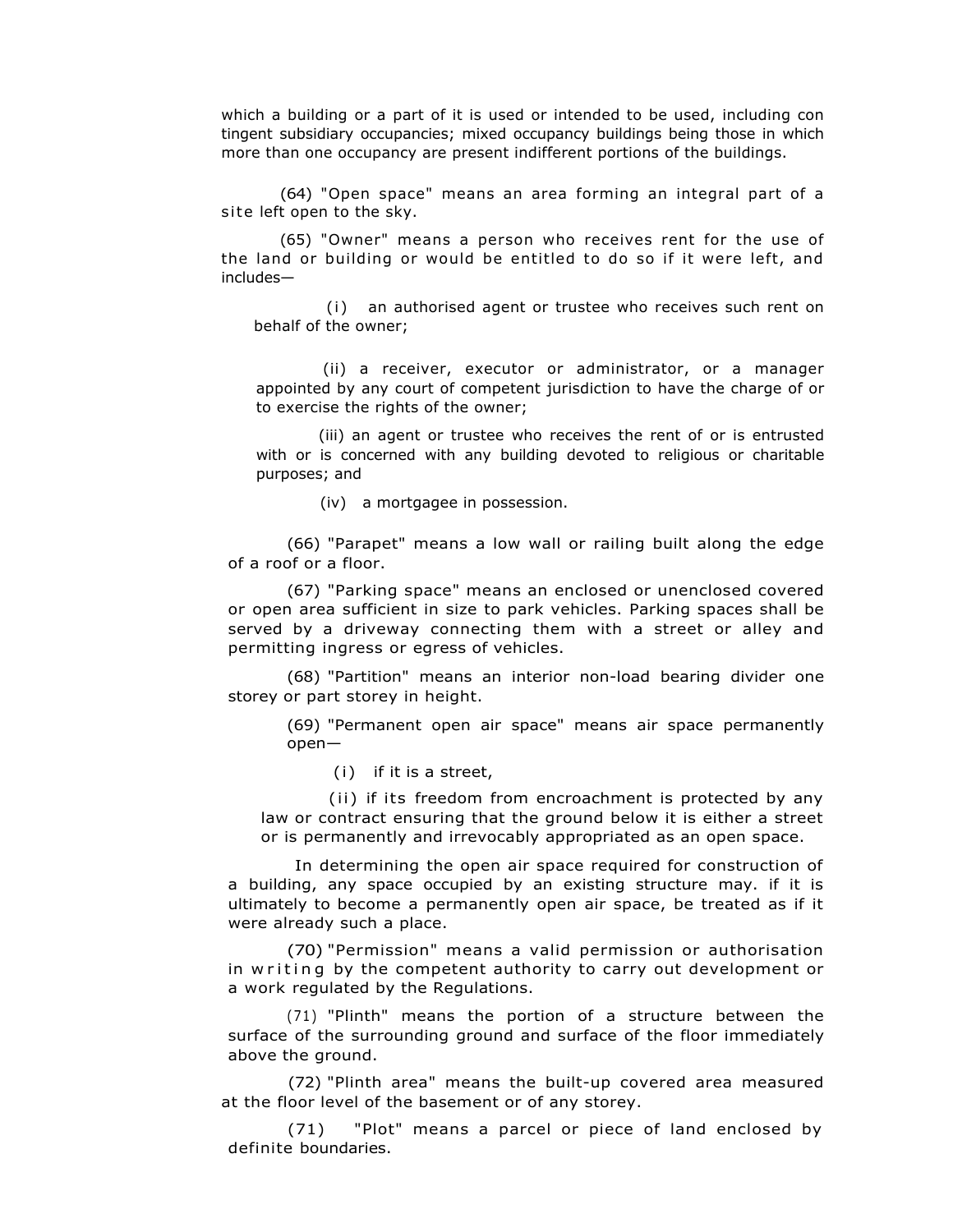(74) "Porch" means a covered surface supported on pillars or otherwise for the purpose of a pedestrian or vehicular approach to a building.

(75) "Retention activity" means an activity or use which is allowed to continue, notwithstanding its non-conforming nature in relation to the use permitted in the adjoining or surrounding area.

(76) "Road/Street" means any highway, street, lane, pathway, alley, stairway, passageway, carriageway, footway, square, place or bridge, whether a thoroughfare or not, over which the public have a right of passage or access or have passed and had access uninterruptedly for a specified period, whether existing or proposed in any scheme, and includes all bunds, channels, ditches, storm-water drains, culverts, sidewalks, traffic islands, road-side trees and hedges, retaining walls, fences, barriers and railings within the street lines.

(77) "Road/Street-level or grade" means the officially established elevation or grade of the centre line of the street upon which a plot fronts, and if there is no officially established grade, the existing grade of the street at its mid-point.

(78) "Road/Street line" means the line defining the side limits of a road/street.

(79) "Road width" or "Width of road/street" means the whole extent of space within the boundaries of a road when applied to a new road/ street, as laid down in the city survey or development plan or prescribed road lines by any act or law and measured at right angles to the course or intended course of direction of such road.

(80) "Row housing" means a row of houses with only front, rear and interior open spaces.

(81) "Semi-detached building" means a building detached on three sides with open spaces as specified in these Regulations.

(82) "Service road" means a road/lane provided at the front, rear or side of a plot for service purposes.

(83) "Site" means a parcel or piece of land enclosed by definite boundaries.

(84) "Site, Corner" means a site at the junction of and fronting on two or more roads or streets.

(85) "Site, Depth of means the mean horizontal distance between the front and rear site boundaries.

(86) "Site with double frontage" means a site having a frontage on two streets other than a corner plot.

(87) "Site. Interior or Tandem" means a site access to which is by a passage from a street whether such passage forms part of the site or not.

(88) "Smoke-stop door" means a door for preventing or checking the spread of smoke from one area to another.

 $(89)$  "Stair-cover" means a structure with a covering roof over a staircase and its landing built to enclose only the stairs for the purpose of providing protection from the whether, and not used for human habitation.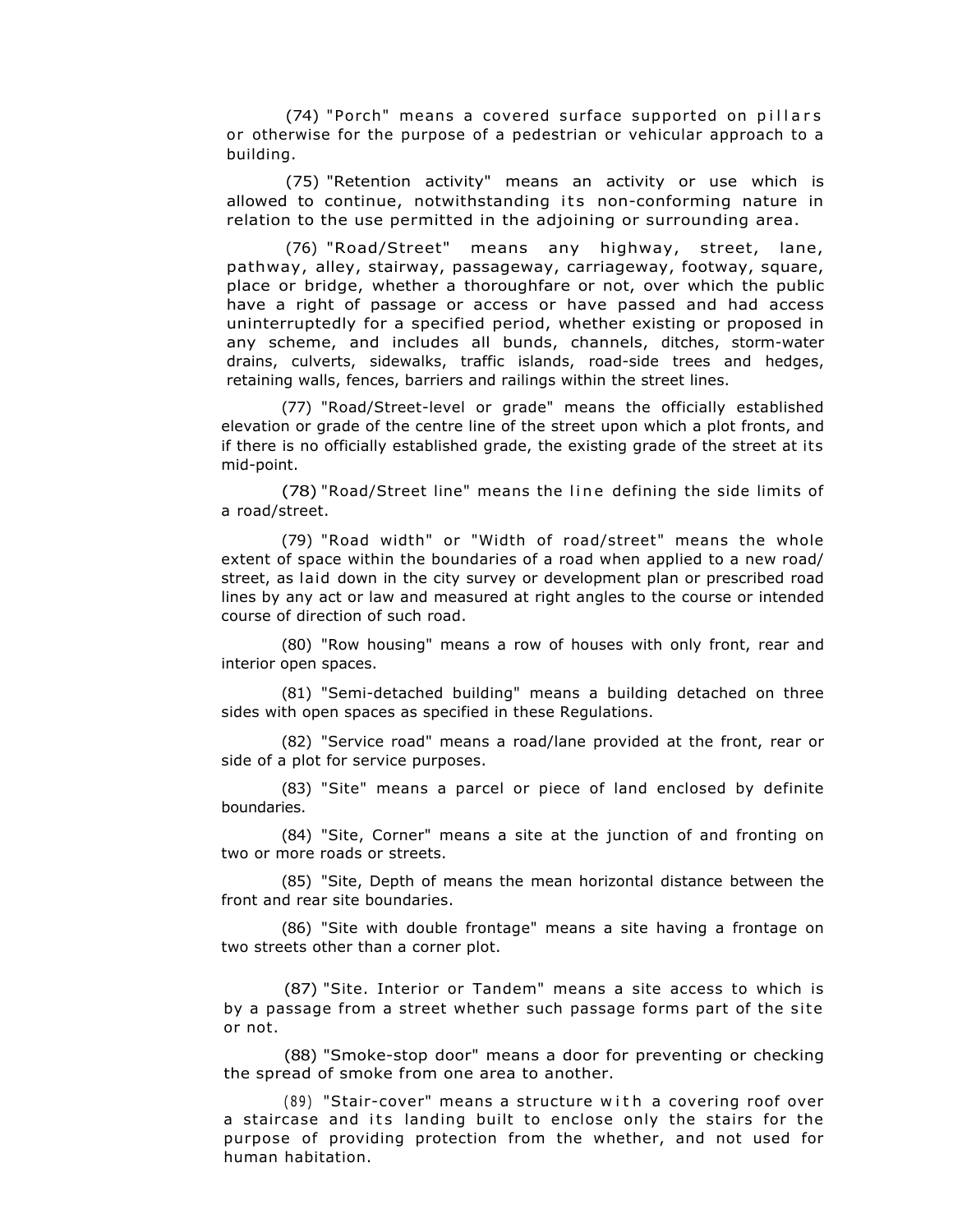(90) "Storey'" means the portion of a building included between the surface of any floor and the surface of the floor next above it or if there be no floor above it then the space between any floor and the ceiling next above it.

(91) "Tenement" means an independent dwelling unit with a kitchen or a cooking alcove.

(92) "Theatre" means a place of public entertainment for the purpose of exhibition of motion pictures and/or dramas and other social or cultural programmes.

(93 ) "Tower-like structure" means a structure in which the height of the tower-like portion is at least twice that of the broader base.

(94) "Travel distance" means the distance from the remotest point on d floor of a building to a place of safety be it a vertical exit or a horizontal exit or an outside exit measured along the line of travel.

(95) "Volume to plot Ratio (V.P.R.)" means the ratio expressed in meters of the volume of a building measured in cubic meters to the area of the plot measured in square meters.

(96) "Water Closet (W.C.)" means a privy with an arrangement for flushing the pan with water, but does not include a bathroom.

(97) "Water course" means a natural channel or an artificial channel formed by training or diversion of a natural channel meant for carrying storm and waste water.

(98) "Water course, Major" means a water course which carries storm water discharging from a contributing area of not less than 1 60 hectares, the decision of the Commissioner on the extent of the contributing area being final. A minor water course is one which is not a major one.

(99) "Window" means an opening, other than a door, to the outside of a building, which provides all or part of the required natural light, ventilation or both to an interior space.

(100)Information Technology Establishment means an establishment which is in the business of developing either software or hardware.

## **3. Applicability:-**

( 1 ) Development and construction:—Except as hereinafter otherwise provided, these Regulations shall apply to all development, redevelopment, erection and/or re-erection of a building, change of user, etc. as well as to the design, construction or reconstruction of, and additions and alterations to a building.

(2) Part construction.—Where the whole or part of a building is demolished or altered or reconstructed/removed, except where otherwise specifically stipulated, these Regulations apply only to the extent of the work involved.

(3) Change of occupancy:  $-W$ here the occupancy of a building is changed, except where otherwise specifically stipulated, these Regulations apply to all parts of the building affected by the change.

(4) Reconstruction:—The reconstruction in whole or part of a building which has ceased to exist due to an accidental fire,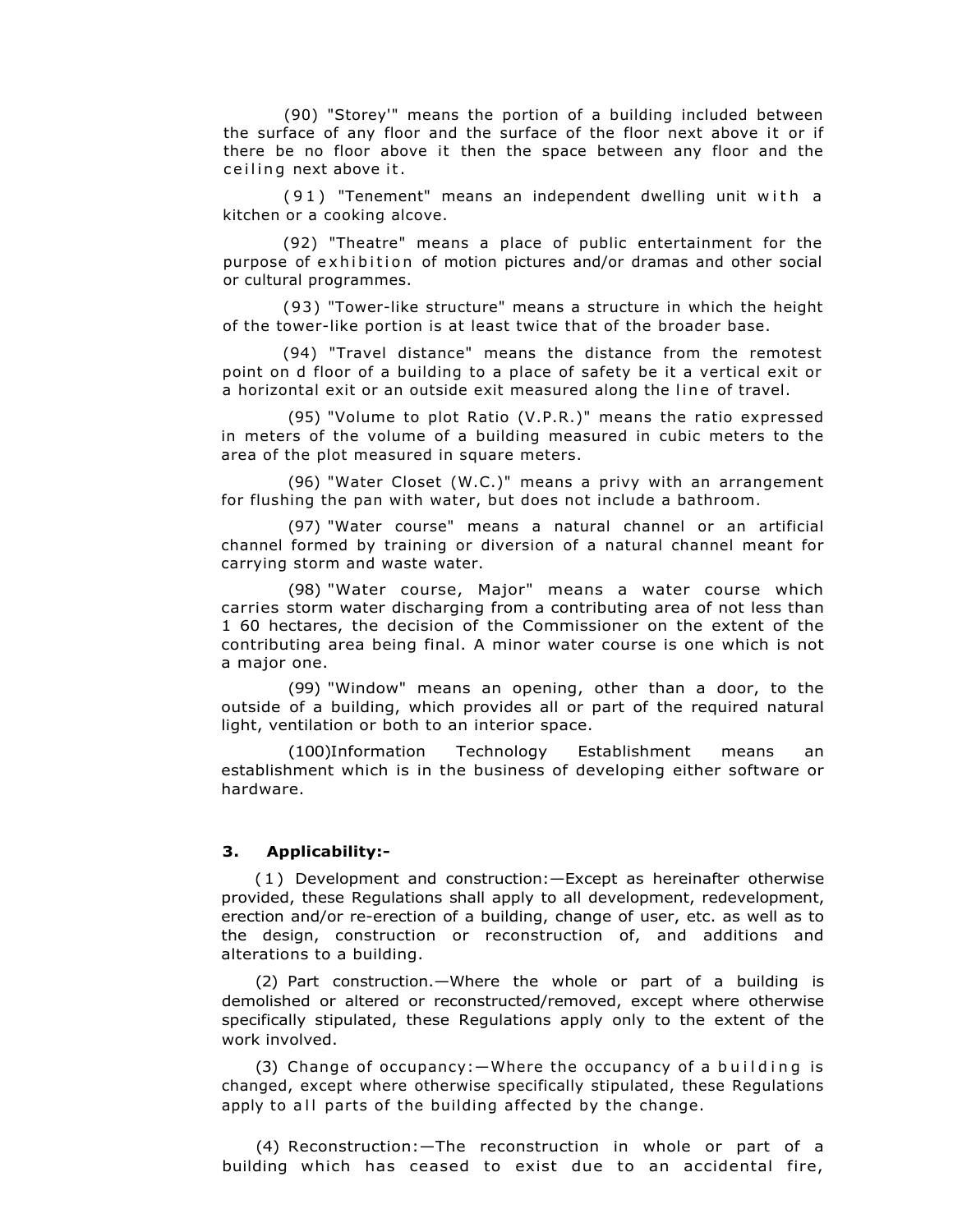natural collapse or demolition, having been declared unsafe, or which is likely to be demolished by or under an order of the Corporation or the Bombay Housing and Area Development Board and for which the necessary certificate has been given by either the said Corporation or the Board, shall be allowed subject to the Regulations in Appendix II.

(5) Exclusions.—Nothing in these Regulations shall require the removal, alteration or abandonment or prevent the continuance of the lawfully established use or occupancy of an existing building or its use unless, in the opinion of the Commissioner, such a building is unsafe or constitutes a hazard to the safety of adjacent property.

## **4. Development Permission and Commencement Certificate:-**

( 1 ) Necessity of obtaining permission:—No person shall erect or reerect a building or alter any building or carry out any development or redevelopment, on any plot or land or cause the same to be done without first obtaining separate development permission and a commencement certificate from the Commissioner.

(2) Items of operational construction by some authorities excluded:—Construction for operational purposes, including maintenance of operational structures, by the following organisations, authorities or departments, whether temporary or permanent, may be exempted by the special permission of the Commissioner in each case from the purview of these Regulations, except those relating to floor space index and fire precautions :—

- (i) Railways;
- (ii) National Highways;
- (iii) National Waterways;
- (iv) Major Ports;
- (v) Aerodromes and Airports;

(vi) Posts and Telegraphs, Telephones, Television. Wireless, Broadcasting authorities and the authorities of other similar forms of communication;

(vii) Regional grids, towers, gantries, switchyards, contact rooms for distribution, etc. of electricity;

(viii) Defence Authorities;

(ix) Any other essential public service as may be notified by the State Government.

All such constructions shall, however, conform to the prescribed requirements for the provision of essential services, water supply connections, drains, etc. to the satisfaction of the Commissioner.

(3) Operational constructions excluded:—The following constructions for operational purposes of the organisations, authorities or departments listed above are exempted from the purview of these Regulations except those relating to floor space index and fire precautions :—

(i) Repairs and renovation of existing installations or building used for operational purposes only which do not involve addition to or increase of built-up area.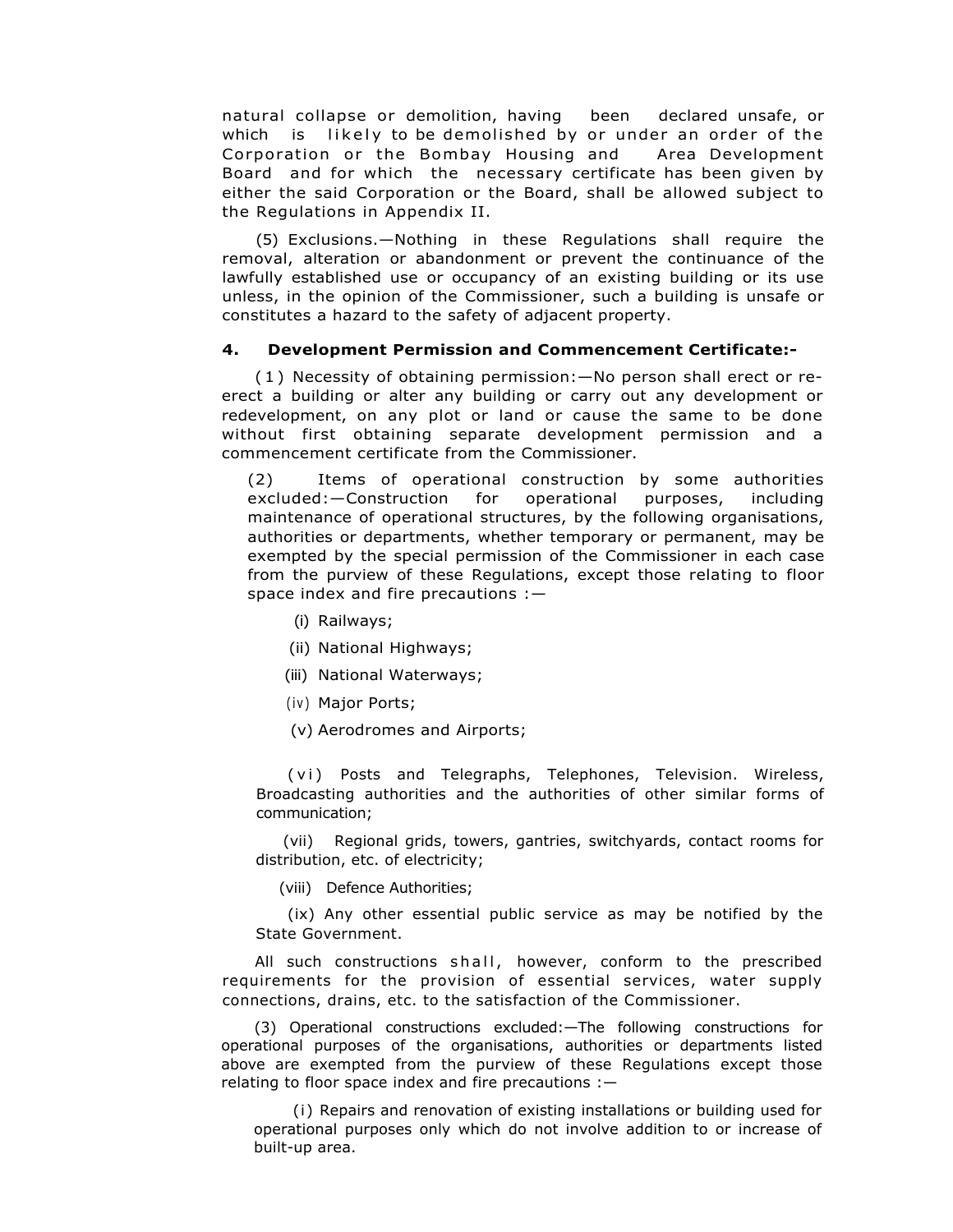$(i)$  In the case of the Railways-

(a) repairs and renovation of existing railway tracks, including culverts, over-bridges, under-passes or bridges, tunnels and side drains;

(b) platforms, goods sheds and offices, parcel offices, sub stations, foot-over bridges. turn-tables, lifting towers, gantries, signal and signal boxes or control cabins in hump yards;

(c) running (loco) sheds, carriage and wagon depots, carriage washing places, overhead or ground level water tanks, pipelines and pumping stations, running rooms, train examiners' offices, yard depots, permanent way inspectors<sup>1</sup> and signal inspectors' stores in railway yards and all overhead electric equipment for traction.

(iii) Store sheds, when ancillary to operational requirement only;

Provided that, for the construction of new railway lines or tracks the approval of the State Government shall be necessary. For construction of new buildings, goods stores, sheds or platforms, parcel offices and workshops or for purposes of major remodelling the approval of the Commissioner shall be necessary.

Further provided that, the following constructions by the organisations, authorities or departments listed in sub-regulation (2) herein shall not be deemed to be operational for the purpose of exemption under the said Regulations, namely:—

(i) Residential buildings, commercial buildings, office buildings and industrial buildings (other than gate lodges, essential operational staff quarters and the like), roads and drains, hospitals, clubs, institutes and schools in residential, commercial or industrial areas of the colonies of such organisations, authorities or departments.

(ii) Construction, installation or any extension of any building in the case of any services other than those mentioned in this Regulation.

(4) Validity of development permission:—If a development permission has been issued before the date of commencement of these Regulations, but the development is not started within a year from the date of such permission, the said development permission shall be deemed to have lapsed.

(5) Applicability to partially completed works:—For partially completed works, started with due permission before these Regulations have come into force, the Commissioner may not for reasons to be recorded in writing, necessarily insist on compliance with the provisions of these Regulations for extending the period of the development permission, which shall not exceed that specified in section 48 of the Maharashtra Regional and Town Planning Act, 1966.

### **5. Procedure for obtaining Development Permission and Commencement Certificate:-**

(1) Notice of intention:—Every person who intends to carry out a development or redevelopment, erect or re-erect a building or alter any building or part of a building shall give a notice in writing to the Commissioner of his said intention in the form in Appendix X and such notices shall be accompanied by plans and statements with sufficient number of copies, as required by subregulation (2) and (i) hereunder. The plans may be ordinary prints. One set of such plans shall be retained in the office of the Commissioner for record after the issue of permission or refusal.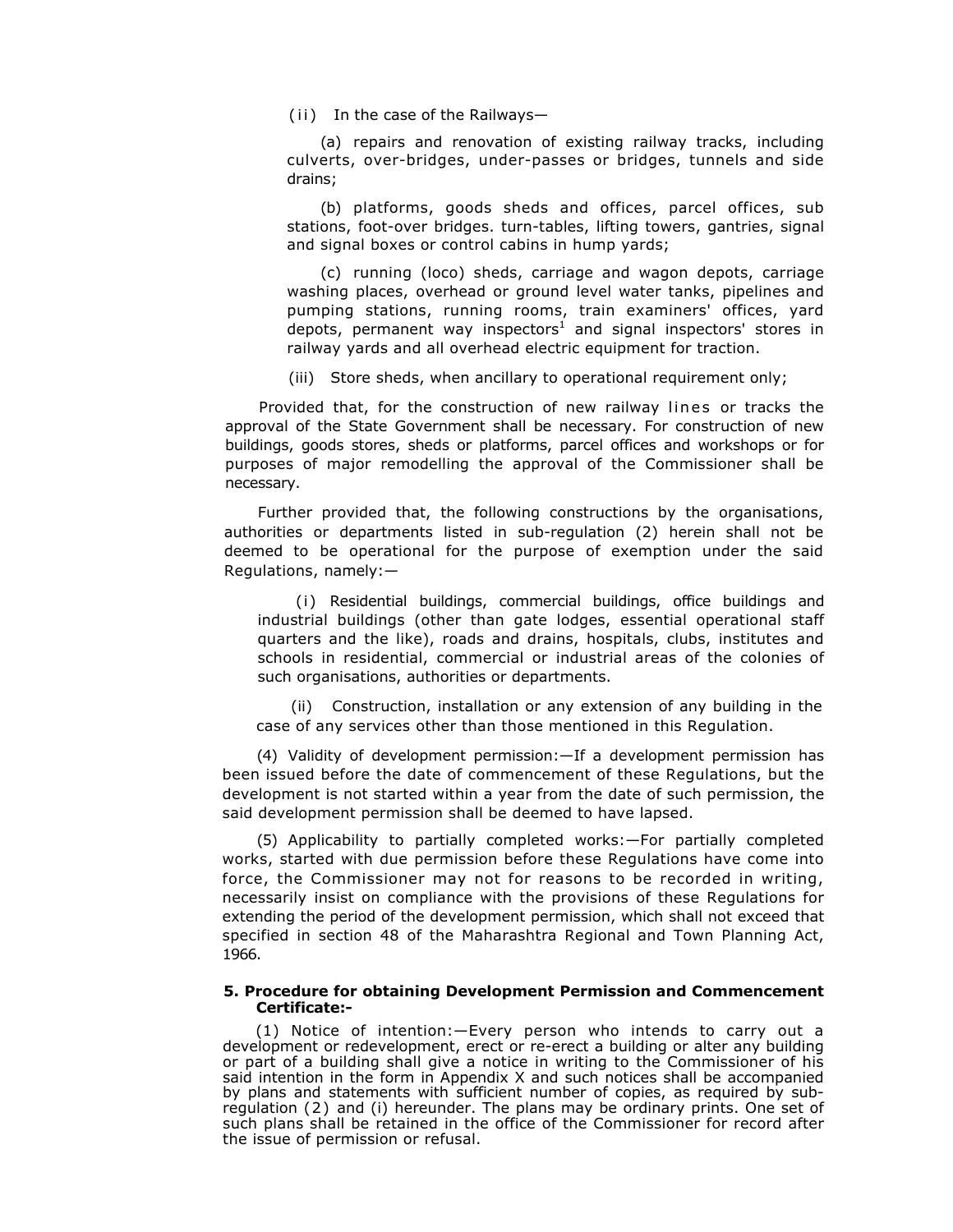# (2) Copies of plans and statements.—

| SI. No.<br>(1)                                                                 | Item<br>(2)                                                                                                                                                                                                                                                                           | Site Plan<br><b>Building</b><br>Plan<br>(3)<br>(4)                                                                                                                                                                                                                                                                                                                   |
|--------------------------------------------------------------------------------|---------------------------------------------------------------------------------------------------------------------------------------------------------------------------------------------------------------------------------------------------------------------------------------|----------------------------------------------------------------------------------------------------------------------------------------------------------------------------------------------------------------------------------------------------------------------------------------------------------------------------------------------------------------------|
| 1.<br>2.<br>3.<br>4.<br>5.<br>6.<br>7.<br>8.<br>9.<br>10.<br>11.<br>12.<br>13. | Plot Lines<br><b>Existing Street</b><br><b>Future Street</b><br>Permissible building<br>Open spaces<br>Work proposed to be<br>demolished<br>Proposed work<br>Drainage and sewerage work<br>Water supply work<br>Deviations<br>Recreation ground<br>Roads and set backs<br>Reservation | Green<br>Green dotted<br>Thick dotted black<br>---------    No colour-------------<br>---------- Yellow hatched-------<br>----------Red filled in----------<br>---------Red dotted------------<br>--------Blue dotted thin-------<br>--------Red hatched----------<br>--------Green wash----------<br>--------Burnt sienna--------<br>----Appropriate colour code--- |
|                                                                                |                                                                                                                                                                                                                                                                                       |                                                                                                                                                                                                                                                                                                                                                                      |

(i) Notice:—The notice referred to in sub-regulation (2) of

Regulation 6 shall be accompanied by as many copies of plans as the Commissioner may prescribe after taking into consideration the clearances required from other agencies.

(ii) Size:—The size of drawing sheets shall be any of those specified in Table I hereunder.

## **Table 1**

# **Drawing Sheet Sizes**

| Serial No.<br>(1) | Designation<br>(2) | Trimmed Size (mm)<br>(3) |
|-------------------|--------------------|--------------------------|
| 1.                | AΟ                 | 841 - 1189               |
| 2.                | Al                 | $594 - 841$              |
| 3.                | A2                 | $420 - 594$              |
| 4.                | A3                 | $797 - 420$              |
| 5.                | A4                 | $210 - 297$              |
| 6.                | A5                 | $148 - 210$              |

(iii) Colouring notations for plans:—The plans shall be coloured as specified in Table 2 hereunder. The prints of the plans shall be on one side of the paper only.

## **Table 2**

## **Colouring of Plans**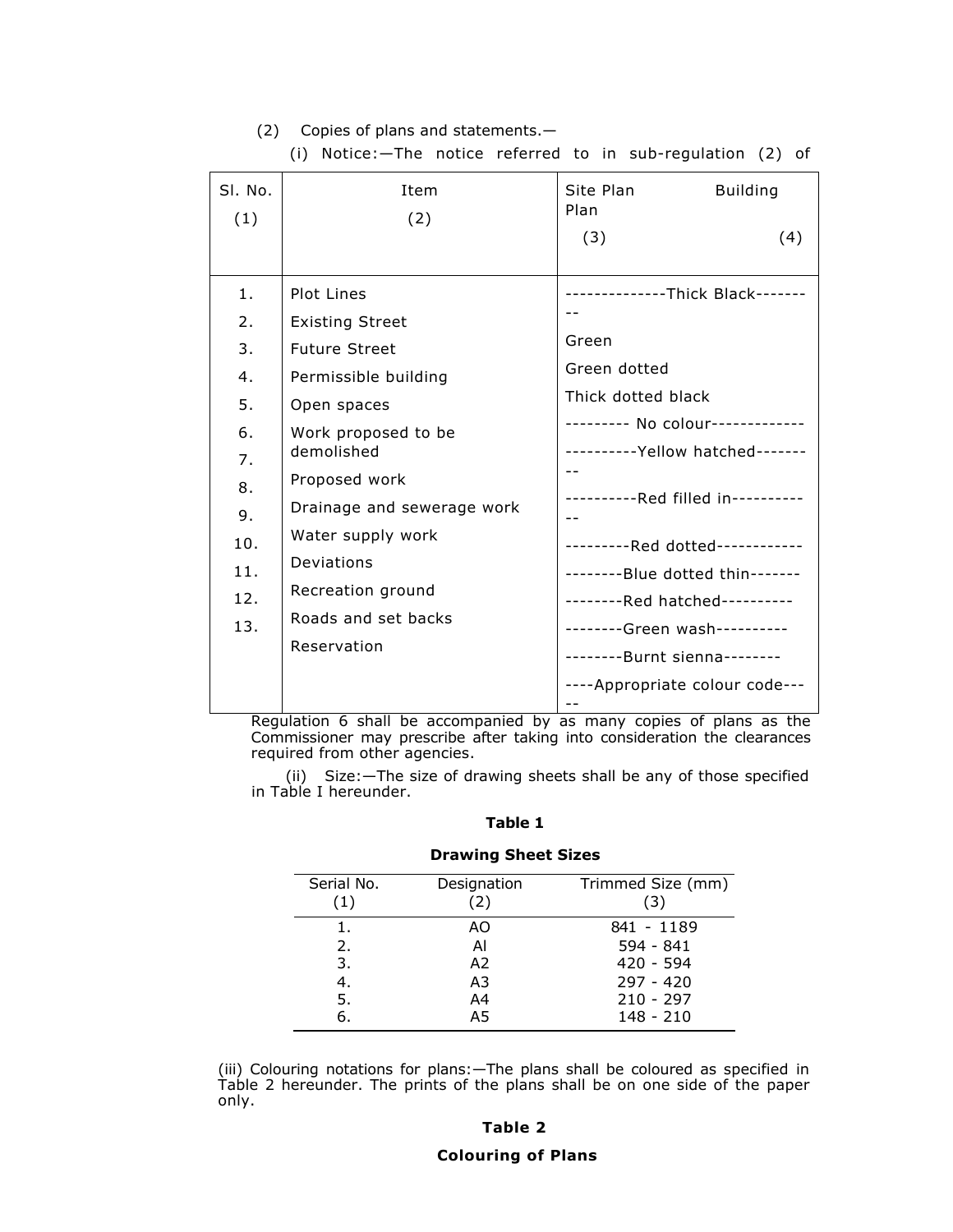**Note:—**Existing work to be hatched black; for land development/subdivision/lay-out suitable colouring notations shall be used duly indexed.

(3) Information accompanying notice:—

(i) Key plan, site plan, etc. to accompany notice.—The notice shall be accompanied by the key plan (location plan), a site plan, sub-division/ lay-out plan, building plan, specifications and certificate of supervision, ownership, title, etc. as prescribed in clauses (ii) to (xiii) below.

(ii) Ownership title and area:—Every application for development permission and commencement certificate shall be accompanied by the following documents for verifying the ownership and area etc. of the land:—

(a) attested copy or original sale/lease deed/power of attorney/ enabling ownership document wherever applicable;

(b) property register card of a date not earlier than twelve months of the date of submission of the development proposal;

(c) statement of area of the holding by triangulation method from the qualified licensed technical personnel or architect with an affidavit from the owner in regard to the area in the form prescribed by the Commissioner:

(d) any other document prescribed by the Commissioner;

 In the case of land leased by the Government or local authorities, clearance of Government or such authorities regarding observance of the lease conditions shall be obtained and attached to the application for development permission in respect of such land.

 (iii) Key plan or location plan:—A key plan drawn to a scale of not less than 1: 10000 shall be submitted alongwith the application in Appendix X for development permission and commencement certificate showing the boundary locations of the site with respect to neighborhood land-marks.

 $(iv)$  Site plan: $-$ The site plan sent with an application for permission drawn to a scale of 1 : 500 shall be duly authenticated by the appropriate officer of the Department of Land Records showing in addition to the details in Form II of Appendix X the following  $:$   $-$ 

(a) the boundaries of the site and of any contiguous land

belonging to the owner of the site;

(b) the position of the site in relation to neighboring streets;

(c) the names of the streets on which the building is proposed to be situated, if any;

(d) all existing buildings contained in the site with their names

(where the buildings are given names) and their numbers;

(e) the position of the building and of other buildings, if any,

which the applicant intends to erect upon his contiguous land referred to in (a) above in relation to—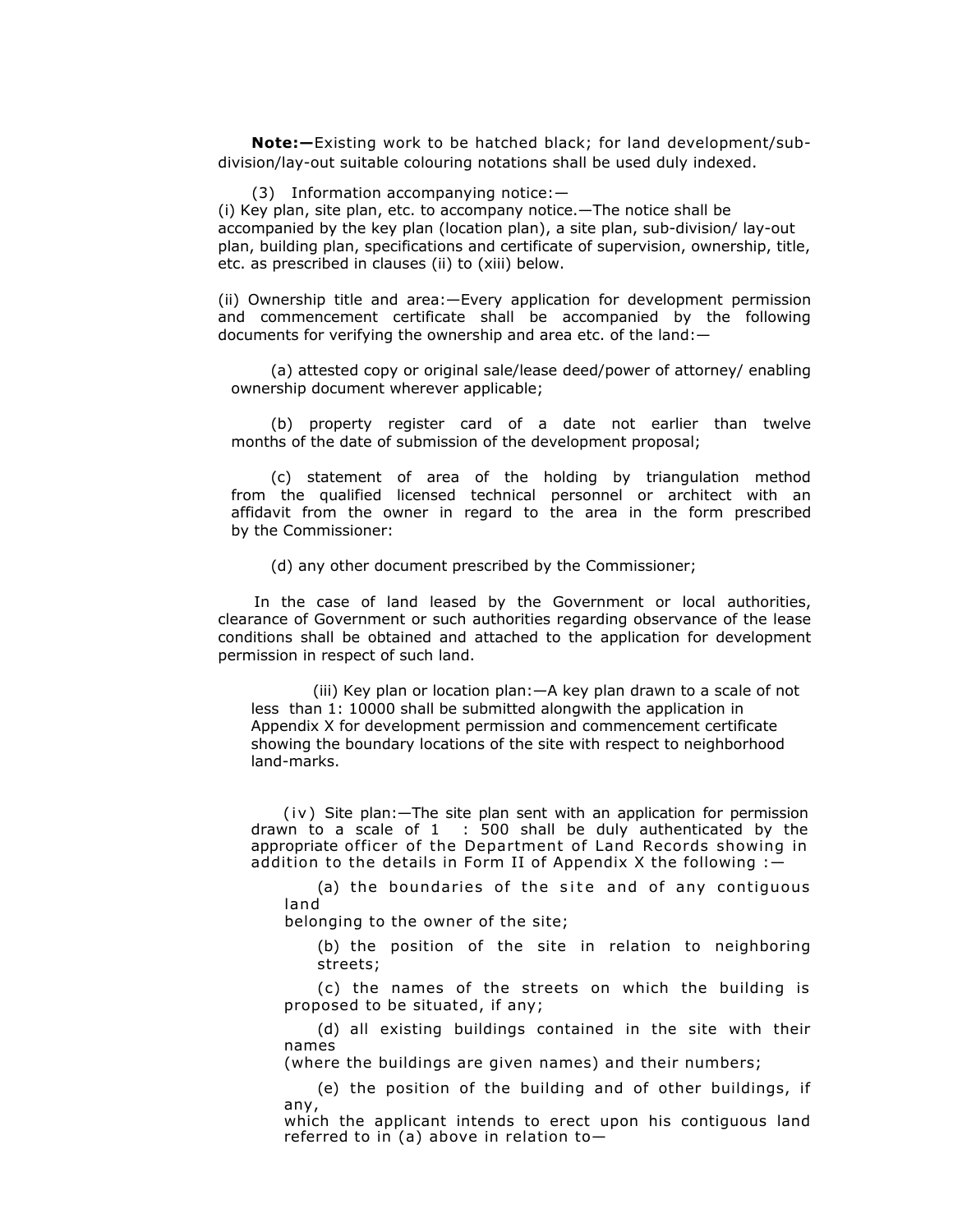(i) the boundaries of the site and, in a case where the site has been partitioned, the boundaries of the portions owned by others:

(ii) all adjacent streets, buildings (with number of storeys and height) and premises within a distance of 12 m. of the work site and of the contiguous land (if any) referred to in ( a ) ; and

(iii) if there is no street within a distance of 12 m. of the site, the nearest existing street with its name;

(f) the means of access from the street to the building, and to all other buildings (if any) which the applicant intends to erect upon his contiguous land referred to in (a) above;

(g) the space to be left around the building to secure free circulation of air, admission of light and access for scavenging purposes;

(h) the width of the street (if any) in front and of the street (if any) at the side or near the building;

 $(i)$  the direction of the north line relative to the plan of the building;

(j) any existing physical features, such as wells, tanks, drains or trees;

(k) the ground area of the whole property and the breakup of the covered area on each floor with the calculations for percentage covered in each floor in terms of the total area of the plot as required by the Regulations governing the coverage of the area;

(I) overhead electric supply lines including space for electrical transforming sub-station according to the requirements of the electric distribution licences, water supply and drainage line;

(m) such other particulars as may be prescribed by the Commissioner.

(v) Sub-division/Loy-out plan:—Where development is proposed in a sub-division or involves a layout plan, the notice shall be accompanied by a key-plan showing the location of the plot in the ward at a scale of not less than I: 4000, and a sub-division layout plan to a scale of not less than I: 500, which shall be duly authenticated by the appropriate officer of District Inspector of Land Records/Superintendent of Land Records containing the following:—

(a) scale used and the north line;

(b) the location of all proposed and existing roads with their names, existing/proposed/prescribed width within the land;

 $(c)$  dimensions of the plot along with the building lines showing the set-backs with dimensions within each plot;

(d) the location of drains, sewers, public facilities and services, electric lines, etc.;

(e) a table indicating the size, area and use of all the plots in the sub-division/lay-out plan;

(f) a statement indicating the total area of the site area utilised under roads, open spaces for parks, playgrounds, recreation spaces and development plan designations, reservations and allocations, schools, shopping, and other public places along with their percentage with reference to the total area of the site;

(g) in the case of plots which are sub-divided, in built-up areas. in addition to the above the means of access to the sub-Jivision from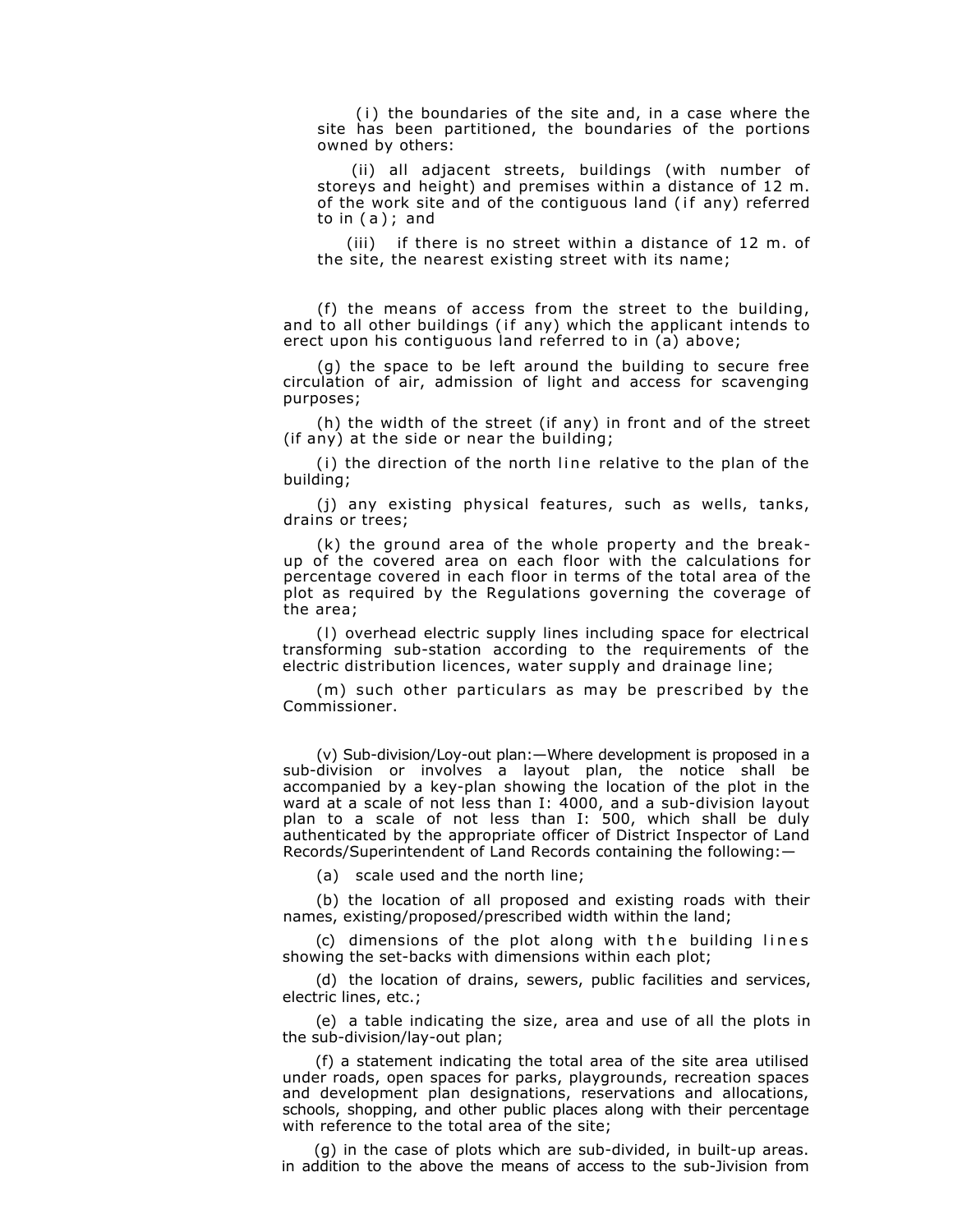existing streets, and in addition, in the case of plots which are subdivided in built-up areas, the means of access to each sub-plot from existing streets.

(vi) Building plan:—The plans of the building with elevations and sections accompanying the notice shall be drawn to a scale of I MOO and shall—

(a) include floor plans of all floors together with the covered area clearly indicating the size of the rooms, the position and width of staircases, ramps and other exitways, liftwells. lift machine rooms and lift pit details, meter room and electric sub-station. It shall also include the ground floor plan as well as the basement plan and shall indicate the details of parking spaces, loading and unloading spaces, if required to be provided around and within the building, as also the access ways and appurtenant open spaces with projections in dotted lines, the distance from any building existing on the plot in figured dimensions along with the accessory building. These plans will also contain the details listed in Form 1 of Appendix X.

(b) show the use or occupancy of all parts of the buildings;

(c) show the exact location of essential services, e.g. water closet (WC), sink, bath;

(d) include sectional drawings showing clearly the sizes of the footings, thickness of basement wall, wall construction, size and spacing of framing members, floor slabs and roof slabs with their materials. The section shall indicate the heights of the building and rooms and also the height of the parapet and the drainage and the slope of the roof. At least one section should be taken through the staircase. The structural plan giving details of all structural elements and materials used along with structural calculations can be submitted separately, but in any circumstances before the issue of the development permission/commencement certificate;

(e) show relative levels of streets;

(f) indicate details of basket privy/served privy, if any;

(g) give dimensions of the portions projecting beyond the permissible building line;

(h) include a terrace plan indicating the drainage and the slope of the roof;

(i) indicate the north line relative to the plans;

(j) give a schedule of doors, windows and ventilators;

(k) provide such other particulars as may be prescribed by the Commissioner:

Provided that with the building plans for multi-storeyed/high rise or special buildings, the following additional information shall be furnished or indicated on the building plans:—

(a) access to fire appliances/vehicles with details of vehicular turning circle and clear motorable accessway around the building;

(b) size (width) of main and alternate staircases along with the balcony approach, corridor, ventilated lobby approach;

(c) location and details of lift enclosures;

(d) location and size of fire lift;

(e) smoke stop lobby door, where provided;

(f) refuse chutes, refuses chamber, service duct, etc.;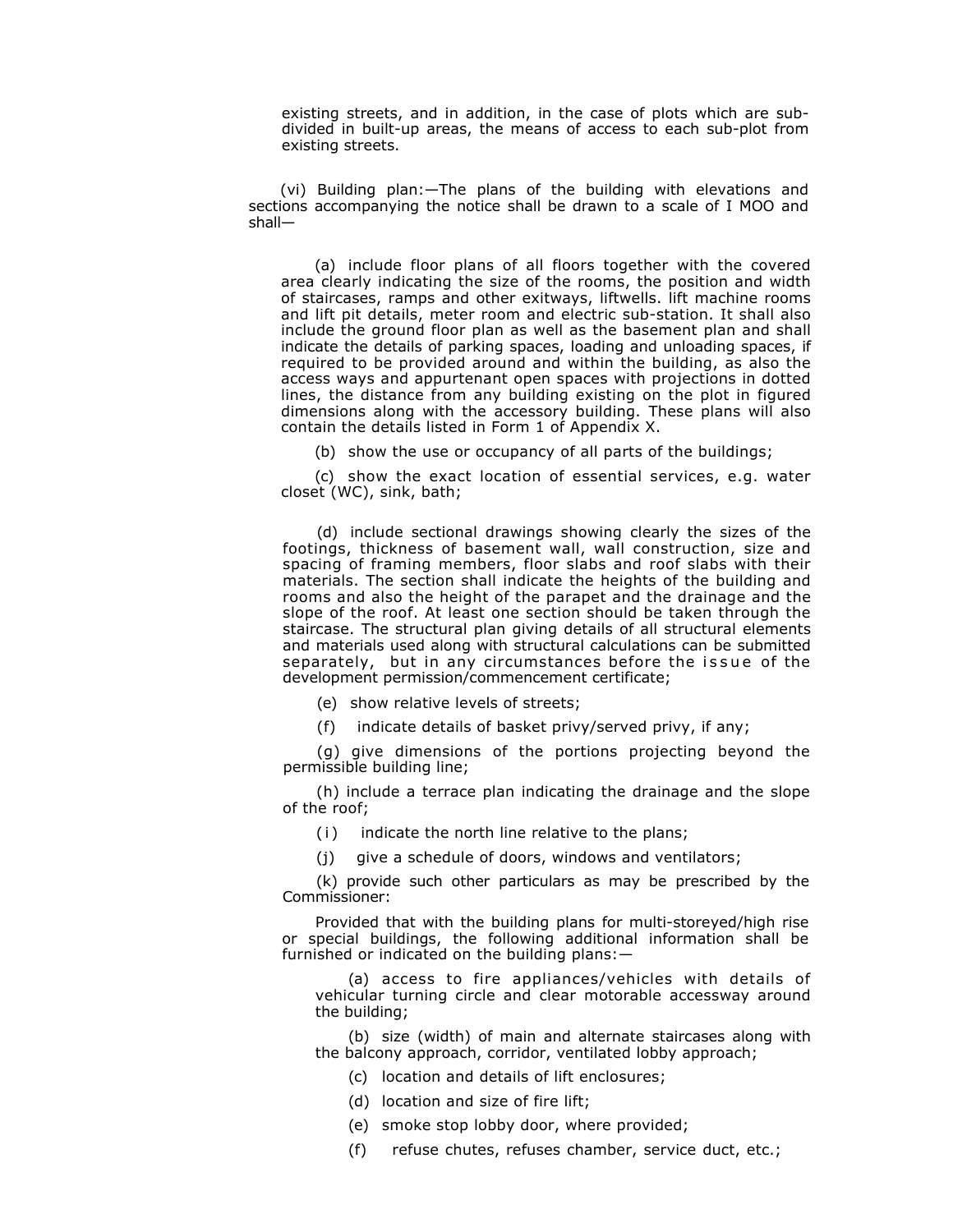(g) vehicular, loading and unloading parking spaces; (h)

refuse area, if any;

(i) details of air-conditioning system with position of fire dampers, mechanical ventilation system, electrical services (with dimensions of electrical transforming sub-stations, etc.), boilers, gas pipes, meter rooms, etc.;

(j) details of exits, including ramps, etc. for hospitals and special risks;

(k) location of generator, transformer and switch gear room;

(l) smoke exhaust system, if any;

(m) details of fire alarm system;

(n) location of centralised control, connecting all fire alarms, built-in fire protection arrangements and public address system, etc.;

(o) location and dimensions of static water storage tank and pump room along with fire service inlets for mobile pump and water storage tank:

(p) location and details of fixed fire protection installation such as sprinklers, wet hose reels, drenchers, carbon-dioxide (CO,) installations, etc.; and

( q ) location and details of first aid and fire fighting equipment/installations.

(vi) Service plan:—Plan and sectional elevations of private water supply, sewage disposal system and details of building services, where required by the Commissioner, shall be made available on a scale of not less than I: 100 before undertaking such work.

(viii) Specifications:—General specifications of the proposed construction, giving the type and grade of materials to be used in the form in Appendix X, signed by a licensed surveyor/engineer/structural engineer supervisor, or architect as the case may be, shall accompany the notice.

(ix) Supervision Certificate:—The notice shall be further accompanied by a certificate of supervision in the form in Appendix XI by the licensed surveyor/engineer/structural engineer/supervisor or architect as the case may be. If the said licensed technical person or architect ceases to be employed for the development work, further development shall be suspended till a new licensed technical person or architect is appointed and his certificate of supervision along with a certificate of supervision along with a certificate for the previous work erected, if any, is accepted by the Commissioner.

(x) Development permission fee receipt:—The notice shall be accompanied by an attested copy of the receipt of payment of the development permission application fee.

(xi) Security deposit:—To ensure compliance with these Regulations and the directions given in the sanctioned plan and other conditions, a security deposit which may be in the form of an irrevocable bank guarantee, shall be charged at rates specified by the Commissioner. It shall be returned to the owner one year after the issue of the full occupancy certificate after the Commissioner is satisfied with the compliance with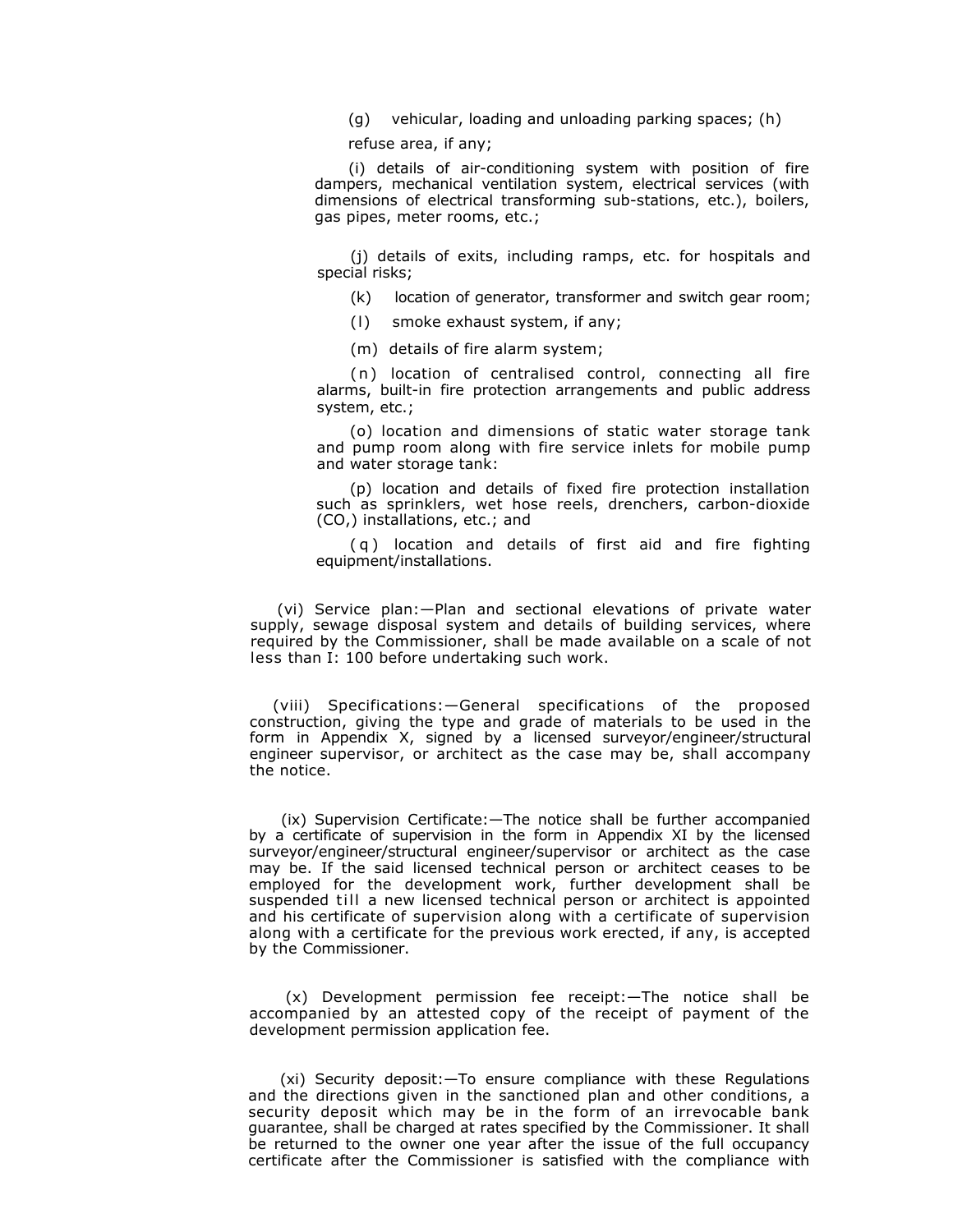various conditions stipulated in the said full occupancy certificate.

(xii) Clearance certificate for tax arrears:—The notice shall also be accompanied by an attested copy of a clearance certificate from the Assessment Department of the Corporation for payment of tax up-todate.

(xiii) No objection certificate:—For occupancies requiring clearance from authorities like the Civil Aviation Department, Directorate of Industries. Maharashtra Pollution Control Board. Inspectorate of Boilers and Smoke Nuisances, electrical distribution licensers regarding requirements of electrical transforming stations, the no objection certificate from these authorities, applicable to the occupancy, shall also accompany the application.

(xiv) Other facilities to be provided during construction.—The notice shall also be accompanied by an undertaking from the owner/developer/ contractor to the effect that during the period of construction, facilities will be made available for day-care centre, creche, adult-literacy and non-formal education programmes for the construction workers, directly by him or through a voluntary agency.

(4) Signing of plans by owners and licensed personnel/architect:—

(i) Signing of plans.—All the plans shall be signed by the owner and the licensed surveyor/engineer/structural engineer/supervisor, or architect, as the case may be, and shall indicate their names in block capital letters, addresses and licence numbers when so licensed, allotted by the Commissioner.

(ii) Qualification and competence of the Licensed Surveyor/Engineer/ Structural Engineer/Supervisor.—The Commissioner shall licence surveyors, engineers, structural engineers and supervisors with the qualifications listed in Appendix XII to perform the tasks mentioned in that Appendix.

(5) Processing of the development permission application:—

(i) Grant of permission or refusal: - The Commissioner may either sanction or refuse to sanction the plans and specifications or may sanction them with such modifications or directions as he may deem necessary, and thereupon, he shall communicate his decision to the person giving the notice accordingly in the form in Appendix 'XIII or XIV'.

(ii) Fire brigade scrutiny:—The plans for all multi-storeyed, high rise and special buildings shall also be subject to the scrutiny of the Chief Fire Officer, and development permission shall be given by the Commissioner only after the clearance by the Chief Fire Officer.

(iii) Deemed permission:—If within sixty days of the receipt of the notice under sub-regulation (i) of Regulation 5, the Commissioner fails to intimate in writing to the person who has given the notice his refusal or sanction, or sanction with modifications or directions, the notice with its plans and statements shall be deemed to have been sanctioned, provided that this shall not be construed to authorise any person to do anything on the site of the work in contravention of or against the terms of lease or titles of the land, development plan, these Regulations or any law in force.

(iv) Revised plans: - Once the plans have been scrutinised and objections have been pointed out, the owner giving notice shall modify the plans to comply with the objections raised and resubmit them. The plans submitted for final approval shall not contain superimposed corrections. The Commissioner shall scrutinise the revised plans and shall grant or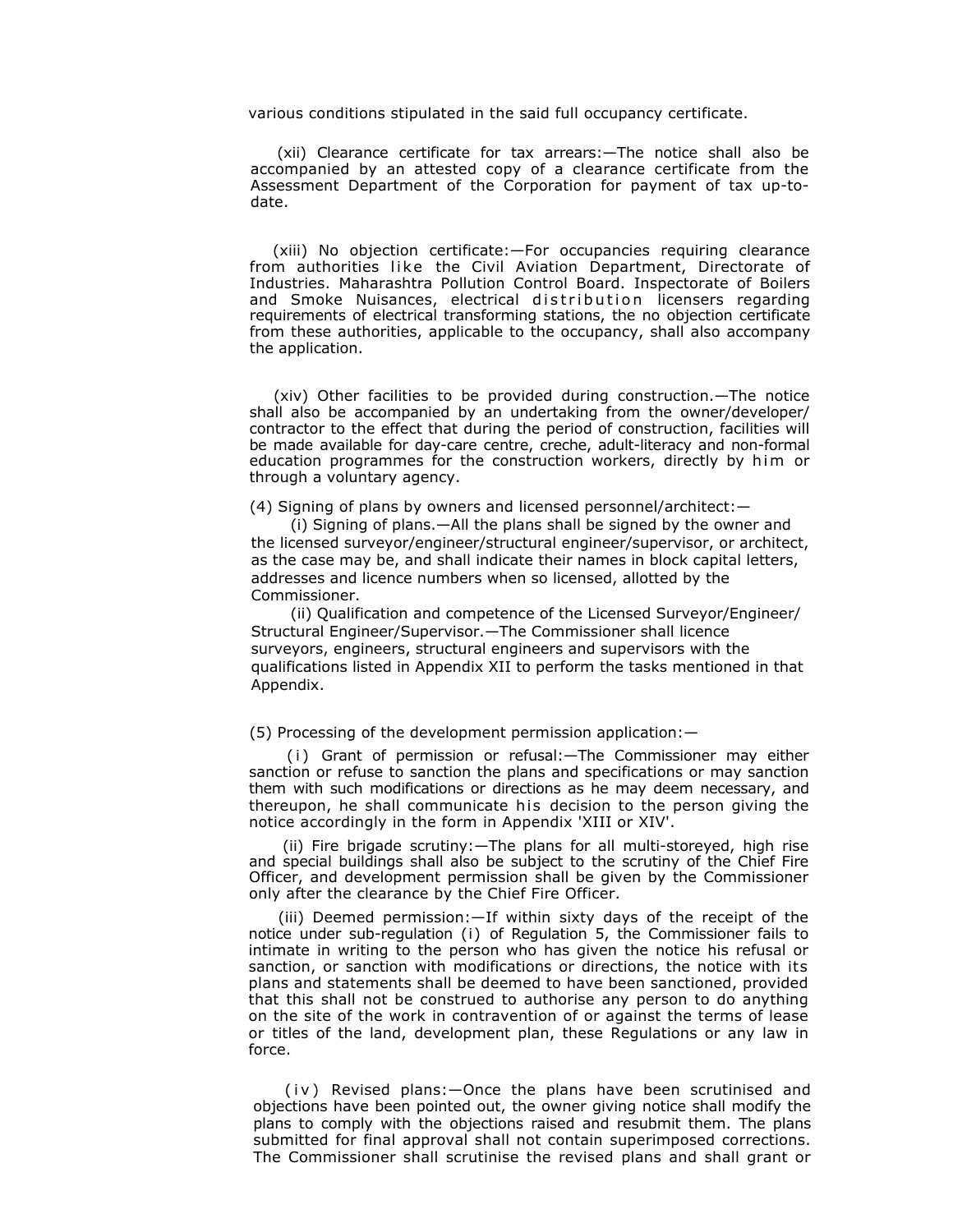refuse commencement certificate/development permission within sixty days from the date of resubmission.

(6) Commencement of work:—A commencement certificate/development permission shall remain valid for four years in the aggregate, but shall have to be renewed before the expiry of one year from the date of its issue. The application for renewal shall be made before expiry of one year, if the work has not already commenced. Such renewal can be done for three consecutive terms of one year each, after which proposals shall have to be submitted to obtain development permission afresh.

For the purpose of this Regulation, 'Commencement' shall mean as under:—

| (a) | For a building work including<br>additions and alterations: | Upto plinth level,                      |
|-----|-------------------------------------------------------------|-----------------------------------------|
| (h) | For bridges and overhead                                    | <b>EQUIDATION and construction work</b> |

- (b) For bridges and overhead tanks; Foundation and construction work upto base floor
- (c) For underground works: Foundation and construction work upto floor of underground floor.
- (d) For lay-out, subdivision and amalgamation proposals: Final demarcation and provision of infrastructure and services upto the following stages —
	- (i) Roads :

Water bound macadam complete.

(ii) Sewerage, drainage and water supply excavation and base concreting complete.

### **6. Procedure during construction:-**

(1) Construction to be in conformity with Regulations.—Owner's liability:—Neither the grant of permission nor approval of the drawings and specifications, nor inspections by the Commissioner during erection of the building, shall in any way relieve the owner of such building from full responsibility for carrying out the work in accordance with these Regulations.

(2) Notice for start of work:—The owner shall give notice to the Com missioner of his intention to start work on the building site in the form given in Appendix XV. The owner may start the work after 7 days have elapsed from the date of the service such notice to the Commissioner or earlier, if so permitted.

(3) Documents at site:  $-$  (i) Results of tests: - Where tests of any material are made to ensure conformity with the requirements of these Regulations, records of the test data shall be kept available for inspection during the construction of the building and for such period thereafter as required by the Commissioner.

(ii) Development permission:—The person to whom a development permission is issued shall, during construction, keep—

(a) posted in a conspicuous place, on the site for which permission has been issued, a copy of the development permission; and

(b) a copy of the approved drawings and specifications referred to in Regulation 5 on the site for which the permit was issued.

(4) Checking of plinth columns upto plinth level:—The owner through his licensed surveyor, engineer, structural engineer or supervisor or his architect shall give notice in the form of Appendix XVI to the Commissioner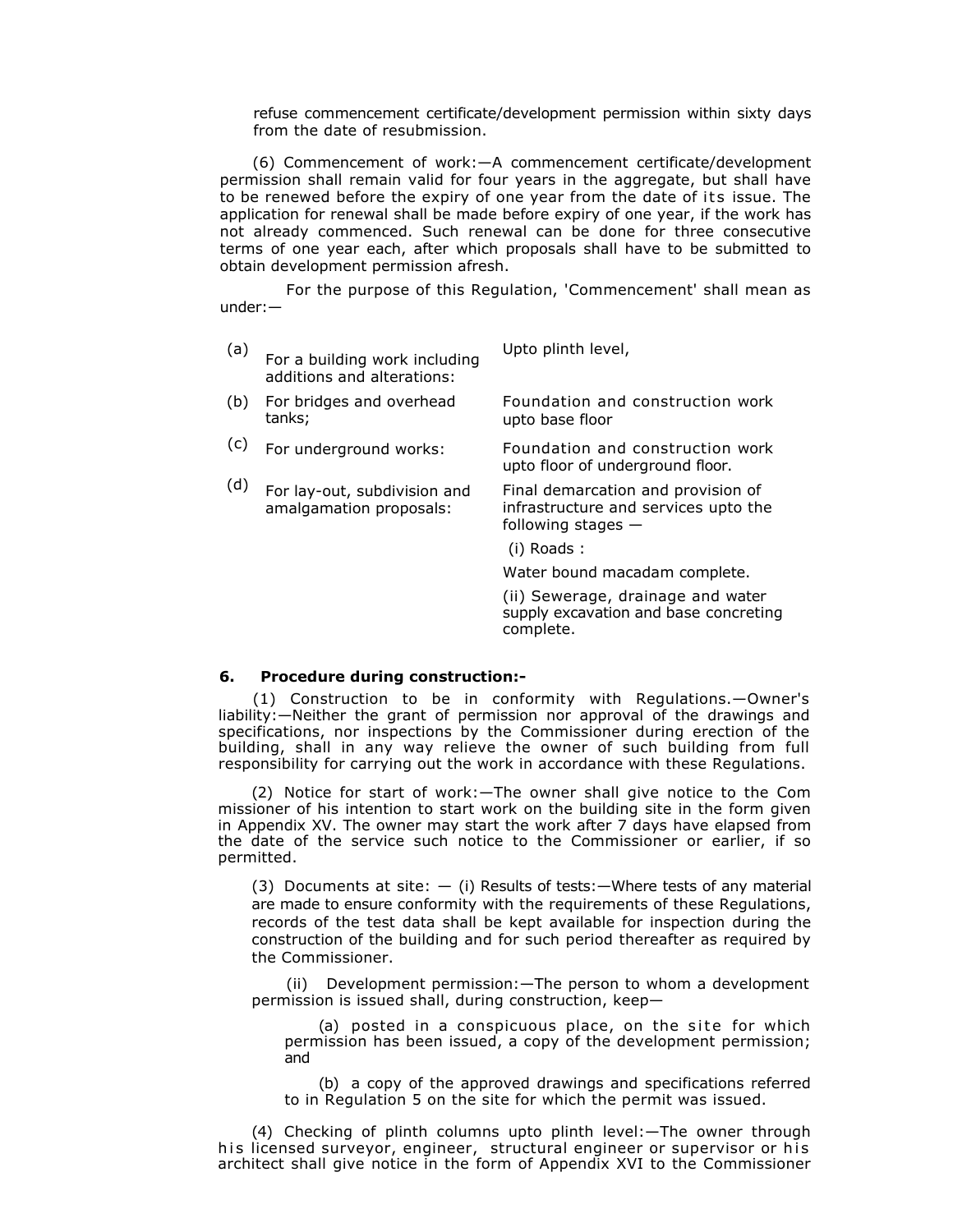on completion of work upto plinth level to enable the Commissioner to ensure that the work conforms to the sanctioned plans. The Commissioner may inspect the work jointly with the licensed technical personal or architect within fifteen days from the receipt of such notice and either give or refuse permission for further construction as per the sanctioned plans in the form in Appendix XVII. If within this period, the permission is not refused, it shall be deemed to have been given provided the work is carried out according to the sanctioned plans.

(5) Deviation during constructions:—If during the construction of a building, any departure of a substantial nature from the sanctioned plans is intended by way of internal or external additions, sanction of the Commissioner shall be necessary. A revised plan showing the deviations shall be submitted and the procedure laid down for the original plans heretofore shall apply to all such amended plans. Any work done in contravention of the sanctioned plans, without prior approval of the Commissioner, shall be deemed as unauthorised.

(6) Completion certificate:—The owner, through his licensed plumber, shall furnish a drainage completion certificate to the Commissioner in the form in Appendix XIX. The owner through his licensed survey or/engineer/structural engineer/supervisor or his architect, who has supervised the construction, shall furnish a building completion certificate to the Commissioner in the form in Appendix XX. These certificates shall be accompanied by three sets of plans of the completed development. The Commissioner shall inspect the work and after satisfying himself that there is no deviation from the approved plans, issue a certificate of acceptance of the completion of the work in the form in Appendix XXI.

 (7) Occupancy Certificate:—On receipt of the acceptance of completion certificate in the form in Appendix XXI, the owner, through his licensed surveyor/engineer/structural engineer/supervisor or his architect, shall submit to the Commissioner a development completion certificate in the form in Appendix XVIII with three copies of the completion plan, one of which shall be cloth mounted for record. The Commissioner may inspect the work and after satisfying himself that there is no deviation from the sanctioned plans, issue an occupancy certificate in the form in Appendix XXII or refuse to sanction the occupancy certificate within 21 days from the date of receipt of the said completion certificate, failing which the work shall be deemed to have been approved for occupation, provided the construction conforms to the sanctioned plans. One set of plans, certified by the Commissioner as the completed plans, shall be returned to the owner along with the occupancy certificate. Where the occupancy certificate is refused or rejected, the reasons for refusal or rejection shall be given in intimation of the rejection or refusal.

(8) Part occupancy certificate:—When requested by the holder of the development permission, the Commissioner may issue a part occupancy certificate for a building or part thereof, before completion of the entire work, as per the development permission, provided sufficient precautionary measures are taken by the holder to ensure public safety and health. The occupancy certificate shall be subject to the owner's indemnifying the Commissioner in the form in Appendix XXIII.

# **7. Amendment/modification to Appendices:-**

Except where the same are prescribed in Bombay Municipal Corporation Act, 1888 or Maharashtra Regional and Town Planning Act, 1966 or the rules or bye-laws framed thereunder, the Commissioner may, from time to time, add to, alter or amend Appendices X to XXIII.

### **8. Inspection:-**

(1) Inspection at various stages:—The Commissioner may at any time during erection of a building or the execution of any work or development make an inspection thereof without giving previous notice of his intention so to do.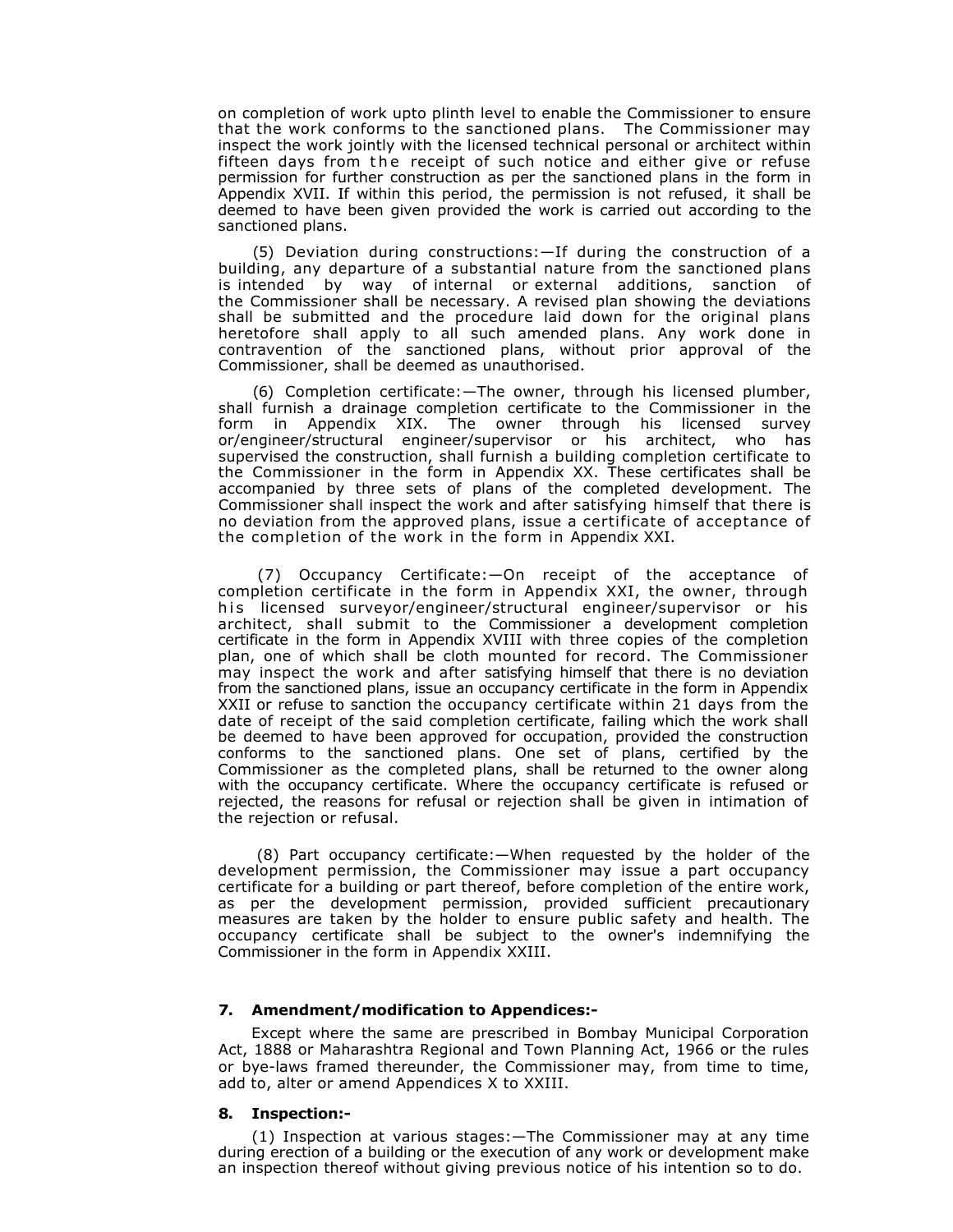(2) Inspection by Fire Department:—For all multi-storeyed, high-rise and special buildings, the work shall also be subject to inspection by the Chief Fire Officer, and the Commissioner shall issue the occupancy certificate only after clearance by the said Chief Fire Officer.

(3) Unsafe buildings:—All unsafe buildings shall be considered to consti tute a danger to public safety, hygiene and sanitation and shall be restored by repairs or demolished or dealt with as otherwise directed by the Commissioner.

 (4) Unauthorised development:—In case of unauthorised development, the Commissioner shall-

(a) take suitable action which may include demolition of unauthorised works as provided in section 53 of the Maharashtra Regional Development Control Regulations for Greater Bombay, 1991 and Town Planning Act, 1966 and the relevant provisions of the Bombay Municipal Corporation Act, 1888.

(b) take suitable action against the licensed technical person or the architect concerned.

### **Part II**

### **General planning requirements**

#### **Land uses and manner of development**

### **9. Land uses and the manner of development:-**

The uses of all lands situated within the municipal limits of Greater Bombay, which have been allocated, designated or reserved for certain purposes in the development plan, shall be regulated in regard to type and manner of development/re-development, according to Table 4 hereunder:—

### **Table 4**

| Serial<br>No. | Use (Allocation<br>designation or<br>reservation | Person/Authority<br>who may develop | Condition subject to which<br>Development is permissible                                                                                                         |
|---------------|--------------------------------------------------|-------------------------------------|------------------------------------------------------------------------------------------------------------------------------------------------------------------|
| (1)           | (2)                                              | (3)                                 | (4)                                                                                                                                                              |
| 1.            | Residential (R)                                  |                                     |                                                                                                                                                                  |
|               | $(a)$ Residential $(R - 1)$                      | Owner                               |                                                                                                                                                                  |
|               | Residential with shop<br>line $(R-2)$            | Owner                               |                                                                                                                                                                  |
|               | (b) Public Housing (PH)                          | Public authority<br>or owner        | (1) A public authority may<br>develop the land alter acquiring<br>it in accordance with law.<br>Or<br>(2) In cases where the owner<br>has been granted exemption |

### **Land-uses and the Manner of Development**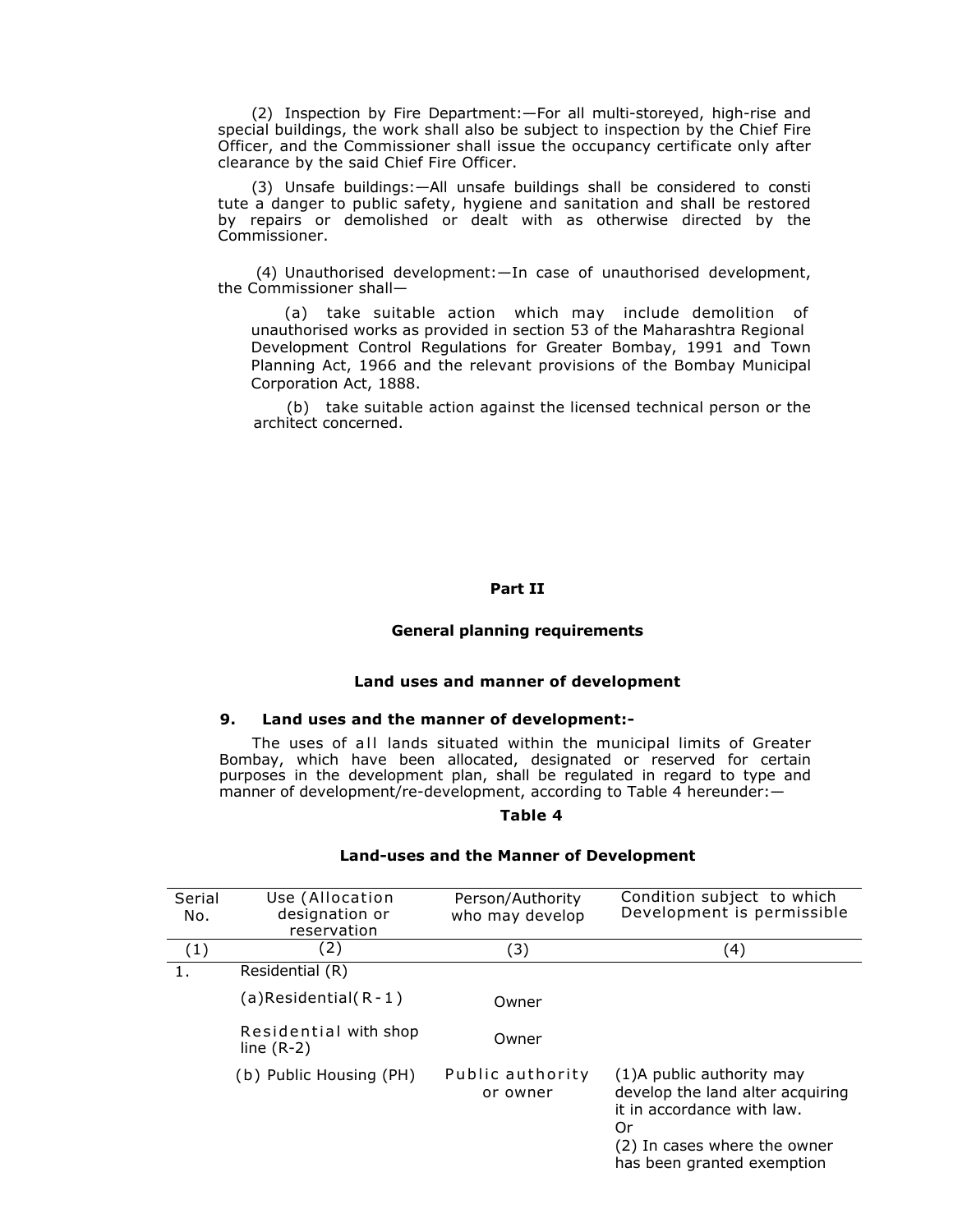| (c)Housing<br>Dishoused (HD)                | the | Corporation or owner                | under section 20 or section 21<br>orredevelopment permission<br>under section 22 of the Urban<br>Land (Ceiling and Regulation)<br>Act. 1976 prior to coming into<br>force of the Regulations, he<br>would be entitled to develop the<br>land in accordance with terms<br>and conditions set out in<br>relevant order issued by the<br>Government or the Competent<br>Authority under the said Act. In<br>case the owner is granted the<br>aforesaid exemption or<br>permission after coming into<br>force of these Regulations, he<br>will be entitled to develop the<br>land in accordance with the<br>terms and conditions set out in<br>the exemption order or<br>permission, and. in addition, on<br>condilions stipulated for<br>development of public housing/<br>high density housing m (d)<br>below.<br>The Corporation may develop<br>the land after acquiring it in<br>accordance with the law. |
|---------------------------------------------|-----|-------------------------------------|-----------------------------------------------------------------------------------------------------------------------------------------------------------------------------------------------------------------------------------------------------------------------------------------------------------------------------------------------------------------------------------------------------------------------------------------------------------------------------------------------------------------------------------------------------------------------------------------------------------------------------------------------------------------------------------------------------------------------------------------------------------------------------------------------------------------------------------------------------------------------------------------------------------|
|                                             |     |                                     | or                                                                                                                                                                                                                                                                                                                                                                                                                                                                                                                                                                                                                                                                                                                                                                                                                                                                                                        |
|                                             |     |                                     | The owner may develop the<br>land for housing with the<br>normal permissible FSI on such<br>terms as are agreed to between<br>him and the Commissioner,<br>provided that in the<br>development a minimum<br>density of 325 units per net<br>hectare with not less than 50<br>per cent of tenements having a<br>carpet area of 16.75 sq.m. (180<br>sq.ft.) shall be achieved, and 10<br>per cent of the tenements of<br>carpet area of 16.75 sq.m.<br>(180 sq.ft.) each in the building<br>so constructed by him shall be<br>made available by him to the<br>Corporation on payment of the<br>cost of construction plus 15 per<br>cent of the cost of construction,<br>for allotment of persons<br>affected by implementation of<br>the development plan.                                                                                                                                                  |
| (d) Public Housing/<br>High Density Housing |     | Public Authority or<br><b>OWDAr</b> | $(1)$ The minimum tenement<br>density shall he 325 units ner                                                                                                                                                                                                                                                                                                                                                                                                                                                                                                                                                                                                                                                                                                                                                                                                                                              |

High Density Housing (PH/ HDH)

owner

density shall be 325 units per net heel-arc with not less than 50 per cent tenements having carpet area of 16.75 sq.m. (I8O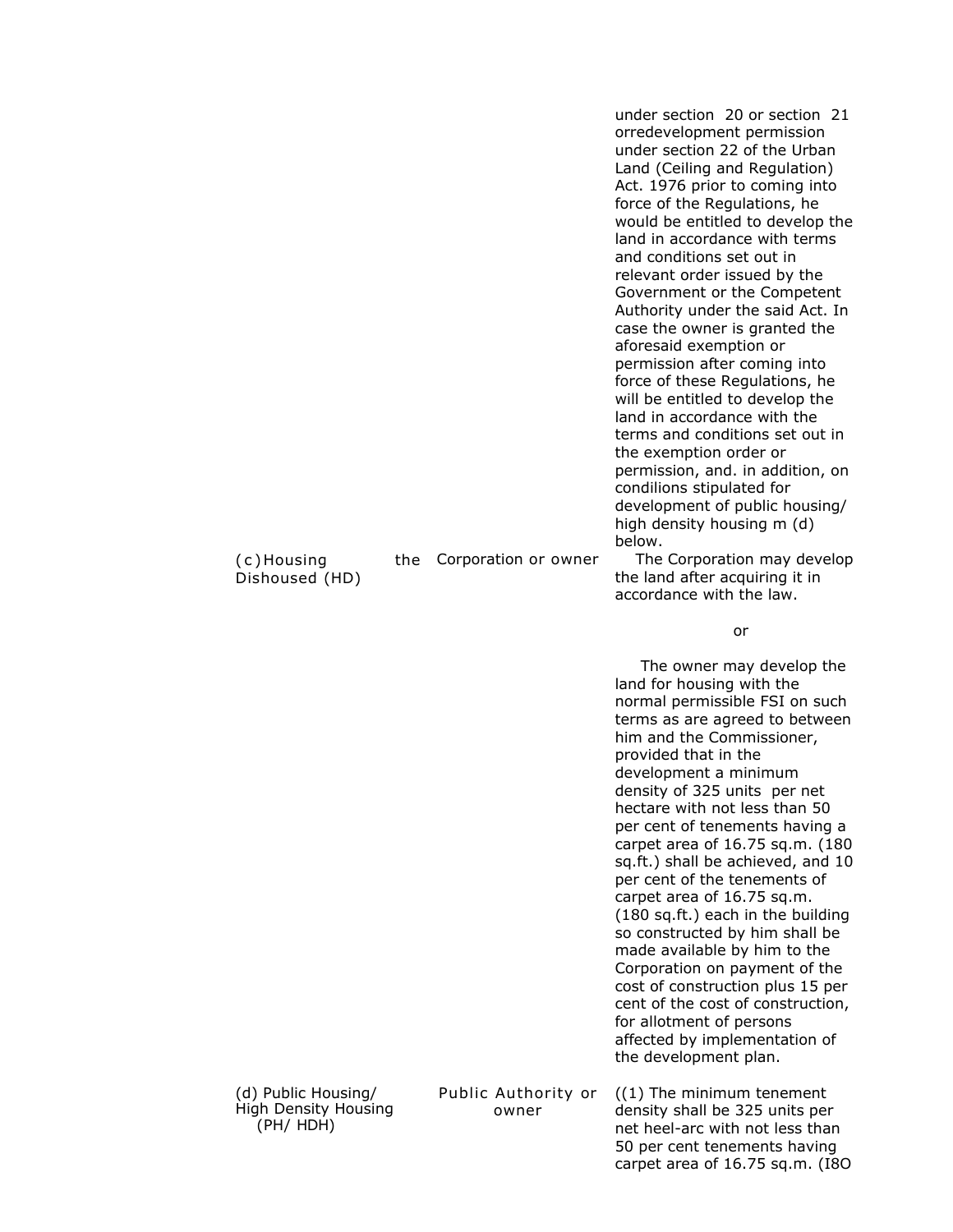sq.ft.) each.

(2) A public authority may acquire Ihe land and develop the land tor the allocated purpose with due observance of condition (1) above.

#### or

The owner may develop the land in accordance with the condition II) above and on such terms as are agreed between him and the Commissioner including the owner agreeing to give tenements of each carpet area of I6.75 sq.m. (180 sq.ft.) in the building so constructed by him on payment of cost of construction plus 15 per cent of the cost of construction as follows :

(a) 10 per cent tenements in the

buildings in the suburbs and 5 per cent tenements in the buildings in the Island City to the Corporation for allotment to persons affected by implementation of the development plan and where there is no such person left to be allotted a tenement, to others at market price.

(b) 5 per cent tenements in the in the Island City to the Bomba and Area Development Board purpose of fulfilling the Board's of rehabilitation under the Ma Housing and Area Development Act. 1976. In eases where the has been granted exemptic section 20 or section redevelopment permission section 22 of the Urban Lan and Regulations) Act. 1976. coming into force of Regulations, he would be en develop the land in accordar the terms and conditions so the exemption order or p issued by the Government Competent Authority under Act.

In case, however, the owner granted the aforesaid exem permission after coming into these Regulations, he w entitled to develop the accordance with the ter conditions set out in the e order or permission in addition conditions stipulated at ( I ) above.

**Note:—**Where a cesscd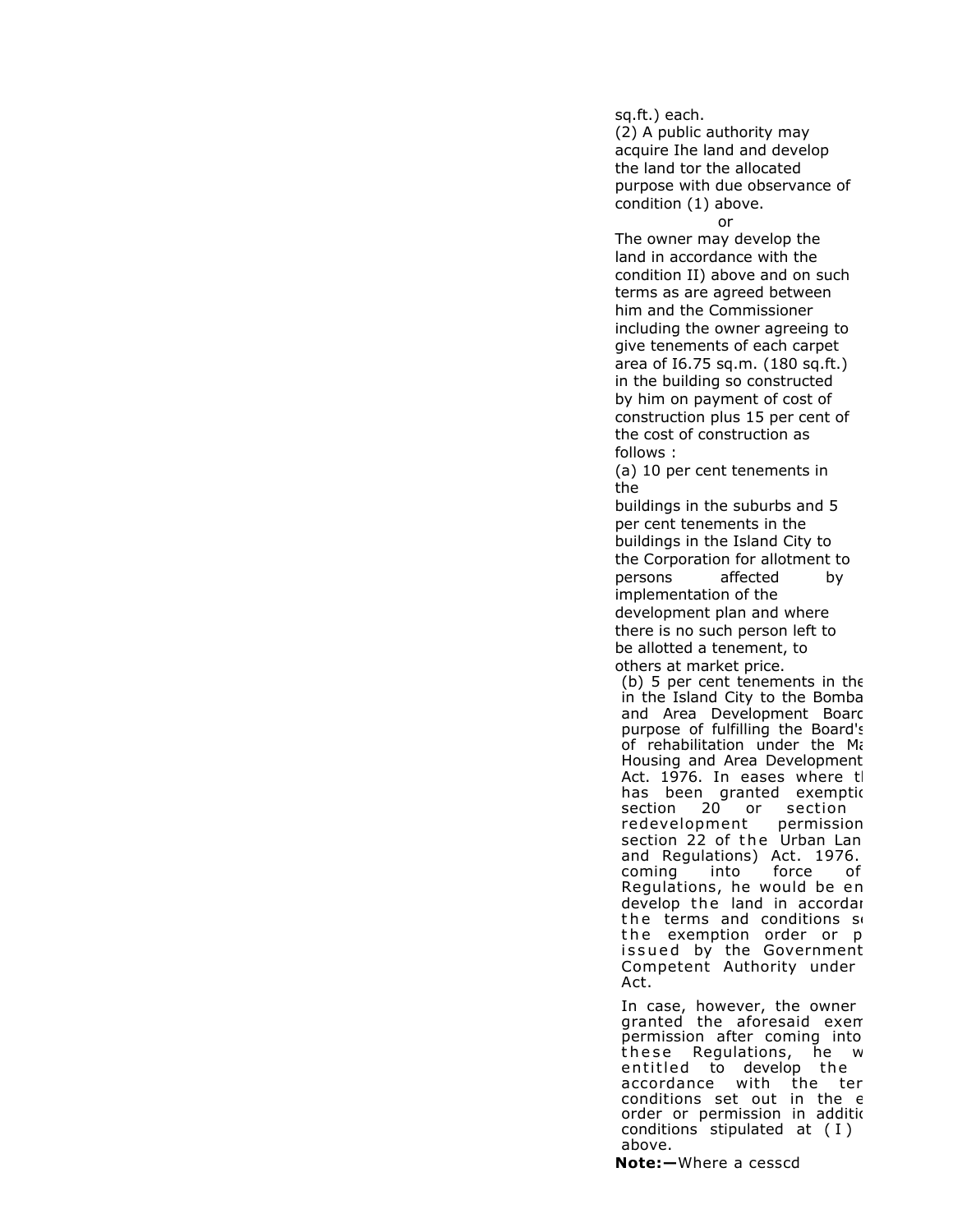building is to be developed for Public Housing/ High Density Housing by an owner, the conditions of development given herein shall apply to that portion of the development, after and excluding that portion required for the rehabilitation of existing tenants according to the provisions in the Maharashtra Housing and Area Development Act. 1976 or under section 22 of the Urban Land (Ceiling and Regulation) Act. 1976 as the case may be.

Corporation

 ( e )Municipal Staff Quarters (MSQ)/ Municipal Housing (MH). (f) Government Staff Quarters/ Government Housing.

Government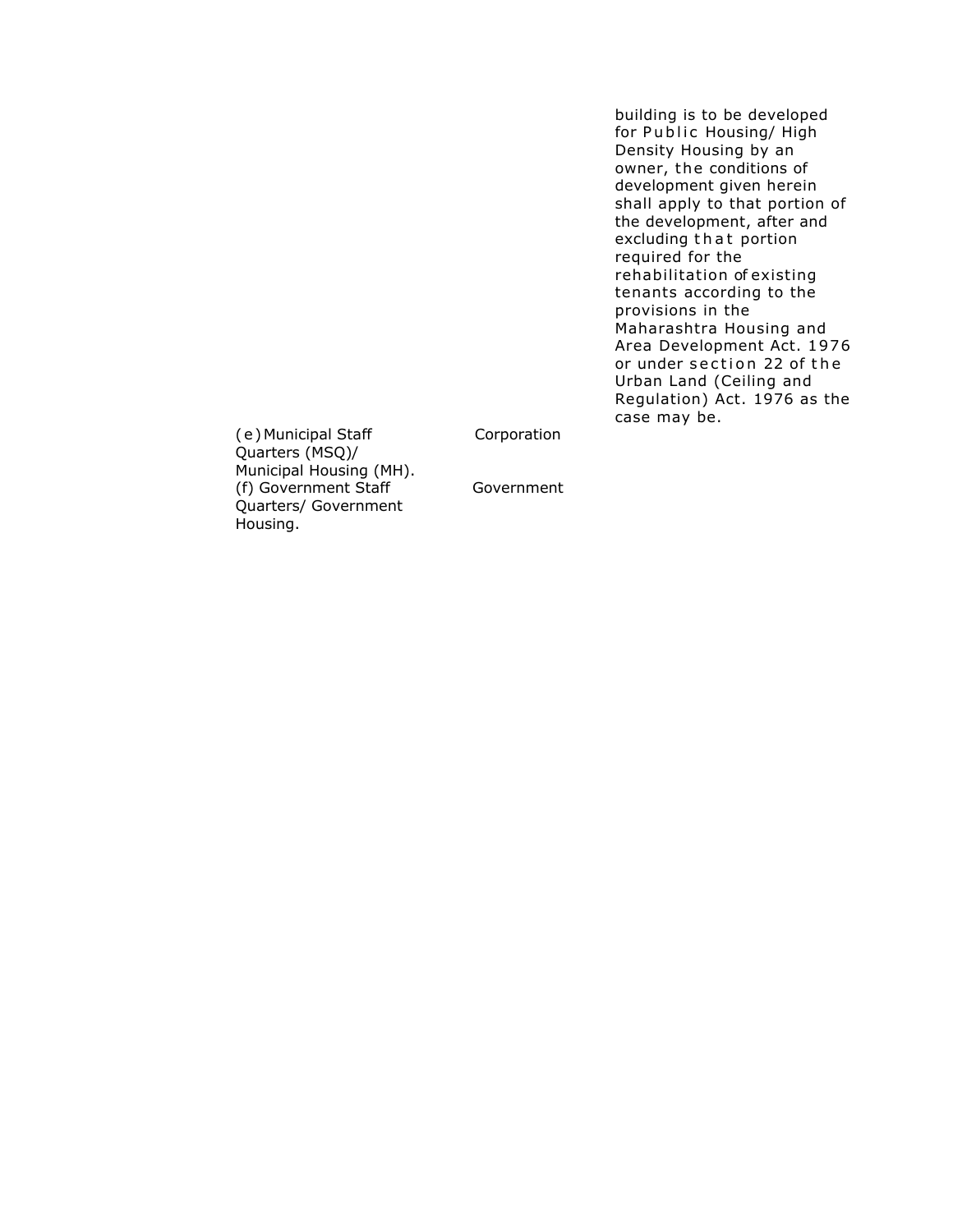| Н.   | Commercial (C)<br>(a) (i) Local                       | Owner                               | The owner may be allowed to<br>develop on such terms as may be<br>agreed between him and the<br>Commissioner.                                                                                                                                                                                                                                                                                                                                                                          |
|------|-------------------------------------------------------|-------------------------------------|----------------------------------------------------------------------------------------------------------------------------------------------------------------------------------------------------------------------------------------------------------------------------------------------------------------------------------------------------------------------------------------------------------------------------------------------------------------------------------------|
|      | Commercial (C-1)<br>(ii) District<br>Commercial (C-2) | Public<br>Authority<br>or<br>owner. | In cases where the owner has been<br>granted exemption under section<br>20<br>21 or redevelopment<br>or<br>section 22 of<br>permission under<br>Land<br>Urban<br>(Ceiling<br>and<br>1976. prior to<br>Regulation) Act.<br>coming into force<br>of these<br>Regulations, he would be entitled to<br>develop the land in accordance<br>with the terms and conditions set<br>out in exemption order issued by<br>the<br>Government<br>the<br>or<br>Competent Authority under that<br>Act. |
|      | (b) Retail Market (RM)                                | Corpora<br>tion or<br>owner.        | The Corporation may acquire and<br>develop the retail market.<br>Or                                                                                                                                                                                                                                                                                                                                                                                                                    |
|      |                                                       |                                     | The owner may be permitted to<br>develop a retail market with the<br>type, number and size of stalls<br>prescribed by the Commissioner,<br>further<br>subject<br>to<br>and<br>his<br>agreeing to hand over the built-<br>up market area to the Corporation<br>free of charge. Thereafter, the<br>owner will be entitled to have the<br>full permissible FSI of the plot<br>without taking into account the<br>area utilised for the market.                                            |
| (SC) | (c) Shopping Centre                                   | Corporati<br>o n<br>or<br>owner.    | The Corporation<br>may<br>acquire the<br>land<br>and<br>develop it for the shopping<br>centre.                                                                                                                                                                                                                                                                                                                                                                                         |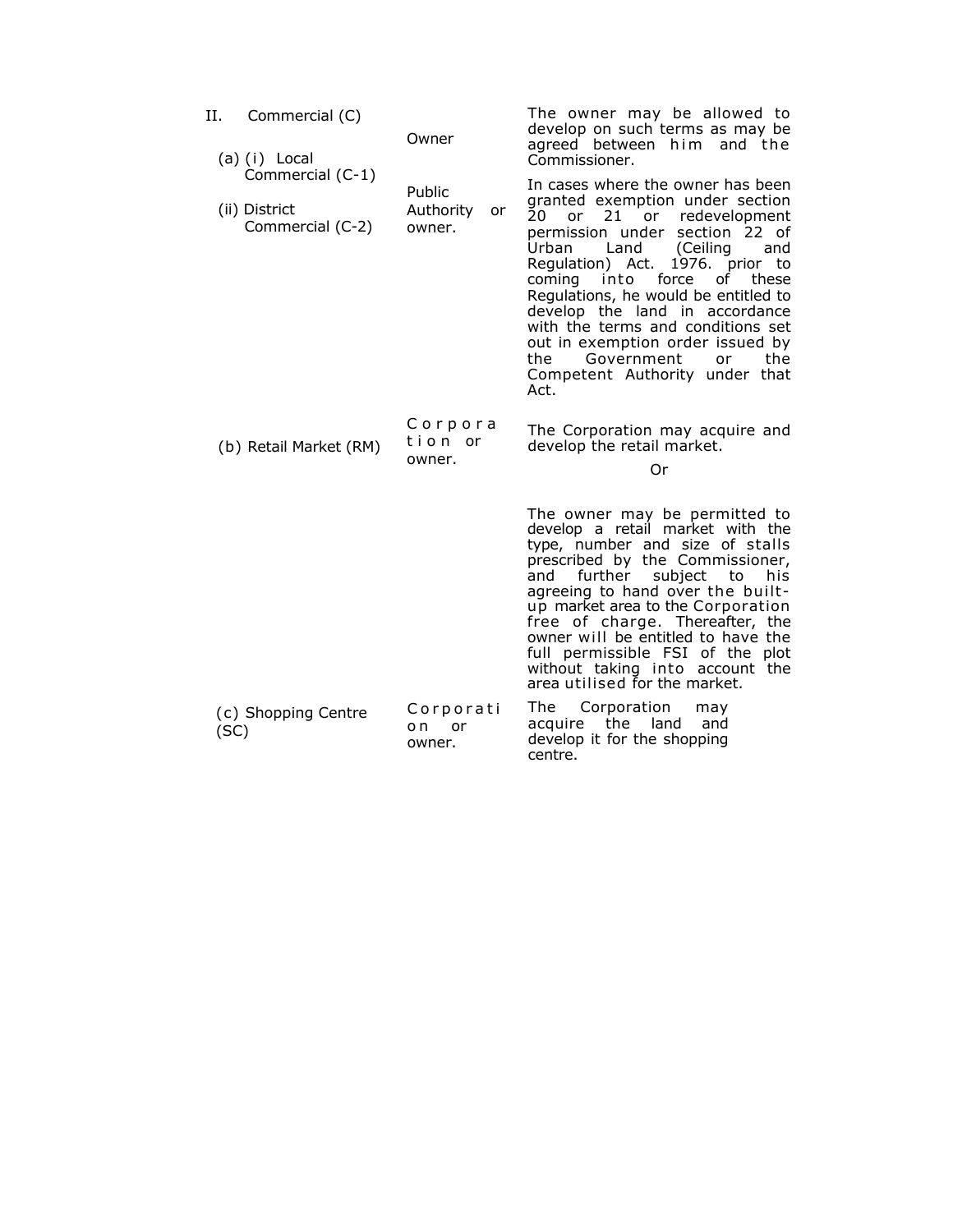|                                                                            |                              | The owner may develop the<br>shopping centre on his agreeing<br>to give at least upto 25 per cent of<br>the shops to the Corporation for<br>the purpose of rehabilitation of<br>shopkeepers displaced from sites<br>reserved for public purposes or<br>amenities in the development plan,<br>on payment of cost of construction<br>plus 15 per cent of the cost of<br>construction. |
|----------------------------------------------------------------------------|------------------------------|-------------------------------------------------------------------------------------------------------------------------------------------------------------------------------------------------------------------------------------------------------------------------------------------------------------------------------------------------------------------------------------|
| (d)Open Market<br>(OM)<br>(e)Municipal<br><b>Wholesale Market</b><br>(MWM) | Corporation.<br>Corporation. | The Corporation may acquire<br>and develop the wholesale or semi-<br>wholesale market with such area as is<br>considered appropriate by it for the<br>purpose and thereafter be entitled to<br>have the full permissible FS1 of the<br>plot for commercial/office purposes                                                                                                          |

| Wholesale<br>(MSWM) | Market ' | (f)Municipal <sub>Semi-</sub> Corporation | as may be decided by the<br>Commissioner without taking into<br>account the area utilised for the |  |
|---------------------|----------|-------------------------------------------|---------------------------------------------------------------------------------------------------|--|
|                     |          |                                           |                                                                                                   |  |
|                     |          |                                           | market. This facility will be available                                                           |  |
|                     |          |                                           | only in the suburbs and                                                                           |  |
|                     |          |                                           | extended suburbs.                                                                                 |  |

| III. | industrial (I) |  |
|------|----------------|--|
|      |                |  |

| (a) (i) Service<br>Industries (1-1) | Owner. |
|-------------------------------------|--------|
| (ii) General Industries<br>$(1-2)$  | Owner. |

(iii) Special Industries (IE) Owner.

| (b) Industrial Estate |  |
|-----------------------|--|
| Authority or owner    |  |

Public The Public Authority may acquire the land and develop the industrial estate.

Or

The owner may develop the industrial estate on his agreeing to give at least upto 25 per cent of the galas to the Corporation for the purpose of rehabilitation of such industries which are to be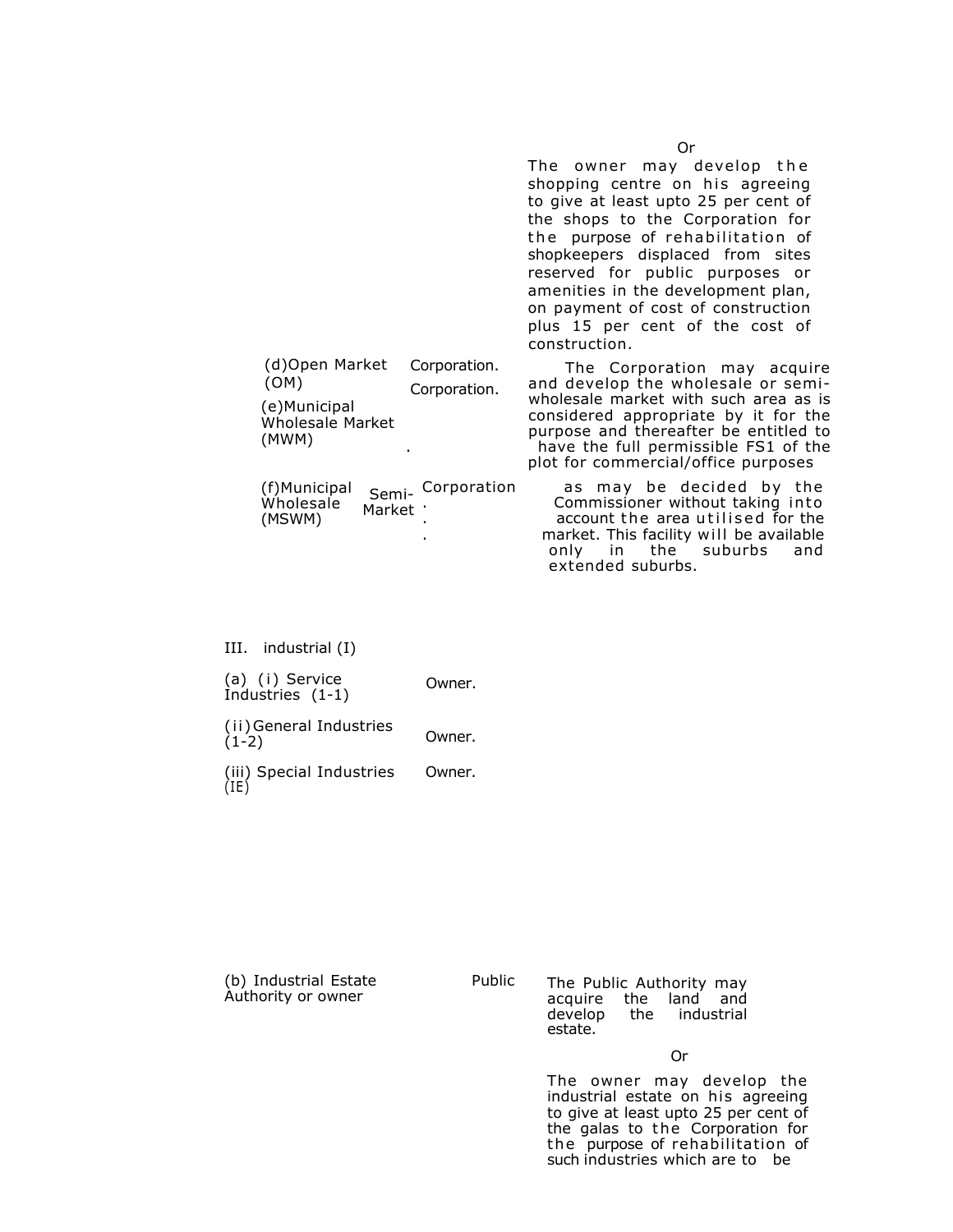|                                                                                                                         |                                                                                                      | rehabilitated<br>from<br>non-<br>conforming areas or zones or who<br>are displaced from sites reserved<br>for public purposes or amenities<br>in the development plan or other<br>projects on payment of cost of<br>construction plus 15 per cent of<br>the cost of construction.                                                                                                                                                                                                                                     |
|-------------------------------------------------------------------------------------------------------------------------|------------------------------------------------------------------------------------------------------|-----------------------------------------------------------------------------------------------------------------------------------------------------------------------------------------------------------------------------------------------------------------------------------------------------------------------------------------------------------------------------------------------------------------------------------------------------------------------------------------------------------------------|
| (c) Service Industrial<br>Estate (SIE)                                                                                  | Public<br>Authority or<br>owner.                                                                     | The owner may develop<br>the<br>service industrial estate on<br>his<br>agreeing to give at least upto 25<br>per cent of the galas to the<br>Corporation for the purpose<br>of<br>rehabilitation of such industries<br>which are to be rehabilitated from<br>non-conforming areas or zones or<br>who are displaced from sites re-<br>served for public purposes<br>or<br>amenities in the development plan<br>or other projects on payment of cosl<br>of construction plus 15 per cent of<br>the cost of construction. |
| (d)Fishing Industry Public<br>(FI)[e.g.<br>Fish<br>drying,<br>fish.<br>net<br>drying, repair and<br>allied activities). | Authority or<br>Institution<br>Cooperative<br>Society or<br>Association of<br>Fishermen<br>or owner. |                                                                                                                                                                                                                                                                                                                                                                                                                                                                                                                       |
| (e)Godown/Warehou<br>sing/ Cold Storage                                                                                 | Public<br>Authority or<br>owner.                                                                     |                                                                                                                                                                                                                                                                                                                                                                                                                                                                                                                       |
| (f)Municipal<br>Laundry/<br>Workshop/Store<br>(ML/ MW/MS)                                                               | Corporation.                                                                                         |                                                                                                                                                                                                                                                                                                                                                                                                                                                                                                                       |
| (g) Municipal Printing<br>Press (MPP)                                                                                   | Corporation.                                                                                         |                                                                                                                                                                                                                                                                                                                                                                                                                                                                                                                       |
| (h) Dhobi Ghat (DG)                                                                                                     | Corporation or<br>Institution or<br>Association of<br>Washer men<br>or owner.                        | The dhobi ghat developed<br>by the Corporation may be<br>entrusted for operation<br>and maintenance to an<br>institution or association<br>of washer men.                                                                                                                                                                                                                                                                                                                                                             |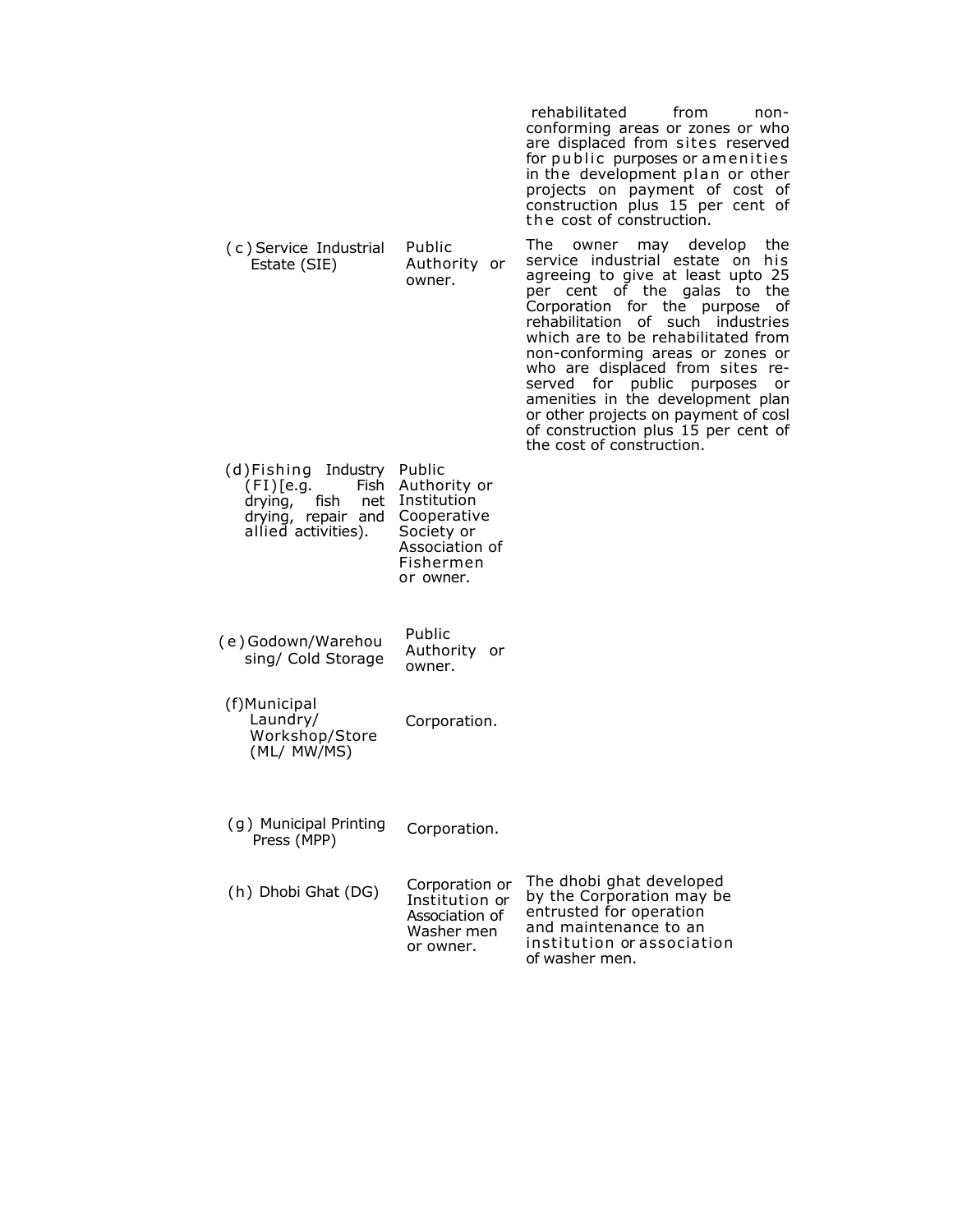The association or institution of washer men owner may be allowed to develop a dhobi ghat on terms agreed between them/him and the Commissioner.

| (i) Railway Siding.<br>Workshops<br>and<br>other<br>Railway<br>Uses.                                                                                                                                                                | Indian<br>Railways                             |                                                                                                                       |
|-------------------------------------------------------------------------------------------------------------------------------------------------------------------------------------------------------------------------------------|------------------------------------------------|-----------------------------------------------------------------------------------------------------------------------|
| IV<br>Transportation-                                                                                                                                                                                                               |                                                |                                                                                                                       |
| (a)Proposed road/<br>street                                                                                                                                                                                                         | Corporation                                    |                                                                                                                       |
| (b) Proposed widening<br>of existing road/<br>street<br>envisaged<br>either in (he de-<br>velopment plan<br>or<br>by prescription<br>οf<br>regular line of street<br>under the Bombay<br><b>Municipal Corporation</b><br>Act. 1888. | Corporation                                    |                                                                                                                       |
| (c) BEST Bus Depot<br>(BBD) and Housing<br>(BBDH)                                                                                                                                                                                   | <b>BEST</b> Under<br>taking                    |                                                                                                                       |
| (d) BEST Bus station<br>(BBS) and Housing<br>(BBS and H)                                                                                                                                                                            | BEST Under<br>taking                           |                                                                                                                       |
| (e) Municipal Transport<br>Garage (TG)/<br>Workshop (MW)                                                                                                                                                                            | Corporation                                    |                                                                                                                       |
| (f) Municipal Road<br>Depot (RD)                                                                                                                                                                                                    | Corporation                                    |                                                                                                                       |
| (g) Car Pound                                                                                                                                                                                                                       | Corporation<br>or Police<br>Department         |                                                                                                                       |
| (h) Truck Terminal (TT)                                                                                                                                                                                                             | Public<br>Authority                            |                                                                                                                       |
| (i) Parking Lot (PL)                                                                                                                                                                                                                | Corporation/<br>Public<br>Authority/<br>Public | The<br>Corporation<br>may<br>the<br>land<br>acquire<br>and<br>develop,<br>operate<br>and<br>maintain the parking lot. |

Organisation/ **Owner**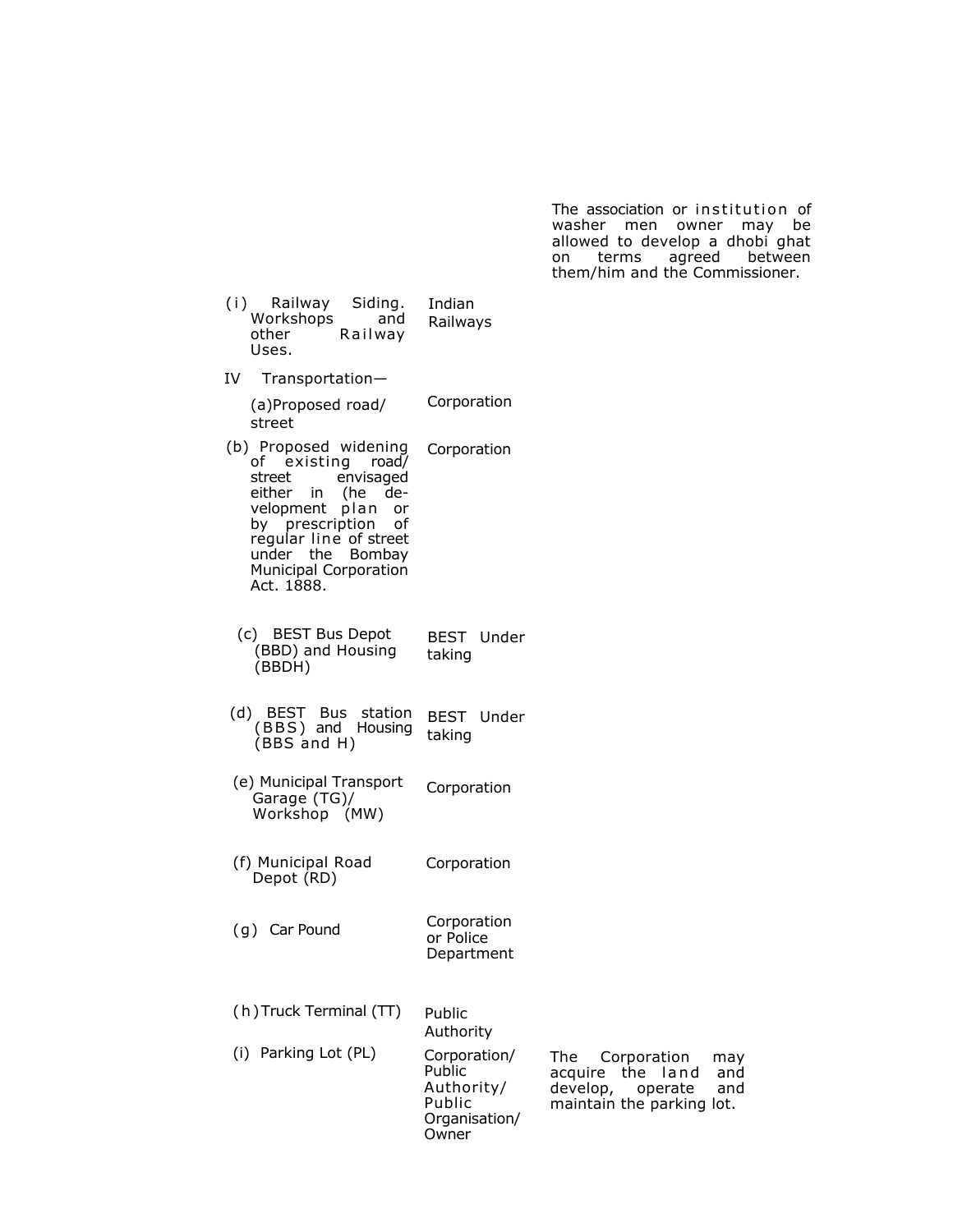| (i) | Jetty | <b>Public Authority</b> | When the owner develops this       |
|-----|-------|-------------------------|------------------------------------|
|     |       | or Owner.               | facility, it will be in accordance |
|     |       |                         | with the specifications approved   |
|     |       |                         | by the appropriate authority.      |

V Public, Semi-Public—

| (I)<br>Institutional- |  |
|-----------------------|--|
|-----------------------|--|

(c) Maternity Home (MH)

(a) Dispensary (D)

(b) Health/Welfare Centre (WC)

or Registered Institution or trust private party or

Corporation

(d) Municipal Chowky (MCKY) The Corporation may acquire, develop and maintain the amenity as a reservation.

Or

The owner may be permitted to develop the amenity subject to his<br>handing over to the handing over to<br>Corporation free Corporation free of charge the built-up space for (he amenity constructed according to norms prescribed by<br>the Commissioner. Commissioner. Thereafter, he will be entitled to have the full permissible FSI of the plot for .o ther permissible user of the plot without taking into account the area<sup> utilised</sup> for constructing the amenity.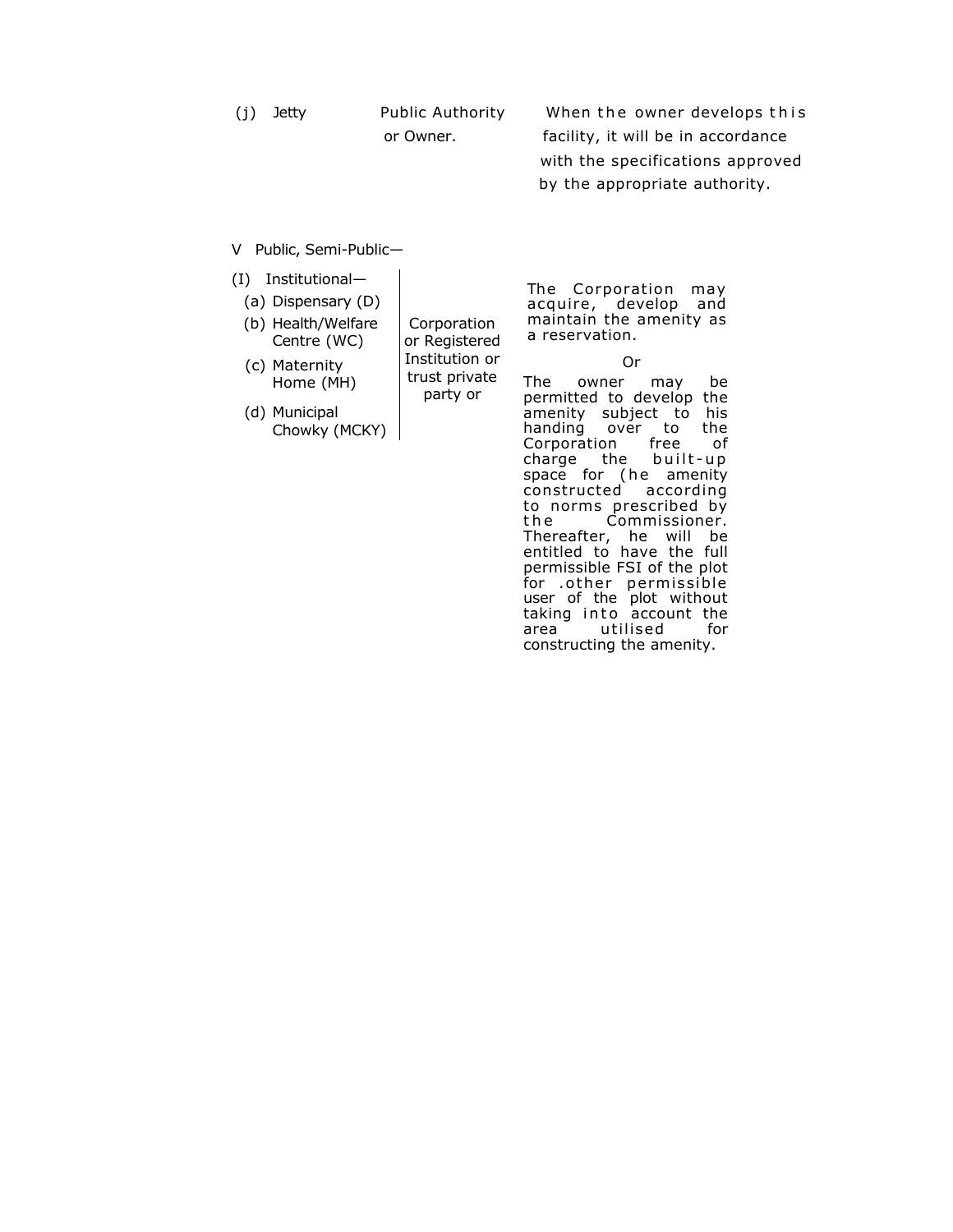|                                                                                                                                                                                      |                                                                                          | The Commissioner may handover<br>the dispensary, health or welfare<br>centre, or maternity home to a<br>public organisation lor operation<br>maintenance<br>and<br>terms<br>on.<br>decided by him.                                                                                                                                                                                                                                                                                                                                                       |
|--------------------------------------------------------------------------------------------------------------------------------------------------------------------------------------|------------------------------------------------------------------------------------------|----------------------------------------------------------------------------------------------------------------------------------------------------------------------------------------------------------------------------------------------------------------------------------------------------------------------------------------------------------------------------------------------------------------------------------------------------------------------------------------------------------------------------------------------------------|
|                                                                                                                                                                                      |                                                                                          | <b>Exlanation:</b> -Welfare Centre also<br>includes homes, shelters<br>or<br>institutions lor homeless or street<br>children, waifs, destitutes children<br>(but not beggars).<br>strays<br>delinquents,<br>abandoned<br>or<br>destitute women, homes for the<br>dying destitutes,<br>destitutes or<br>drug addicts and alcoholics,<br>creches or day-care centre for<br>children, of working<br>parents,<br>sevaghars. mobile creches and lor<br>disabled<br>physically<br>or<br>handicapped, provided they are all<br>run by registered public trusts. |
| General<br>(e)<br>Hospital (GH)<br>(f) Home for Retarded<br>Destitutes/Mentally<br>Retarded<br>(g)<br>Sanatorium (SM)<br>(j)<br>Leprosarium<br>(i) Veterinary Dispen<br>sary $(+VH)$ | Public<br>Authority or<br>Public<br>Organisation<br>/Trust or<br>Owner (legal<br>person) | When owner develop the facilities<br>at (c) to (f). it will be in<br>accordance with the specifications<br>and conditions approved by ihe<br>Commissioner.                                                                                                                                                                                                                                                                                                                                                                                               |
| (i)<br>Government<br>Hospital $(G+H)$                                                                                                                                                | Government<br>Department<br>concerned.                                                   |                                                                                                                                                                                                                                                                                                                                                                                                                                                                                                                                                          |
| (2)<br>Educational<br>(a) Municipal<br>Primary School<br>(MP)                                                                                                                        | Corporation<br>or registered<br>institution or<br>trust<br>or<br>private<br>party        | The<br>Commissioner<br>may<br>allow<br>development<br>of'<br>for<br>the<br>reservation<br>primary/primary-c<br>urn-<br>secondary school and/or<br>the<br>operation<br>and<br>maintenance. Thereof by<br>registered institutions<br>or<br>trusts or private parties in<br>accordance<br>the<br>with<br>specifications                                                                                                                                                                                                                                     |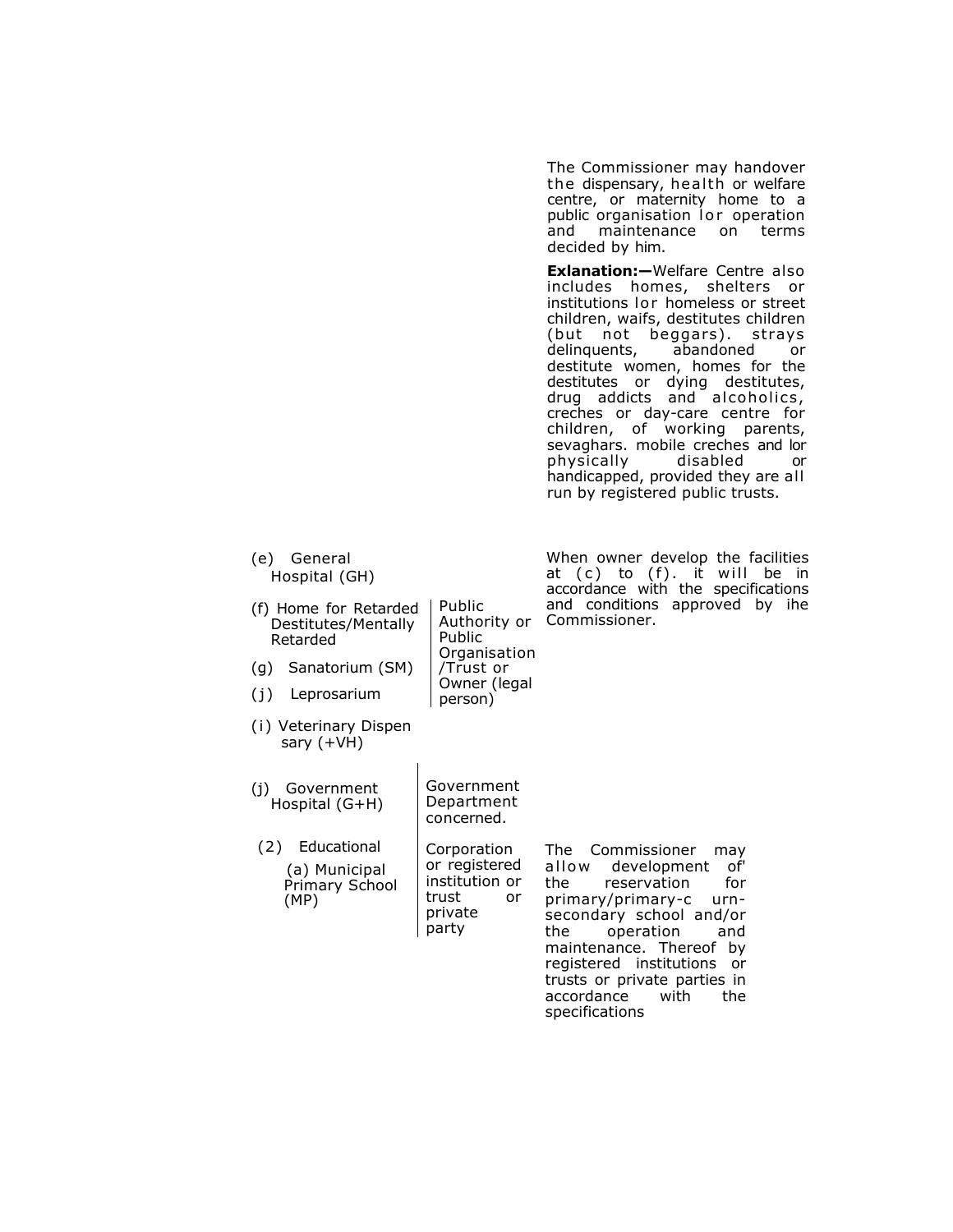|                                                           |                                  | and design duly approved by him<br>and subject to the other terms<br>and conditions as may be decided<br>by him.                                                                                                                                                                                      |
|-----------------------------------------------------------|----------------------------------|-------------------------------------------------------------------------------------------------------------------------------------------------------------------------------------------------------------------------------------------------------------------------------------------------------|
| (b)Primary School<br>(PS)<br>(c) Secondary<br>School (SS) | Public<br>Authority<br>or owner. | The land for the primary<br>or<br>secondary<br>school<br>may<br>be<br>acquired for or on behalf of a<br>public authority, a public trust<br>of a registered society, which<br>develop<br>the<br>facility<br>may<br>themselves or lease it to another<br>institution or trust for running the<br>same. |
|                                                           |                                  | or                                                                                                                                                                                                                                                                                                    |
|                                                           |                                  | The owner may be allowed to<br>develop the land for the specific<br>facility and operate it himself or<br>entrust<br>its<br>operation<br>to<br>a<br>registered institution or trust.                                                                                                                  |
| (d) College                                               | Public<br>Authority<br>or owner  | The conditions subject to which<br>development of<br>college<br>is<br>permissible will be as in the case of<br>a Primary School or a Secondary<br>indicated in<br>School as<br>this<br>column against $V(2)(b)$ and (c).                                                                              |
| (e) Polytechnic                                           | Public<br>Authority<br>or owner. | Conditions subject to<br>which<br>development of polytechnic is<br>permissible will be as in the case-<br>Primary School<br>of<br>or<br>a<br>a<br>Secondary School as indicated in<br>this column against $V(2)(fc)$ and<br>(c).                                                                      |
| (f) Technical School                                      | Public<br>Authority<br>or owner. | Conditions subject to<br>which<br>development of technical school is<br>permissible will be as in the case<br>of a<br>Primary School<br>or<br>a<br>Secondary School as indicated in<br>this column against $\(2)(b)$ and<br>(c).                                                                      |
|                                                           |                                  |                                                                                                                                                                                                                                                                                                       |

| (3) Government or Semi-                                              |             |
|----------------------------------------------------------------------|-------------|
| $P$ ublic—                                                           |             |
| (a) Government Office<br>(GO)                                        | Government  |
| (b) Municipal Office<br>(c) Town Duty Office<br>(TD) (Octroi Office) | Corporation |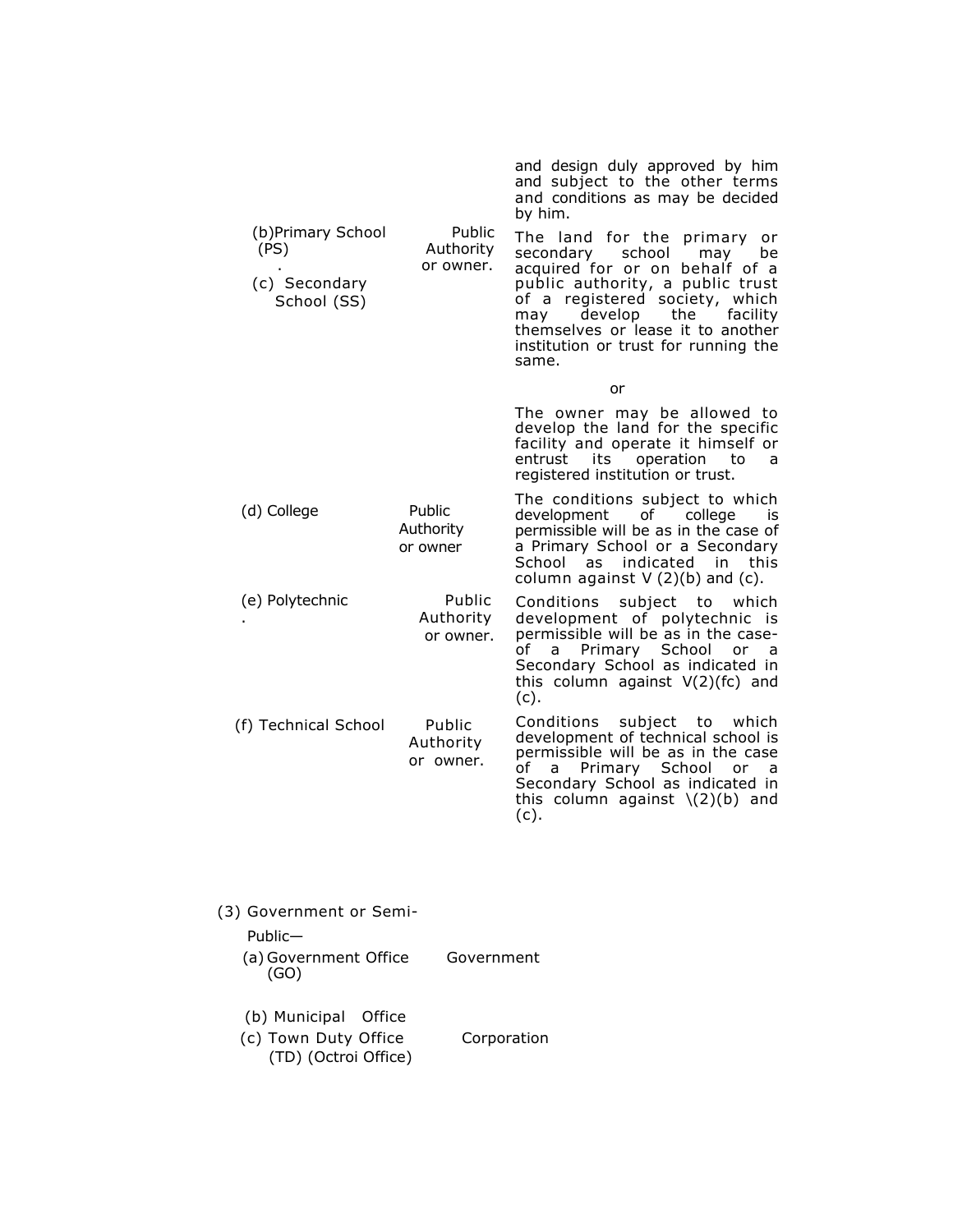| (4) Assembly and<br>Recreation-                                                  |                          |                                                                                                                                              |
|----------------------------------------------------------------------------------|--------------------------|----------------------------------------------------------------------------------------------------------------------------------------------|
| (a) Cinema Theatre<br>(CN)                                                       |                          |                                                                                                                                              |
| (b) Drama<br>Theatre(DTH)<br>(c) Open Air Theatre<br>(OTH)                       |                          |                                                                                                                                              |
| (d) Children's Theatre<br>(CH)                                                   | Owner                    |                                                                                                                                              |
| (e) Museum<br>(f) Public Hall                                                    |                          |                                                                                                                                              |
| $(g)$ Gymnasium/<br>Gymkhana (GYM)<br>(h) Club                                   |                          |                                                                                                                                              |
| (i) Stadium                                                                      | Corporation<br>or Owner. | The Commissioner may<br>entrust the development and<br>maintenance of the facility to a<br>suitable agency on terms to be<br>decided by him. |
| (j) Swimming Pool<br>(k) Recreation Ground<br>(RG)<br>(I) Playground (PG)        |                          |                                                                                                                                              |
| (m) Garden (G)<br>$(n)$ Park $(P)$<br>(o) Sports Complex-<br>cum-Shopping Centre | corporation<br>or owner  | Do                                                                                                                                           |
| (p) Library                                                                      | Corporation<br>or Owner. | The Corporation may acquire.<br>develop and maintain the<br>library space as<br>reservation.<br>o r                                          |

The owner may be permitted to develop the library subject to his handing over to the Corporation tree of charge the built-up space for the library constructed according to norms prescribed by the Commissioner. Thereafter the owner will be entitled to have the full permissible FSi of the plot for the other permissible uses of the plot without taking into account the area utilised for constructing the library.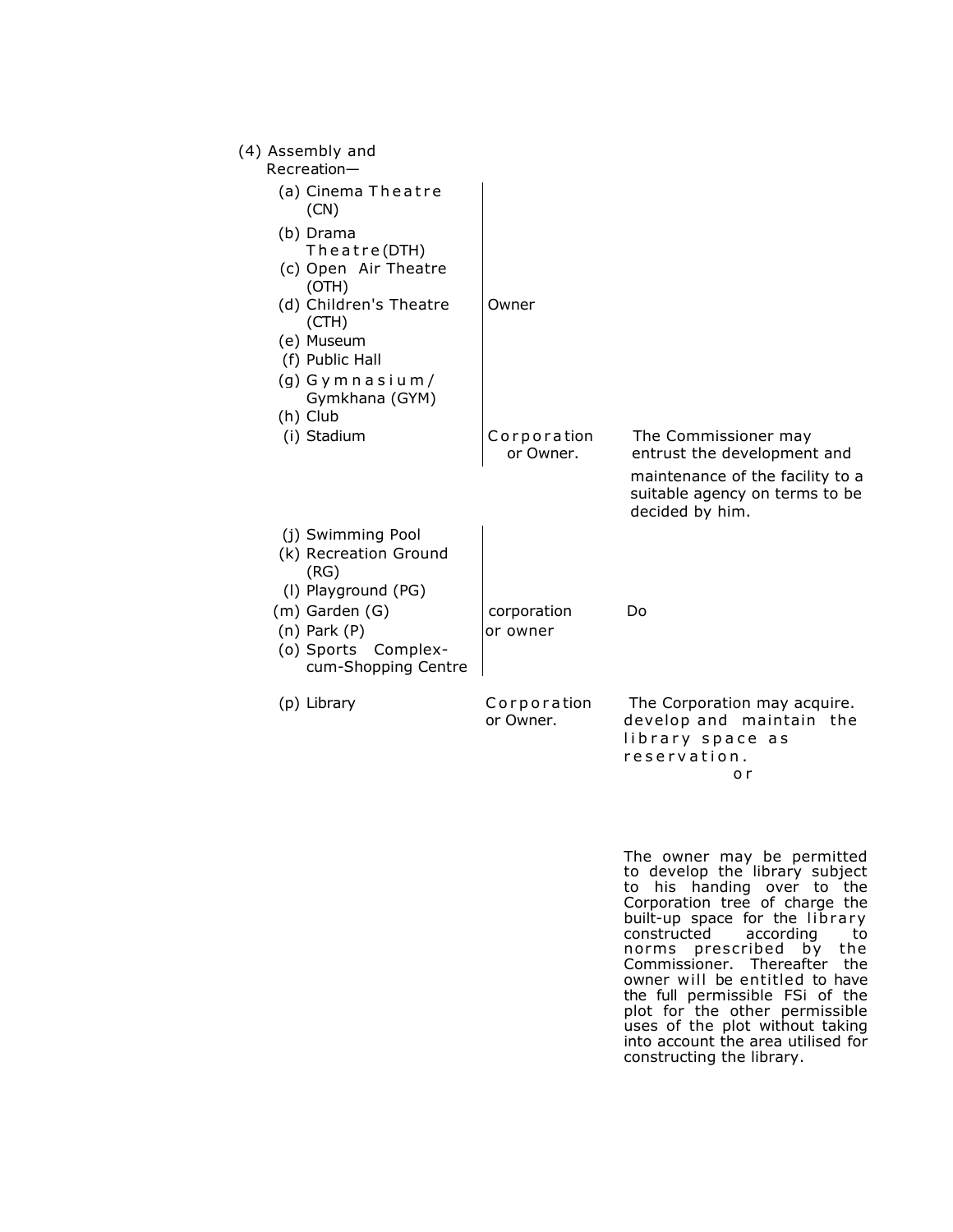| Tourist<br>Complex/<br>Centre                                                                              | Maharashtra<br>Tourism<br>Development<br>Corporation<br>Limited or owner. |                                                                                                                                                                                                                                                                                                                                                                                                                                                                                                                                                                                                                                            |
|------------------------------------------------------------------------------------------------------------|---------------------------------------------------------------------------|--------------------------------------------------------------------------------------------------------------------------------------------------------------------------------------------------------------------------------------------------------------------------------------------------------------------------------------------------------------------------------------------------------------------------------------------------------------------------------------------------------------------------------------------------------------------------------------------------------------------------------------------|
| (r) Art Gallery                                                                                            | Corporation<br>or owner                                                   | Corporation<br>The<br>may<br>acquire, develop,<br>and<br>maintain the Art Gallery<br>space as a reservation, or<br>The<br>owner<br>be<br>may<br>permitted to develop the<br>Art Gallery subject to his<br>handing<br>over<br>to<br>Corporation free of charge<br>the built up space for the<br>Art Gallery constructed<br>according<br>to<br>norms<br>prescribed<br>the<br>bγ<br>Commissioner. Thereafter<br>the owner will be entitled<br>to have the full permissible<br>FSI of the plot for other<br>permissible users<br>of the<br>plot without taking<br>into<br>account the area utilized<br>for constructing the<br>Art<br>Gallery. |
| Public Utilities-<br>(5)<br>(a) Fire Brigade<br>Station. (FB)<br>(b) Sewage<br>Purification<br>Works (SPS) | Corporation                                                               |                                                                                                                                                                                                                                                                                                                                                                                                                                                                                                                                                                                                                                            |
| (c) Reservoir (R)<br>(d)Pumping Station<br>(Ppg. Stn.)<br>(e) Sanitary Refuse<br>Shed (SRS)                | Corporation                                                               |                                                                                                                                                                                                                                                                                                                                                                                                                                                                                                                                                                                                                                            |
| (f) Refuse<br><b>Transport Station</b><br>(STS)<br>(g)Cattle Pound<br>(CP)                                 | Corporati<br>on                                                           |                                                                                                                                                                                                                                                                                                                                                                                                                                                                                                                                                                                                                                            |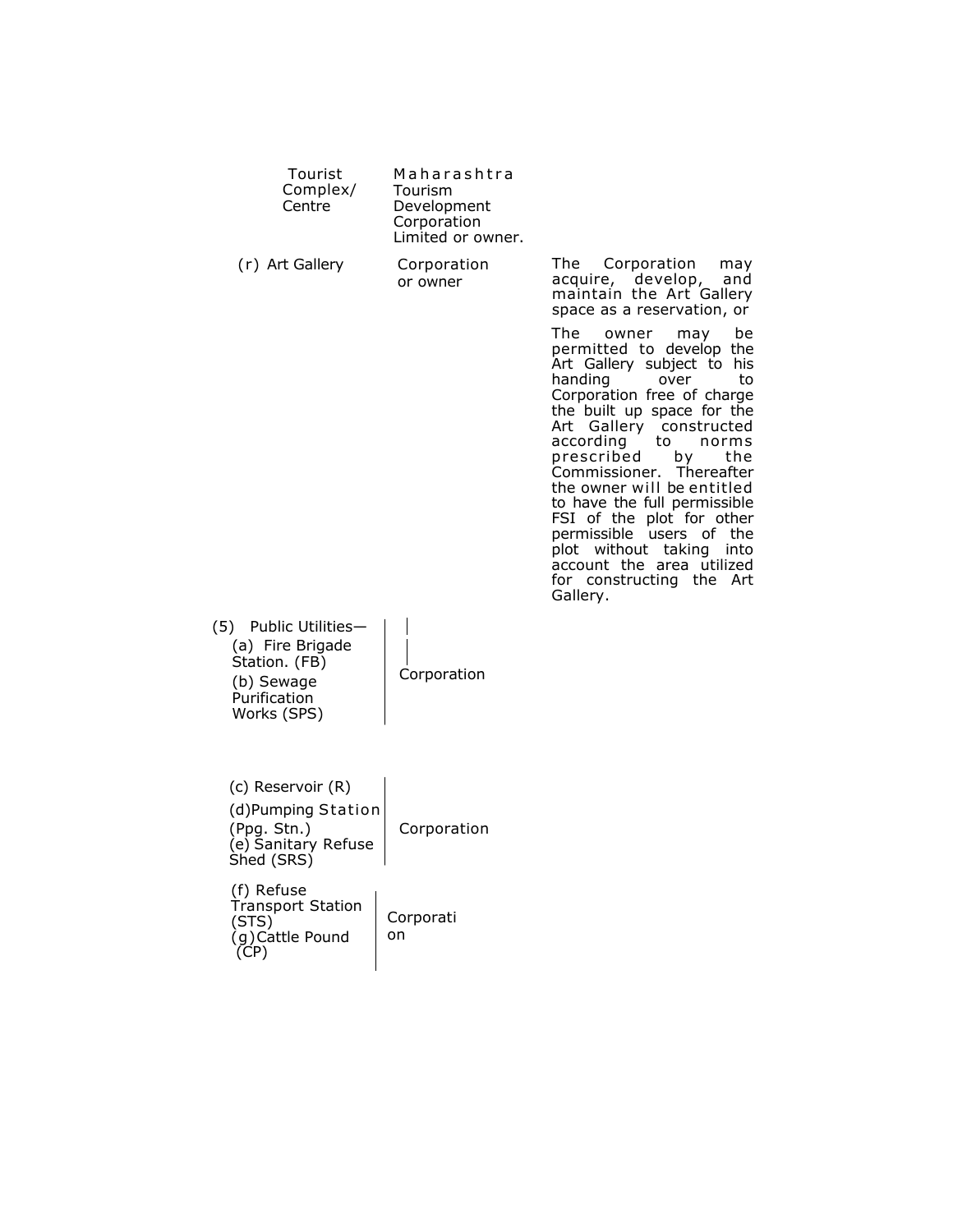(h) Receiving Electricall Station (RS) Licensee

> (PT)/Telephone Service Centre (TC)/Police Chowky (PCKY)

(i) Cemetery/ Corporation/P Cremation Ground (C) Authority/or ublic

The Corporation or a public authority (with the approval of the Corporation) may acquire and develop the land for a cemetery, cremation ground.

or

The owner may be allowed to develop the land for cemetery or cremation ground with the approval of Corporation on such terms and conditions as it may specify.

(j) Post Office Government The Government department (PO)/ Post and Telegraph concerned Office Department concerned may acquire, develop and maintain the users,

Or

The owner may be permitted to develop the facility subject to his handing over to the Government Department concerned free of charge the required built-up space for the facility constructed according to the norms prescribed by the said Government department. Provided that, alternatively the owner may had over to the concerned Government Department free of charge the prescribed built up area for the said facility of the said Government<br>constructed according to the constructed according to the requirement of the said Government Department any where in the same ward or nearby location in the adjacent ward at convenient place mutually agreed by the owner and the said<br>Government<br>Department. Government Department. Thereafter the owner will be entitled to the full permissible FS1 of both the plots, without taking into account the area utilised for constructing such facilities/related facilities.

(k) Telephone Exchange (TE) Government De- (l) Police Station/ Parade Ground

Government Department Concerned.

(m) BEST Receiving Station (BRS) and Housing (BRSTH).

BEST Undertaking.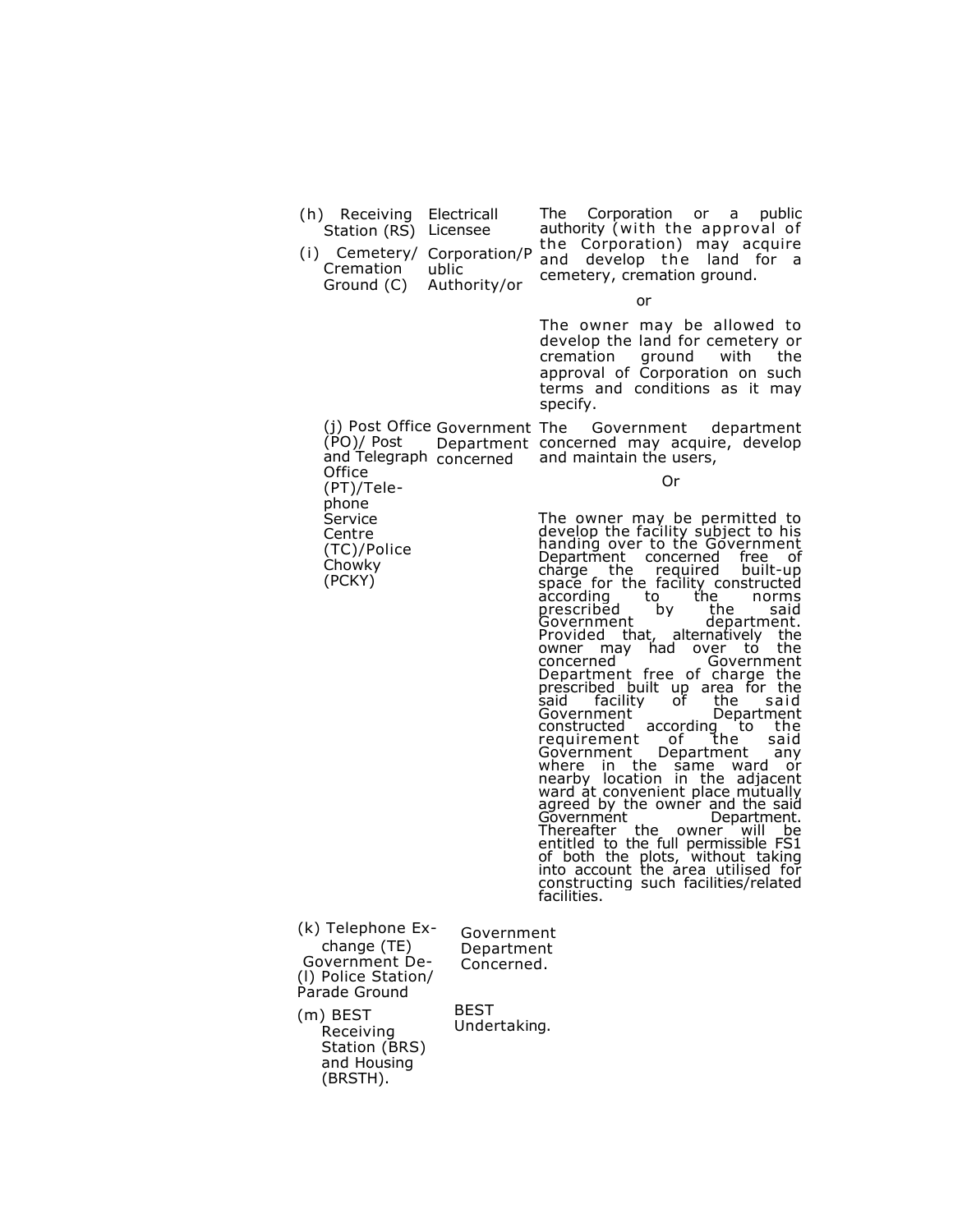(n) Public Sanitary The Corporation may develop the Convenience (PSC) facility either itself or through a sponsor or may allow owner to develop the same on plots designated or reserved for the purpose in the development plan or at other suitable locations, niches (even in sites designated or reserved for other<br>purposes or amenities in the amenities in the development plan) as may be approved by the Commissioner. Such development will be free from FSI computation.

#### **10. Development permission in respect of Public Housing/High Density Housing:-**

When the land reserved for Public Housing or for Housing the Dishoused is not under acquisition, the owner may be allowed to develop it for Public Housing/High Density Housing. However, prior clearance in the case of cessed properties from the concerned Public Authority will be necessary in conformity with the stipulations specified by such Authority.

#### **11. Other Stipulations:-**

( 1 ) General:—In every case of development/re-development of any land, building or premises, the intended use shall conform to the use zones, purpose of designation, allocation or reservation as the case may be, unless specified otherwise.

(2) Development of land partly designated/allocated/designated/ reserved:— Where a building exists on a site shown as an allocation, designation or reservation in the Development Plan, only its appropriate part as used for such allocation, designation or reservation, shall be used for the said purpose and the remaining part of the building or of the developable land may be put to use in conformity with the purpose of development as otherwise permissible in the case of adjacent land.

(3) Combination of public purposes uses in reserved sites:—Where the Corporation or the Appropriate Authority proposes to use land/building/premises reserved for one specific public purpose/purposes, for different public purpose/ purposes it may do so, with the previous approval of the Government, provided that the combination of such second user conforms to these Regulating and the permissible use in the zone in which the site falls. Provided that this shall not apply (a) to any site being developed for an educational or medical purpose or club/gymkhana wherein a branch of a bank may be allowed, (b) to any site being developed for medical purposes wherein shops of pharmacists or chemists may be permitted, and (c) to any site encumbered by another non-educational user and being redeveloped for educational purposes, in which case the existing noneducational user may be allowed to continue without any increase in the net floor area covered by them, and (d) to any site being developed for recreational use such as garden, playground, recreation ground, park, etc. each measuring not less than 400 sq.m. at one piece, wherein electric sub-stations, which may utilise not more than 10 percent of the site in which they are located, is proposed.

 (4) Shifting and/or interchanging the purpose of designations/ reservations:—In the case of specific designations/reservations in the Development Plan, the Commissioner, with the consent of interested persons may shift, interchange the designation/reservation in the same or/on adjoining lands/building, to which an access is available or has to be provided and the same is not encumbered provided that the area of such designation/reservation is not reduced.

#### **12. Development in Large Holding:-**

Notwithstanding anything contained in these Regulations the provisions in Appendix IX will apply to residential development undertaken by a single developer if he desires to undertake it on a single plot or group of plots of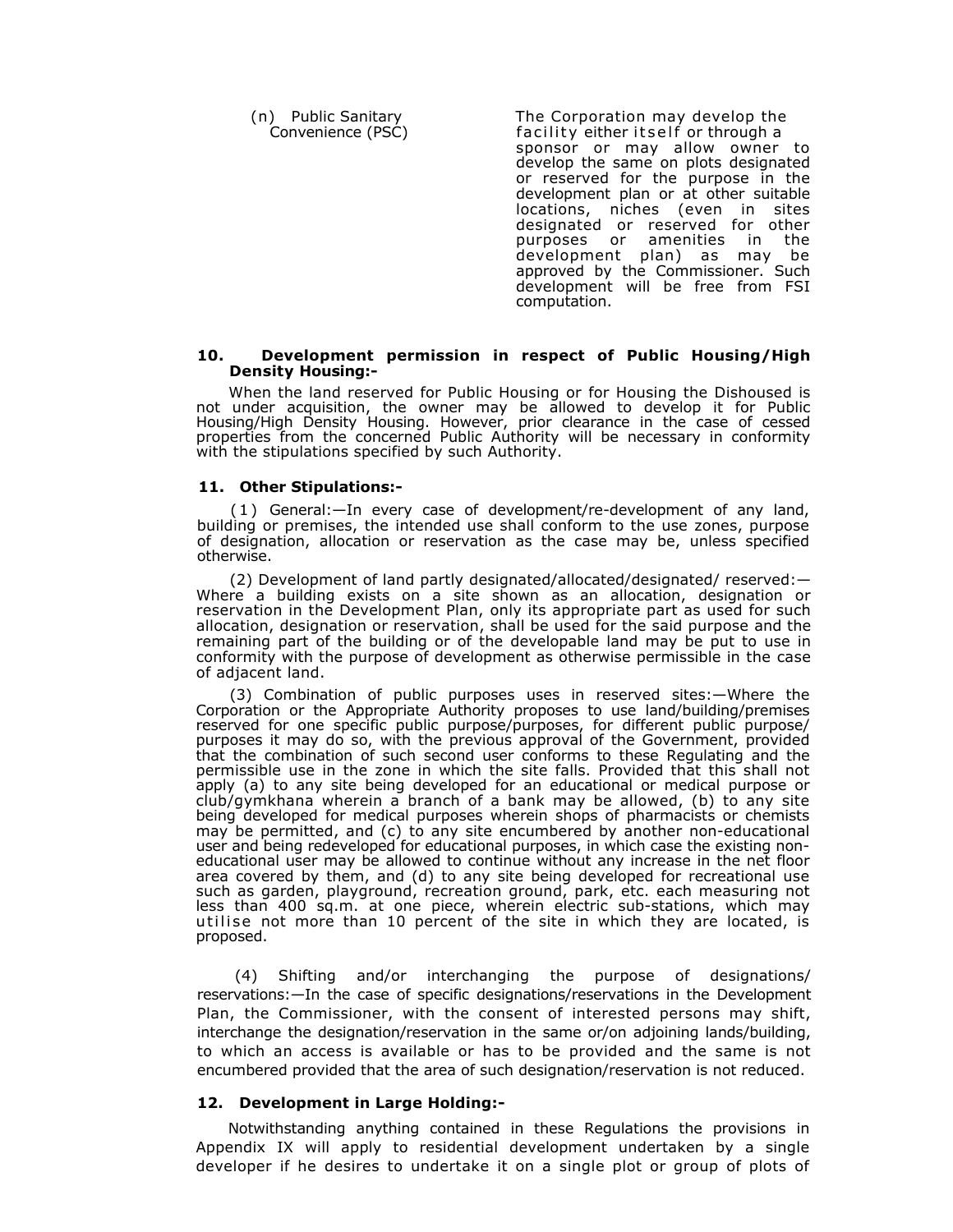20000 sq.m. or more in area.

#### **13. Exemptions:-**

( 1 ) Existing non-conforming uses to continue in certain circumstances:-

(a) Any lawful use of land/building/premises existing before the coming into force of these Regulations may continue even if it does not conform to the use provisions of these Regulations provided such nonconforming use is not extended or enlarged except as provided in these Regulations.

(b) In case a building accommodating any non-conforming use collapses, is pulled down or is destroyed, any new building on the site shall conform to these Regulations and to the land use prescribed for the plot in the development plan.

(c) Provided that where Retention Activity shown in the development plan in the case of lands or premises is authorisedly discontinued, use of such lands or premises in which such activity existed shall be regulated as follows, namely :—

(i) in the case of industrially zoned lands or premises other than those under use of cotton textile industry, in accordance with subregulation (3) of Regulation 56 and clauses (b) to (d) of sub-regulation (3) of Regulation 57;

(ii) in the case of industrially zoned lands or premises under use of cotton textile industry, the use shall be regulated in accordance with Regulation 58.

In rehabilitation schemes undertaken by the Bombay Housing and Area Development Board, where a new building is constructed in place of an old building, containing authorised non-conforming users, the Commissioner may allow the same non-conforming users in the new building provided such user is not industrial, hazardous or likely to cause pollution.

In case of rehabilitation schemes in an industrial zone, authorised residential user may be permitted only in independent buildings subject to Regulation **1**5.

(2) Non-conforming industries:—Non-conforming industries which are neither hazardous nor polluting and which have been permitted to operate, without any requirement that they must shift to a conforming zone after a specific period, may, with the Commissioner's special permission, be allowed to make additions to start a new process or to manufacture new products provided the degree of nuisance from the existing unit will in no way be affected by such additions if—

(a) such scheme forms an integral part of and is directly connected with the process carried on in the existing unit;

(b) such addition is required to prevent undue loss or improve the working efficiency, or the conditions of the existing unit or to balance the existing production units of the industry;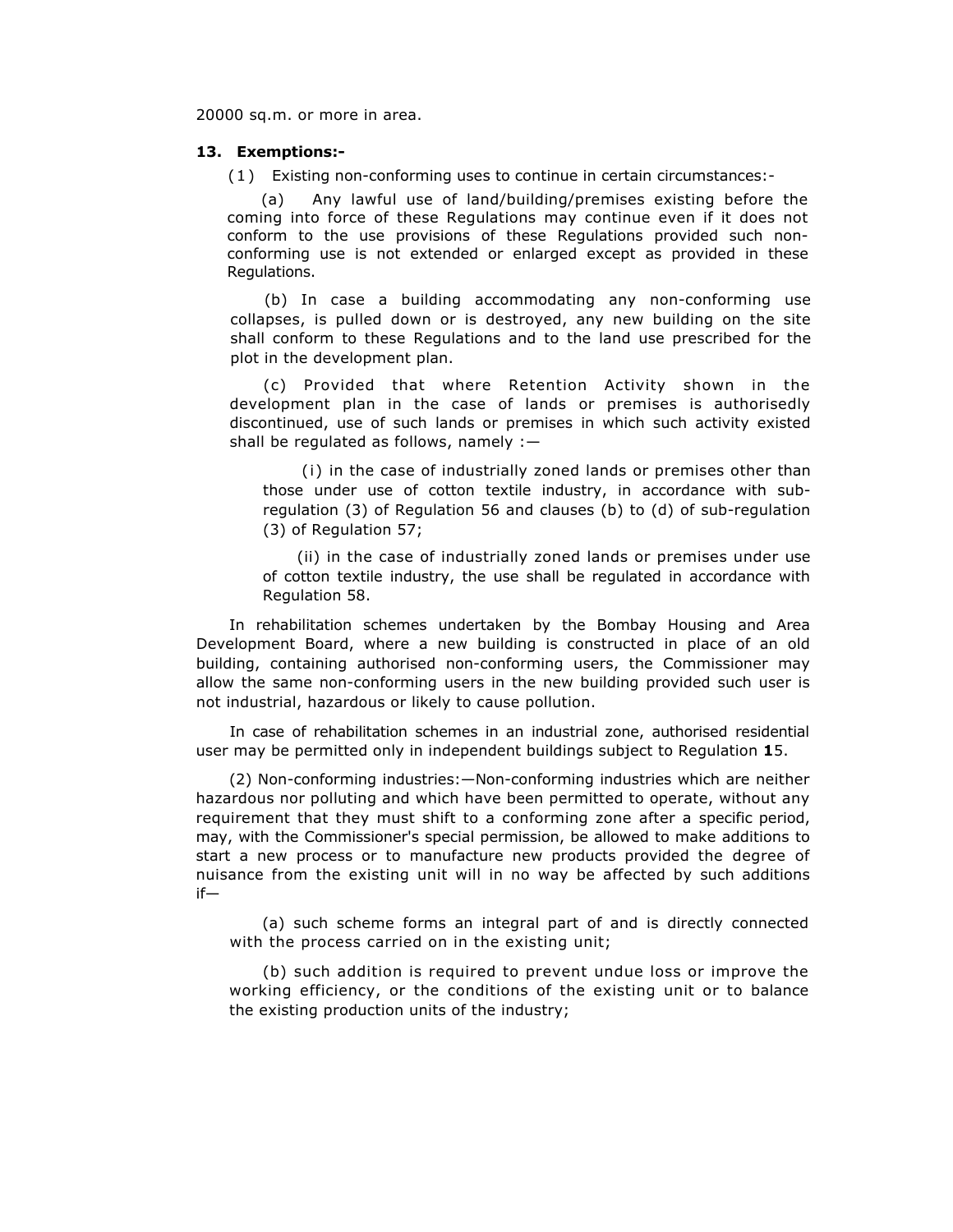(c) open spaces of 6 m. are maintained from the boundaries of the plot as well as between two buildings;

(d) satisfactory means of access as required by these Regulations for industrial zones is provided and maintained; and

(e) parking spaces are provided according to these Regulations.

(3) Other non-conforming uses:—Any permitted non-conforming use which is non-hazardous or non-polluting and which existed before the I 8th September, 1958 may be allowed to continue in the development plan, without additions to such non-conforming use on the following conditions, namely:—

(a) The whole building or entire premises is owned and occupied by one establishment only; and

(b) Open space and parking space required under these Regulations are provided.

#### **14. Ancillary Uses Permitted:-**

The ancillary uses permitted in various use zones and the conditions governing the same shall be as given in Part IV.

## **15. Prohibition of factories in Residential building in Conforming zones:-**

Notwithstanding anything contained in these Regulations, no permission shall be granted for erecting any factory, workshop or work place (for the establishment of which previous permission is required under section 390 of the Bombay Municipal Corporation Act, 1888) wholly or partly on lands used for residential purposes even if such use is in conformity with these Regulations and the aforesaid Act;

Provided that the uses in a residential building permissible under Regulation 51 and 52 which are compatible with the residential user may be permitted on the ground floor.

## **16. Requirements of Sites:-**

No land shall be used as a site for the construction of buildings—

( a ) if the Commissioner considers that the site is insanitary or that it is dangerous to construct a building on it or no water supply is likely to be available within a reasonable period of time;

(b) if the site is within 9 m. from the edge of the water mark of a minor water course, or 15 m. from the edge of the water mark of a major water course, unless arrangements to the satisfaction of the Commissioner are made to drain the flow of the water course;

Provided that where a water course passes through low-lying land without well-defined banks, the commissioner may permit the owner of the property to restrict or divert the water course to an alignment and cross section determined by him (Commissioner).

( c ) if the site is not drained properly or is incapable of being well drained;

(d) if the building is proposed on any area filled up with carcasses, excreta, filthy and offensive matter, till the production of a certificate from the commissioner to the effect that it is fit to be built upon from the health and sanitary point of view;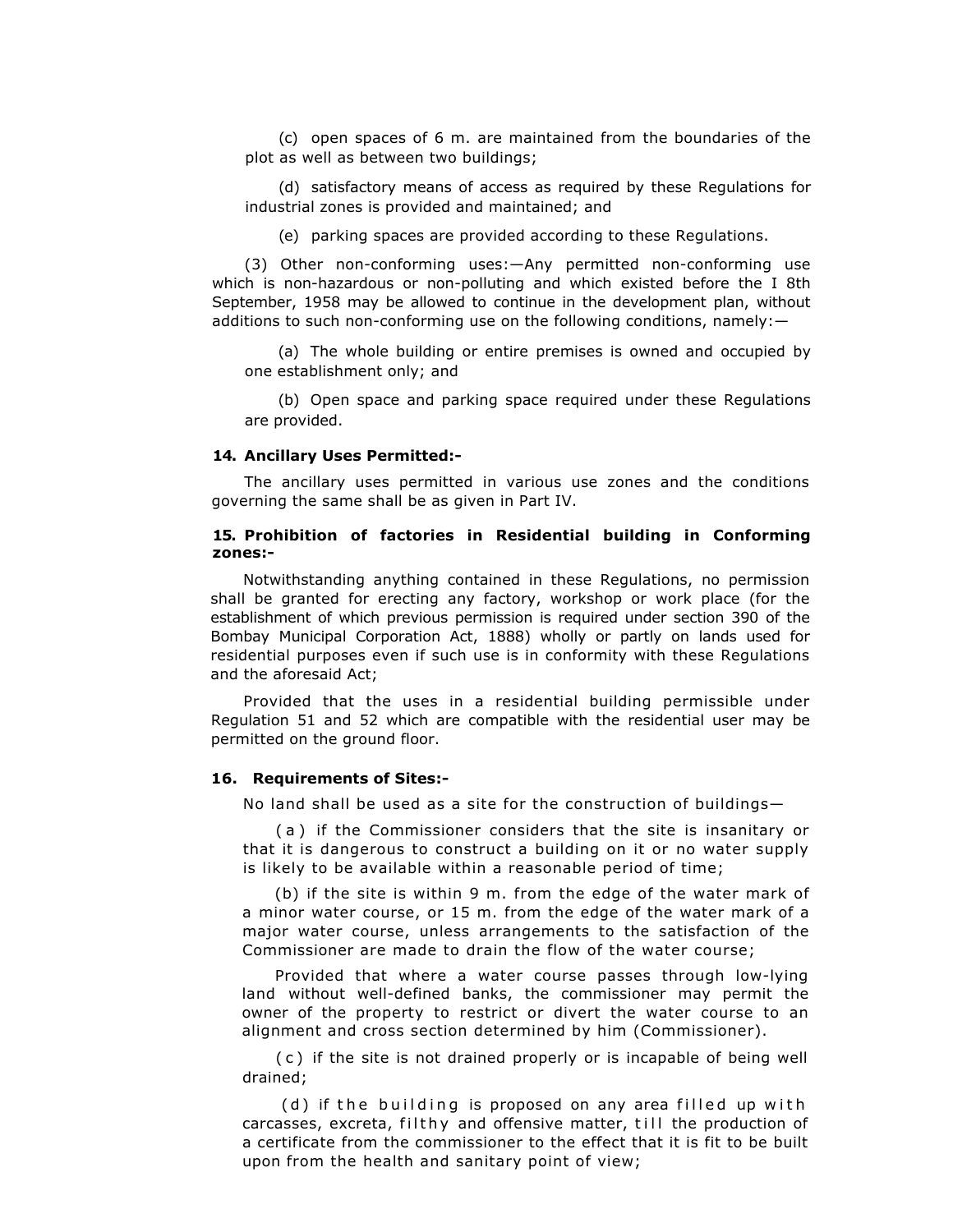$(e)$  if the use of the said site is for a purpose which in the Commissioner's opinion may be a source of danger to the health and safety of the inhabitants of the neighbourhood;

(f) if the Commissioner is not satisfied that the owner of the building has taken the required measures to safeguard the construction from constantly getting damp;

(g) if the level of the site is lower than the Datum Level prescribed by the Commissioner depending on topography and drainage aspects. This shall not be less than Reduced Level of 27.55 mm of the Town Hall Datum;

(h) if situated—

(i) within the inner funnel of vision marked on Sheet numbered as Part II of Ward D of the Development Plan 1981-2001;

(ii) within the outer funnel of vision marked on the sheet quoted in (c) above and the building proposed to be erected is above Reduced Level of 75.44 m. (247.45 ft.) with reference to the Town Hall Datum.

 $(i)$  if the building is nearer to the centre line of a National Highway, State Highway or Major District Road than 24.5 m. in the case of residential buildings and 36.5 m. in the case of other buildings;

(j) if it is situated—

(i) within 2438 m. from an international civil airport unless the application for development permission is accompanied by a certificate of consent from the Civil Aviation Authorities;

(ii) within 1829 m. from any other civil airport unless the application for development permission is accompanied by a certificate of consent from the Civil Aviation Authorities.

(k) for assembly use for cinemas, theatres, places of public worship, residential hotels, lodging and boarding houses, unless the site has been previously approved by the Commissioner and the Commissioner of Police;

(l) unless it derives access from an authorised street/means of access described in these Regulations;

(m) for industrial use other than a service industry unless the application is accompanied by a no objection certificate from the appropriate officer of the Industries Department of the Government of Maharashtra according to the prevailing Industrial Location Policy;

(n) if the proposed development is likely to involve damage to or have deleterious impact on or is against urban aesthetics or environment or ecology and/or on historical/architectural/aesthetical buildings and precincts or is not in the public interest.

## **17. Public Streets and means of Access:-**

(1) Every site to have access free of encroachment:—Every si te proposed to be developed or redeveloped shall have access from a public street/ road as required in these Regulations. Such access shall be kept free of encroachment.

(2) Multi-storeyed, High Rise and Special Buildings:—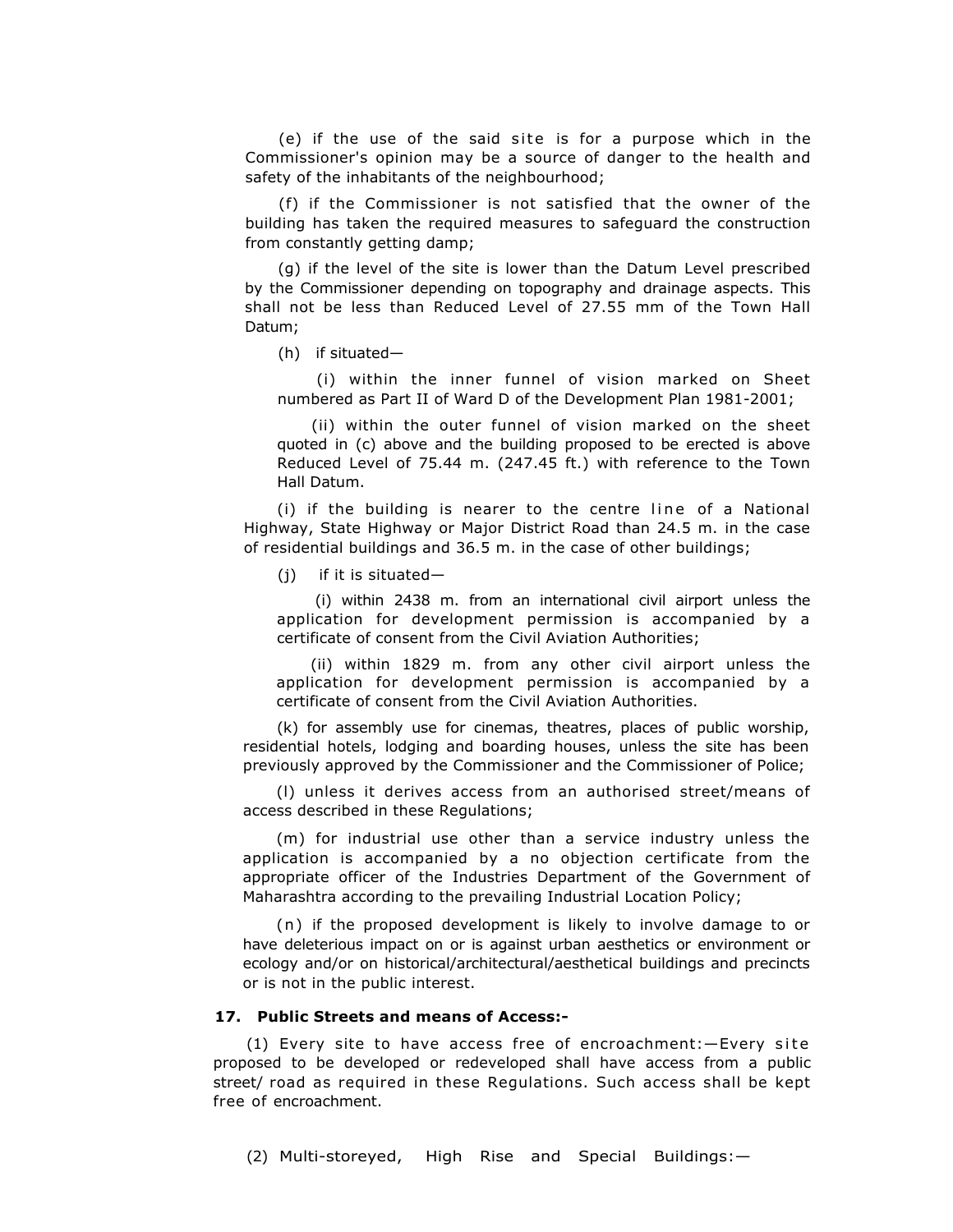The Commissioner may permit access to such buildings from any street not less than 9 m. wide, one end of which shall join another street of equal or greater width.

(3) Other buildings:—

(a) The Commissioner shall permit access from streets having width of not less than 6 m. through land over which the public have a customary right of access or have used it or passed over it uninterruptedly for a period of 20 years.

(b) The Commissioner may permit access from—

 $(i)$  any street 6 m. wide or more (including streets in a gaothan which give access to other properties outside the gaothan),

(ii) any existing street not less than 3.6 m. wide which is proposed to be widened either in development plan or by laying down a regular line of street under the Bombay Municipal Corporation Act,

(iii) any street less than 3.6 m. wide in a gaothan if the plot boundary is shifted 2.25 m. from the central line of the street.

(iv) any street or road more than 52 m. in width specifically identified in the development plan for giving direct access except where a no-objection certificate has been granted by the appropriate road authorities.

Provided further that where any road is proposed to be widened in the development plan or for which a regular line of street has been prescribed under the Bombay Municipal Corporation Act, 1888, the resulting proposed width shall be reckoned in dealing with a request for development permission.

(4) Plots/Buildings abutting or fronting a means of Access:—Where a plot or building abuts/fronts a means of access; the width of the access shall be as specified in Regulation 22.

## **18. Highways and Wider Roads:-**

No site excepting one proposed to be used for highway amenities like petrol pumps or motels shall have direct access from a highway or specified road 52 m. or more in width, and the portion of these roads in which such amenity sites may have direct access will be identified in the development plan.

For this purpose, the Commissioner shall specify such roads from time to time with the approval of the Corporation. He shall also maintain a register of such specified roads which shall be open to public inspection.

Provided that this shall not apply to any lawful development along the highways and other specified roads which have existed before these Regulations have come into force, and alternative measures are provided for their continuance.

#### **19. Means of Access to be Constructed and Maintained:-**

( 1 ) General:—Means of access shall be levelled, metalled, tarred, flagged, paved, sewered, drained, channelled, provided with lights and water supply line and with trees for shade to the satisfaction of the Commissioner. They shall be free of encroachment by any structure or fixture that may reduce their width below the minimum required by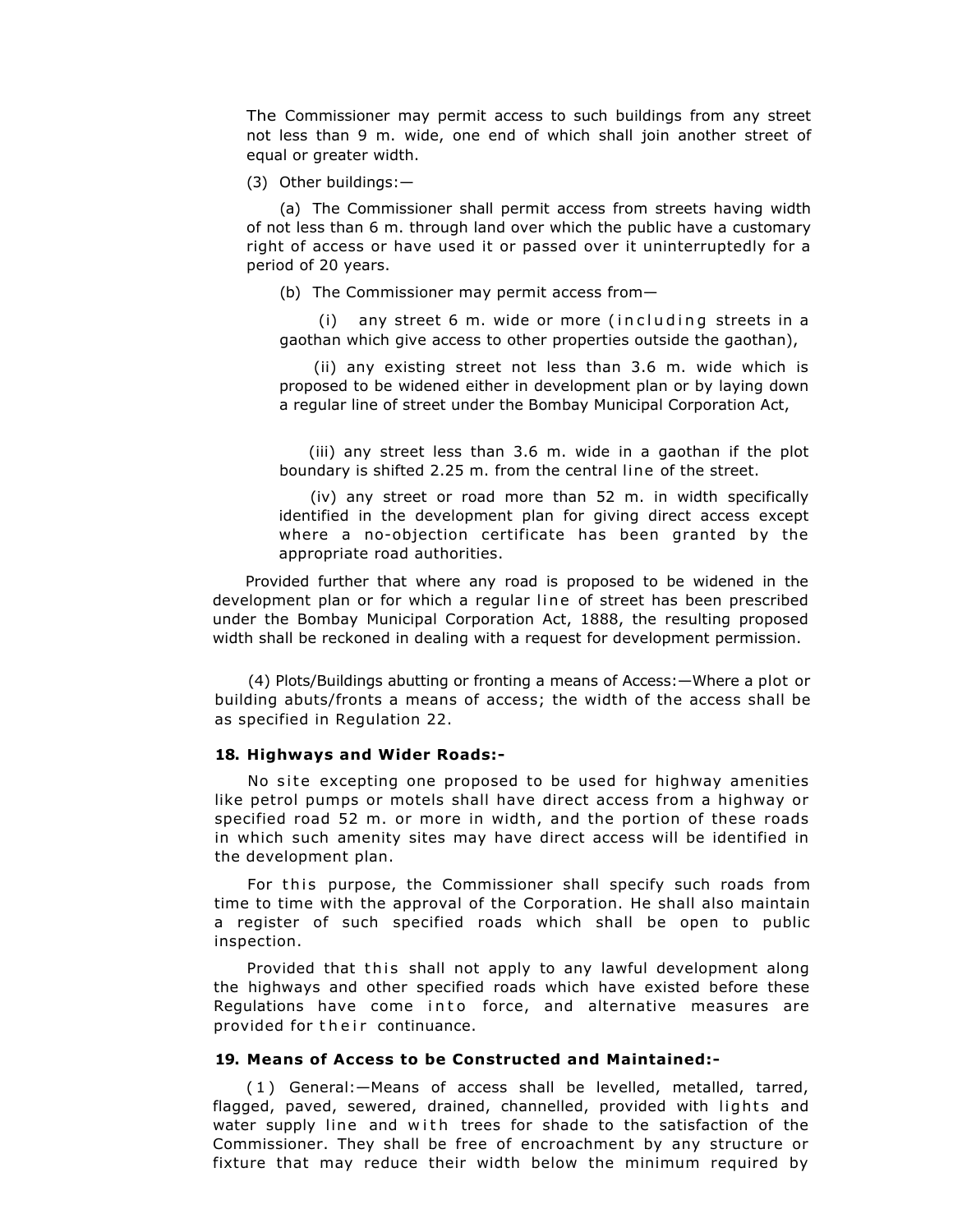Regulation 22 and shall be maintained in condition considered satisfactory by the Commissioner.

(2) Private Street:—If any private street or other means of access is not constructed or maintained as specified in sub-regulation ( / ) above or if strueiures or fixtures arise thereon in contravention of that sub-rule, the Commissioner may. by written notice, direct the owner or owners of the several premises fronting or adjoining the said street or other means of access or abutting thereon or to which access is obtained through such street or other means of access or which shall benefit by works executed, to carry out any or all of the aforesaid requirements in such manner and within such time as he shall direct. If the owner or owners fail to comply with his direction, the Commissioner may arrange for its execution and recover the expenses incurred from the owner or owners.

(3) How to measure the length of access ways:**—**The length of a main means of access shall be determined by the distance from the farthest plot or building plot and the main street. The length of a subsidiary access way shall be measured from the point of its origin and the next wider road it meets.

**20. Inter-section of Roads:-**For inter-section of roads meeting at right angles as well as other than at right angles, the rounding off, cut-off or splay or similar treatment shall be done to the satisfaction of the Commissioner depending upon the widths of the roads, the traffic generated, the sighting angle, etc. to provide clear side distance.

## **21. Layout of Land and Land sub-division:-**

( 1 ) Circumstances warranting preparation of a lay out or subdivision:—A layout or sub-division shall be submitted for the following :—

( a ) when more than one building (except for buildings accessory to the main building) is proposed on any land;

(b) when development or re-development or any tract of land includes its division or sub-division into plots;

( c ) when the land under development admeasures 1000 sq.m. or more in a residential or commercial or in an industrial zone.

(2) Contents:—Every sub-division/layout shall contain sub-plots being formed after sub-division, access thereto, recreational open space, if any required under Regulation 22 and 23 spaces for other ancillary uses if any required under Regulations 24 and 26 as also all the reservations, designations, allocations, road and road-widening proposals of the development plan and the regular lines of streets prescribed under the Bombay Municipal Corporation Act, 1888. Where there is a conflict between the widths or widening lines proposed in the development plan and those under the regular line of a street, the wider of the two shall prevail.

Provided that the Commissioner may, without any reduction in area, allow adjustment in the boundaries of reserved/allocated sites within the same holding and conforming to the zoning provisions to suit the development. In doing so. He will ensure that the shapes of altered/ allocated/reserved sites are such that they can be developed in conformity with these Regulations.

(3) Minimum plot areas.—The minimum plot areas permissible for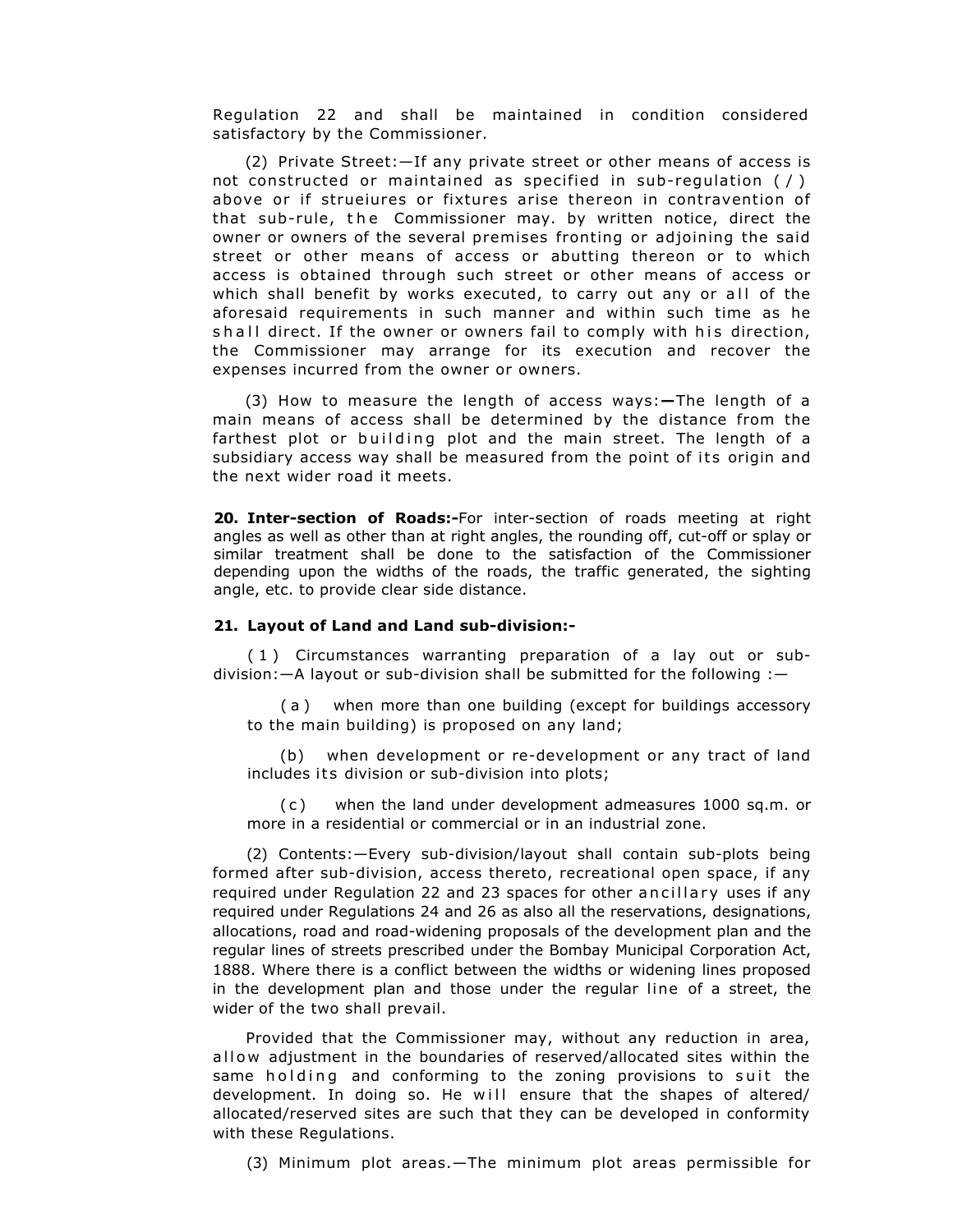different categories of use, types of development permissible and the minimum dimensions shall be as in Table 5 hereunder:

| Serial<br>No.<br>(1)<br>1. | Land use<br>(2)<br>Residential and<br>Commercial(except<br>those in 2, 3 and 4<br>below)                                     | Plot area (sq. m.)<br>(3)<br>(i) 25 and above<br>but less than 40<br>(ii) 40 and above<br>but less than 125<br>(iii) 125 and above<br>with no dimension | Type of<br>Development<br>(4)<br>Row Row/semi<br>Detached Row/<br>semi detached/<br>detached. |
|----------------------------|------------------------------------------------------------------------------------------------------------------------------|---------------------------------------------------------------------------------------------------------------------------------------------------------|-----------------------------------------------------------------------------------------------|
| 2.                         | Plots in Public<br>Housing/High<br>Density Housing/<br>Sites and Services/<br>Slum upgradation/<br>Reconstruction<br>scheme. | less than 9 m.<br>21 with minimum<br>width of 3 m.                                                                                                      | Row                                                                                           |
| 3.                         | Petrol filling                                                                                                               |                                                                                                                                                         |                                                                                               |
|                            | $station -$                                                                                                                  | 545 (with one                                                                                                                                           | Detached                                                                                      |
|                            | [a ) without service<br>bay                                                                                                  | dimension not less<br>than 16.75 m.)                                                                                                                    |                                                                                               |
|                            | (b) with service bay                                                                                                         | 1100 (with one<br>dimension not less<br>than 30.5 m.)                                                                                                   | Detached                                                                                      |
| 4.                         | Cinema theatre,<br>assembly hall                                                                                             | 3 sq.m. per seat<br>including parking<br>requirements.                                                                                                  |                                                                                               |
| 5.<br>6.                   | Mangal Karyalayas<br>4 and 5 star Hotel<br>in independent<br>plot                                                            | 1000<br>2500                                                                                                                                            | Detached                                                                                      |
| 7.                         | 3 star Hotel when<br>in independent<br>plot                                                                                  | 1000                                                                                                                                                    | Detached                                                                                      |
| 8.                         | Industrial (1-2 and<br>$1-3)$                                                                                                | 300 (with width not<br>less than 15 m.                                                                                                                  | Detached                                                                                      |

## **Table 5 Minimum Plot areas for various Uses**

## **22. Internal Means of Access to each plot:-**

( 1 ) Minimum road width vis-a-vis the area served:—Plots which do not abut on a street shall abut/front on a means of access, the width and other requirements of which shall be as given in Table 6 hereunder for residential and commercial zones and as given in Table 7 hereunder for an industrial zone.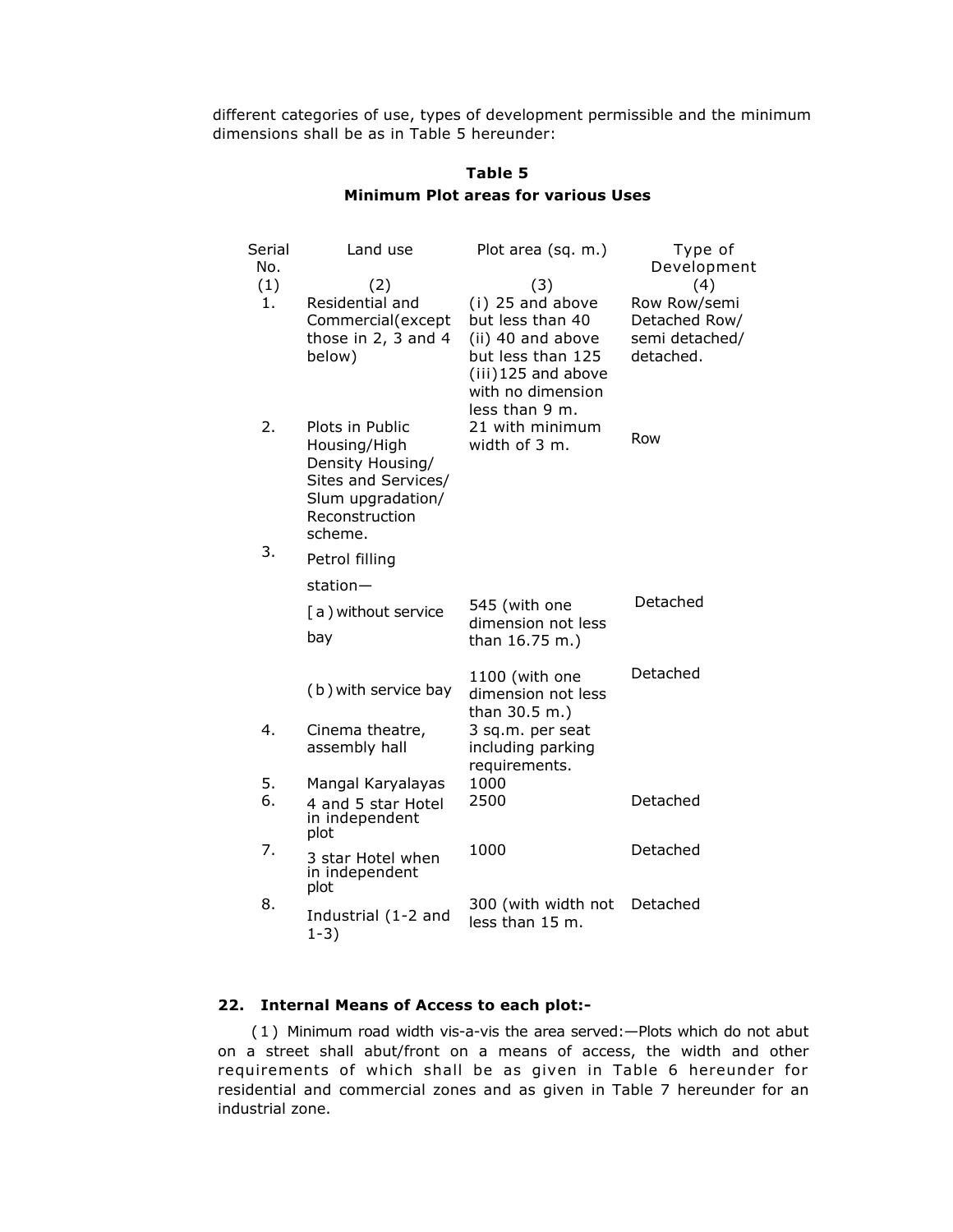| ш | Π<br>ш |  |  |
|---|--------|--|--|
|---|--------|--|--|

| Access                     |                      | Area sewed (sq. m.) |            |                 |  |
|----------------------------|----------------------|---------------------|------------|-----------------|--|
| length in<br>meters<br>(m) | Less than<br>1500    | 1500-4000           | 4000-10000 | Over<br>10000   |  |
|                            | Width in meters (m.) |                     |            |                 |  |
| (1)                        | (2)                  | (3)                 | (4)        | (5)             |  |
| Less than 75               | 6                    | 7.5                 | q          | 12 <sup>2</sup> |  |
| 75 to 150                  | 7.5                  | 7.5                 | 9          | 12              |  |
| 150 to 300                 | 9                    | 9                   | 9          | 12              |  |
| Over 300                   | 12                   | 12                  | 12         | 12              |  |

**Width of access for Residential and Commercial zones**

Provided that in residential layouts, straight cul-de-sacs upto 150 m. long roads are permissible. An additional length upto 125 m. will be permissible if an additional turning space is provided at 150 m. The dead end shall be at a lever higher than the main road from where the cul-de-sac road takes off. The turning space, in each case, should not be less than 81 sq.m. in area, no dimension being less than 9 m.

| Widul of access for Industrial Zones |           |           |           |                                            |  |  |
|--------------------------------------|-----------|-----------|-----------|--------------------------------------------|--|--|
| Access length in<br>meters           |           |           |           | Width of means of<br>access in meters (m.) |  |  |
| (1)                                  |           |           |           | (2)                                        |  |  |
| Upto 100                             | $\cdot$ . | $\cdot$ . | $\cdot$ . | 9.00                                       |  |  |
| Above 100 upto 300                   |           | $\cdot$ . | $\cdot$ . | 12.00                                      |  |  |
| Above 300                            | $\cdot$ . | $\cdot$ . | $\cdot$ . | 15.00                                      |  |  |
|                                      |           |           |           |                                            |  |  |

**Table 7 Width of access for Industrial zones**

(2) Access for residential, commercial and industrial zones as in Table 6 and 7 above—

(a) shall be clear of marginal open spaces but not less than 3 m. from the building line;

(b) may be reduced by 1 m. in their prescribed widths if the plots are on only one side of the access;

(c) shall be measured in length from the point of its origin to the next wider public street if meets.

(3) In the interest of the general development of any area, the Commissioner may require the means of access to be of larger width than that required under these Regulations.

(4) Notwithstanding the above, in partially built-up plots where the area still to be built upon does not exceed 5,000 sq.m., an access of 3.6 m. width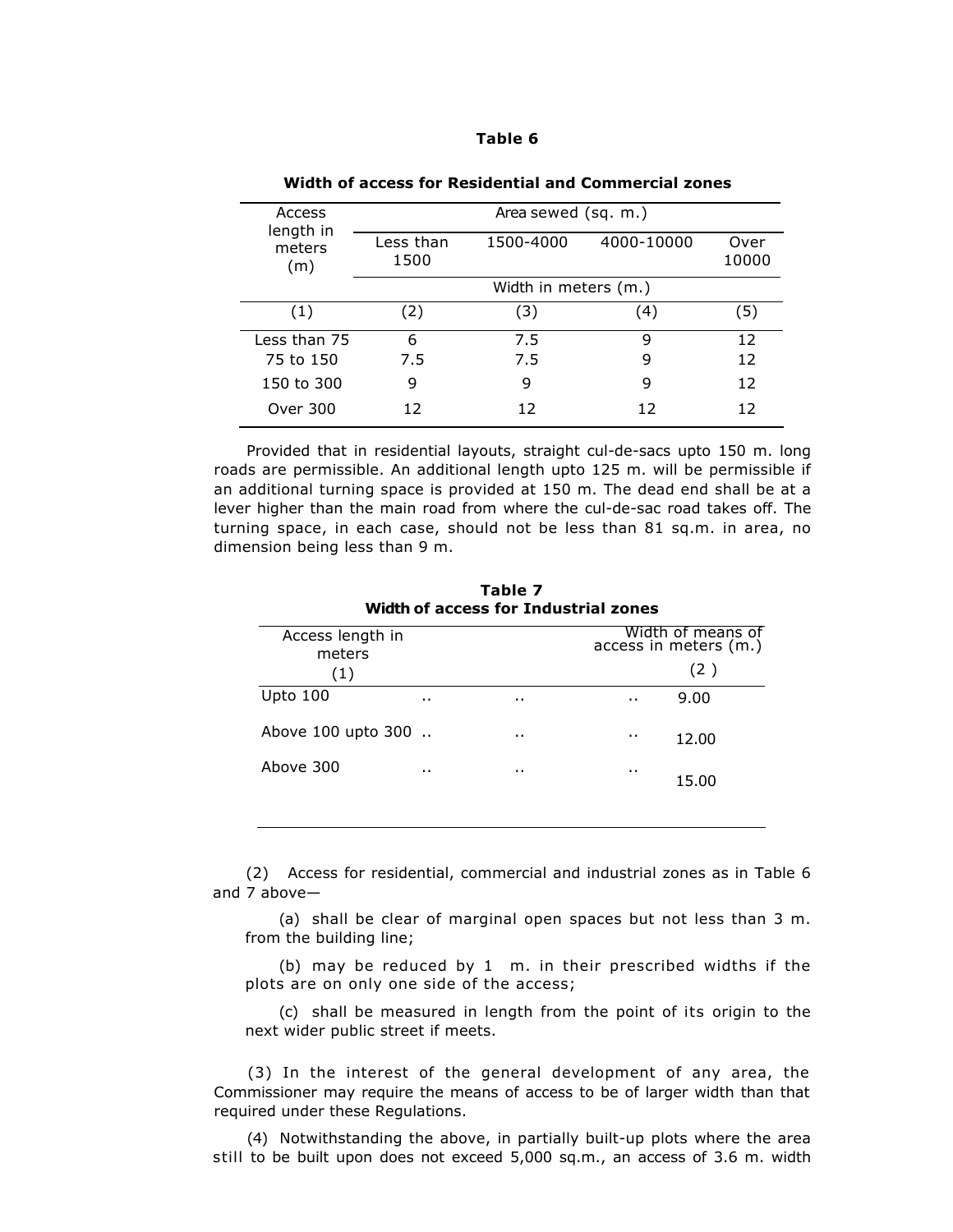may be considered adequate. If such an access is through a built over arch, this access shall have a height of not less than 4.5 m. If such access is at least 3 m. in width, it shall be considered as adequate means of access for areas to be built upon not exceeding 5,000 sq.m. provided such area is used for low income group housing and the F.S.I, would be 75 per cent of the F.S.I, permissible in the zone.

(5) In the case of a plot, surrounding on all sides by other plots, i.e. a land-locked plot which has no access to any street or road, the Commissioner may require access through an adjoining plot or plots which shall, as far as possible, be nearest to the street or road to the land-locked plot, at the cost of owner of the land-locked plot and such other conditions as the Commissioner may specify.

(6) Notwithstanding the provisions regarding access in these Regulations, an access provided in Town Planning Schemes and in Improvement Trust Schemes shall be deemed to be adequate.

## **23. Recreational/Amenity Open Spaces:-**

( 1 ) Open spaces in residential and commercial layouts—

(a) Extent:—In any layout or sub-division of vacant land in a residential and commercial zone, open spaces shall be provided as under:

| (i) Area from $1001$ sq.m. to $2500$ sq.m.    | 15 per cent. |
|-----------------------------------------------|--------------|
| (ii) Areas from $2501$ sq.m. to $10000$ sq.m. | 20 ner cent  |

|  | $\mu$ , $\mu$ and $\mu$ and $\mu$ and $\mu$ and $\mu$ and $\mu$ are $\mu$ and $\mu$ and $\mu$ are $\mu$ and $\mu$ |  |  |  |
|--|-------------------------------------------------------------------------------------------------------------------|--|--|--|
|  | .                                                                                                                 |  |  |  |

(iii) Area above 10000 sq.m. 25 per cent.

These open spaces shall be exclusive of areas of accesses/internal roads/designations or reservations, development plan roads and areas for road-widening and shall as far as possible be provided in one place. Where, however, the area of the layout or sub-division is more than 5000 sq.m., open spaces may be provided in more than one place, but at least one such places shall be not less than 1000 sq.m. in size. Such recreational spaces will not be necessary in the case of land used for educational institutions with attached independent playgrounds. Admissibility of FSI shall be as indicated in Regulation 35.

(b) Minimum area:—No such recreational space shall measure less than 125 sq.m.

(c) Minimum dimensions:—The minimum dimension of such recreational space shall not be less than 7.5 m., and if the average width of such recreational space is less than 16.6 m., the length thereof shall not exceed 2'/2 times the average width.

(d) Access:—Every plot meant for a recreational open space shall have an independent means of access, unless it is approachable directly from every building in the layout.

(e) Ownership:—The ownership of such recreational space shall vest, by provision in a deed of conveyance, in all the property owners on account of whose holdings the recreational space is assigned.

(f) Tree growth:—Excepting for the area covered by the structures permissible under (g) below, the recreational space shall be kept permanently open to the sky and accessible to all owners and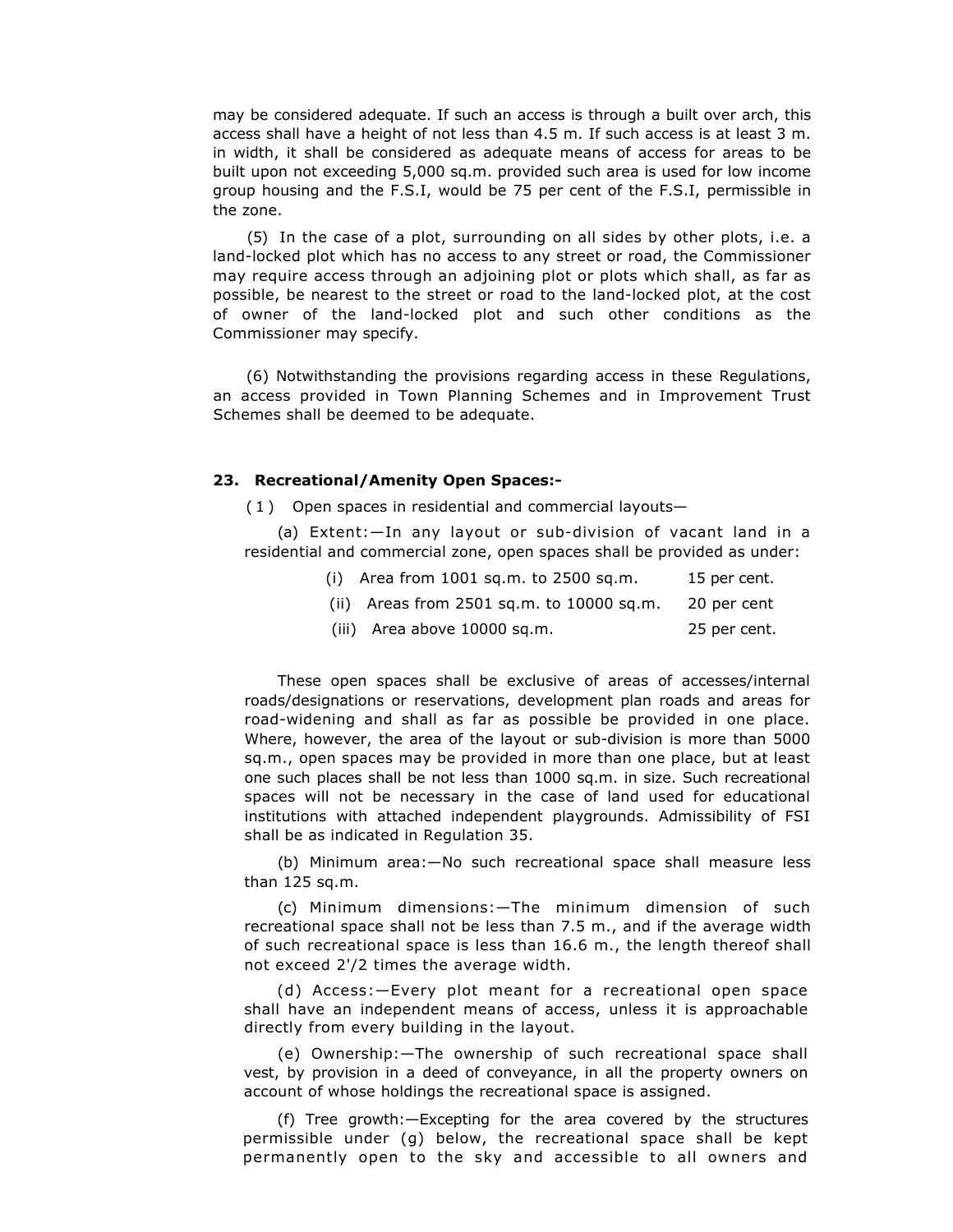occupants as a garden or a playground etc. and trees shall be grown as under :—

(a) at the rate of 5 trees per 100 sq.m. or part thereof of the said recreational space to be grown within the entire plot.

(b) at the rate of I tree per 80 sq.m. or part thereof to be grown in a plot for which a sub-division or layout is not necessary.

(g) Structures/uses permitted in recreational open spaces:—

(i) In a recreational open space exceeding 400 sq.m. in area (in one piece), elevated/underground water reservoirs, electric substations, pump houses may be built and shall not utilise more than 10 per cent of the open space in which they are located.

(ii) In a recreational open space or playground of 1000 sq.m. or more in area (in one piece and in one place), structures for pavilions, gymnasia, club houses and other structures for the purpose of sports and recreation activities may be permitted with built-up area not exceeding 15 per cent of the total recreational open spaces in one place. The area of the plinth of such a structure shall be restricted to 10 per cent of the areas of the total recreational open space. The height of any such structure which may be single storey shall not exceed 8 m. A swimming pool may also be permitted in such a recreational open space and shall be free of FSI. Structures for such sports and recreation activities shall conform to the following requirements:—

(a) The ownership of such structures and other appurtenant users shall vest, by provision in a deed of conveyance, in all the owners on account of whose cumulative holdings the recreational open space is required to be kept as recreational open space or ground, viz. 'R.G.' in the layout or sub-division of the land.

(b) The proposal for construction of such structure should come as a proposal from the owner/owners/society/ societies or federation of societies without any profit motive and shall be meant for the beneficial use of the owner/ owners/members of such society/societies/federation of societies.

(c) Such structures shall not be used for any other purpose, except for recreational activities, for which a security deposit as decided by the Commissioner will have to be paid to the Corporation.

> (d) The remaining area of the recreational open space or playground shall be kept open to sky and properly accessible to all members as a place of recreation, garden or a playground.

> (e) The owner/owners/or society/or societies or federation of societies shall submit to the Commissioner a registered undertaking agreeing to the conditions in (a) to (d) above.

(2) Open spaces in industrial plots/layouts of industrial plots:—

(a) In any industrial plot admeasuring 10,000 sq.m. or more in area, 10 per cent of the total area shall be provided as an amenity open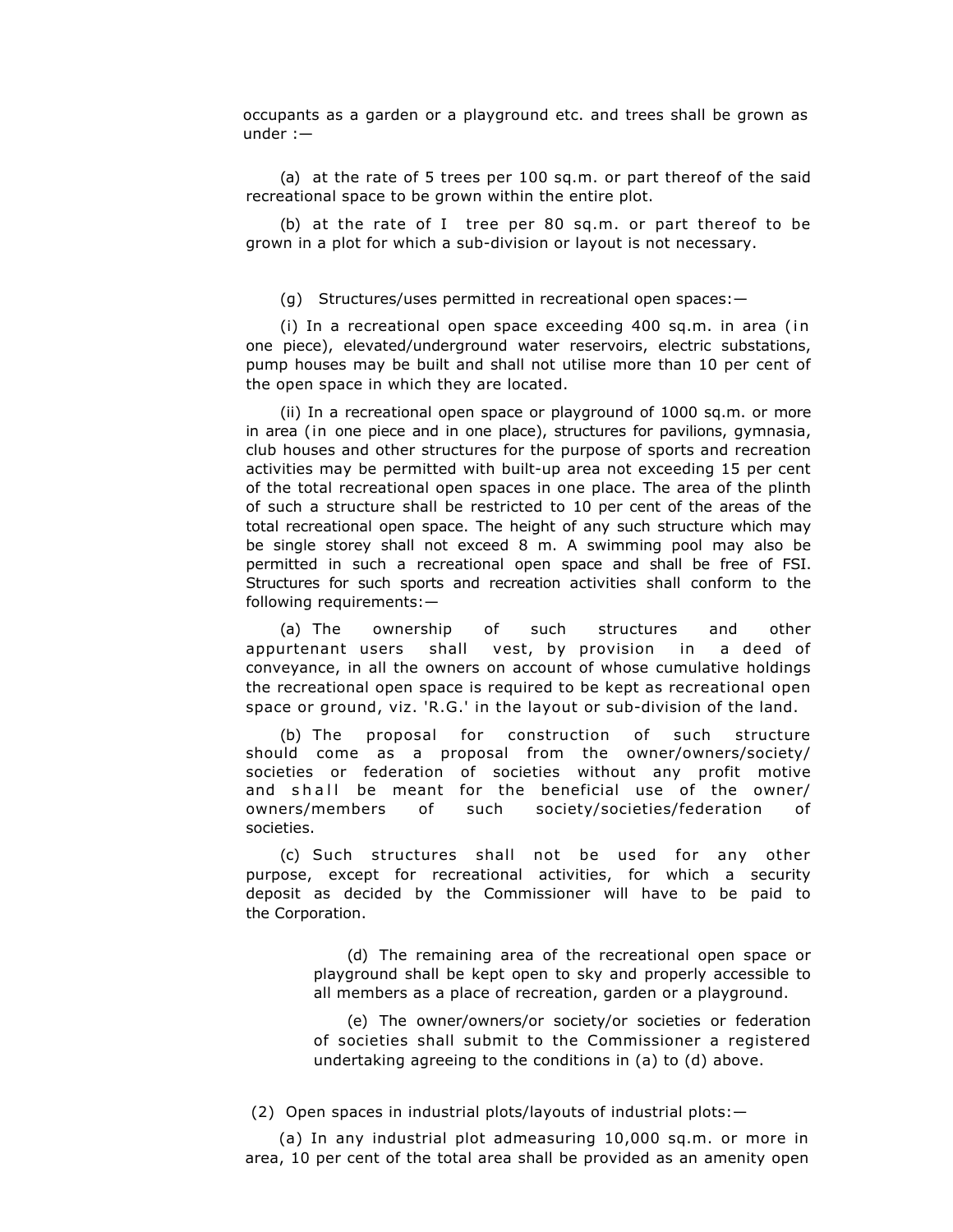space subject to a maximum of 2500 sq.m., and

(i) such open space shall have proper means of access and shall be so located that it can be conveniently utilised by the person working in the industry;

(ii) the parking and loading and unloading spaces as required under these Regulations shall be clearly shown on the plans;

(iii) such open spaces shall be kept permanently open to sky and accessible to all the owners and occupants and trees shall be grown therein at the rate of 5 trees for every 100 sq.m. of the said open space to be grown within the entire plot or at the rate of 1 tree for every 80 sq.m. to be grown in a plot for which a sub-division or layout is not necessary.

(b) In case of sub-division of land admeasuring 8000 sq.m. or more in area in an industrial zone, 5 per cent of the total area in addition to 10 per cent in (a) above shall be reserved as amenity open space, which shall also serve as general parking space. When the additional amenity open space exceeds 1500 sq.m. the excess area may be used for construction of buildings for banks, canteens, welfare centers, offices, crèches and other common purposes considered necessary for industrial users as approved by the Commissioner.

## **24. Minimum widths of Pathways:-**

The approach to a building from a road/street/internal means of access shall be through a paved pathway of width specified in Table 8 hereunder, the length of pathway being determined by the distance from the farthest plot or building to the internal road proposed under Regulation 21 or to an existing road from which it takes off.

## **Table 8**

#### **Widths of Pathways**

| Types of Development<br>(1)       | Length of pathway in meters<br>$(2)$ (m) | Width in meters<br>(3) (m) |
|-----------------------------------|------------------------------------------|----------------------------|
| (i) High Density Housing          | upto 50                                  | 3.00                       |
|                                   | upto 40                                  | 2.5                        |
|                                   | upto 30                                  | 2.0                        |
|                                   | upto 20                                  | $1.5\,$                    |
| (ii) A building of any other type | upto 20                                  | 1.5                        |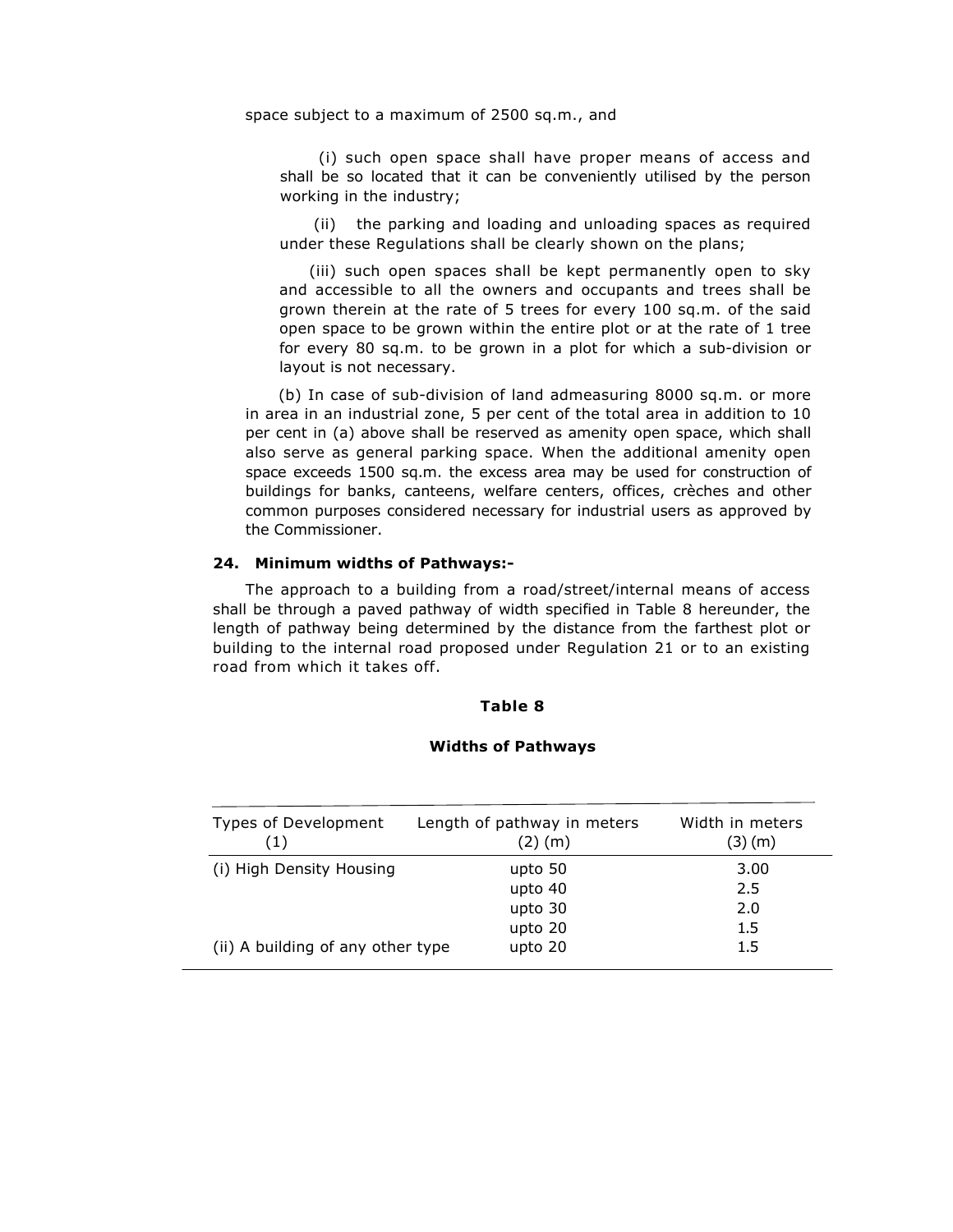## **25. Shopping Centers/Departmental Stores:-**

In layouts or sub-divisions of areas in excess of 2 ha. in residential and commercial zones, plots may be provided for shopping centres/departmental stores. Such centres/stores may have an aggregate area upto 5 per cent of the area of the plot. The conditions governing the layout of such a centre/store shall be as under:—

(i) The centre/store may be at one place or may be distributed within the layout to make it accessible from the different parts of the layout;

(ii) These centres/stores shall not abut any roads more than 31 m. wide;

(iii) Within a layout, the centre/stores may be provided on the ground and upper floors or on the ground floor and the upper floors may be used for residential purposes and conveniences like banks or places for medical or dental practitioners.

(iv) Uses shall be defined in clause (20) of sub-regulation (3) of Regulation 2. Additional uses may include—

(a) Stores or shops for the conduct of retail business. There will, however, be no storage or sale of combustible material except with the Commissioner's permission;

(b) Personal services' establishments only in the suburbs and extended suburbs;

(c) Hair dressing saloons and beauty parlours;

(d) Frozen food stores;

(e) Shoe shops, sports shops, shoe repairs and shoe shining shops;

(f) Shops for the collection and distribution of clothes and other materials for cleaning, pressing and dyeing establishments;

(g) Tailoring, embroidery and button-hole making shops, each not employing more than 9 persons;

(h) Cleaning and pressing establishments for clothes, each occupying a floor area not more than 200 sq.m. and not employing solvents with a flash point lower than 59"C, machines with dry load capacity exceeding 30 kg and employing not more than 9 persons, with a total power requirements of not more than 4 KW;

(i) Shops for goldsmiths, lock-smiths, watch and clock shops and their repairs, bicycle shops and their rental and repairs, opticians shops and optical glass grinding and repairs shops, musical instruments shops and their repairs, picture framing, radio, television and household appliance shops and their repairs, umbrella shops and their repairs and upholstery work, each employing not more than 9 persons:

(j) Coffee selling shops and grinding establishments each with electric motive power not exceeding 0.75 KW (0.025 KW individual motor) each;

(k) Restaurants, eating houses, cafeterias, ice cream and milk bars each with area not exceeding 200 sq.m.;

(l) Bakeries with no floor above, not occupying for production an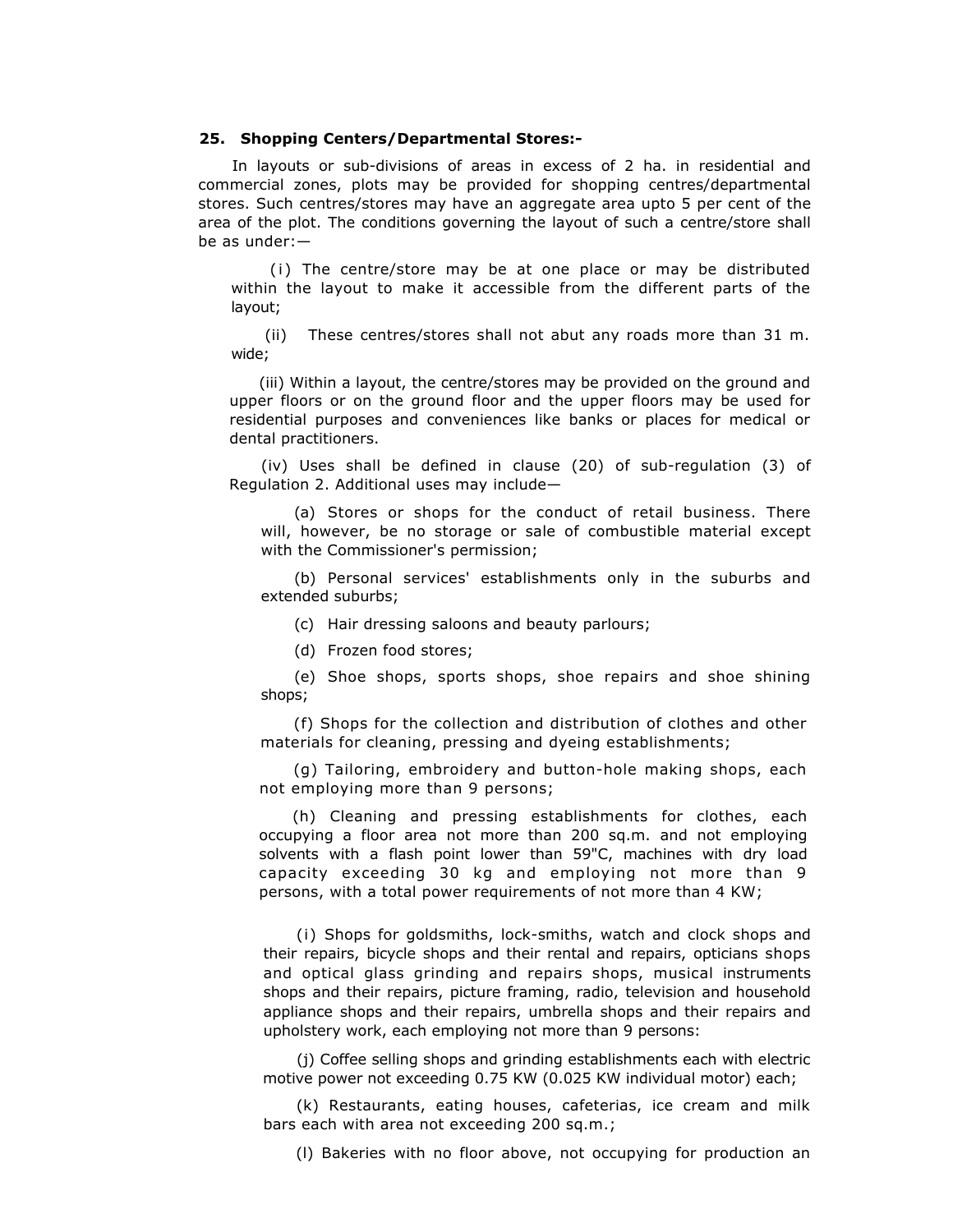area in excess of 75 sq.m. and not employing more than 9 persons, if the power requirement does not exceed 4 KW, where only electrical ovens are used and additional heating load upto 12 KW permitted;

(m) Confectioneries and establishments for the preparation and sale of eatables not occupying for production, an area in excess of 75 sq.m. per establishment and not employing more than 9 persons, or motive power exceeding 1 .12 KW as well as sugarcane and fruit crushers each not employing more than 6 persons with motive power not exceeding 1 .12 KW, in an area not more than 25 sq.m.;

(n) Vegetable, fruit, flower, frozen fish, frozen meat or frozen food shops;

(o) Photographic studios with laboratories, zeroxing, photocopying, video and video taping establishments, etc. and their laboratories, each with an area not exceeding 50 sq.m. and not employing more than 9 persons and not using power more than 3.75 KW;

(p) Data processing unit with use of computers;

(q) Travel agencies, ticket booking and selling for air, surface or water travel or transport or other modes of travel or transport;

(r) Other uses permitted in the residential zone with shop line with permission of the Commissioner.

## **26. Electric Sub-station:-**

In every case of development/redevelopment of any land, building or premises, provision for electric sub-stations may be permitted as under, if the requirement for the same is considered necessary by the concerned power supply authority :—

| SI. | Plot area(sq. m)                                               | Maximum requirements depending on land                                                                                         |
|-----|----------------------------------------------------------------|--------------------------------------------------------------------------------------------------------------------------------|
| No. |                                                                |                                                                                                                                |
| 1.  | Plot upto 500 sq.m. each                                       | One single transformer sub-station of the size of<br>5 m. x 5 m. and height of not more than 5 m.                              |
| 2.  | Plots of 501 sq.m. to<br>1500 sq.m                             | One single transformer sub-station of the size of<br>8 m. x 5 m. and height of not more than 5 m.                              |
| 3.  | Plots of 1501 sq.m. to<br>3000 sq.m.                           | One or more transformer sub-stations of the size of<br>12 m. x 5.5 m. and height of not more than 5 m.                         |
| 4.  | Plots of 3001 sq.m. upto<br>2 ha.                              | wo numbers, single or two transformer sub-<br>stations or combination thereof of the size<br>stipulated in serial no. 3 above. |
| 5.  | Layout or sub-division of<br>a plot measuring 2 ha. or<br>more | A suitable site for an electric sub-station (11 KV/<br>33KV/110 KV) as decided by the Commissioner.                            |

Provided that the sub-station is constructed in such a manner that it is away from the main building at a distance of at least 3 m. and in general does not affect the required side margin open spaces or prescribed width or internal access or larger open space, or as may be decided by the commissioner.

#### **27. Additional Amenities and Facilities in lay-outs exceeding 2 ha:-**

In any layout exceeding two hectares in area in residential and commercial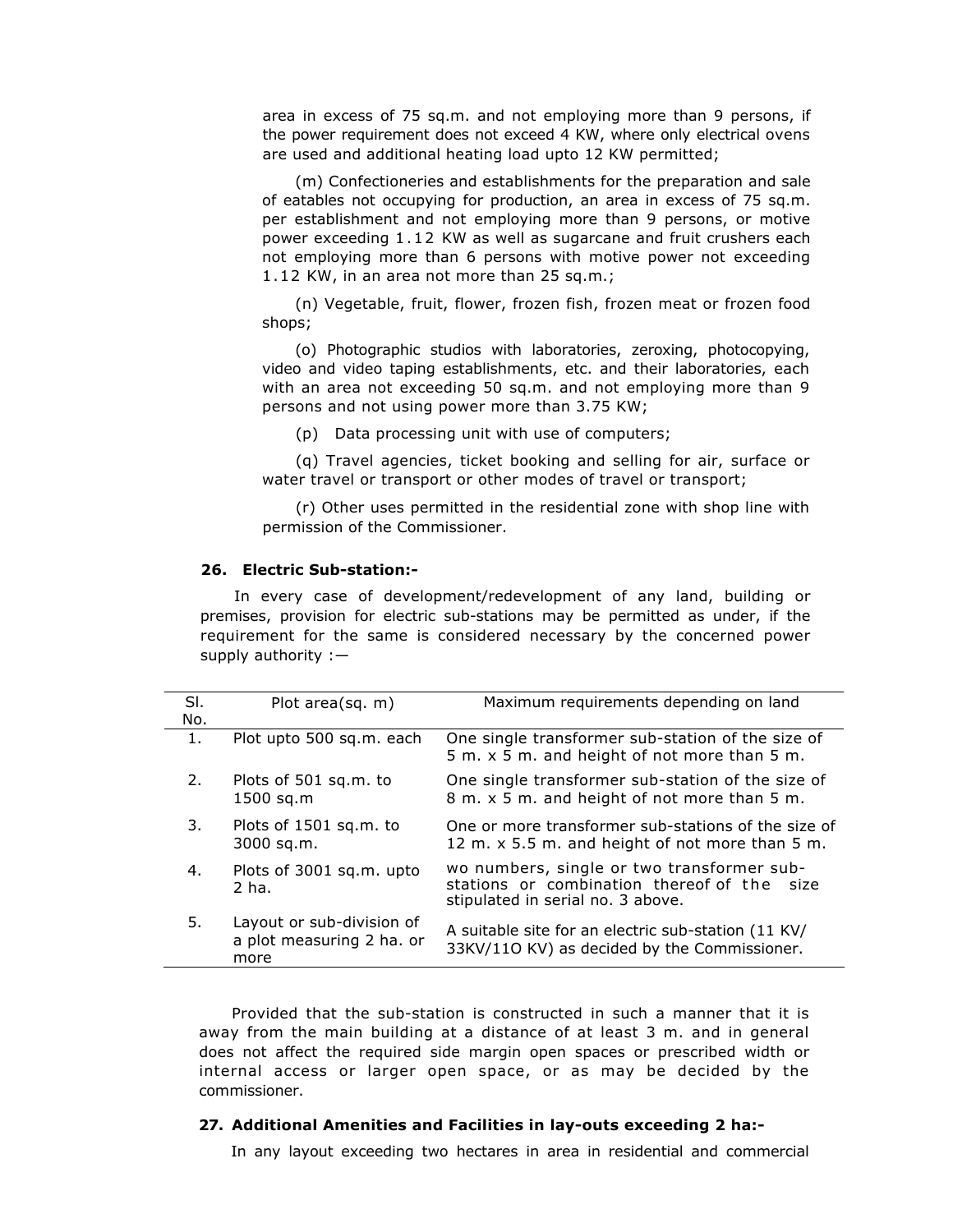zones, where the development plan has not provided for amenities and services or facilities, or if provided they are inadequate, 5 per cent of the total area shall be designated/reserved as amenity space for provision of primary schools, sub-post offices, police posts, etc. as directed and approved by the Commissioner, and such amenities or facilities shall be deemed to be designations or reservations in the development plan thereafter.

## **28. Setbacks and open Spaces within Building Plots:-**

When different open spaces/widths are prescribed under these Regulations, the largest of them shall prevail, except when specifically provided otherwise. The general conditions governing open spaces shall be as under:—

(a) Buildings abutting more than one street:—When a building abuts two or more streets, the set-backs from each of them shall be such as if the building were fronting each such street.

(b) Open spaces separate for each building or wing:—The open spaces required under these Regulations shall be separate or distinct for each building, and where a building has two or more wings, each wing shall have separate or distinct open spaces as required under these Regulations :

Provided that if one of the wings does not depend for light and ventilation on the open space between the two wings, the said open space shall be the one required for the higher wing.

(c) Open spaces to be provided for the full consumption of FSI:—The open spaces to be left at the sides and rear shall relate to the height necessary to consume the full FSI permissible for the occupancy in the zone.

(d) Manner of computing from open space/setback where the street is to be widened:—If the building plot abuts any road which is proposed to be widened under the Development Plan or because of the prescription of regular lines of streets under the Bombay Municipal Corporation Act, 1888, the front open/space road side set back shall be measured from the resulting road widening line or the centre line of the widened road as the case may be. Where there is any conflict between the width provided in the development plan and the width resulting from the prescription of a regular line of a street under the Bombay Municipal Corporation Act, I 888, the larger of the two shall prevail.

## **29. Open Space Requirements — side and rear open space in relation to the height of the building for light and ventilation:-**

( 1 ) Residential and Commercial zones:-

(a) Building having length/depth upto 40 in:—The open spaces on all sides except the front side of a building shall be of a width not less than a third of the height of that building above the ground level, rounded to the nearest decimeter subject to a maximum of 20 m., the minimum being 3.6 m. for a residential building and 4.5 m. for a commercial building.

(b) Building with length/depth exceeding 40 m:—(a) If the length of a building exceeds 40 m., an additional open space of 10 per cent of the dimension in excess of 40 m. shall be required on the side or rear open space as the case may be :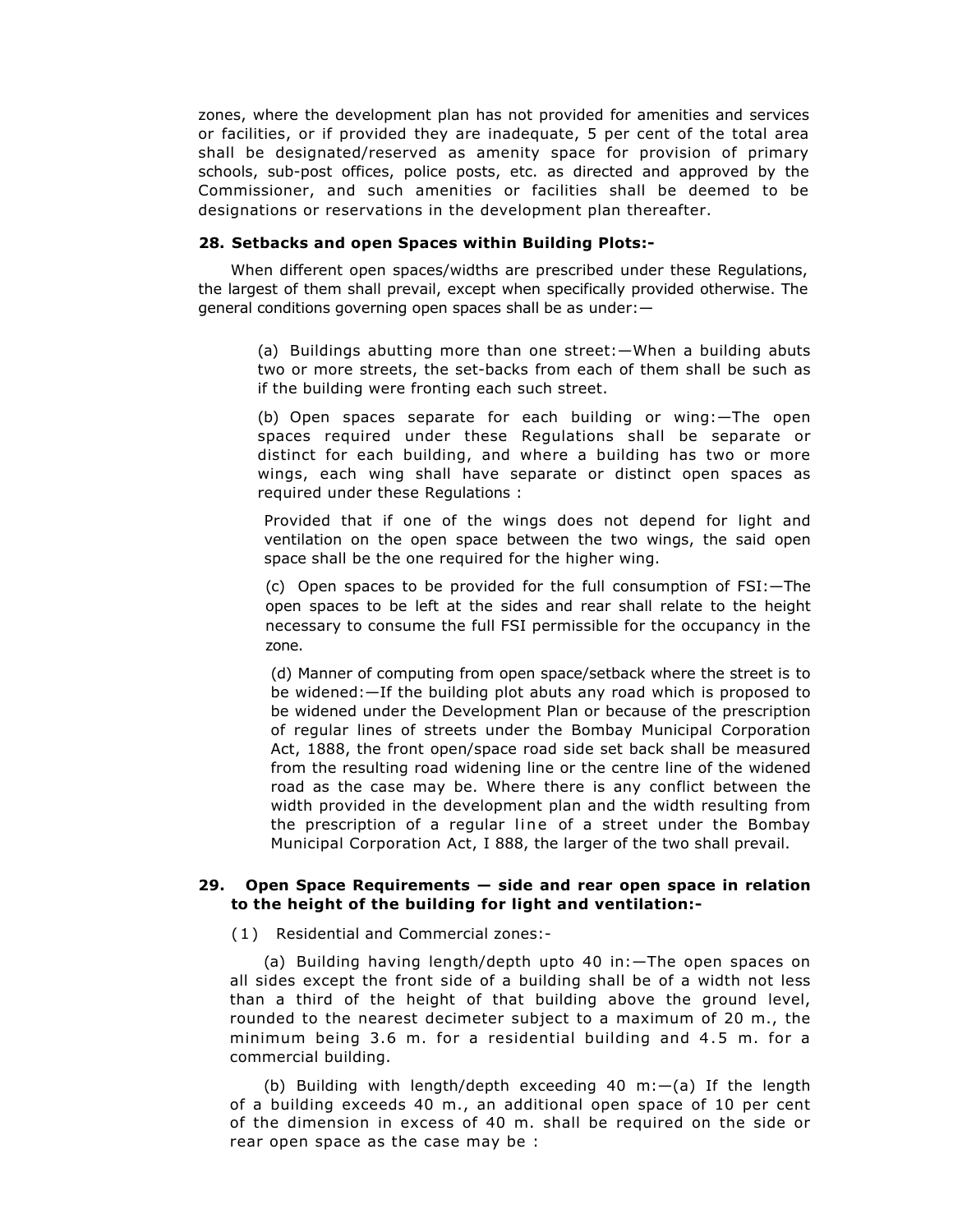Provided that no such increase in additional open space shall be necessary if (a) it is a front open margin space, or (b) when only store rooms and stairways derive light and ventilation from the open space.

Provided further that:—

(i) the open space for separation between any building and a single storeyed accessory building need not exceed 1.5 m.

(ii) the minimum distance between any two ground floor structures in Public Housing/High Density Housing shall be 4.5 m. if habitable rooms derive light and ventilation from the intervening space; if not, the distance may be reduced to 1.5 m.

(iii) except where the plot size is less than 2500 m., the marginal open space in a plot abutting the amenity/recreational open space in the same lay-out shall not be less than 3 m.;

(iv) where the amenity open space being accessible from all the layout plots does not have an exclusive means of access, the rear marginal open space shall not be less than 3 m.

(c) Buildings existing on 1st January 1964 and those constructed thereafter—

 $(i)$  In respect of buildings existing on 1st January 1964, upper floors may be permitted with set-back at upper levels in the case of new development to make up for deficiencies in the open space as required under these Regulations.

(ii) With the permission of the Commissioner, set-backs as in clause (i) above may be allowed for the buildings constructed after 1st January, 1964 to avail of additional FSI that may become available due to road set-back, Transfer of Development Rights as in Appendix VII, FSI in lieu of staircase, staircase room/liftwells, or any change in Regulations whereby additional FSI may become available.

(d) Set back at upper level:—The Commissioner may permit smaller set backs at upper levels and also permit additional floor area upto a limit of 10 sq.m. over the permissible FSI to avoid structural difficulties or hardship but so as not to affect adversely the light and ventilation of an adjoining building or part thereof.

(e) Tower-like structures:—Notwithstanding any provision to the contrary, a tower-like structure may be permitted only with 6 m. open space at the ground level and one set-back at the upper levels provided that the total height does not exceed 24 m. If it exceeds 24 m but does not exceed 37.5 m., the minimum open space at ground level shall be 9 m. Beyond 37.5 m. the minimum open space at ground level shall be 12 m. with two set-backs at upper levels. The terrace created by the set back shall be accessible through a common passage and/or common staircase only.

(f) Where a room does not derive light and ventilation from an exterior open space; the width of the exterior open space as given in this Regulation may be reduced to one-fifth of the height of the building subject to a minimum of 3.6 m. in respect of residential building and 4.5 m. for a commercial building subject to a maximum of 12 m. For a building with height of 24 m. or more, such exterior open space shall be a minimum of 6 m. subject to the requirements of the fire brigade authorities.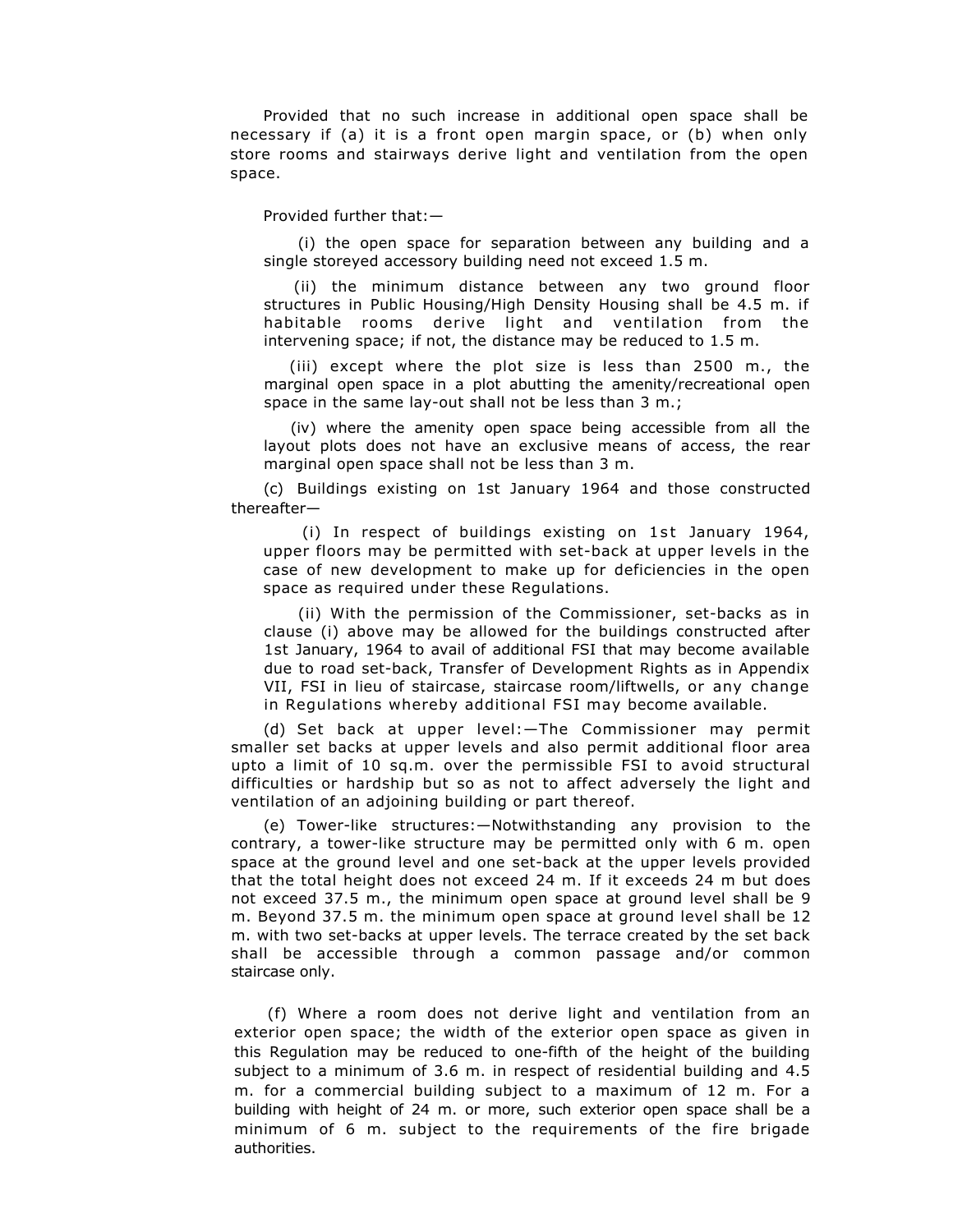(g) The open spaces for the above purposes would be deemed to be sufficient if their widths are not less than one-fourth of each dimension of the site of the building and the percentage of the building area does not exceed 25 per cent of the area of the site, when the least dimension of the site is not less than that specified in the following table for different floor space indices:

| Floor spate index |  |   | Least dimension of site in meters |    |  |
|-------------------|--|---|-----------------------------------|----|--|
| 1.00              |  | . |                                   | 18 |  |
| 1 ??              |  |   |                                   |    |  |

(2) Industrial Zone:—

(a) Buildings upto 4 storeys or 16 m. in height:—The minimum width of the open space around each building shall be 4.5 m. in the island city and 6 m. elsewhere.

(b) Buildings more than 4 storeys or 16 m. in height:—The open space dimension prescribed in (a) above shall be increased by at least 0.25 m. for every 1 m. of height or fraction thereof, above 4 storeys or 16 m.

Provided that no such increase in open space is necessary if  $(7)$  it is a front margin, or (ii) when only store rooms and stairways derive light and ventilation from the open space.

(3) Provisions in marginal open spaces if the height of the building is restricted:—Notwithstanding the provisions of sub-regulation (7) of this Regulation, the minimum open spaces in plots in residential and commercial zones may be relaxed to the values quoted in Table 9 below, if the number of storeys is restricted to two.

## **Table 9**

|            | <b>Zones</b>                                       |                              |             |                                   |          |  |  |
|------------|----------------------------------------------------|------------------------------|-------------|-----------------------------------|----------|--|--|
| Sr.<br>No. | Plot area (Sq. m.)                                 | Type of<br>Development       |             | Minimum<br>open space (in meters) |          |  |  |
|            |                                                    |                              | Font        | Reat                              | Side     |  |  |
| (1)        | (2)                                                |                              |             | (4)                               |          |  |  |
| 1.         | 21 and above bin less than<br>30                   | Row                          | $0.75$ (ii) | 1.5                               | $\cdots$ |  |  |
| 2.         | 30 and above but less than<br>40                   | Row                          | $0.75$ (ii) | 2.25                              | $\cdots$ |  |  |
| 3.         | 40 and above but less than Row/Semidetached<br>60  |                              | $1.0$ (ii)  | 2.25                              | 1.0(i)   |  |  |
| 4.         | 60 and above but less than Row/Semidetached<br>125 |                              | 1.5         | 3.0                               | 1.0(i)   |  |  |
| 5.         | 125 and above but less<br>than 250                 | Row/Semidetached<br>Detached | 3.0         | 3.0                               | 1.5(i)   |  |  |

# **Provisions in Open Spaces for Plots in Residential and Commercial**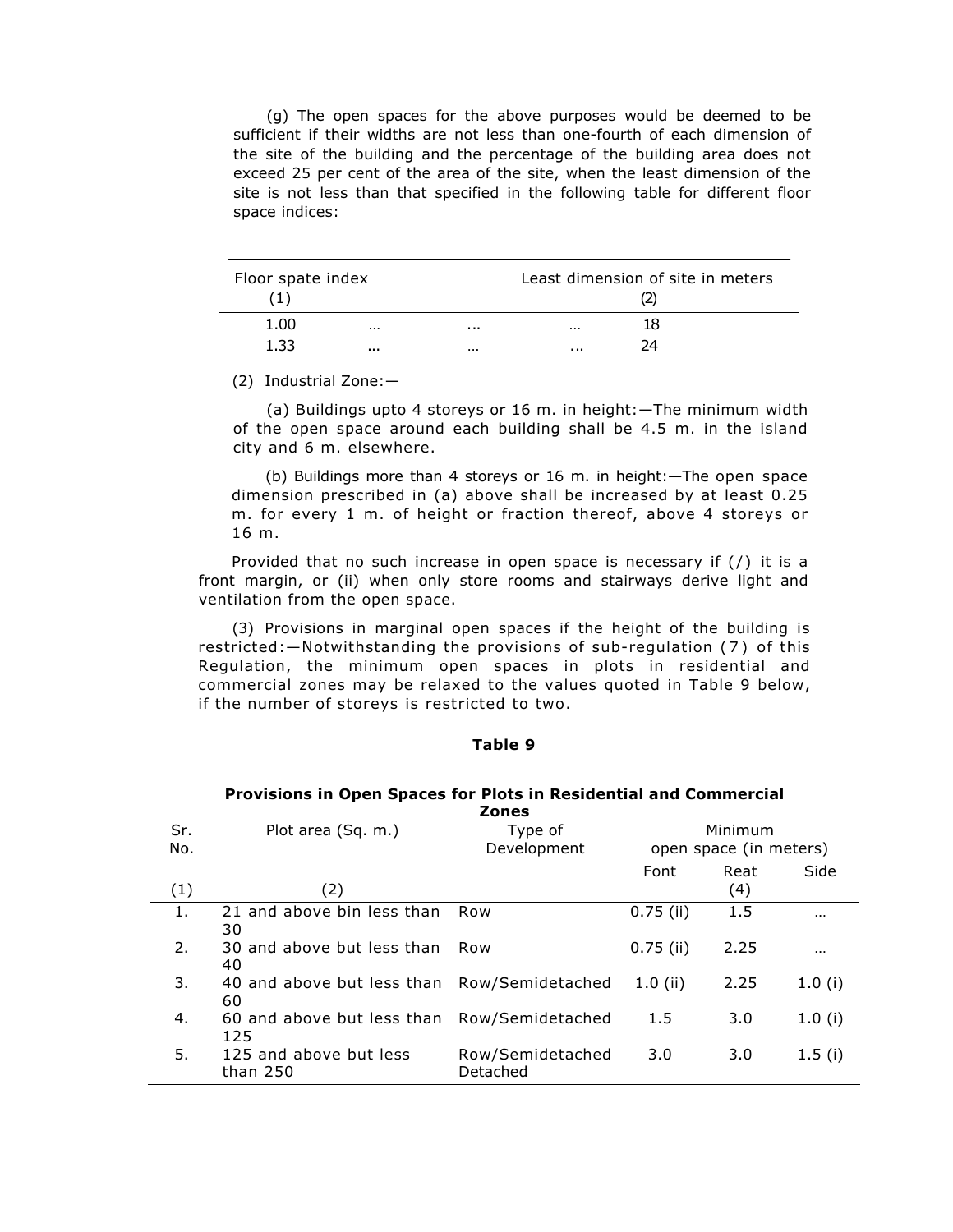#### **Explanations to Table 9:—**

(i) Such side open space will not be required for row housing, a semidetached structure will have open spaces around the entire structure. Such side open space shall not be reckoned as the main source of light and ventilation for habitable rooms of the structure.

(ii) In plots less than 40 sq.m. in area, no front open space need be provided if the means of access serving such plots is at least 3 m. in width.

(iii) A row housing scheme developed as a block shall not be more than 45 m. in length and the distance separating two such blocks shall not be less than 1.5 m.

(iv) Where the amenity open space is accessible from all the layout plots and has no exclusive means of access, the rear marginal open space in plots abutting such amenity open space shall not be less than 3 m.

(4) Provisions in open spaces for plots in Reconstruction/ Redevelopment Schemes under the Maharashtra Housing and Area Development Authority Act, 1976:

Notwithstanding the provisions contained in sub-regulation (/) of this Regulation, the side and rear marginal open spaces may be reduced to 1.5 m., the distance between any two such buildings being not less than 1.5 m.

(5) Front Set-backs from the Street Centre Line/Plot, Boundary, and set-backs from the zonal boundary in the different zones shall be as in Table 10 hereunder.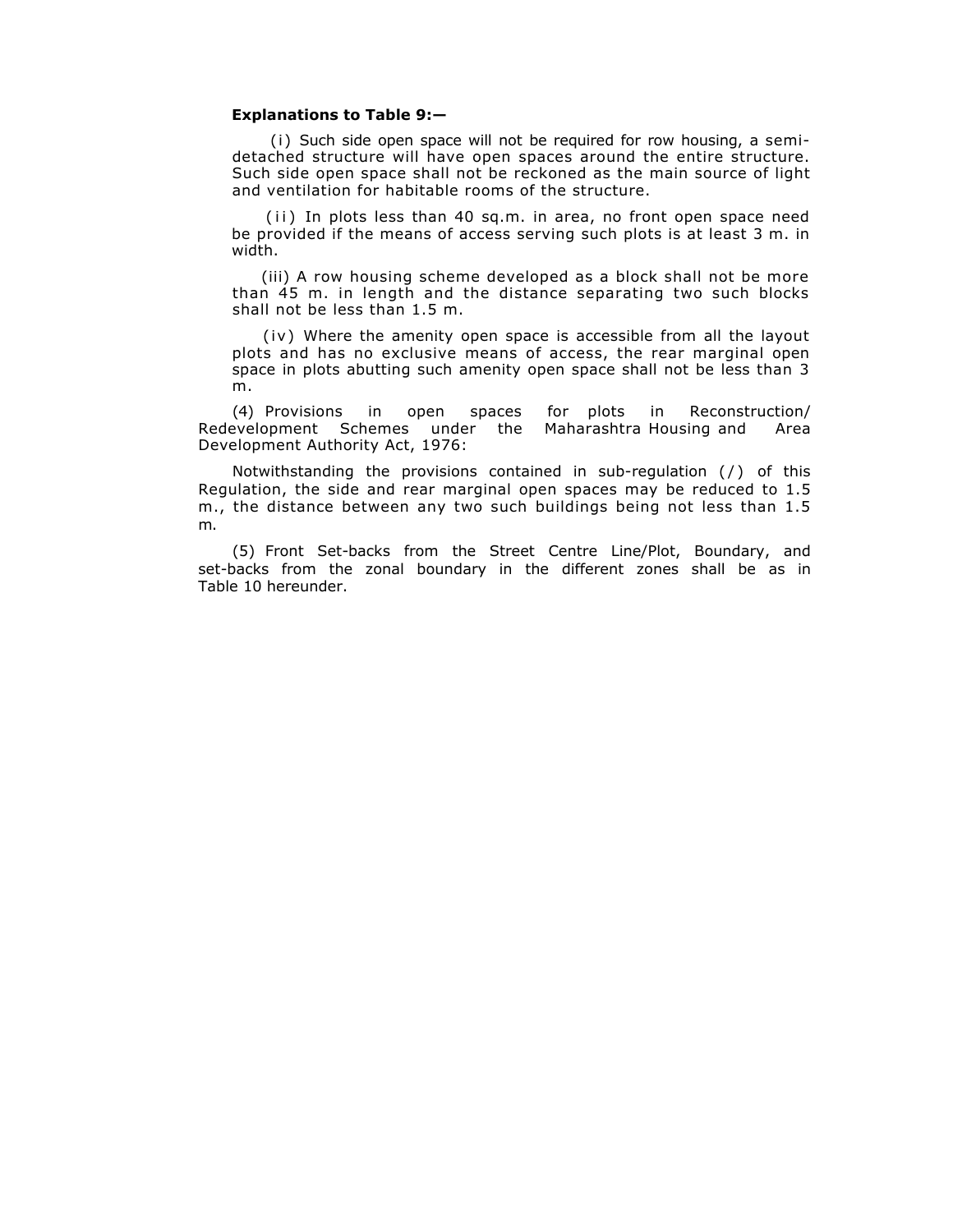### **Table 10**

| Serial | Location of plot                                                                         | Residential | Commercial | Industrial        |
|--------|------------------------------------------------------------------------------------------|-------------|------------|-------------------|
| No.    |                                                                                          | Zone        | Zone       | Zone              |
| (1)    | $\mathbf{2}$                                                                             | (3)         | (4)        | (5)               |
| 1.     | express highways<br>On l<br>or<br>roads wider than 52                                    | 7.5         | 7.5        | 22.5              |
| 2.     | On roads wider than 21 m.<br>other than those in (1)                                     |             |            |                   |
|        | $-$ island city                                                                          | 3.0         | 4.5        | $\ast\ast$        |
|        | $-$ elsewhere                                                                            | 6.0         | 6.0        | $***$             |
| 3.     | Away from road                                                                           |             |            |                   |
|        | $-$ island city                                                                          | 4.5         | 4.5        | 4.5               |
|        | - elsewhere                                                                              | 4.5         | 4.5        | 6.0               |
| 4.     | Plots in gaothans, in<br>the<br>suburbs/extended<br>suburbs smaller<br>than<br>250 sq.m. | 1.5         | $\cdots$   | Not<br>applicable |
| 5.     | On island city roads listed<br>below $*$                                                 | 3.0         | 4.5        | Not<br>applicable |
| 6.     | Areas not listed above-                                                                  |             |            |                   |
|        |                                                                                          | 3.0         | 4.5        | $***$             |
|        | — island city                                                                            |             |            | $***$             |
|        | elsewher                                                                                 | 4.5         | 4.5        |                   |

## **A. Front Set-back from Street Line/Plot Boundary (in meters)**

\*\* Refer to Sub-Regulation (2) of this Regulation.

\* Gopalrao Deshmukh Marg (Pedder Road), Bhulabhai Desai Road. Babasaheb Dahanukar Marg (Carmichael Road), Salebhoy Karin Barodawalla Marg (Altamounl Road). Gamadia Road (Walkeshwar Road). Bal Gangadhar Kher Marg (Ridge Road), Laxmibai Jagmohandas Marg (Nepean Sea Road), Nyayamurti Sitaram Patkar Marg (Hughes Road). Chowpatty Sea-Face Road, Lala Lajpatrai Marg (Hornby Vellard), Dr. Annie Besant Road, Maulana Abdul Kalam Azad Road, Swatantrya Veer Sawarkar Marg (Cadell Road). Senapati Bapat Marg. Dr. Ambedkar Road from Byculla Bridge to Sion Causeway, Rafi Ahmed Kidwai Road.

With the approval of the Corporation, the Commissioner may add. alter or amend this list of roads.

| Serial | Location of plot              | Residential           | Commercial | Industrial |
|--------|-------------------------------|-----------------------|------------|------------|
| No.    |                               | Zone                  | Zone       | Zone       |
| 1      |                               | $\mathbf{3}^{\prime}$ | 4          | כ          |
|        | On major streets <sup>1</sup> |                       |            |            |
|        | island city                   | 7.5                   | 7.5        | 10.5       |
|        | elsewhere                     | 9.0                   | 9.0        | 12.0       |
|        | In gaothans in the            | 3.75                  | Not        | Not        |

## **B. Front Set-back from Street Lines (in meters)**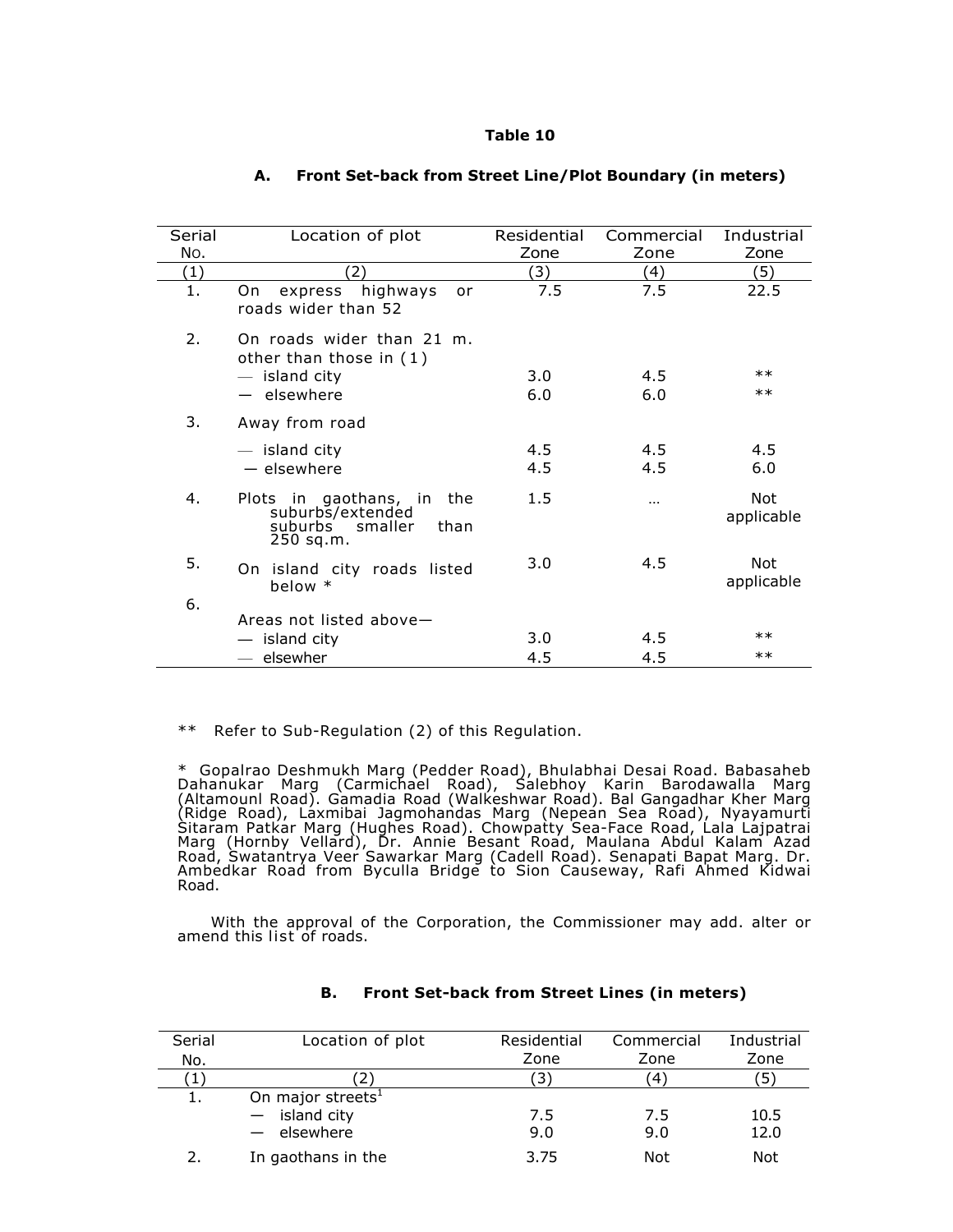|    | suburbs/extended suburbs                               |              | applicable   | applicable   |
|----|--------------------------------------------------------|--------------|--------------|--------------|
| З. | Areas not listed above<br>- island city<br>- elsewhere | 10.5<br>10.5 | 10.5<br>10.5 | 10.5<br>12.0 |
|    |                                                        |              |              |              |

## *Footnotes:*

1. A minor street in one less than 12 m. wide.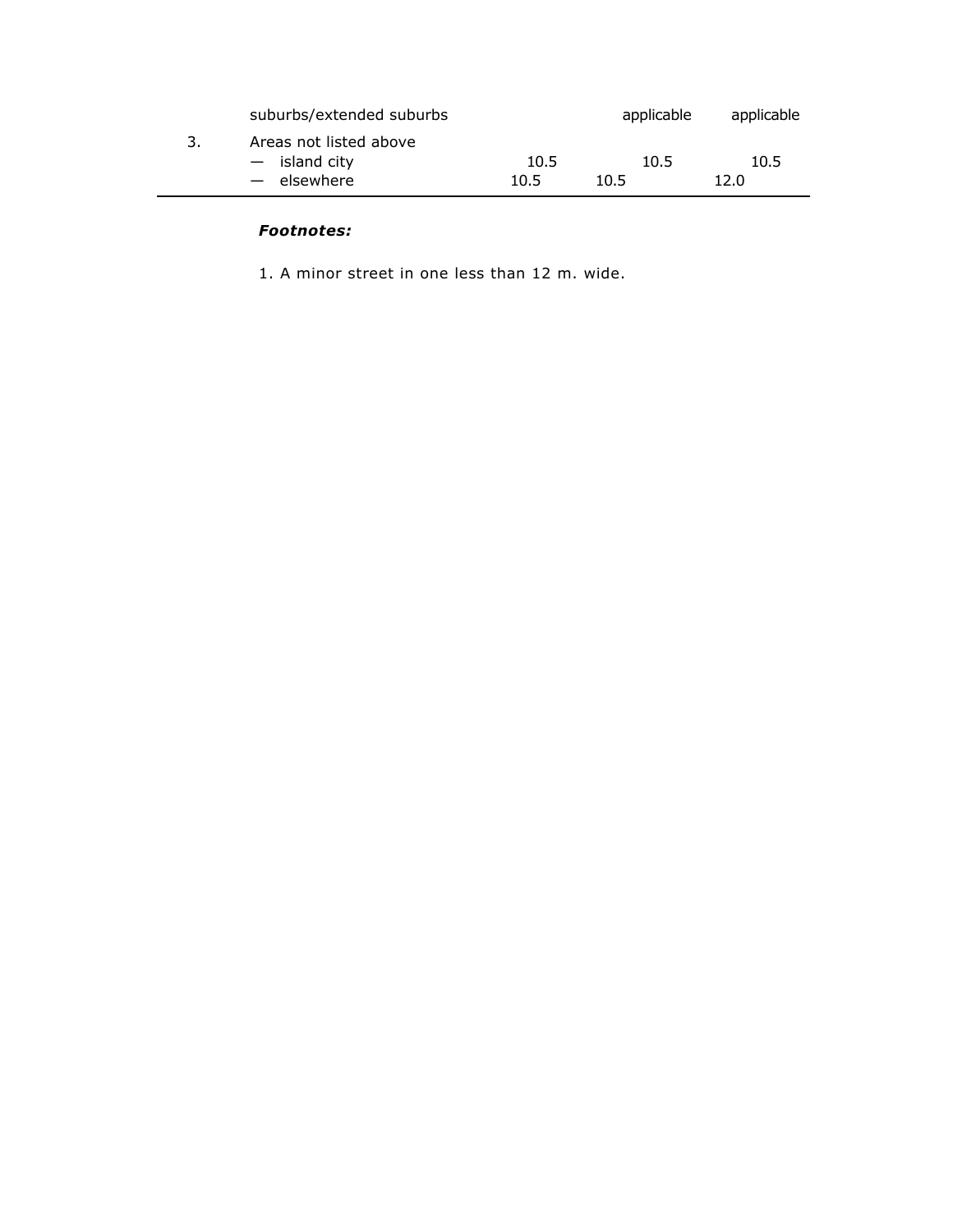| Serial<br>No. | Location of plants                                                                                               | Types of building                                                                                       | Set-back in zones                                                                                                                                                |
|---------------|------------------------------------------------------------------------------------------------------------------|---------------------------------------------------------------------------------------------------------|------------------------------------------------------------------------------------------------------------------------------------------------------------------|
| (1)           | (2)                                                                                                              | (3)                                                                                                     | (4)                                                                                                                                                              |
| 1.            | Island city                                                                                                      | Industrial building                                                                                     | $I-1:6m.$<br>$I-2:9m.$<br>$I-3:9m.$                                                                                                                              |
| 2.            | Island city                                                                                                      | Residential building, if<br>permitted, due to<br>conversion of zone.                                    | $I-1:6m.$<br>$I-2:9m.$<br>$I-3:9m.$                                                                                                                              |
| 3.            | Island city                                                                                                      | Other permissible non-<br>industrial user permitted<br>in industrial zone.                              | (i) $4.5$ m. upto $4$<br>storeys or 16 m.<br>in height.<br>(II) For heights<br>more than 16 m.,<br>4.5 m. plus 0.25<br>m. for every<br>meter or part<br>thereof, |
| 4.            | Suburbs, extended<br>Industrial<br>building- suburbs<br>and new<br>reclamation areas<br>at Wadala Sale<br>Plans. | a) If zone boundary<br>coincides with the<br>boundary of<br>permanent open space<br>such as RG. PC etc. | $I-I$ : 6.0 m.<br>$I-2: 10.5 m.$<br>$I-3:22.5 m.$                                                                                                                |
|               |                                                                                                                  | (b) Otherwise.                                                                                          | $I-I: 10.0 m.$<br>$I-2: 22.5 m.$<br>$I-3:52.5 m.$                                                                                                                |
| 5.            | $-$ do $-$                                                                                                       | Residential building if<br>permitted due to<br>conversion of zone.                                      | $-2:15m$ .<br>$1-3:22 \; m.$<br>1-3m: 52 m. (For<br>obnoxious or 1<br>Lazardous<br>industries<br>adjacent to<br>residential<br>development)                      |
| 6.            | $-$ do $-$                                                                                                       | Other non-industrial<br>users permitted                                                                 | $(i)$ 6 m. upto 4<br>storeys or 16 m. in<br>height.<br>(ii) For height<br>more than16 m.,6<br>m. plus 0.25 m. for<br>every meter or<br>part thereof.             |

# **C. Set-back from Zonal Boundary in Industrial Zones (in meters)**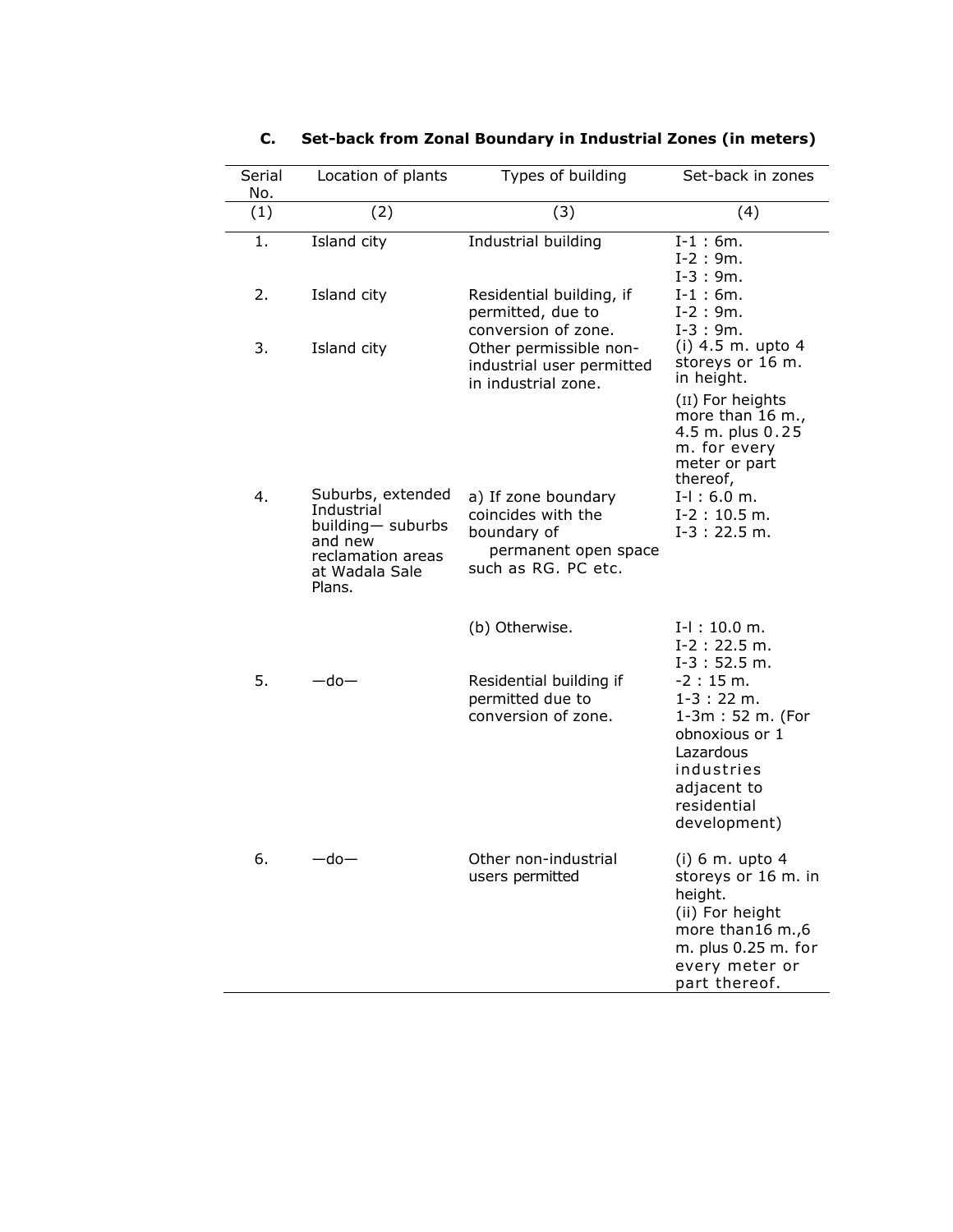#### **Explanation to Table C:—**

(i) The minimum segregating distance between different zone shall be the distance as measured from the opposite edge of the road (existing or proposed) in which the zone happens to abut.

(ii) In the case of residential development and other nonindustrial developments permitted in the industrial zone, the area withinthe segregating distance as provided in the Table 10-C shall be planted with trees at the rate of not less than 5 per 100 sq.m. of such area.

## (6) Open spaces for various types of buildings:—

(a) Educational buildings, hospitals, mental hospitals, maternity homes, houses of correction, assembly buildings, mangal karyalaya, markets, stadia, petrol filling and service stations;

A minimum space 6 m. wide shall be left open on all sides from the boundaries of the plot.

(b) Cinemas/theatres :

(i) Front open space:—A minimum space 12 m. wide from the road or 37 m. from the centre of National Highway/State Highway/ Major District Road, whichever is more, is required.

(ii) Side and rear open space:—Subject to the provisions of subregulation (8) of Regulation 52, the side and rear marginal distances to be left open shall be less than 6 m. wide.

(7) Provisions regarding relaxation in open spaces in narrow plots:—

(a) Narrow plots in residential and commercial zones, viz. those less than 15 m. wide or deep, will be permitted the relaxations shown in column 3 of Table 1 hereunder subject to the restrictions in column 4 thereof.

## **Table 11**

## **Space Relaxations in Narrow plots in Residential and Commercial Zones**

| Serial<br>No. | Plot size/dimension                           | Relaxation                                | Restriction on Building                                                                                     |
|---------------|-----------------------------------------------|-------------------------------------------|-------------------------------------------------------------------------------------------------------------|
| (1)           | (2)                                           | (3)                                       | (4)                                                                                                         |
| 1.            | Depth less than 15 m                          | Rear open space may<br>be reduced to 3 m. | No room except store-<br>room and staircase<br>derives light and<br>ventilation from<br>reduced open space. |
| 2.            | Width less than 15 m.<br>but more than 11.5 m | Side open space may<br>be reduced to 3 m. | No room except store-<br>room and staircase<br>derives light and<br>ventilation from<br>reduced open space. |
| 3.            | Depth less than 11.5                          | Front open space may                      | Depth of the<br>(i)                                                                                         |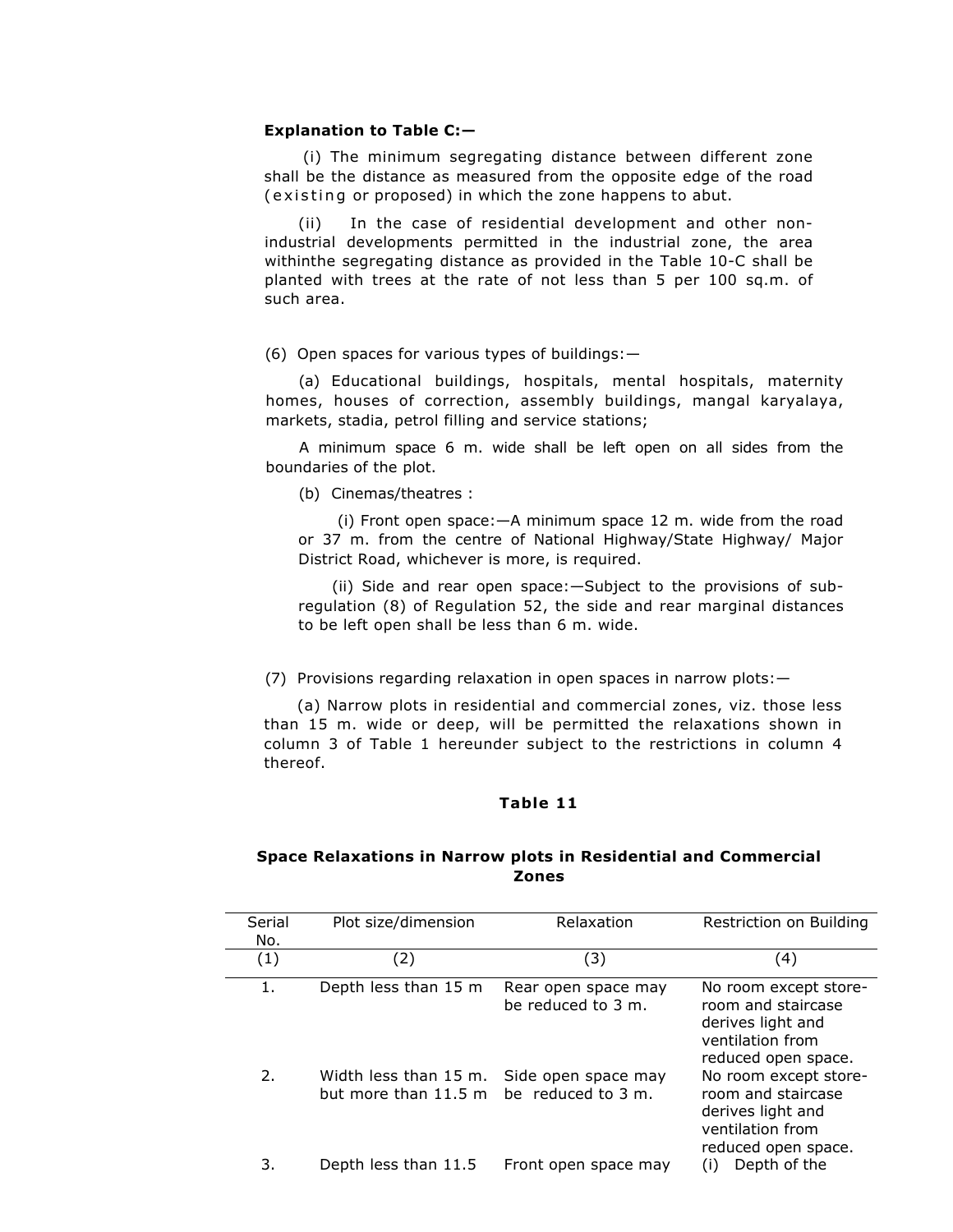m. but more than 9 m.

be reduced to 3 m. and building not to exceed rear 5.5 m.

| Serial | <b>Plot</b>                                                 | Relaxation                                                                                                                     | Restrictions on building                                                                                |
|--------|-------------------------------------------------------------|--------------------------------------------------------------------------------------------------------------------------------|---------------------------------------------------------------------------------------------------------|
| No.    | size/dimension                                              |                                                                                                                                |                                                                                                         |
| (1)    | 2)                                                          | 3)                                                                                                                             | 4)                                                                                                      |
|        |                                                             | space reduced to<br>$1.8 \; \mathrm{m}$ .                                                                                      | (i) Height not to exceed<br>3 storeys or 10 m.                                                          |
| 4.     | Width less than<br>$11.5 \text{ m}$ , but<br>more than 9 m. | One side open space may<br>be reduced to 3 m. and to<br>exceed 5.5 m, the other<br>side open space may be<br>reduced to 1.8 m. | Width of the building<br>(i)<br>not to exceed 5.5 m.<br>(ii) Height not to exceed<br>3 storeys or 10 m. |
| 5.     | Depth or width<br>less than 11.5 m.                         | Semi-detached structure on<br>adjoining plots with open<br>spaces as at Sr. Nos. 3 or4<br>above.                               | Depth of the building<br>(i)<br>not to exceed 5.5 m.<br>(ii) Height not to exceed<br>$34$ above.        |
| 6.     | Depth or width<br>than 9 m.<br>less.                        | Open space may be<br>reduced to 1.5 m. all<br>around.                                                                          | Only ground floor<br>structure,                                                                         |

## **Explanation to Table II:—**

(i) No dimension of any building in a narrow plot shall exceed 30 m.

(ii) The relaxations in Table 1 1 shall not apply to any narrow plot wherein a reconstruction/redevelopment scheme under the Maharashtra Housing and Area Development Authority Act, 1976 is undertaken. In the case of such a plot, the regulations in Appendix III shall apply.

(iii) In areas when the majority of the plots is less than 11.5 meters in width or depth, the Commissioner may prescribe building lines in which row houses would be permissible.

(b) Narrow plots in industrial zones, viz. those having one dimension smaller than 16 m. will be allowed the relaxations subject to the restrictions in Table 12 hereunder.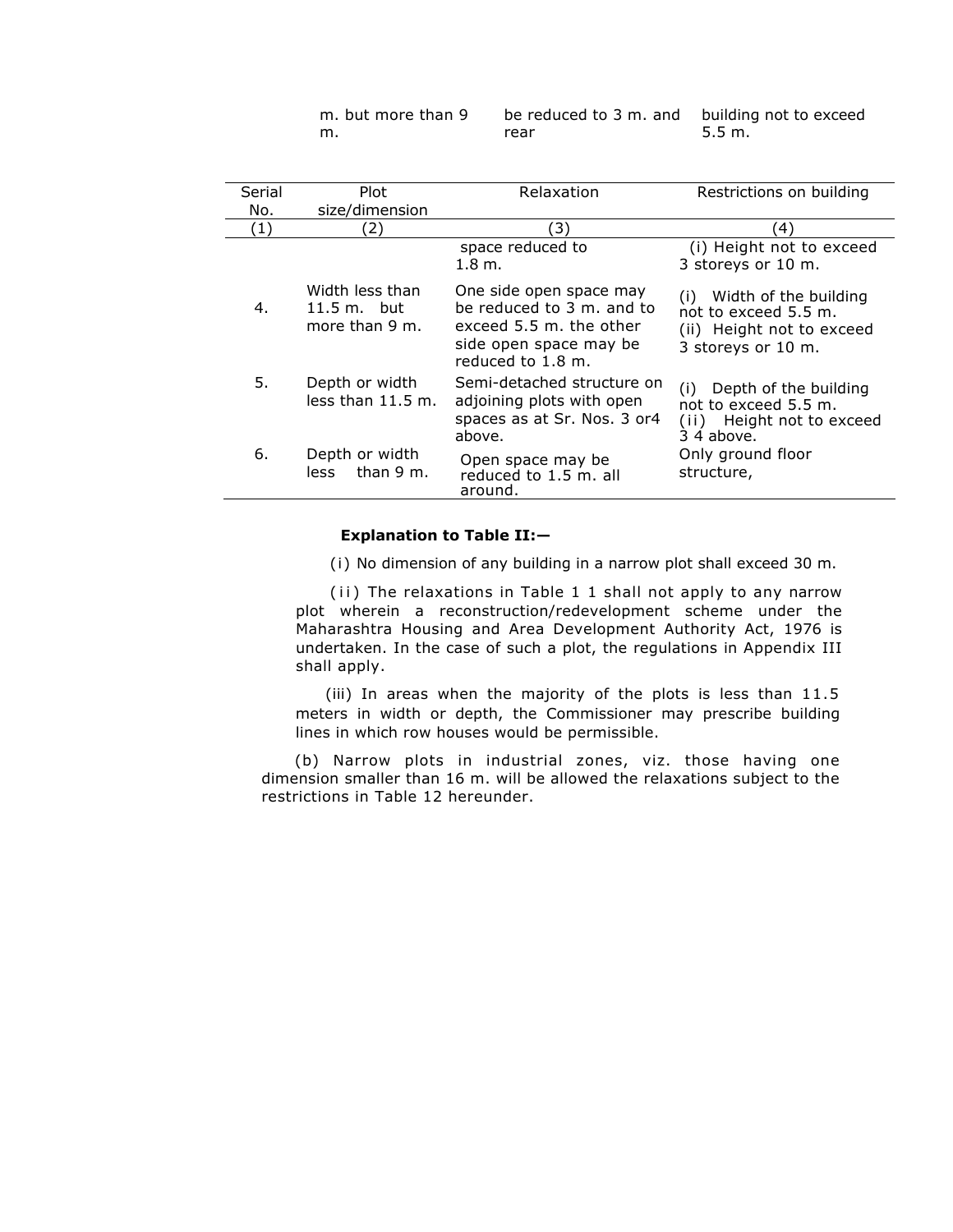## **Table 12**

# **Open Space Relaxation in Narrow Plots in Industrial Zones**

| Serial<br>No. | Relaxation<br>granted<br>No. in or<br>condition<br>imposed on                                                                                                | Width less<br>than 10 m.                                                    | Depth less<br>than 10.5 m.                                                                    | Width between<br>10.5 in. upto 12<br>m.                                                                                                        | Depth<br>between<br>10.5. upto<br>12 m.                                                         | Width<br>between<br>12 m. upto<br>18 m.                                                          | Depth<br>between 12<br>m. upto 18<br>m.                                                  |
|---------------|--------------------------------------------------------------------------------------------------------------------------------------------------------------|-----------------------------------------------------------------------------|-----------------------------------------------------------------------------------------------|------------------------------------------------------------------------------------------------------------------------------------------------|-------------------------------------------------------------------------------------------------|--------------------------------------------------------------------------------------------------|------------------------------------------------------------------------------------------|
| (1)           | (2)                                                                                                                                                          | (3)                                                                         | (4)                                                                                           | (5)                                                                                                                                            | (6)                                                                                             | (7)                                                                                              | (8)                                                                                      |
| 1.            | Open space                                                                                                                                                   | Side open<br>space may<br>be reduced<br>to 1.8 m.                           | Rear open<br>space may<br>be reduced<br>to 1.8 m.                                             | (i) May be<br>reduced on one<br>side to $4.5$ m.<br>(11) The other<br>side<br>may be reduced<br>to 1.8 m.                                      | May be<br>reduced<br>at the rear<br>to not less<br>than $1.8$<br>m,                             | <b>One</b><br>side<br>open space<br>may<br>be<br>reduced<br>to<br>1.8 m.                         | Rear open<br>space may<br>be reduced<br>to 1.8 m.                                        |
| 2.            | <b>Building</b><br>dimensions,<br>$etc.$ (i)<br>Maximum<br>width (ii')<br>Maximum<br>depth (iii)<br>Maximum<br>height (iv)<br>No. of<br>storeys (v)<br>Walls | 6 m. 30 m.<br>4.5 in One<br>Dead walls<br>40 cm. thick<br>on both<br>sides. | $30 \; \text{m}$ , 6 m,<br>4.5 m. One<br>Dead wall<br>40 cm.<br>thick on<br>the rear<br>side. | 6 m. 30 m. 8 m.<br>Two Dead wall 40<br>cm. thick lacing<br>the reduced open<br>space. as in<br>Serial No (i), (ii)<br>above of this<br>column. | $30 \; \text{m}$ , 6 m.<br>8 m. Two<br>Dead wall<br>40 cm.<br>thick facing<br>the rear<br>side. | $6$ in. 30 m.<br>8 m. Two<br>Dead wall<br>40 cm.<br>thick facing<br>the reduced<br>open<br>space | $30 \text{ m}$ , 6 m.<br>8 m. Two<br>Dead wall<br>40cm thick<br>facing the<br>rear side. |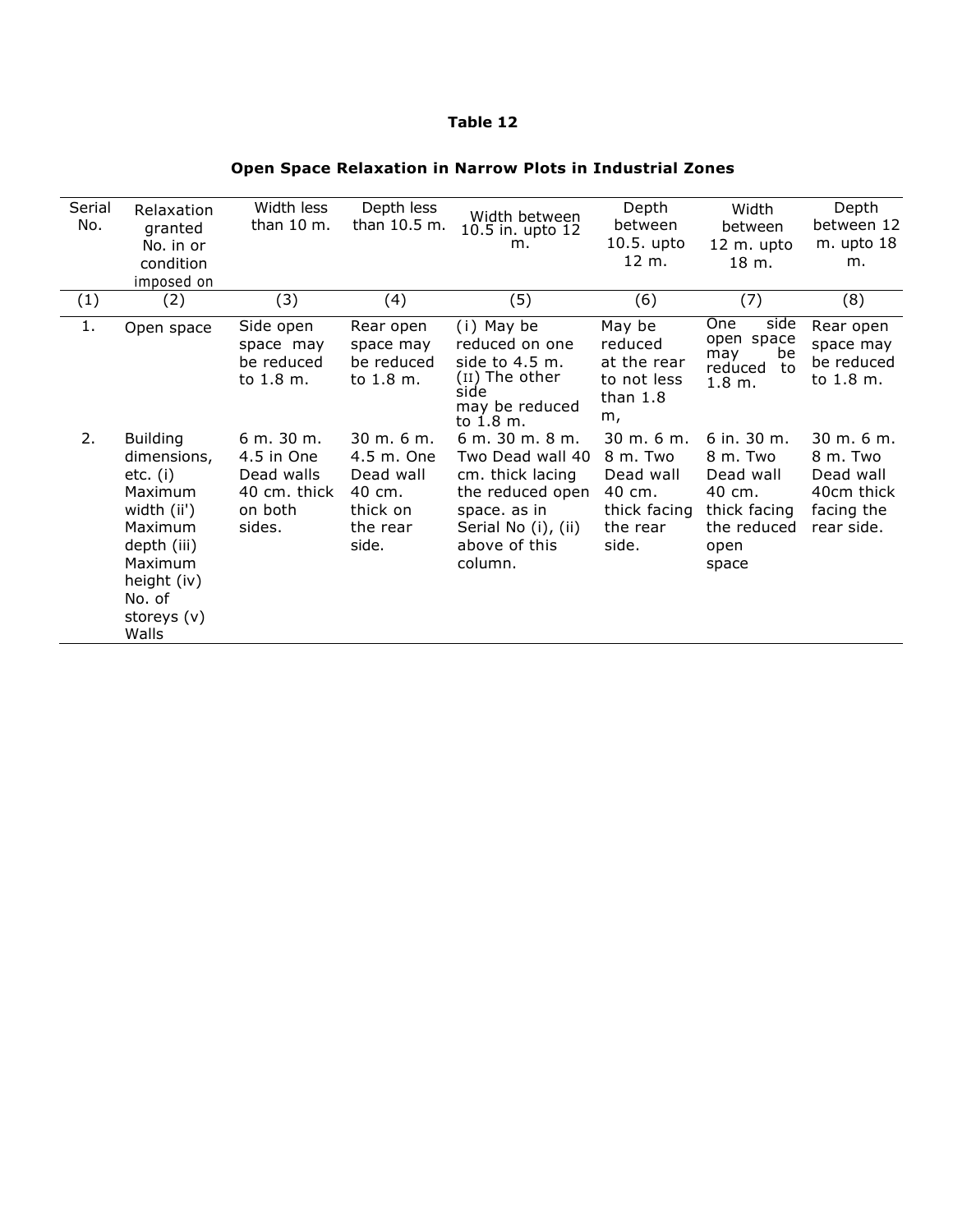#### (8) Additional restriction on construction/reconstruction:-

 $(i)$  Distance from electricity lines: $-No$  verandah, balcony or the like shall be constructed/reconstructed or any additions or alterations shall be made to a building on a site within the distance stated below from any overhead electric supply line:

|     |                                                    | Vertically                                                                                   | Horizontally                                                         |
|-----|----------------------------------------------------|----------------------------------------------------------------------------------------------|----------------------------------------------------------------------|
| (a) | Low and medium voltage lines<br>and service lines  | 2.5 m.                                                                                       | 1.2 m.                                                               |
| (b) | High voltage lines upto and<br>including 33,000 V. | $3.7 \; \text{m}$ .                                                                          | 2.0 m.                                                               |
| (C) | Extra High voltage beyond<br>33,000 V.             | $3.7 \; \text{m}$ .<br>[Plus 0.3 m. for<br>every additional<br>33,000 V. or<br>part thereof) | 2.0 m.<br>(Plus 0.3 m.<br>for every<br>33.000 V or<br>part thereof.) |

**Explanation:—**The minimum clearance above shall be measured from the maximum sag for vertical clearance and maximum deflection due to wind pressure for horizontal clearance.

(ii) Building sites abutting railway track boundary.— Subject to the requirements of set-backs from roads and side and rear marginal open spaces under the relevant Regulations, no new construction of a building or reconstruction of an existing building shall be allowed within a distance of half the height of the said building from the railway track boundary, and in any case at least 3 m. away from such boundary.

#### (9) Interior open spaces (chowks):—

(a) Inner chowk:—Unless it abuts on a front, rear or side open space, the whole of one side of every room other than a habitable room shall abut on an interior open space, courtyard or chowk, whose minimum width shall be 3 m. Such interior space, courtyard or chowk shall be accessible at least on one side at ground floor level through a common passage or space. Further, the inner chowk shall have an area at all its levels of not less than the square of one-fifth of the height of the highest wall abutting the chowk:

Provided that when any room (excluding the stairway bay, the bathroom and water closet) depends for its light and ventilation on an inner chowk, the dimension shall be such as is required for each wing of the building.

(b) Outer chowk:—The minimum width of an outer chowk (as distinguished from its depth) shall be 2.4 m. but if the depth exceeds the width, the open space between the wings shall be regulated by clause (b) of sub-regulation (b) of this Regulation, when any habitable room depends or light and ventilation on such outer chowk. A recess less than 2.4 m. wide shall be treated as a notch and not as a chowk.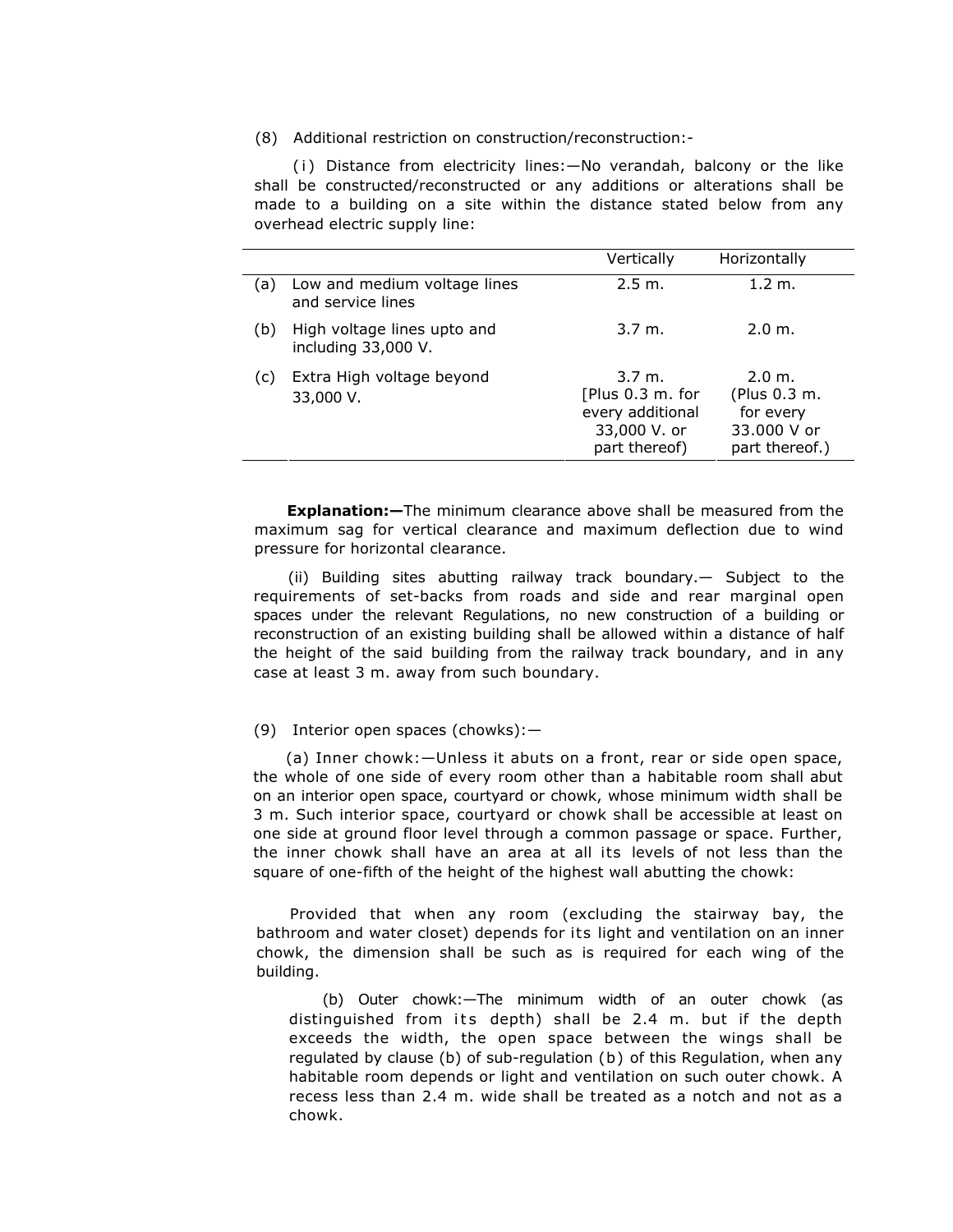(10) Open spaces to be unencumbered:—

Every open space whether interior or exterior shall be kept free from any erection thereon and shall remain open to the sky except the features covered by the next Regulation.

#### **30. Features permitted in open spaces:-**

Certain features may be permitted in the prescribed open spaces as enumerated below:—

 $(1)$  Permitted in the side or rear marginal open spaces:  $-$ 

(a) Where the facilities in an existing building are inadequate, a sanitary block (i) not exceeding 3 m. in height and 4 sq.m. in carpet area, (ii) at least 7.5 m. from the road line or the front boundary and 1.5 m. from other boundaries, and (iii) at least 1.5 m. away from the main building.

(b) Covered parking spaces at least 7.5 m. from any access road, subject to Regulation 36.

( c ) Suction tank, pump room, electric meter room or substation, garbage shaft, space required for fire hydrants, electrical and water fittings, water tank, dust-bin, etc.

(2) Other features permitted in open space:—

(a) A rockery, well and well structures, plant nursery water pool, or fountain swimming pool (if uncovered and only beyond the required open spaces as required under these Regulations), platform around a tree, tank, bench, gate, slide, swing, ramp, compound wall;

(b) A cantilevered and unenclosed canopy over common entrance and each common staircase not more than 5.5 m. long and at least 2.2 m. above ground level. The outer edge of the canopy shall be at least 1.5 m. from the plot boundary. The Commissioner may permit canopies of larger size in public multistoried or high rise or special buildings;

(c) An unenclosed porch open on three sides, not more than 5.5 m. in length parallel to the main building in front of common entrance only and except rear open space. No part of such porch shall be less than 1.5 m. from the plot boundary;

(d) A balcony for a residential building constructed in conformity with clause (xxii) of sub-regulation (22) of Regulation 38, if it does not reduce the width or the clear required marginal open space to less than 3 m. at the rear and .sides and 1.5 m. in the front. The width of a balcony will be measured perpendicular to the building line and reckoned from that line to the balcony's outer-most edge;

(e) A chajja, cornice, weather shade, sun-breaker and other ornamental projection projecting not more than 1.2 m. from the face of the building. No chajja, cornice, weather shade, sun-breaker or other ornamental projection, etc. shail be permissible, which will reduce the width of the required open space to less than 2.5 m.;

(f) A chajja, cornice, weather shade, and sun-breaker over a balcony or gallery, its projection nol exceeding from the balcony or gallery face with level difference of 0.3 m. in relation to the floor level. However, an ornamental projection over a balcony or gallery may be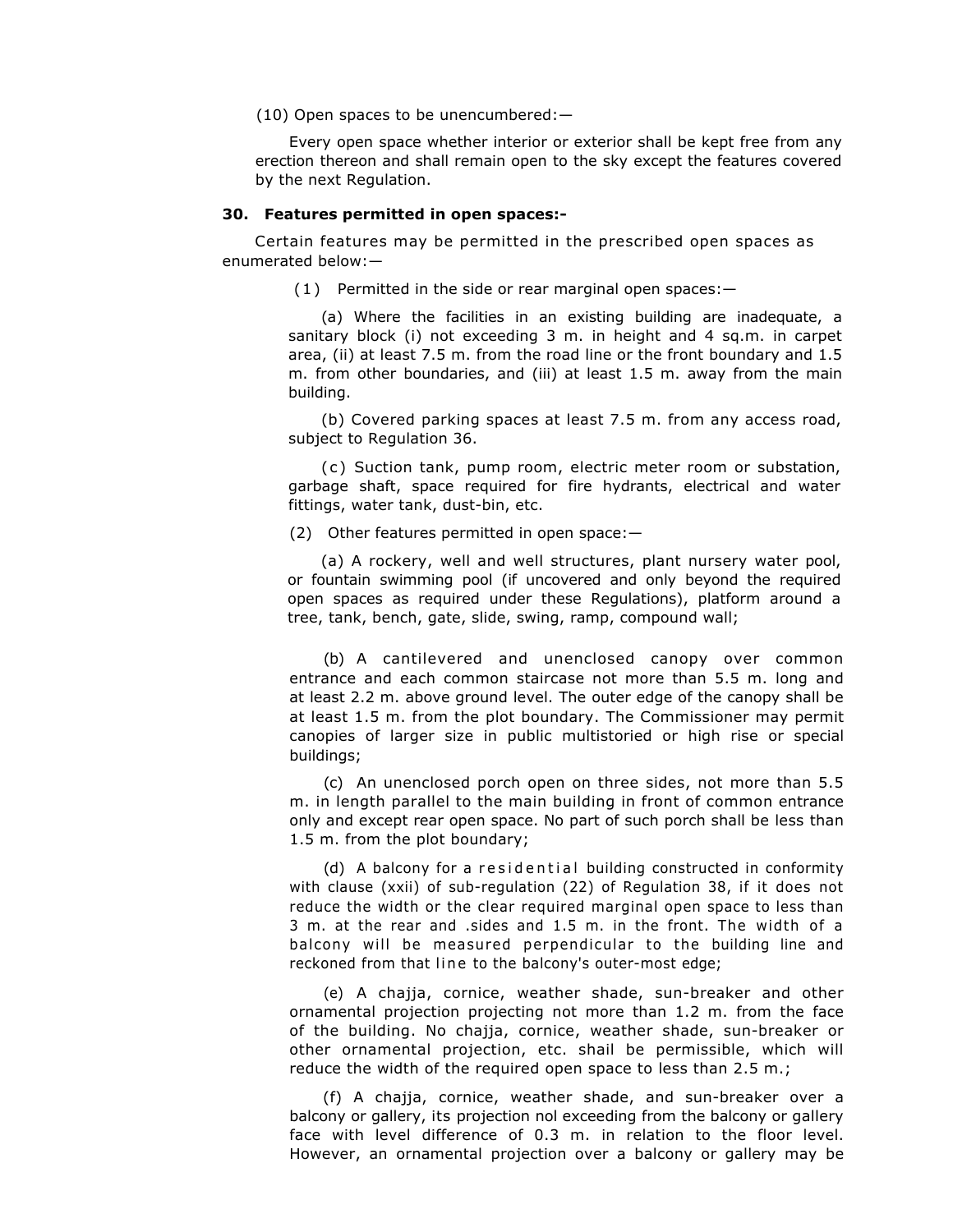allowed to project upto 0.75 m.

(g) Watchman's booth not over 3 sq.m. in area.

## **31. Height of Buildings:-**

( i ) Height vis-a-vis the road width:—The height of a building shall not exceed one and a half times the total of the width of the street on which it abuts and the required front open space. For this purpose, the width of the street may be the prescribed width of the street, provided the height of the building does not exceed twice the sum of the width of the existing street and the width of the prescribed and required open space between the existing street and the building. The latter width shall be calculated by dividing the area of land between the street and the building by the length of the front face of the building.

#### **Explanations:—**

(i) "Prescribed width" here means the width prescribed in the development plan or the width resulting from the prescription of a regular line of the street under the Bombay Municipal Corporation Act, 1888, whichever is larger.

(ii) If a building abuts two or more streets of different widths, it shall be deemed for the purpose of this Regulation to abut the wider street; the height of the building shall be regulated by the width of that street and may be continued to this height to a depth of 24 m. along the narrower street, subject to conformity with Regulation 28.

(2) Buildings intended for hazardous godowns, storage of inflammable materials or storage of explosives shall be single-storeyed structures only.

( 3 ) The height and character of an industrial chimney in the areas for which clearance of the Civil Aviation Authorities is required under these Regulations shall be prescribed by the Civil Aviation Authorities.

(4 ) Additional height and other restrictions in certain areas—

(a) In areas around the Nehru Centre:—Notwithstanding anything contained in these Regulations, the height of any building proposed for erection, re-erection or development in the area surrounding the Nehru Centre Complex bounded on the South and East by Keshavrao Khadye Mark (Clerk Road), from the east side of Haji Ali Junction, on the Northeast by Dr. E. Moses Road (extended to the northeast of the Race Course) (uplo the east side of Dr. Annie Besant Road meeting its junction upto Haji Ali), shall not exceed a height of I 8.3 m. above the average surrounding ground level.

(b) Preserving the view from the Phirozshah Mehta Garden:— Notwithstanding anything contained in these Regulations, to preserve the western view from the Phirozshah Mehta Garden on Malabar Hill, two funnels of visions have been marked on the sheet pertaining to Part II of the 'D' Ward Development Plan. No development will be permitted in the inner funnel of vision, and a building within the outer funnel of vision shall not be erected or raised above Reduced Level 75.44; with reference to Town Hall Datum.

 (c) Preserving the eastern and southern view of the Back bay Area, Marine Drive:—Notwithstanding anything contained in these Regulations, to preserve the eastern and southern view of the Back bay and the Marine Drive area from Kamla Nehru Park on Malabar Hill, a funnel of vision has been marked on the sheet pertaining to Part II of the 'D' Ward Development Plan. No building shall in this funnel of vision be raised or erected to the height of more than 21.35 m. or such lesser height as the Commissioner may prescribe which would include the include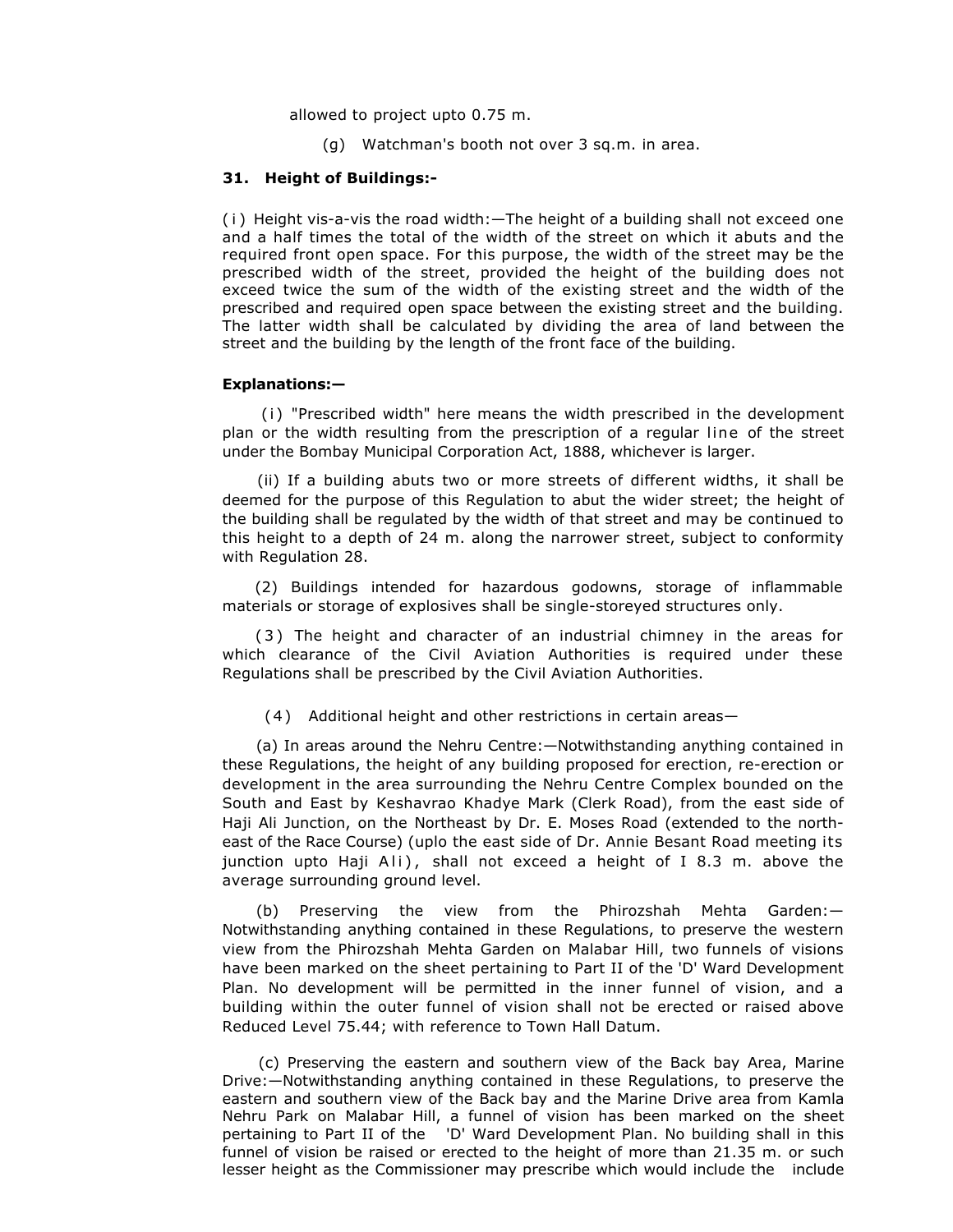the terrace, staircase or lift room, elevated water storage tank or any other building feature;

 Provided that the Commissioner may, with the prior approval of the Government, permit a building more than 21.35 m. high, after due consideration of the contours of the area, surrounding developments and plot location, the objective being not to obstruct the view within the funnel of vision.

(d) The Commissioner may, for reasons to be recorded in writing, prescribe for any building or structure a maximum height, which may be less than that permissible otherwise under these Regulations.

(e) The height restriction as in clauses (b) and (c) above will apply only to a plot falling entirely within the lines of the funnel of vision as marked on the development plan.

(f) Height restrictions in the vicinity of aerodromes:—

(i) For structures, installations or buildings in the vicinity of aerodromes, the height shall be as shown in Table 13 hereunder or such greater height as may be permitted by the Civil Aviation Authorities.

#### **Table 13**

#### **Building Height Restrictions in the vicinity of Aerodromes**

|            | Distance of buildings, structures or installations,<br>measured horizontally, from aerodrome reference<br>point | Permissible<br>height of<br>structures or<br>installations/ |                                                                                    |
|------------|-----------------------------------------------------------------------------------------------------------------|-------------------------------------------------------------|------------------------------------------------------------------------------------|
| SI.<br>No. | International civil &<br>airports their<br>alternates                                                           | Other Civil airports&<br>Civil aerodromes.                  | building<br>above mēan<br>sea level.                                               |
| (1)        | (2)                                                                                                             | (3)                                                         | (4)                                                                                |
| 1.         | Between 8535 m. and<br>22000 m.                                                                                 | Between 7925 m. and<br>22000 m.                             | 152 m.                                                                             |
| 2.         | Between 7315 m. and<br>8535                                                                                     | Between 6706 m. and<br>7925                                 | 122 m.                                                                             |
| 3.         | Between 6096 m. and<br>7315 m.                                                                                  | Between 5486 m. and<br>6706 m.                              | 91 m.                                                                              |
| 4.         | Between 4877 m. and<br>6096 m.                                                                                  | Between 4267 m. and<br>5486 m.                              | 61 m.                                                                              |
| 5.         | Between 4267 m. and<br>4877 m.                                                                                  | Between 3658 m. and<br>4267 m.                              | 45 m. $^{1}$                                                                       |
| 6.         | Between 3658 m. and<br>4267 m.                                                                                  | Between 3048 m. and<br>3658 m.                              | 36 m. $^{1}$                                                                       |
| 7.         | Between 3048 m. and<br>3658 m.                                                                                  | Between 2438 m. and<br>3048 m.                              | 24 m. <sup>1</sup>                                                                 |
| 8.         | Between 2438 m. and<br>3048 m.                                                                                  | Between 1829 m. and<br>2438 m.                              | $12 \text{ m.}^1$                                                                  |
| 9.         | Less than 243 m.                                                                                                | Less than 1825 m.                                           | Nil, except<br>with the<br>concurrence<br>of the Civil<br>Aviation<br>Authorities. |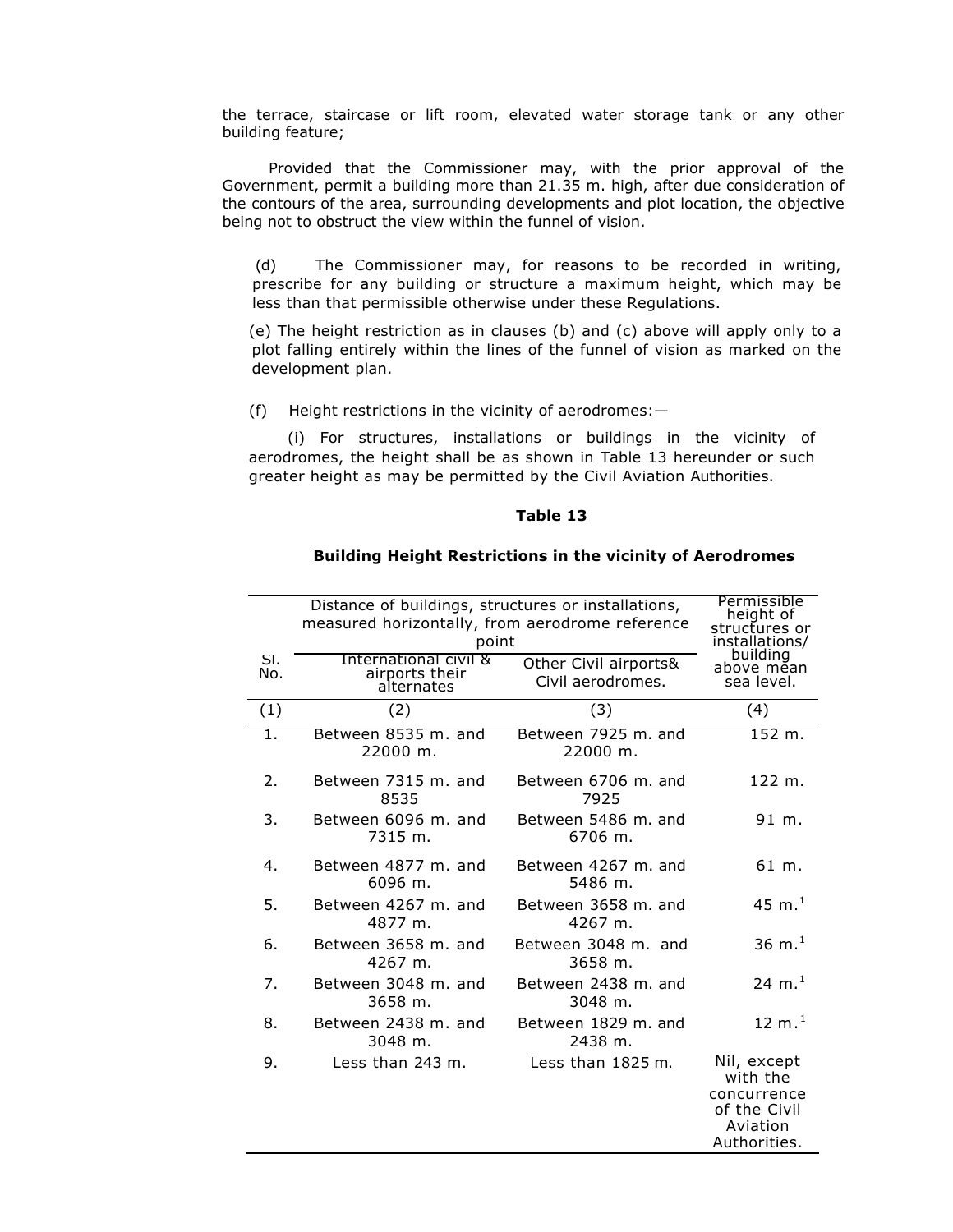## *Footnotes:*

1. Height limits shall also be applicable for tree heights.

## **Explanations:**

(1) Irrespective of their distance from the aerodrome, even beyond the 22 km. limit from the aerodrome reference point, no radio masts or similar installation exceeding 152 m. in height shall be erected without the permission of the Civil Aviation authorities.

(ii) The location of a slaughter house/abattoir/butcher house or other areas for activities like depositing of garbage which may encourage the collection of high flying birds, like eagles and hawks, shall not be permitted within 10 km. from the aerodrome reference point.

(iii) Within a 5 km. radius of the aerodrome reference point, every structure/installation/building shall be so designed as to meet the pigeon/bird proofing requirement of the Civil Aviation Authorities. Such requirements may stipulate the prohibition of any cavity, niche, or other opening on the exterior of such building/installation/structure so as to prevent the nesting and habitation of pigeons or other birds.

(g) Other restrictions in height:—For the purpose of operational requirements of buildings, structures or installations or for the purposes of telecommunications or other forms of communications of the Departments of the Government of India or the State Government or public sector undertakings, the Commissioner may, for reasons to be recorded in writing, restrict the height of any building in the vicinity of such buildings, structures or installation, and may also permit the prescribed heights to be exceeded for such buildings, structures or installations themselves or for any other statutory communication requirement.

(5) Structures not relevant to height:—The following appurtenant structures shall not be included in reckoning the height of a building except while considering the requirement of Civil Aviation Authorities and other statutory communication requirements :—

Roof tanks and their supports, ventilation/air-conditioning shafts, lift-rooms and similar service equipment, stair covers, chimneys and parapet walls, architectural features not exceeding 1.5 m. in height, television antenna, booster antenna and I.T. equipment wireless transmitting and receiving towers.

## **32. Floor Space Indices and Tenement Density:-**

The maximum permissible Floor Space Indices and tenement densities for various occupancies and locations and for various use zones are given in Table 14 hereunder.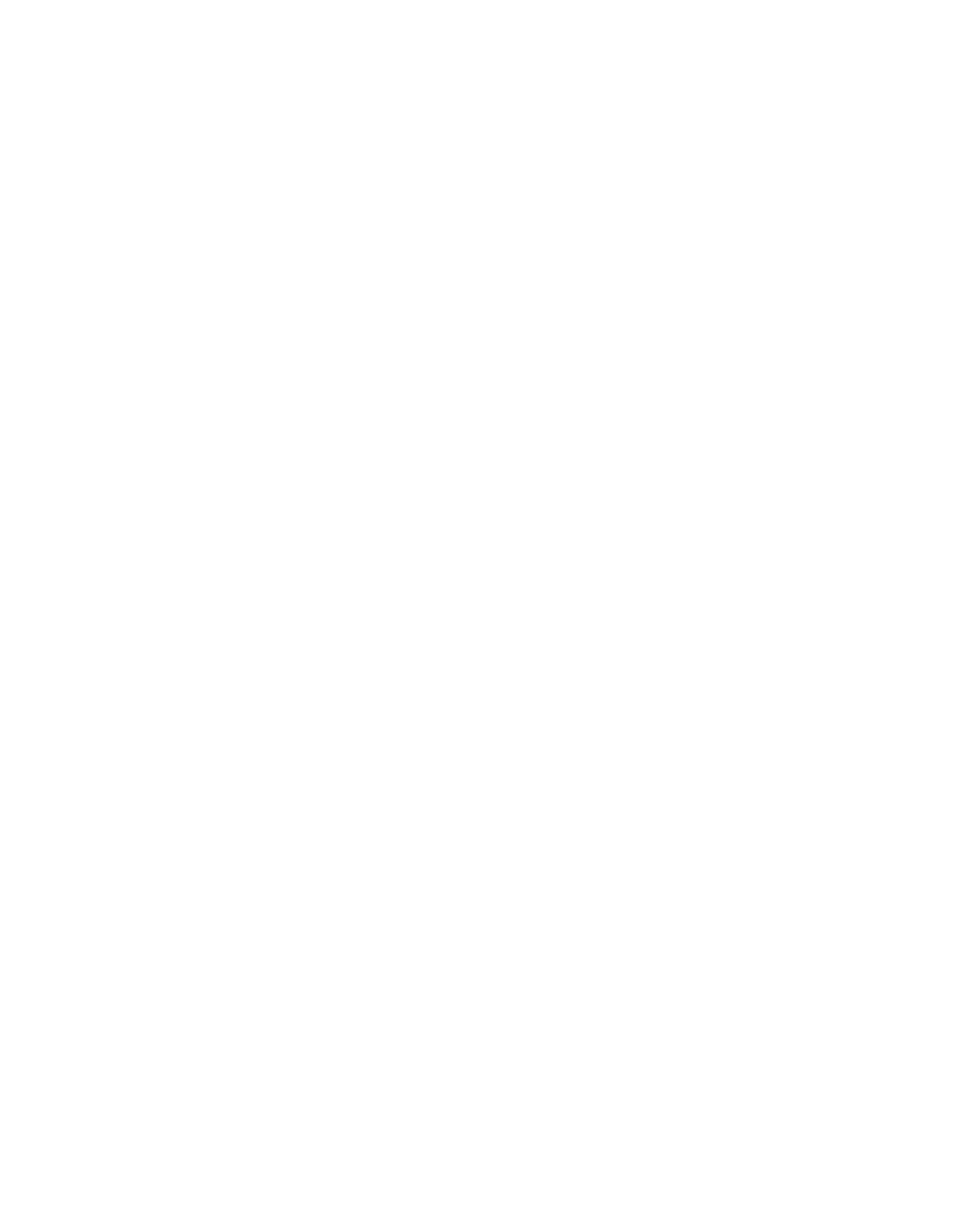|  | Table 14 |  |
|--|----------|--|
|--|----------|--|

|                                                                                                                                                                                                                                                                                                            |                                         | Tenement | Density per net<br>hectare                                                                                                                                          |
|------------------------------------------------------------------------------------------------------------------------------------------------------------------------------------------------------------------------------------------------------------------------------------------------------------|-----------------------------------------|----------|---------------------------------------------------------------------------------------------------------------------------------------------------------------------|
| Occupancy and location                                                                                                                                                                                                                                                                                     | Floor Space<br>Index (F.S.I.)           | Maximum  | Minimum<br>(applicable mil) 10<br>plois or 1 ha<br>and<br>above and sub-<br>divided plots<br>each of I ha and<br>above from larger<br>layouts or sub-<br>divisions) |
| (1)                                                                                                                                                                                                                                                                                                        | (2)                                     | (3)      | (4)                                                                                                                                                                 |
| $(1)$ Residential Zone $(R-1)$ and<br>Residential Zone with Shop Line<br>$(R-2)$                                                                                                                                                                                                                           |                                         |          |                                                                                                                                                                     |
| (A)<br><b>Island City</b>                                                                                                                                                                                                                                                                                  | 1.33                                    | 600      | 267                                                                                                                                                                 |
| (B) Suburbs and Extended<br>$Suburbs-$                                                                                                                                                                                                                                                                     |                                         |          |                                                                                                                                                                     |
| (i) The area earmarked<br>for BARC from 'M' Ward<br>the<br>and<br>comprised in "N" ward<br>bounded on the west by<br>Eastern<br>Express<br>Highway; on the North by<br>northern boundary of 'N'<br>Ward<br>on the<br>East<br>Thane Creek<br>and<br>south<br>by<br>the.<br>northern boundary of N'<br>Ward. | $0.75^{1}$<br>areas<br>by<br>o n<br>the | 350      | 150                                                                                                                                                                 |
| (ii) Area of the villages<br>of Akse, Erangal and<br>the P North<br>Marve in<br>Ward<br>and<br>Gorai and<br>Manori in<br>R Ward<br>the<br>excepting<br>gaothan<br>proper.                                                                                                                                  | 0.5                                     | 226      | 100                                                                                                                                                                 |
| (id! The remaining area in<br>Suburbs and Extended<br>Suburbs including<br>gaothans.                                                                                                                                                                                                                       | 1.00                                    | 450      | 200                                                                                                                                                                 |

## **Floor Space Indices in Residential, Commercial and Industrial Zones**

*Footnotes:* 

1. In the Memorandum of Government Notification regarding ward 'M' the FSI is now raised TO 1.00; but through over sight in the Schedule of the said Notification it is given as 0.75

(2) Local Commercial Zones (C-1)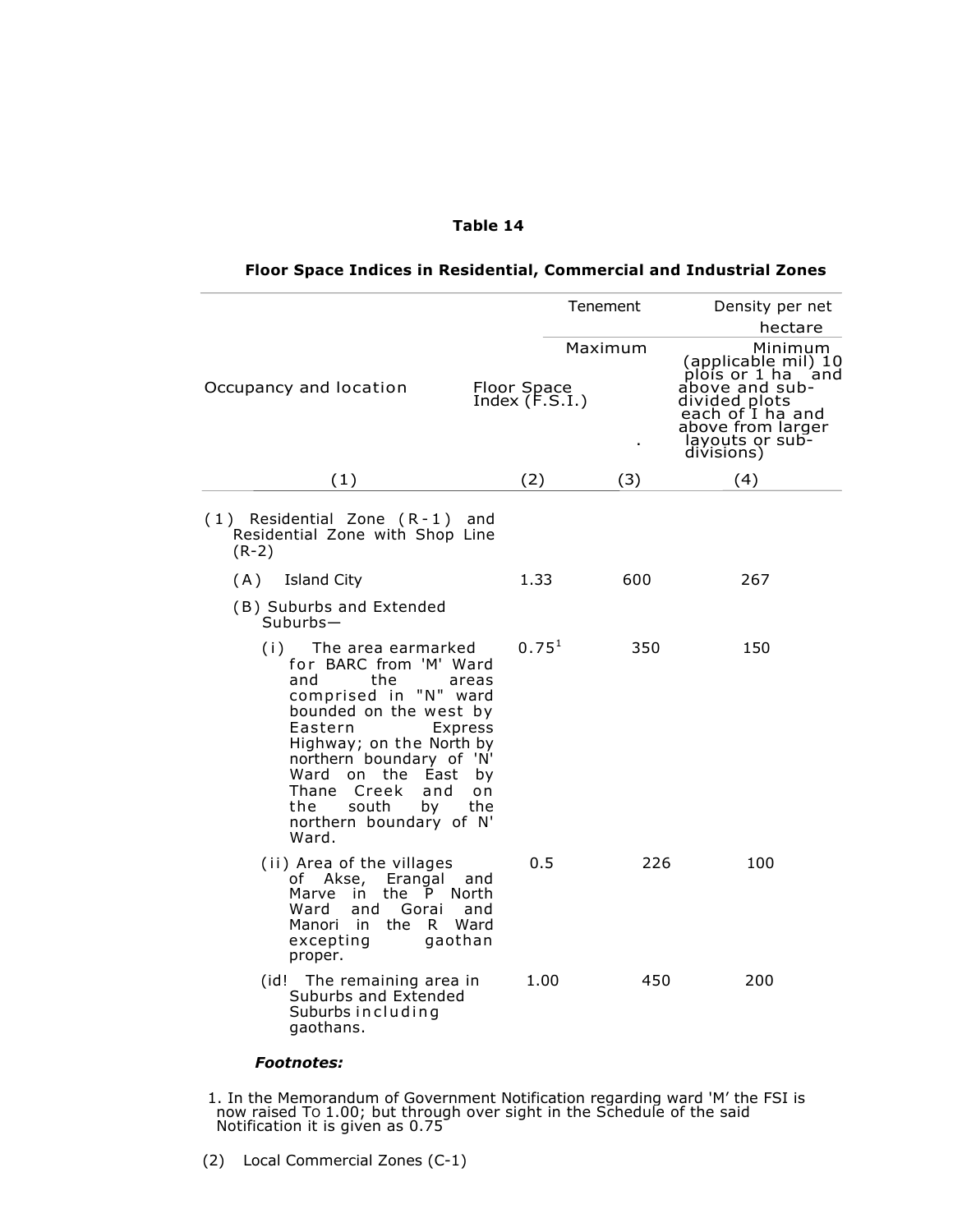|     | and District Commercial<br>Zones (C-2)<br>(A) Island City                                                                                                                                                                  |                                                                                                                                                                                                                                                                                            |      |
|-----|----------------------------------------------------------------------------------------------------------------------------------------------------------------------------------------------------------------------------|--------------------------------------------------------------------------------------------------------------------------------------------------------------------------------------------------------------------------------------------------------------------------------------------|------|
|     | (5) Suburbs<br>and                                                                                                                                                                                                         | FSI as in the<br>residential zone.                                                                                                                                                                                                                                                         |      |
|     | <b>Extended Suburbs</b>                                                                                                                                                                                                    | FSI as in the<br>dential zone. In<br>the 'M' Ward if<br>any building in<br>the Local<br>Commercial Zone<br>(C-I) or District<br><b>Commercial Zone</b><br>(C-2) is intended<br>for a purely<br>commercial user<br>non-residential in<br>character. FSI of<br>1.00 would be<br>permissible. |      |
| (3) | Service Industrial Zone (I-1)<br>General Industrial Zone (1-2)<br>Special Industrial Zone (1-3)                                                                                                                            |                                                                                                                                                                                                                                                                                            |      |
|     | (a) For users permissible in<br>1.00 zone in the Island<br>the<br>City and in Suburbs and<br><b>Extended Suburbs</b>                                                                                                       | 1.00                                                                                                                                                                                                                                                                                       |      |
|     | (b) Textile Mills-Island City<br>and Suburbs1.00 and<br>Extended Suburbs.                                                                                                                                                  | 1.00                                                                                                                                                                                                                                                                                       | <br> |
|     | In the case of reconstruction,<br>modernisation or renovation,<br>where a textile activity is to<br>be continued, the FSI shall<br>not exceed 1.33 in the Island<br>City and 1.00 in the Suburbs<br>and Extended Suburbs : | $\cdots$                                                                                                                                                                                                                                                                                   |      |
|     | (c)<br>Truck Terminal, Wadala                                                                                                                                                                                              | 1.00                                                                                                                                                                                                                                                                                       |      |
| (5) | For Storage Building<br>(Warehouses and Godowns) :                                                                                                                                                                         |                                                                                                                                                                                                                                                                                            |      |
|     | Island City and Suburbs<br>and Extended Suburbs                                                                                                                                                                            | 0.5 or volume to<br>plot area ratio of<br>4 m. whichever is<br>less.                                                                                                                                                                                                                       |      |
| (6) | Educational Building, Medical<br>Institutions and Institutional<br><b>Building</b>                                                                                                                                         |                                                                                                                                                                                                                                                                                            |      |
|     | (a) Island City                                                                                                                                                                                                            | 1.33                                                                                                                                                                                                                                                                                       |      |
|     | (b) Suburbs and Extended                                                                                                                                                                                                   | 1.00                                                                                                                                                                                                                                                                                       |      |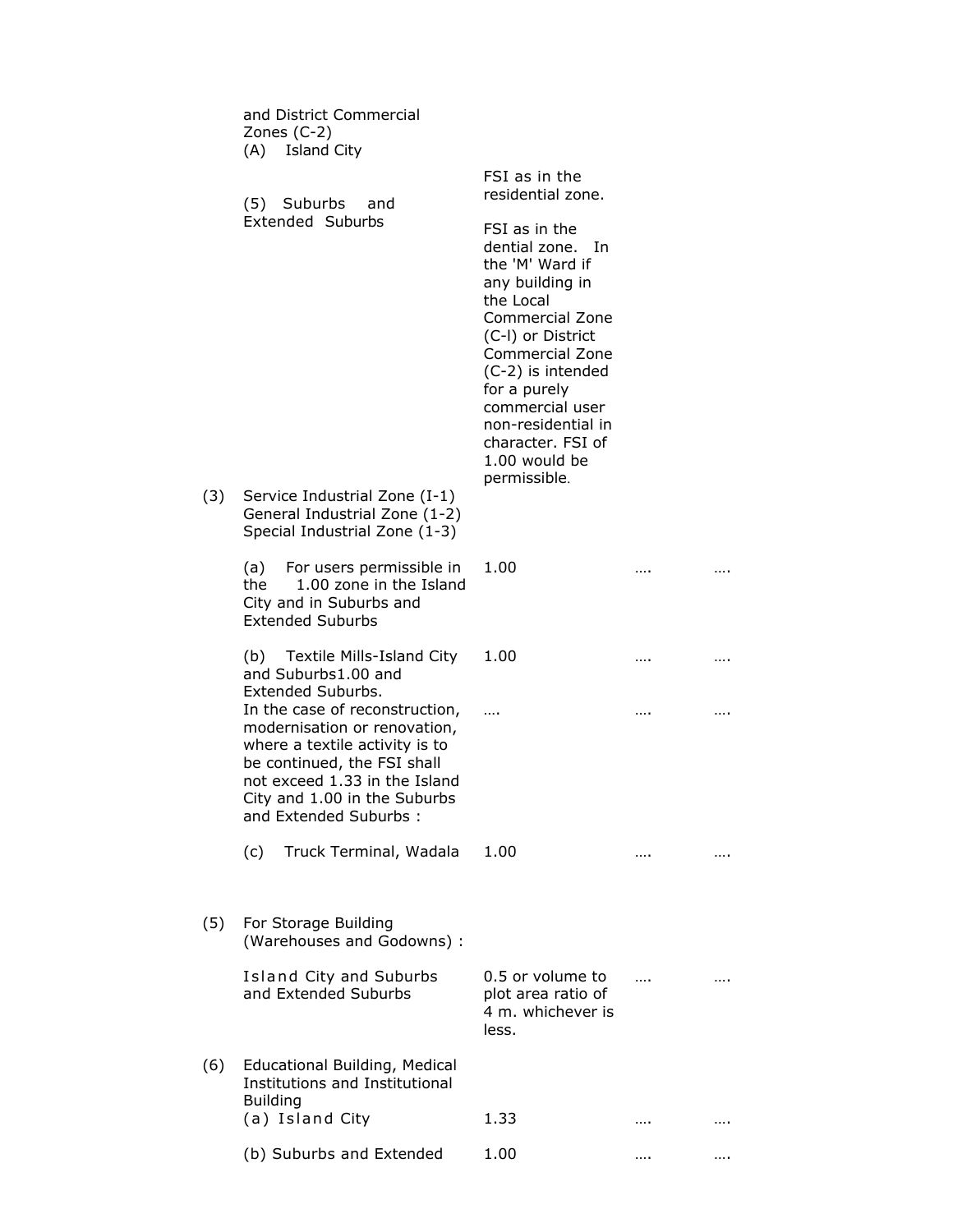Suburbs

| (7) | Government and Semi-<br>Government Offices in |      |       |
|-----|-----------------------------------------------|------|-------|
|     | (a) Island City                               | 1.33 | <br>. |
|     | (b) Suburbs and Extended                      | 1.00 | <br>  |
|     | Suburbs                                       |      |       |

**Notes:**  $-$ (i) In sites allocated for Public Housing/High Density Housing (PH/HDH) no maximum tenement density is prescribed, but the minimum density will be 325 per net hectare for FSI of 1.00. However, in zones in which the FSI is less or more than 1.00, the minimum density of PH/HDH sites will be reduced or increased in proportion to the FSI permissible.

(ii) On Government lands and on lands in possession of residential co-operative housing societies on 31st December, 1983 which are allocated for Public Housing in the development plan, the condition in Note (() above shall not apply and the lands may be allowed to be developed for residential purposes under these Regulations either by Government or by Cooperative Housing Societies to which such land is allotted or who were in possession of the lands as aforesaid.

(iii) In Public Housing/High Density Housing, for which minimum density is prescribed as in Note (i) above, in the case of lay-outs developed by public agencies, the FSI calculation shall be made on the plot area of the entire lay-out, and any unutilised FSI on plots less than 60 sq.m. areas may be used in the remaining plots within the same layouts. Compliance with minimum density requirements will be ensured in the same manner.

(iv) For housing schemes approved by the Government under Section 20 and 21 of the Urban Land (Ceiling and Regulation) Act. 1976. the tenement density, etc. shall be that permissible according to the Regulations in Appendix V herein or as may be prescribed from time to time.

## **33. Additional Floor Space Index which may be allowed in certain categories:-**

(1 ) Road Widening and Construction of new Roads: — The Commissioner may permit additional floor space index on 100 per cent of the area required for road widening or for construction of new roads proposed under the development plan or those proposed under the Bombay Municipal Corporation Act, I 888, excluding areas of internal means of access, if the owner (including the lessee) of such land surrenders such land for road widening or new road construction without claiming any compensation in lieu thereof and hands over the same to the Corporation free of encumbrances to the satisfaction of the Commissioner. Such 100 per cent of the F.S.I, on land so surrendered to the Corporation will be utilisable on the remainder of the land upto a limit of 40 per cent in respect of plot situated in Mumbai City and 80 percent in respect of plots situated in the suburbs and extended suburbs of the area of the plot remaining after such surrender and the balance F.S.I, remaining thereafter shall be allowed to be utilised as a Development Right in accordance with regulations governing Transfer of Development Rights (TDRs) in Appendix VII, or the full FSI on the land is surrendered to the Corporation may be allowed to be used as a Development Right in accordance with the regulations governing Transfer of Development Rights (TDRs) in Appendix VQ. Thereafter the road land shall be transferred in the city survey records in the name of the Corporation and shall vest it in becoming part of a public street as defined in sub-section (3) of Section 288 of the Bombay Municipal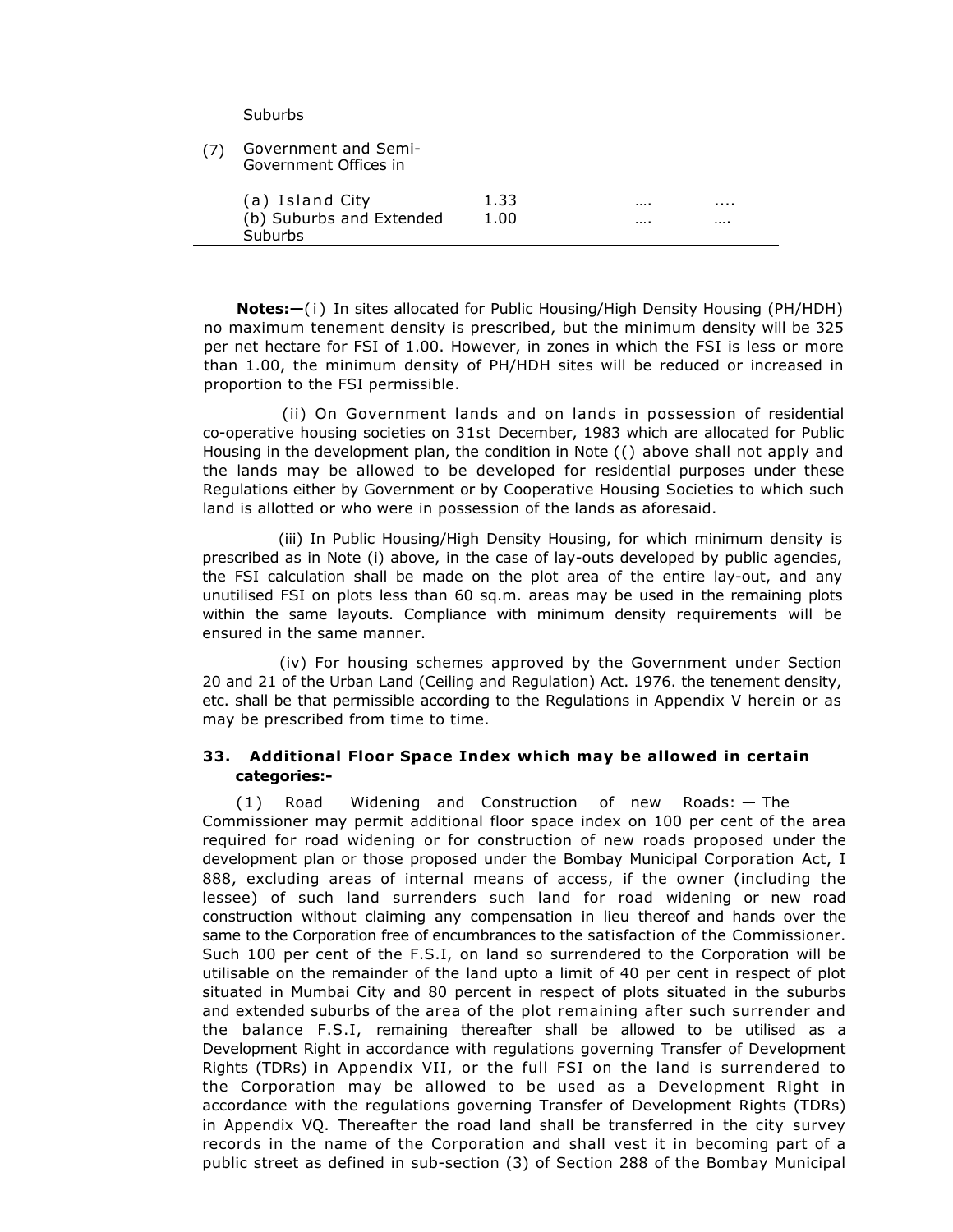Corporation Act, 1888.

(2) Building of Educational and Medical Institutions, Institutional Buildings:— The Commissioner may permit the floor space indices specified in Table 14 above to be exceeded in respect of buildings in independent plots of educational and medical institutions and institutional buildings of Government or public authorities or of registered public charitable Trusts by 100 per cent in the wards of the Island City and the suburbs or extended suburbs subject to any terms and conditions he may specify.

Provided that in the case of additional floor space index allowed in respect of educational and medical institutions and institutional buildings as aforesaid, premium, if any, as may be determined by Government shall be paid to the Government out of which 50 per cent shall be payable to the Corporation.

(3) Building of Government/Semi-Government offices and public sector undertakings:—The commissioner may permit the floor space indices specified in Table 14 above to be exceeded by 50 per cent in the case of buildings of Government and Semi-Government offices and public sector undertakings only in the suburbs and extended suburbs.

 (4) Buildings of Starred Category Residential Hotels:—With the previous approval of Government and subject to payment of such premium as may be fixed by Government (out of which 50 percent shall be payable to the Corporation), and subject to such other terms and conditions as it may .specify, the floor space indices in Table 14 may be permitted to be exceeded in the case of buildings of all starred category residential hotels in independent plots and under one establishment as approved by the Department of Tourism, by a maximum of 50 per cent over the normal permissible floor space index in the F and G wards of the Island City and by a maximum of 100 per cent over the normal permissible floor space index in wards of the suburbs and extended suburbs.

No condonation in the required open spaces, parking and other requirements as in these Regulations shall be allowed in the case of grant of such additional floor space index.

**Note:** The use of TDR will be permissible in case of starred category Residential Hotels in Suburbs & extended Suburbs only over & above additional FS1 granted under this regulation subject to following conditions.

1. Additional Floor Area to the extent of 0.5 FSI by way of utilisation of TDR will be permitted over & above the additional FSI granted in this regulation, provided overall FSI does not exceed 2.5

2. Such additional FSI (In the form of TDR) will be permitted only if additional FSI is availed under this regulation.

3. Such TDR may be irrespective of it being generated by way of reservation, road or Slum.

 (5) Low cost housing schemes of the Maharashtra Housing and Area Development Authority.—The floor space index for low cost housing schemes for economically weaker sections and low income groups of the Maharashtra Housing and Area Development Authority, having at least 60 per cent of the tenements under Economically Weaker Sections (EWS) and Low Income Group (LIG) categories, shall be allowed to be increased by 20 per cent over and above the normally permissible FSI. For the purpose of calculating the FSI, the entire area of the layout shall be considered and under-utilised F.S.I, of the economically weaker section and low income group scheme areas may be permitted to be utilised for Higher Income Group (HIG), Middle Income Group (MIG) and other amenities in the Scheme. Sub-division of plots will be permissible on the basis of compulsory open spaces as in these Regulations. This F.S.I will be subject to the Regulations in Appendix I hereto.

(6) Reconstruction of buildings destroyed by fire which have collapsed or which have been demolished, etc:—Reconstruction in whole or in part of a building (not being a building wholly occupied by warehousing user and also not being a ground floor structure), which existed or after 10th June, 1977 which has ceased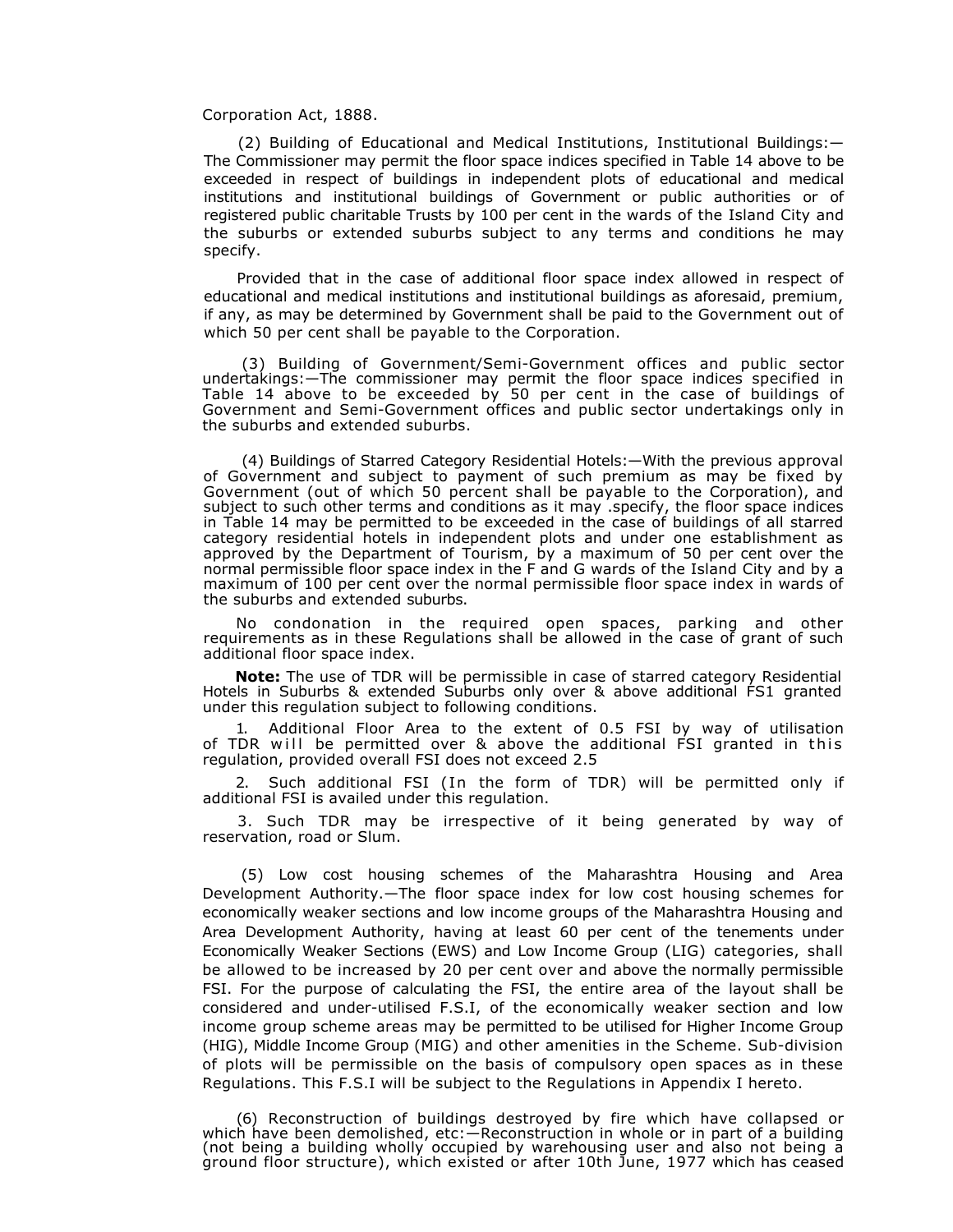to exist in consequence of an accidental fire, natural collapse or demolition for the reason of the same having been declared unsafe by or under a lawful order of the Corporation or the Bombay Housing and Area Development Board or is likely to be demolished for the reason of the same having been declared unsafe by or under a lawful order of the said Corporation or the said Board and duly certified by them, shall be allowed with an F.S.I, in the new building not exceeding that of the original building (or the F.S.I, permissible under these Regulations, whichever is more). This F.S.I, will be subject to the Regulations in Appendix II hereto.

(7) Reconstruction and redevelopment of cessed buildings in the Island City by Co-operative Housing Societies or of old buildings belonging to the Corporation:— For reconstruction/redevelopment to be undertaken by Co operative Housing Societies of existing tenants or by Co-operative Housing Societies of" landlords and/or Occupiers of a cessed building of 'A' category in Island City, which attracts the provisions of MHADA Act, 1976, and for reconstruction/redevelopment of the buildings of the Corporation constructed prior to 1910, the floor space index shall be 2.5 on the gross plot area or the FSI required for Rehabilitation of existing tenants plus incentive FSI as specified in Appendix III, whichever is more.

Provided, however that with the previous approval of the Government, MHADA/Corporation shall be eligible to get additional incentive FSI over otherwise permissible FSI as specified in Annexure III of these Regulations.

Provided further that in cases of composite redevelopment scheme for plot having 'A' category as also 'B' category cessed buildings the above FSI shall be available.

Provided further that in cases of, reconstruction/redevelopment of buildings which have been declared as unsafe by the BHAD Board prior to monsoon of 1997. the above FSI will be available irrespective of category cessed building.

Provided further, that reconstruction/redevelopment undertaken by proposed Cooperative Housing Societies of Landlords and/or Occupiers of a cessed building of 'B' category, and where composite development is undertaken by different owners of 5 or more plots the FSI required for Rehabilitation of existing tenants plus incentive FSI as specified in Appendix III will be available.

(8) Construction for Housing the Dishoused:—For the construction of the building by the Corporation in the category of "Housing the Dishoused" in the Island of City for the purpose of Housing those who are displaced by the projects undertaken by the Corporation for implementation of proposals of the developmental plan, the FSI shall be 1.00. Such additional FSI will not be available when owner undertakes development as in  $Sr.$  No.  $I(c)$  in Table. 1.

(9) Repairs and reconstruction of cessed buildings and Urban Renewal Schemes:— For repairs and reconstruction of cessed buildings and Urban Renewal Scheme undertaken by the Maharashtra Housing and Area Development Authority or the Mumbai Housing and Area Development Board or Corporation in the Island City, the FSI shall be 1.00 or the FSI required for rehabilitation of existing tenants/occupiers, whichever is more.

(10) Rehabilitation of slum dwellers through owners/developers/ cooperative housing societies:—For redevelopment or restructuring of censused slums or such slums whose structures and in habilitants whose names appear in the Legislative Assembly voters' list of 1985 by the owners/developers of the land on which such slums are located or by Co-operative Housing Societies of such slum dwellers a total floor space index of upto 2.5 may be granted in accordance with schemes to be approved by special permission of the Commissioner in each case. Each scheme shall provide inter-alia the size of tenements to be provided to the slum dwellers, the cost at which they are to be provided on the plot and additional tenements which the owner/developer can provide to accommodate/rehabilitate slum dwellers/project affected persons from other areas, etc. in accordance with the guidelines laid down in the Regulations in Appendix IV.

( 1 1 ) Sites and Services, Small Size Tenements, under the Urban Land (Ceiling and Regulations) Act, 1976:—For development of sites and services and smaller size tenements for housing schemes under the Urban Land (Ceiling and Regulations) Act, 1976, approved in Appendix V hereto shall apply.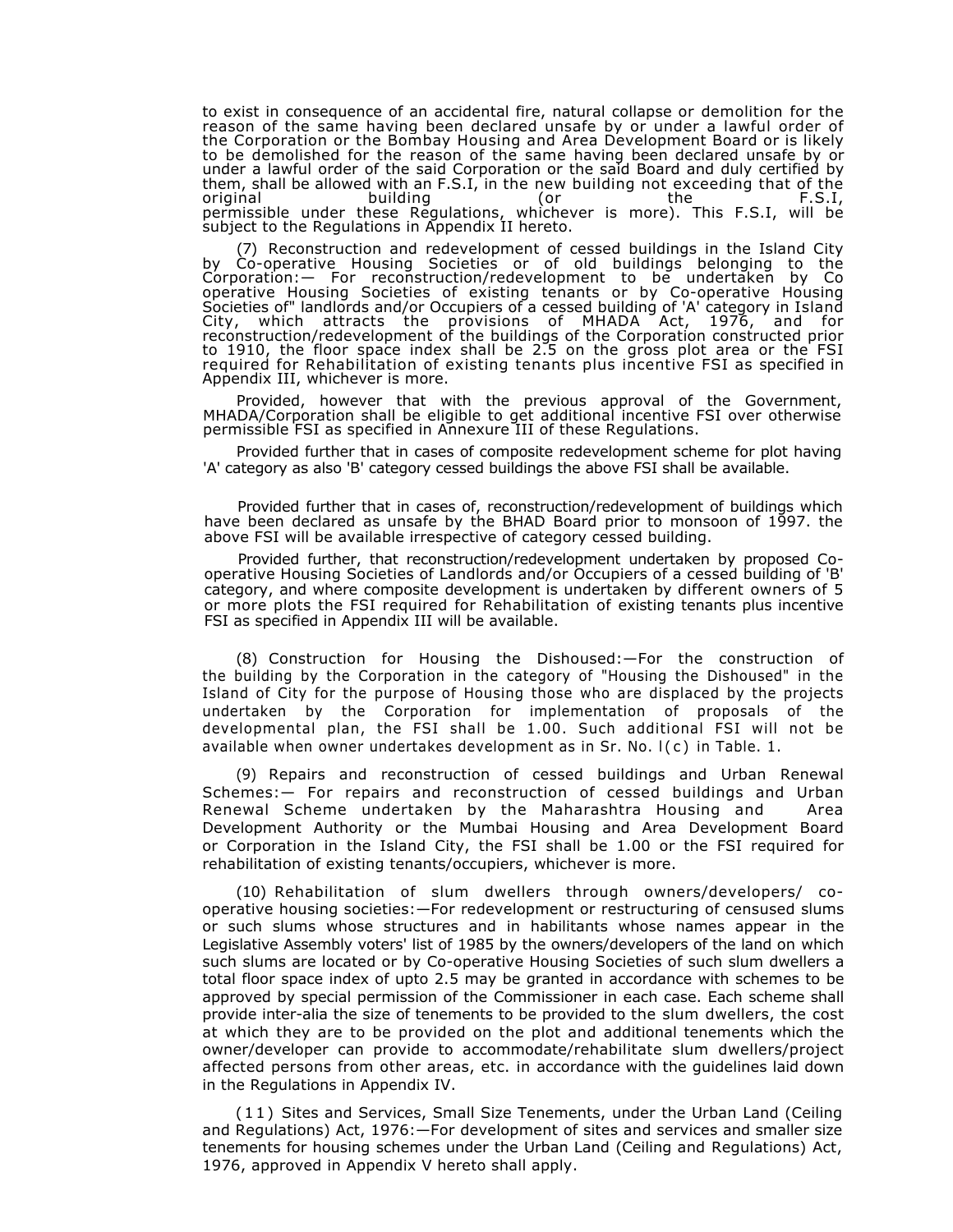(12) Development by Maharashtra Housing and Area Development Authority with World Bank Assistance:—Development undertaken by the Maharashtra Housing and Area Development Authority, exclusively with the World Bank Assistance, will be permissible subject to the Regulations in Appendix VI.

(13) Development of sites reserved for Resettlement & Rehabilitation of Project Affected Persons:— For development of sites reserved for resettlement and rehabilitation for the purpose of housing Slum dwellers who are displaced by projects undertaken by the Corporation, the FSI shall be 2.5.

It is further directed under section 154 of the Maharashtra Regional & Town Planning Act. 1966 that pending completion of procedure under Section 37 as aforesaid, the above modification shall take immediate effect.

(14) Redevelopment of contravening structures included in the final plot of a town planning scheme:—1. For the redevelopment/reconstruction of contravening structures situated in the Town Planning Schemes, additional FSI over and above permissible FSI prescribed under these regulations shall be admissible as under :—

a) in the redevelopment scheme the number of tenants as recorded in the town planning scheme book and residing in the contravening structures shall be accommodated by giving alternative accommodation in the redevelopment schemes having carpet area of 20.90 sqmtr. (225 sft.j each, irrespective of their original holding provided the overall FSI consumption of the final plot shall not exceed 3.19 in the city and 2.5 in suburbs and extended suburbs.

b) The commercial user may be permitted in the redevelopment scheme to accommodate the existing commercial tenant, provided the commercial area in the redevelopment scheme shall not exceed the original commercial area.

c) The tenants not listed in the records of Town Planning Scheme but residing in contravening structure or such structures which have come up after Town Planning Scheme is finalized, but are existing before 1-1-1995 and where structures and inhabitants names are appeared in the Legislative Assembly Voter's List of 1995 shall also be eligible for being included in the Redevelopment Scheme. Such tenants shall also be granted accommodation at the rate of 20.90 sq.mts. of carpet per tenant provided the Total FSI of the plot does not exceed 3.19 in city x 2.5 in suburbs/extended suburbs.

d) Built up area equivalent to the area held by the tenant or 20.90 sq.mtr. whichever is less shall be handed over free of cost to the respective tenant by the Developer/Owner, while for the balance built up area, sum as may be mutually agreed to between tenant and owner/ developer shall be paid by the tenant. Condition to this effect shall be prescribed by the Corporation while approving redevelopment proposal.

e) For the purpose of this redevelopment scheme, the owner/ developer shall get further additional FSI to the extent of 50% of the area of the structures covered under Sr. No.  $(A)$ ,  $(b)$ ,  $(c)$  &  $(d)$  above provided further that the overall FSI of the final plot shall not exceed 6.19 in city and 2.5 in suburbs/extended suburbs.

**Note:** For the purpose of this regulations the contravening structures shall mean -

i) Structures situated outside the original plot but included fully or partly within the final plot allotted to a person in the Town Planning Scheme.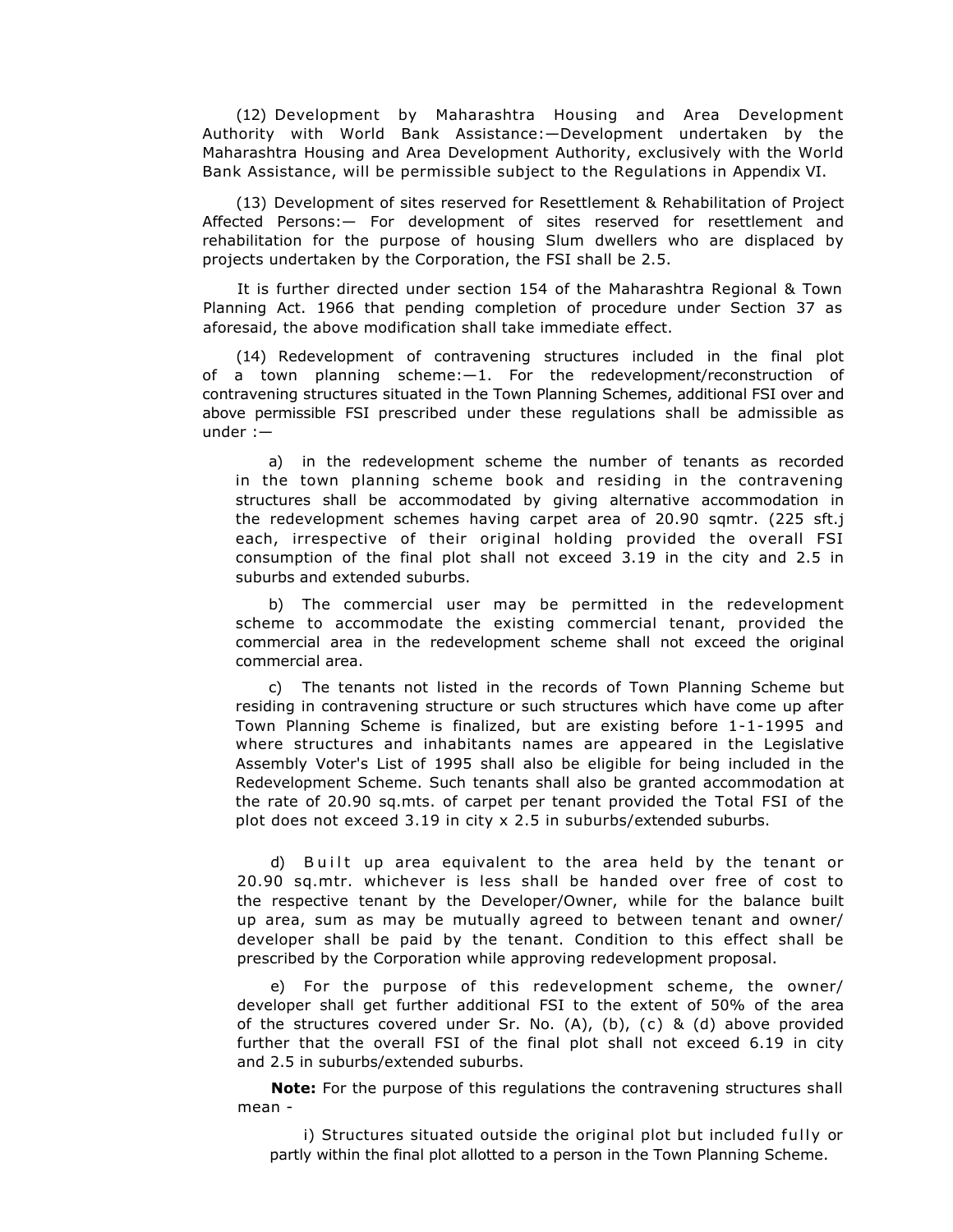ii) Structures which are partly in the final plot allotted to a person and partly included in the roads sites reserved for public purpose/adjoining final plot.

iii) Structures which are included in the Town Planning Scheme area but situated outside the final plot allotted to a person and are affected by sites reserved for public purpose, provided the planning authority has no objection for rehabilitation of such structures.

iv) However, structures included in the common area comprising of original plots and final plot shall not be treated as contravening structures.

15. For the redevelopment/reconstruction of contravening structures situated in the Town Planning Schemes, additional ESI over and above permissible ESI prescribed under these regulations shall be admissible as under: —

a) in the development scheme the number of tenants as recorded in the town planning scheme book and residing in the contravening structures shall be accommodated by giving alternative accommodation in the redevelopment schemes having carpet area of 20.90 sq. mtr. (225 sft.) each, irrespective\e of their original holding provided the overall FSI consumption of the final plot shall not exceed 3.19 in the city and 2.5 in suburbs and extended suburbs.

b) The commercial user may be permitted in the redevelopment scheme to accommodate the existing commercial tenant, provided the commercial area in the redevelopment scheme shall not exceed the original commercial area.

C) The tenants not listed in the records of Town Planning Scheme but residing in contravening structure or such structures which have come up after Town Planning Scheme is finalized, but are existing before 1-1-1995 and where structures and inhabitants names are appeared in the Legislative Assembly Voter's List of 1995 shall also be eligible for being included in the Redevelopment Scheme. Such tenants shall also be granted accommodation at the rate of 20.90 sq.mts. of caipet per tenant provided the Total FSI of the plot does not exceed 3.19 in city  $x$  2.5 in suburbs/ extended suburbs.

d) Built up area equivalent to the area held by the tenant or 20.90 sq.mtr. whichever is less shall be handed over free of cost to the respective tenant by the Developer/Owner, while for the balance built up area, sum as may be mutually agreed to between tenant and owner/ developer shall be paid b> the tenant. Condition to this effect shall be prescribed by the Corporation while approving redevelopment proposal.

e) For the purpose of this redevelopment scheme, the owner/ developer shall get further additional FSI to the extent of 50% of the area of the structures covered under Sr. No.  $(A)$ ,  $(b)$ ,  $(c)$  &  $(d)$  above provided further that the overall FSI of the final plot shall not exceed 6.19 in city and 2.5 in suburbs/extended suburbs. Note : For the purpose of this regulations the contravening structures shall mean -

> i) Structures situated outside the original plot but included fully or partly within the final plot allotted to a person in the Town Planning Scheme.

> ii) Structures which are partly in the final plot allotted to a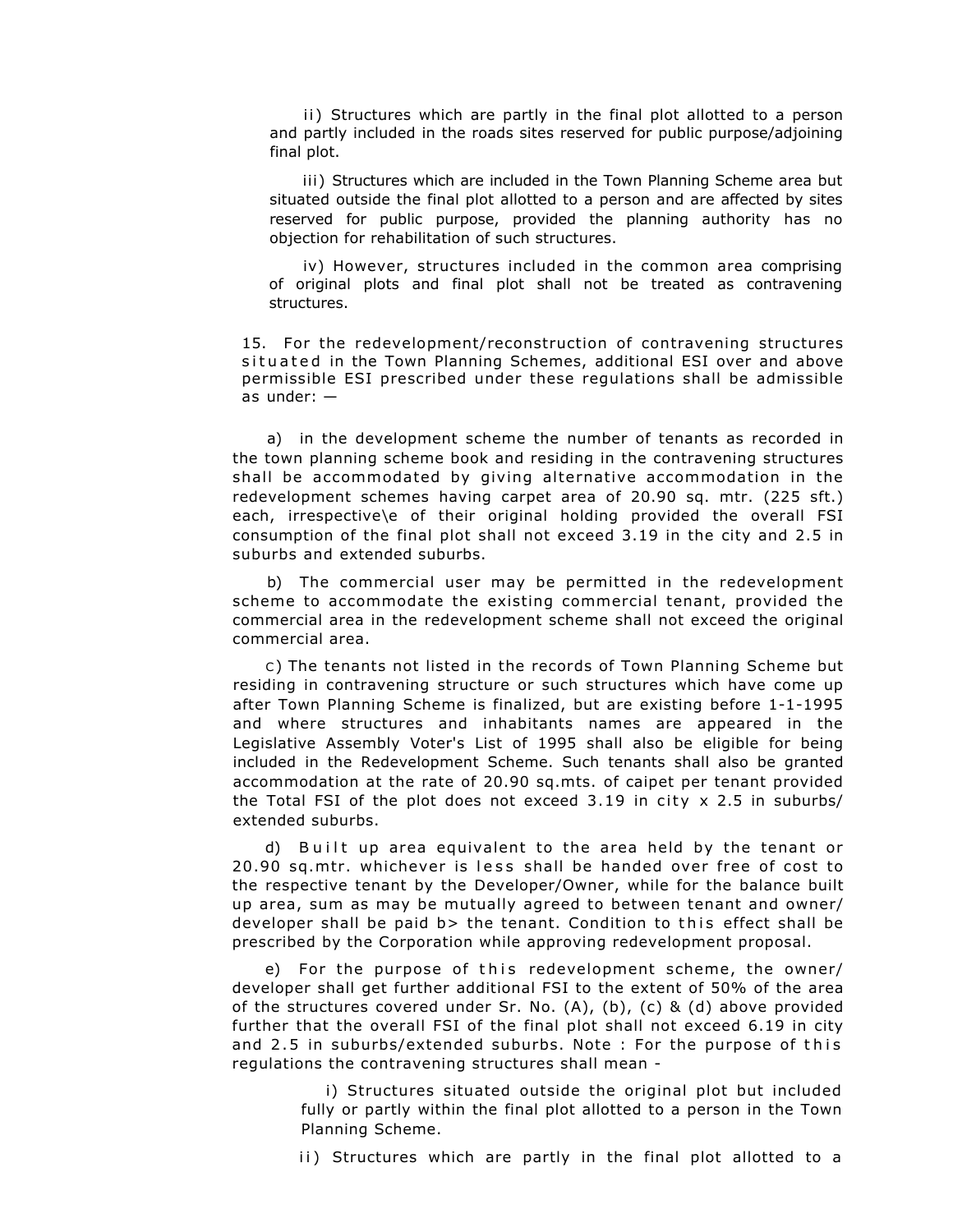person and partly included in the roads sites reserved for public purpose/adjoining final plot.

iii) Structures which are included in the Town Planning Scheme area but situated outside the final plot allotted to a person and are affected by sites reserved for public purpose, provided the planning authority has no objection for rehabilitation of such structures.

iv) However, structures included in the common area comprising of original plots and final plot shall not be treated as contravening structures.

**Note:—**With the previous approval of the Government, the Commissioner may after consultation with the concerned authority add, alter or amend only the conditions related to grant of additional floor space index (and not in any case the values of FSIs) which may be allowed in certain categories as referred to in these Regulations.

(16) Buildings of Information Technology Establishment (pertaining to software only) :— The Commissioner may permit the floor spaces indices specified in Table 14 above to be exceeded in respect of buildings in independent plots of Information Technology Establishment set up by Public Bodies like MHADA, SEEPZ, MIDC, SICOM, STP, or their joint venture, companies having more than 51% stake of these bodies (by 100%) or lessees of these Public Bodies having plots exclusively used for ITE in wards of Island City and suburbs and extended suburbs subject to terms and conditions as he may specify;

Provided in case of additional Floor Space Index allowed in respect of Information Technology Establishment, as aforesaid premium as may be determined by Government shall be paid to the Government out of which 50% shall be payable to the Corporation.

# **34. Transfer of Development Rights:-**

In certain circumstances, the development potential of a plot of land may be separated from the land itself and may be made available to the owner of the land in the form of Transferable Development Rights (TDR). These Rights may he made available and be subject to the Regulations in Appendix VII hereto.

#### **35. Floor Space Index computation:-**

( 1 ) Floor Space Index/Built-up calculations.—The total area of a plot shall be reckoned in floor space index/built-up area calculations applicable only lo new development to be undertaken hereafter as under:—

| Plot size in sq. m.        | Area in sq. m. for FSI<br>Completion<br>(2)                                              |
|----------------------------|------------------------------------------------------------------------------------------|
| Upto 1000 sq.m<br>(1)      | <b>Zones</b><br>Total Area                                                               |
| $(2)$ 01 to 2500 sq.m.     | Total Area subject to maximum of 2125 sq<br>m                                            |
| (3) 2501 to 10000 sq       | Total area excluding 15 per cent out of<br>the area for recreational/ amenity open space |
| Residential and Commercial |                                                                                          |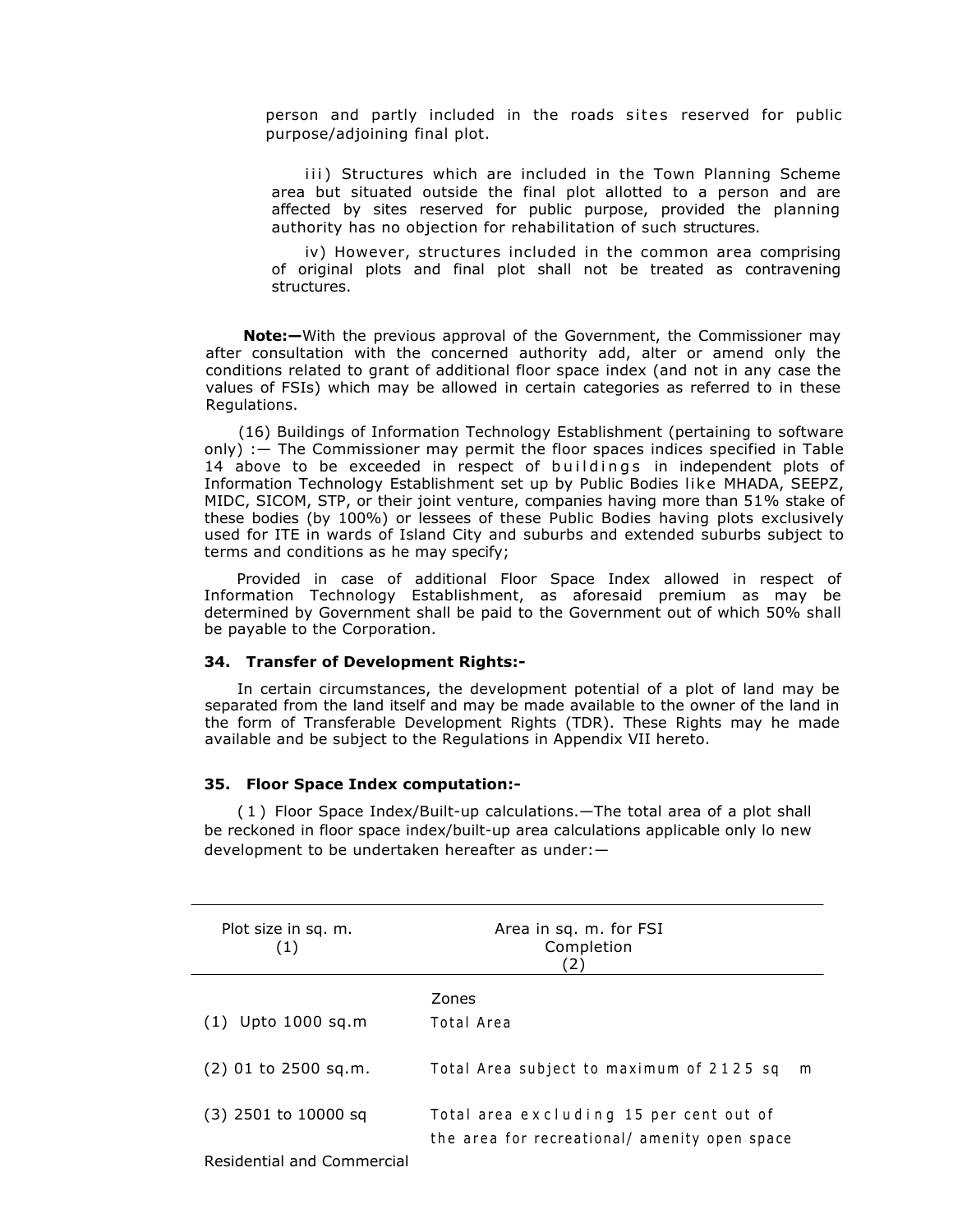|                                                             | vide item (ii) in clause (a) of sub-regulation (1)<br>of Regulation 23.                                                                                                                                                                                                                                               |
|-------------------------------------------------------------|-----------------------------------------------------------------------------------------------------------------------------------------------------------------------------------------------------------------------------------------------------------------------------------------------------------------------|
| (4) Above 10000 sq.m.                                       | Residential and Commercial Zones.<br>Total area excluding 15 per cent of [his<br>area tor recreational open space under<br>item (ii) of clause (a) of sub-regulation $(1)$<br>of Retaliation 23.                                                                                                                      |
| Industrial Plots- $(1)$                                     | Industrial Zones                                                                                                                                                                                                                                                                                                      |
| Upto 1000 sq.m.                                             | Total Area is subject to maximum of 900 sq.<br>m.                                                                                                                                                                                                                                                                     |
| $(2)$ More than 1000<br>sq.m.                               | Total area excluding 10 per cent out of the<br>area for recreational/amenity open space vide<br>clause (a) of sub-regulation (2)<br>0f<br>Regulation 23.                                                                                                                                                              |
| Industrial Layouts-<br>$(1)$ Plots of 8000 sq.m.<br>or more | Total area excluding area of construction<br>permissible in open space over 1500 sq.m.<br>according lo clauses [a) and (b) of sub-<br>regulation (2) of Regulation 23 and<br>excluding 10 per cent out of the area tor<br>recreational/ amenity open space vide clause<br>[a) of sub-regulation (2) of Regulation 23. |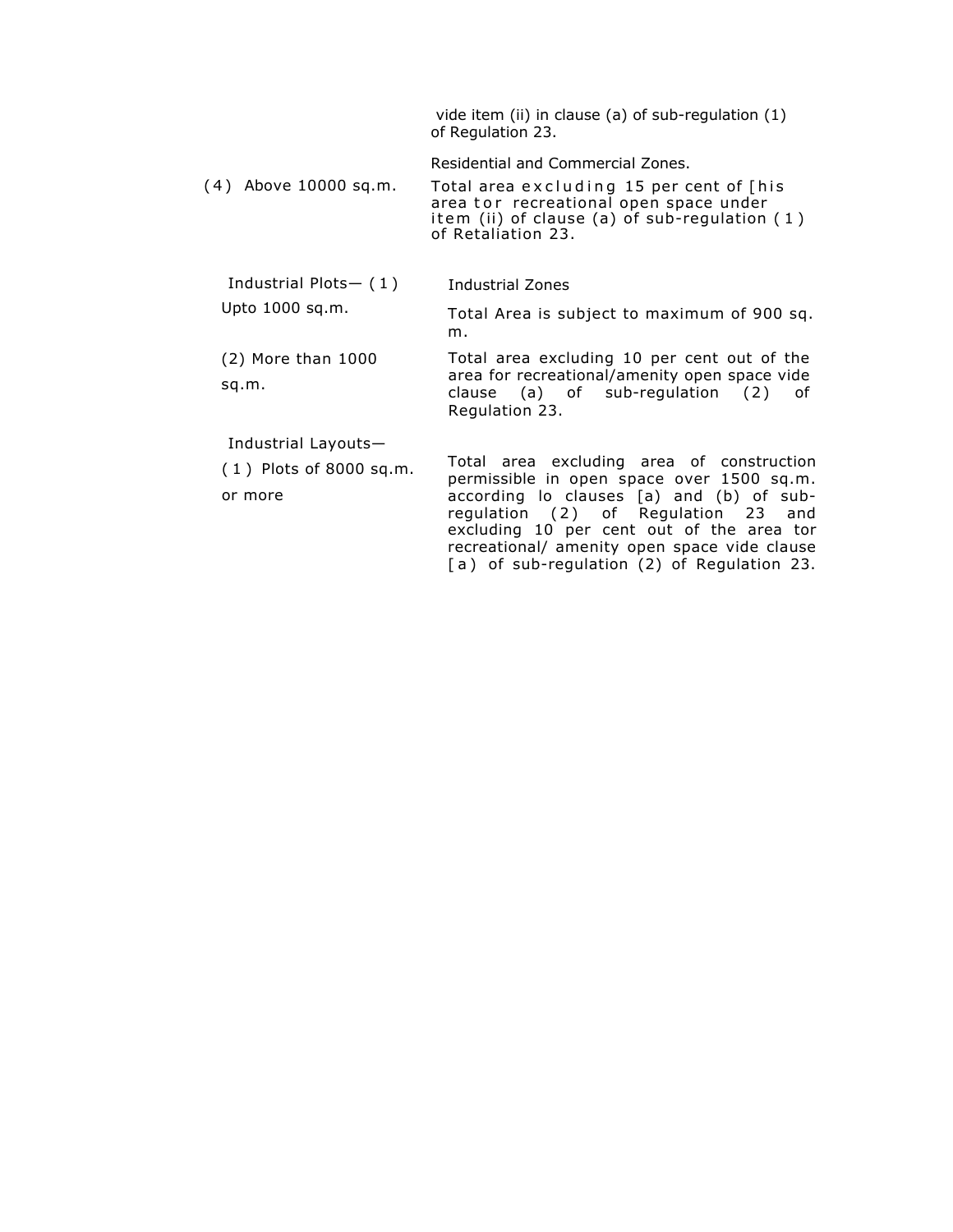**Note :—**(i) The occupation certificate for buildings constructed for residential/commercial use shall be granted by the Commissioner only after recreational area is developed and structures for recreational activities are actually provided on site.

 (ii) In case of Government/Semi-Government Departments and Organisations/Public Sector Authorities/Undertakings such as the Atomic Energy Department, the Civil Aviation Department, Airport Authority of India. Defence Authorities. Railway Authorities and the Bombay Port Trust, for computing the available floor space index, the areas of lands not designated/reserved but shown as such in the development plan for the following purposes shall be excluded—

- (a) Playgrounds, stadia, golf courses;
- (b) Parade grounds, training grounds, firing ranges;
- (c) Green areas within their complexes;
- (d) Lands kept open for operational purposes;
- (e) Lands under major internal roads;
- (f) Railway tracks and yards;
- (g) Lands unauthorisedly reclaimed; (h)

Lands of air-fields and air-strips.

(2) Exclusion from FSI computation:—The following shall not be counted towards FSI:—

(a) Areas of structures permitted in recreational open space under clause (g) of sub-regulation ( 1 ) of Regulation 23.

(b) Areas covered by features permitted in open spaces as listed in Regulation 30.

(c) Areas covered by stair-case rooms, lift rooms above the topmost storey, lift-wells and stair-cases and passages thereto architectural features, chimneys and elevated tanks of permissible dimensions in respect of buildings in the Island City, Suburbs and extended Suburbs with the special permission of the Commissioner.

Provided that in the wards of the Island City such exclusion from FSI computation will be available in respect of buildings to be constructed or reconstructed only, the same being not available for existing buildings or proposals decided by the Corporation prior to the coming into force of these Regulations. But not for the Schemes of rehabilitation of slum dwellers through owners/Developers/co-operative societies undertaken under sub-regulation 10 of Regulation 33.

Provided further that where the permissible FSI has not been exhausted in the case of existing buildings and cases decided by the Corporation prior to coming into force of these Regulations, the exclusion from FSI computation as in these Regulations will be available for construction of the balance potential.

Provided further that for reconstruction scheme with FSI exceeding 2.00 under Development Control Regulation Nos. 33 (66) such exclusion will be permissible as per guidelines hereunder".

i) While working out total existing built up area the built-up area of existing staircase will be taken into account.

ii) In redevelopment/reconstruction schemes, the staircase and lift-well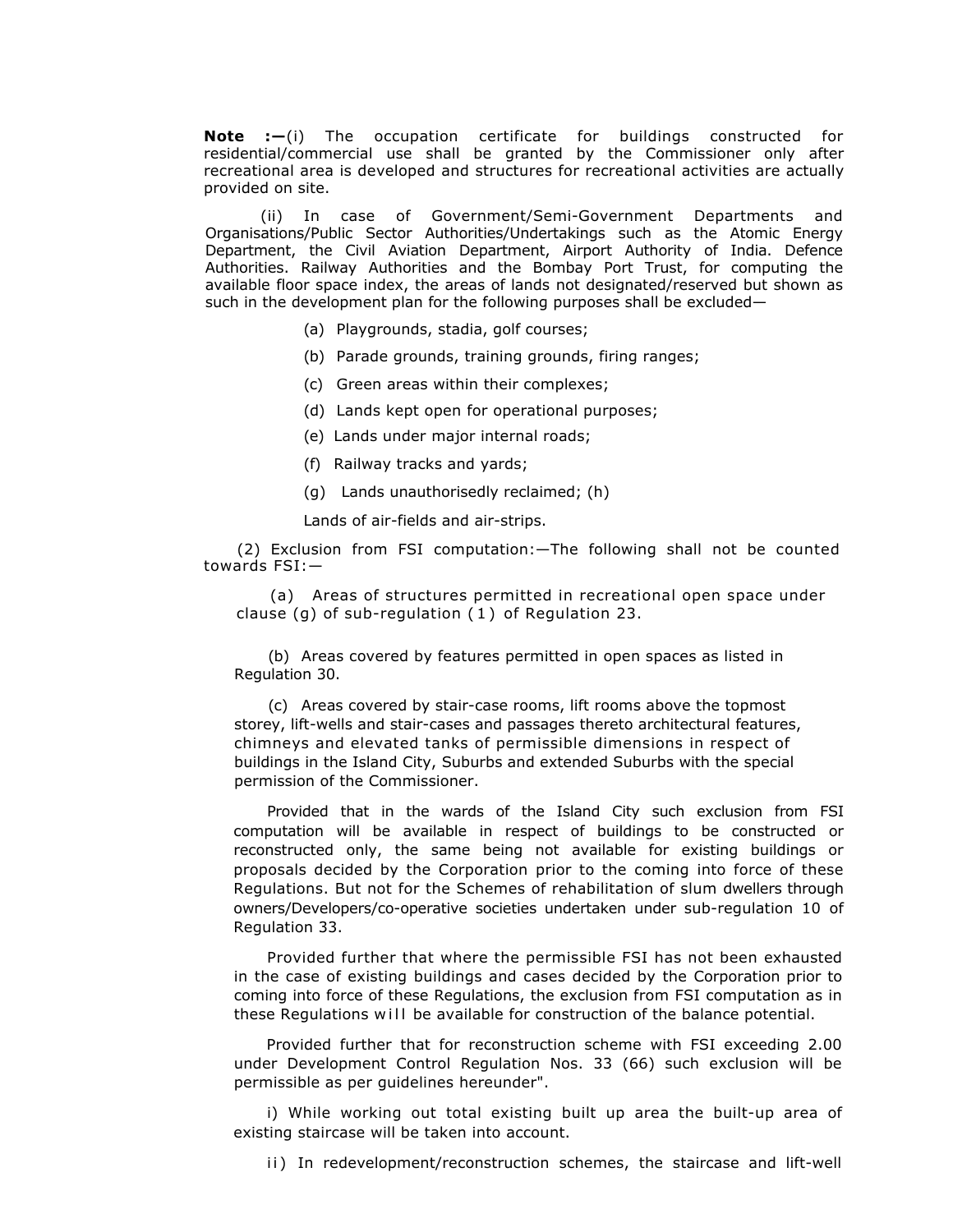areas as per the provisions of said regulations will be permitted free of FSI.

iii) The premium for the area of the staircase and lift-well be recovered after working out area of the staircase and lift-well in the proposed building minus area of the existing staircase, lift-well, etc. If any.

### **36. Parking Spaces:-**

Wherever a properly is developed or redeveloped, parking spaces at the scale laid down in these Regulations shall be provided. When additions are made to an existing building the new parking requirements will be reckoned with reference to the additional space only and not to the whole of building but this concession shall not apply where the use is changed.

( 1 ) General Space Requirements:—

(i) Types: - The parking spaces mentioned below include parking spaces in basements or on a floor supported by stilts, or on upper floors, covered or uncovered spaces in the plot and lock-up garages.

(ii) Size of Parking Space: - The minimum sizes of parking spaces to be provided shall be as shown below:—

|            | Type of Vehicle                        |                      |                      | Minimum size/area<br>of parking space |
|------------|----------------------------------------|----------------------|----------------------|---------------------------------------|
| (a)        | Motor vehicle                          | $\cdots$             | $\cdots$             | $2.5$ in. $x$ 5.5 m                   |
| (b)<br>(c) | Scooter, Motor Cycle<br><b>Bicycle</b> | $\cdots$<br>$\cdots$ | $\cdots$<br>$\cdots$ | $3$ sq.m.<br>$1.4$ sq. m.             |
| (d)        | Transport vehicle                      | $\cdots$             | $\cdots$             | $3.75$ m. $x$ 7 5 m.                  |

**Note:—**In the case of parking spaces for motor vehicles, upto M) per cent of the prescribed space ma> be of the size of 2.3 m. x 4.5 m.

(iii) Marking of Parking Spaces.—Parking spaces shall be paved and clearly marked for different types of vehicles.

(iv) Manoeuvring and other uncillarx Spaces. - Off-street parking space must have adequate vehicular access to a street, and the area shall be exclusive of drives, aisles and .such other provisions required for adequate manoeuvring of vehicles.

( v ) Ramps for Basement Parking. —Ramps for parking in basements should conform to the requirements of sub-regulation (IK) of Regulation 38.

(2) Quantitative Requirements:—Four wheeled auto-vehicles.—Parking spaces for four wheeled auto vehicles shall be provided as in Table 15 below, any fractional space of more than half resulting from the ratios in column (.?) thereof being rounded off upward to the nearest integer.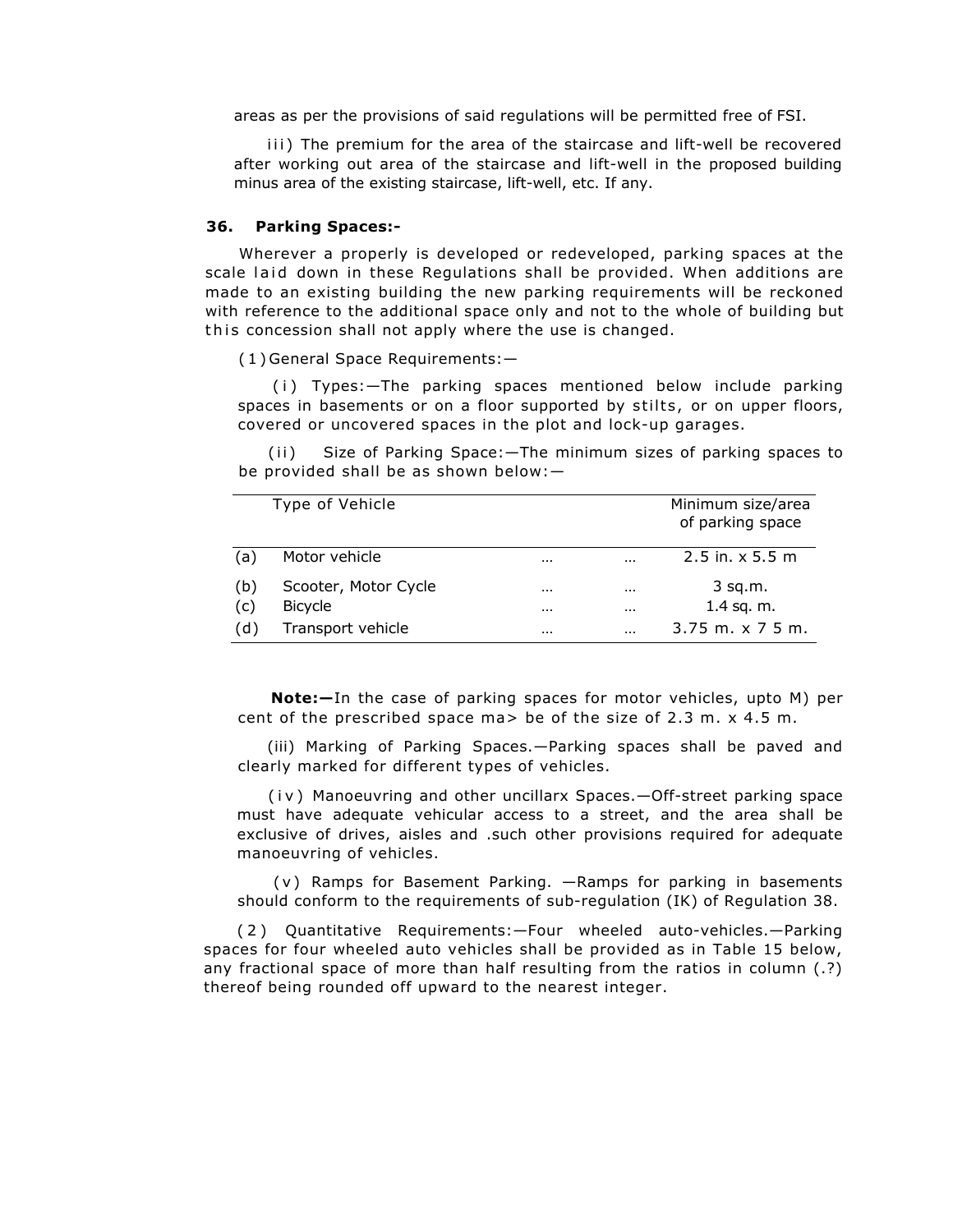# **Table 15**

|            | Serial Occupancy | Parking Space required                                                                                                                                                                                                                     |
|------------|------------------|--------------------------------------------------------------------------------------------------------------------------------------------------------------------------------------------------------------------------------------------|
| No.<br>(1) | (2)              | (3)                                                                                                                                                                                                                                        |
| (1)        | (i) Residential  | (A) In Malabar Hill, Cumballa Hill, Fort and<br>Colaba areas in South Bombay. Pali Hill,<br>Bandra, Juhu Vile Parle Development<br>Scheme, Sassoon<br>Dock<br>and<br>Jagmohandas Marg (Nepean Sea Road);                                   |
|            |                  | One parking space for every-                                                                                                                                                                                                               |
|            |                  | (a) Tenement with a carpet area upto<br>45 sq.m.                                                                                                                                                                                           |
|            |                  | (b) 2/3 tenement with carpet area<br>exceeding 45 sq.m.<br>but not<br>exceeding 100 sq.m.                                                                                                                                                  |
|            |                  | (c) Vi tenement with carpet<br>area<br>exceeding 100 sq.m.                                                                                                                                                                                 |
|            |                  | In addition to parking spaces specified in<br>(a), (b) and (c) above, parking spaces for<br>visitors shall be provided to the extent of<br>at least 25 per cent of the number<br>stipulated above subject to a minimum<br>of one.          |
|            |                  | (B) In the rest of the Island City area.<br>Suburbs and Extended Suburbs:                                                                                                                                                                  |
|            |                  | One parking space for every-                                                                                                                                                                                                               |
|            |                  | (a) 4 tenements having carpet area<br>above 35 sq.m. each.                                                                                                                                                                                 |
|            |                  | (b) 2 tenements with carpet<br>area<br>exceeding 45<br>sq.m.<br>but<br>not<br>exceeding 70 sq.m. each.                                                                                                                                     |
|            |                  | tenement with carpel<br>$(c)$ 1<br>area<br>exceeding 70 sq.m.                                                                                                                                                                              |
|            |                  | In addition to the parking<br>spaces<br>specified in $(a)$ , $(b)$ and $(c)$ above,<br>parking spaces for visitors parking shall<br>be provided to the extent of 10 per cent<br>of the number stipulated above, subject<br>to minimum one. |

# **Off Street Parking Spaces**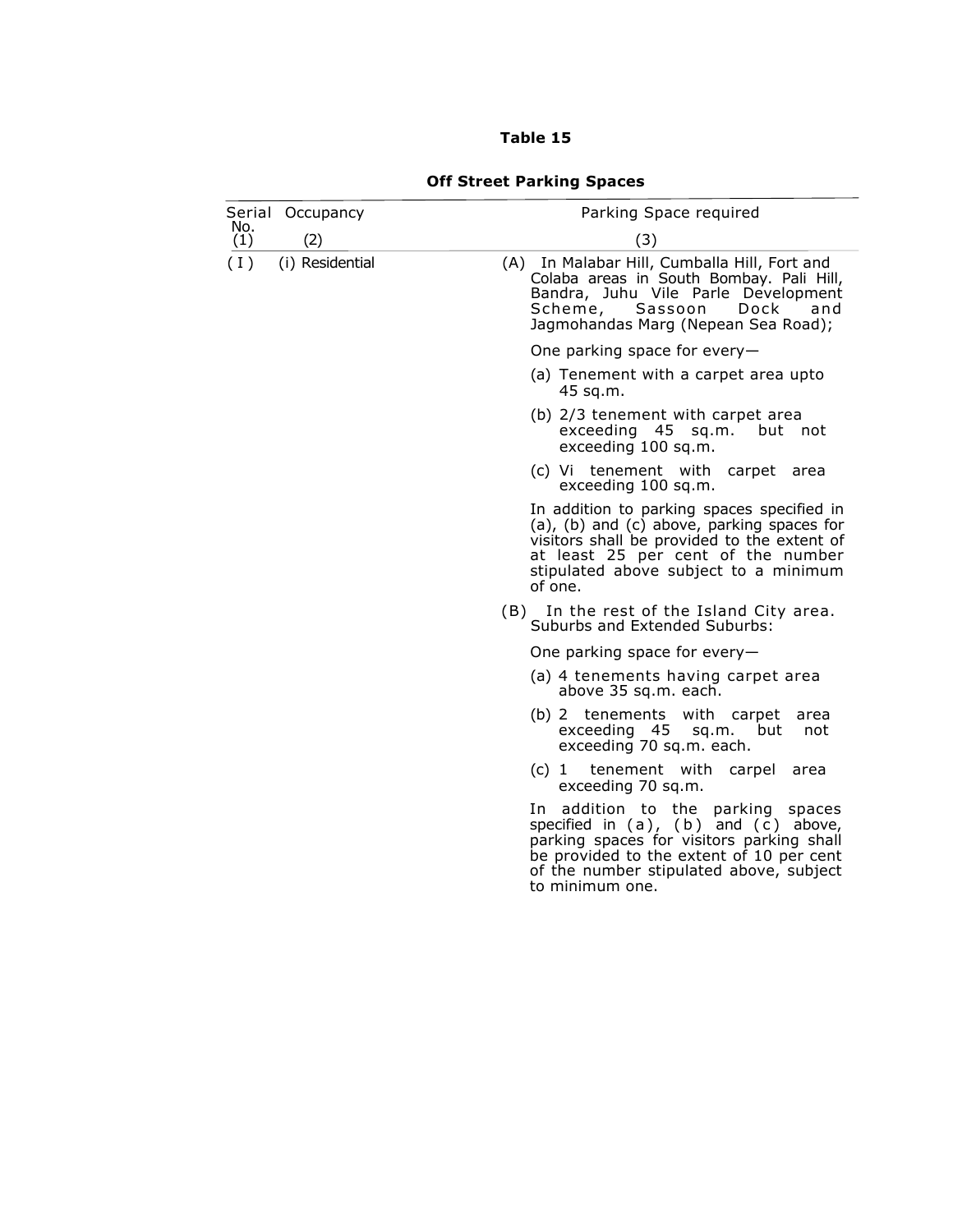| (ii) For five, four<br>and                                                                           | One parking Space for every<br>three starred Hotels 1.00 sq. mtr. of total floor area.                                                                                                                                                                |
|------------------------------------------------------------------------------------------------------|-------------------------------------------------------------------------------------------------------------------------------------------------------------------------------------------------------------------------------------------------------|
| (iii) For one & Two Starred<br>Hotels                                                                | One parking space for every 120<br>sq. mtr. of total floor area.                                                                                                                                                                                      |
| (iv) For Motels                                                                                      | One Parking space for one guest<br>room.                                                                                                                                                                                                              |
| (v) For lodging establishments                                                                       | One parking space for every<br>120 sq.m. of total floor area of<br>a lodging establishment :                                                                                                                                                          |
|                                                                                                      | (a) For Grade I hotels and<br>eating houses,<br>one parking space for every<br>$25$ sq.m. of<br>area of restaurant including<br>hall, dining<br>room, pantry and bar.                                                                                 |
| Educational<br>2.                                                                                    | (b) For Grade II and III hotels<br>and eating<br>houses, one parking space<br>tor every 80<br>sq.m. of restaurant including<br>hall, dining<br>room, pantry and bar.                                                                                  |
| Assembly and<br>assembly<br>halls or auditoria (including those                                      | One parking space for 70 sq.m.<br>carpet area of the administrative<br>office area and public service<br>area.                                                                                                                                        |
| in educational uses and hostels).                                                                    | (a) One parking space for 25<br>seats/persons.                                                                                                                                                                                                        |
|                                                                                                      | (b) Without fixed seats, one<br>parking space<br>for every 30 sq.m. of floor<br>area.                                                                                                                                                                 |
|                                                                                                      | (c) For canteen,<br>bar and<br>restaurant,<br>additional parking required<br>under these<br>Regulations for other<br>permissible users<br>as per provisions made<br>herein for such<br>purposes shall be provided.                                    |
| 4. Government or semi-public or One parking space for every 75<br>private office business buildings. | sq.m. of office space upto 1500<br>sq.m. and for every 150 sq.m.<br>of additional space for areas<br>exceeding 1500 sq.m. in other<br>areas.                                                                                                          |
| 5. Mercantile (Markets, Department<br>Stores, shops and other<br>commercial users)                   | One parking space for every 80<br>sq.m. of floor area upto 800<br>sq.m. and one parking space<br>for every 160 sq.m. of space<br>for areas exceeding 800 sq.m.<br>provided that no parking space<br>need be provided for floor area<br>upto 100 sq.m. |
| 6. Industrial                                                                                        | One parking space for every 300<br>sq.m. thereof to a minimum of<br>two spaces.                                                                                                                                                                       |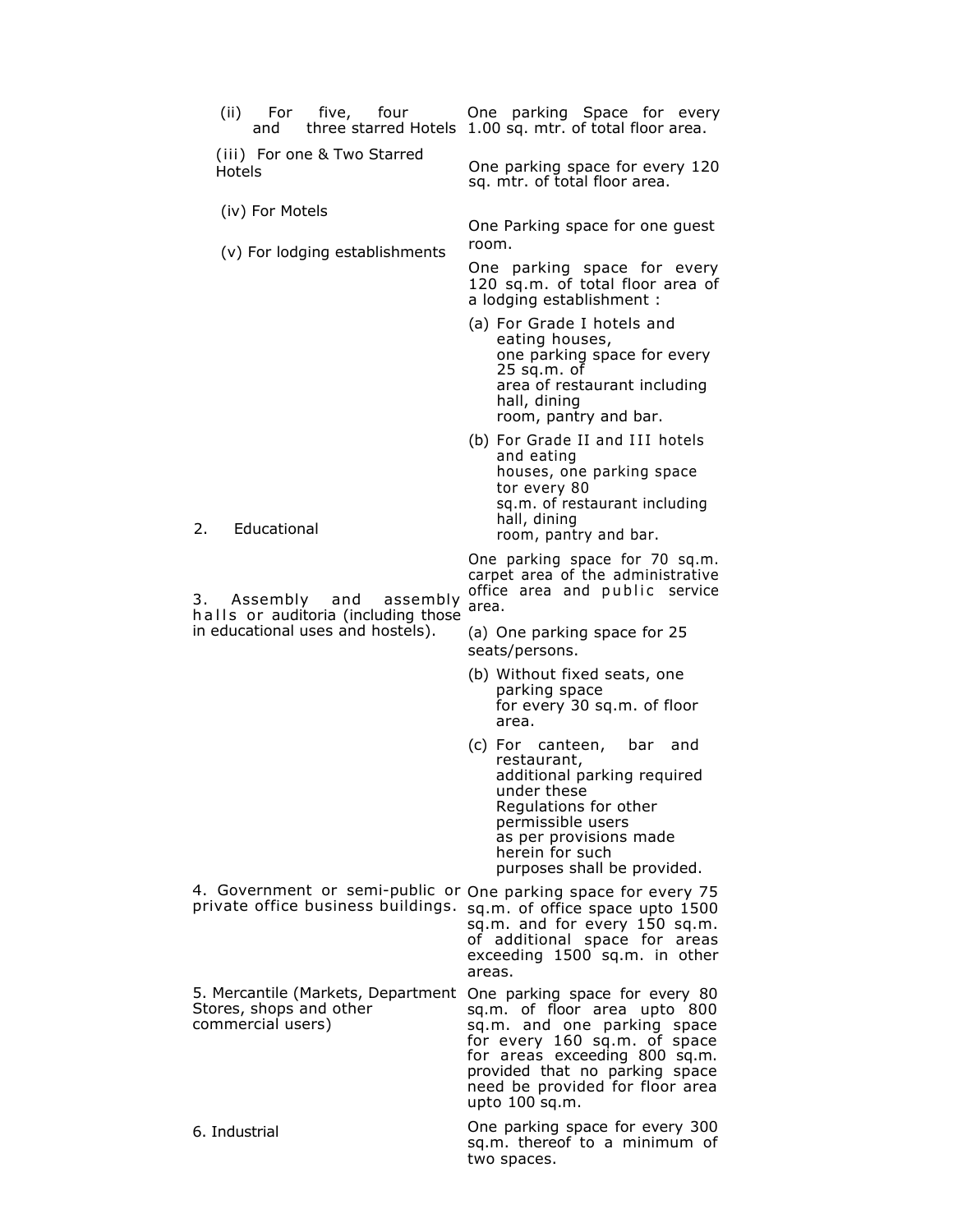| 7. Storage                                                         | One parking space for every 300<br>sq.m. thereof to a minimum of<br>two spaces.                                                                                                                                                                                                                                                                                                                                                           |
|--------------------------------------------------------------------|-------------------------------------------------------------------------------------------------------------------------------------------------------------------------------------------------------------------------------------------------------------------------------------------------------------------------------------------------------------------------------------------------------------------------------------------|
| 8. Hospitals and Medical<br>institutions                           | One parking space for every<br>300 sq.m. of total floor area,<br>except that it would be<br>one<br>parking space for every 600 sq.m.<br>of the total floor area in the case<br>of Government and Municipal<br>Hospitals and Medical Institutions.<br>In addition, one parking space<br>ambulance<br>for<br>parking<br>measuring $10$ m. $x$ 4 m. for<br>medical<br>hospitals<br>or<br>institutions with bed strength of<br>$100$ or more. |
| 9. Cinemas and theatres                                            | Parking spaces equivalent to<br>four per tent of the total<br>number of seats with additional<br>parking as<br>otherwise<br>also<br>required for other permissible<br>users in conjunction with that of<br>cinema/theatre.                                                                                                                                                                                                                |
| 10. Shopping (not included<br>under Mercantile Occupancy)          | One parking space for 300 sq.m.<br>of total floor area in the case of<br>shopping user with each shops<br>upto 20 sq.m. in area (i.e. in<br>convenience shopping) and one<br>parking space for 100 sq.m. of<br>total floor area for shops each<br>over 20/30 sq.m. area.                                                                                                                                                                  |
| 11. Stadia<br>and Clubs<br>(included under Assembly)<br>Occupancy) | One parking space for every 200<br>seats plus additional parking as<br>Regulations<br>these<br>for<br>in<br>occupancies<br>like<br>those<br>οf<br>restaurants, etc. with such stadia<br>or clubs.                                                                                                                                                                                                                                         |

**Note:**  $-$  In reconstruction schemes under the Maharashtra Housing and Area Development Act, 1976, not involving change of use in the Island City and in gaothan areas elsewhere, on narrow plots upto 9 m. in width, the requirement of parking spaces shall not be insisted upon.

**Note:**  $- 1$ . In addition to above, one parking space for every 2000 sq. mtr. (Maximum six in numbers) shall be provided for loading & unloading purpose.

**Note: -** 2. In case, additional FSI is granted to the started category Hotels under Regulation No. 33(4) parking standard shall be scrupulously observed. However, if due to physical constraints, it is not possible to provide adequate parking spaces, parking may be provided by way of parking towers or otherwise the land owners may provide required parking spaces or other plot within a periphery of 300 meters.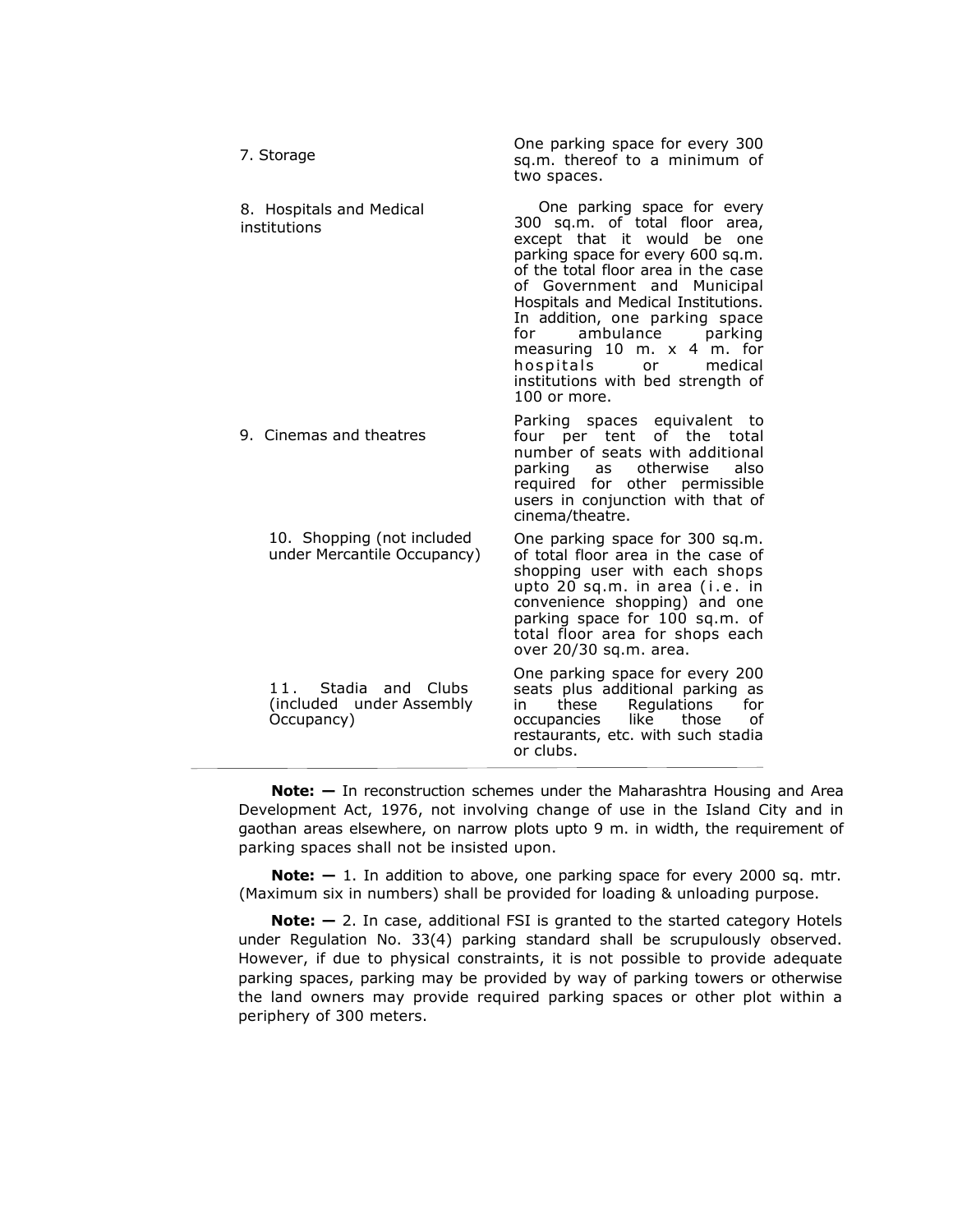(3) Other vehicles:—For all non-residential, assembly and non-assembly occupancies, 10 per cent additional parking spaces, subject to a minimum of two spaces shall be provided in addition to what is prescribed in these Regulations.

(4)Transport vehicles:—In addition to the parking spaces provided for mercantile (commercial) buildings like offices, markets, department stores and for industrial and storage buildings, parking spaces for transport vehicles shall be provided at the rate of one space for each 2000 sq.m. of floor area or fraction thereof exceeding the first 400 sq.m. of floor area. The space shall not be less than 3.75 m. x 7.5 m. in size and more than 6 spaces need not be insisted upon.

(5) Parking spaces:—where to be accommodated:—The parking spaces may be provided—

(a) underneath the building, in basements within its stilted portion or on upper floors;

(b) in the side and rear open spaces, but not in the amenity open spaces if—

(i) they are unenclosed but uncovered except as provided in (d) below;

(ii) they do not consume more than 50 per cent of the open space;

(iii) a minimum distance of 3.0 m. around the building is kept free of parking for proper manoeuverability of vehicles;

(iv) they are at least 7.5 m. from the road boundary in case of detached covered garages;

(v) the parking layouts meet the requirements of the Chief Fire Officer in the case of multi-storeyed, high rise and special buildings.

(c) in a residential zone, beyond the compulsory side and rear open spaces stipulated in sub-regulation 2 of Regulation 26, if other conditions under sub-rule (b) above are satisfied. Here the parking space may be an unenclosed covered space.

(d) in a residential zone and a residential zone with shop line, with covered parking garages with open type enclosures of a size of 2.5 m. x 5.5 m. with a height of 2.75 m. above ground level, at the rate of one covered garage for every 400 sq.m. or part thereof of plot area, in side or rear open spaces, at a distance of not less than 7.5 m. from any street line or the front boundary of the plot.

Provided that the same is 1.5 m. from the building and the condition in (b) (v) above is complied with.

(6) Cinemas, Theatres and Assembly Halls:—Subject to the provisions of sub-regulation (5) above, in sites of cinemas, theatres, auditoria and assembly halls, one row of uncovered parking may be allowed in the front margin space of 12 m. or more, if the clear vehicular access way is not reduced to less than 6 m.

(7) Common Parking Space:—If the total parking space required by these Regulations is provided by a group of property owners for their mutual benefit, such use of this space may be construed as meeting the off-street parking requirements under these Regulations subject to the approval of the Commissioner. If such common parking space is proposed for a group of buildings, the owners of such buildings shall submit a layout therefor and also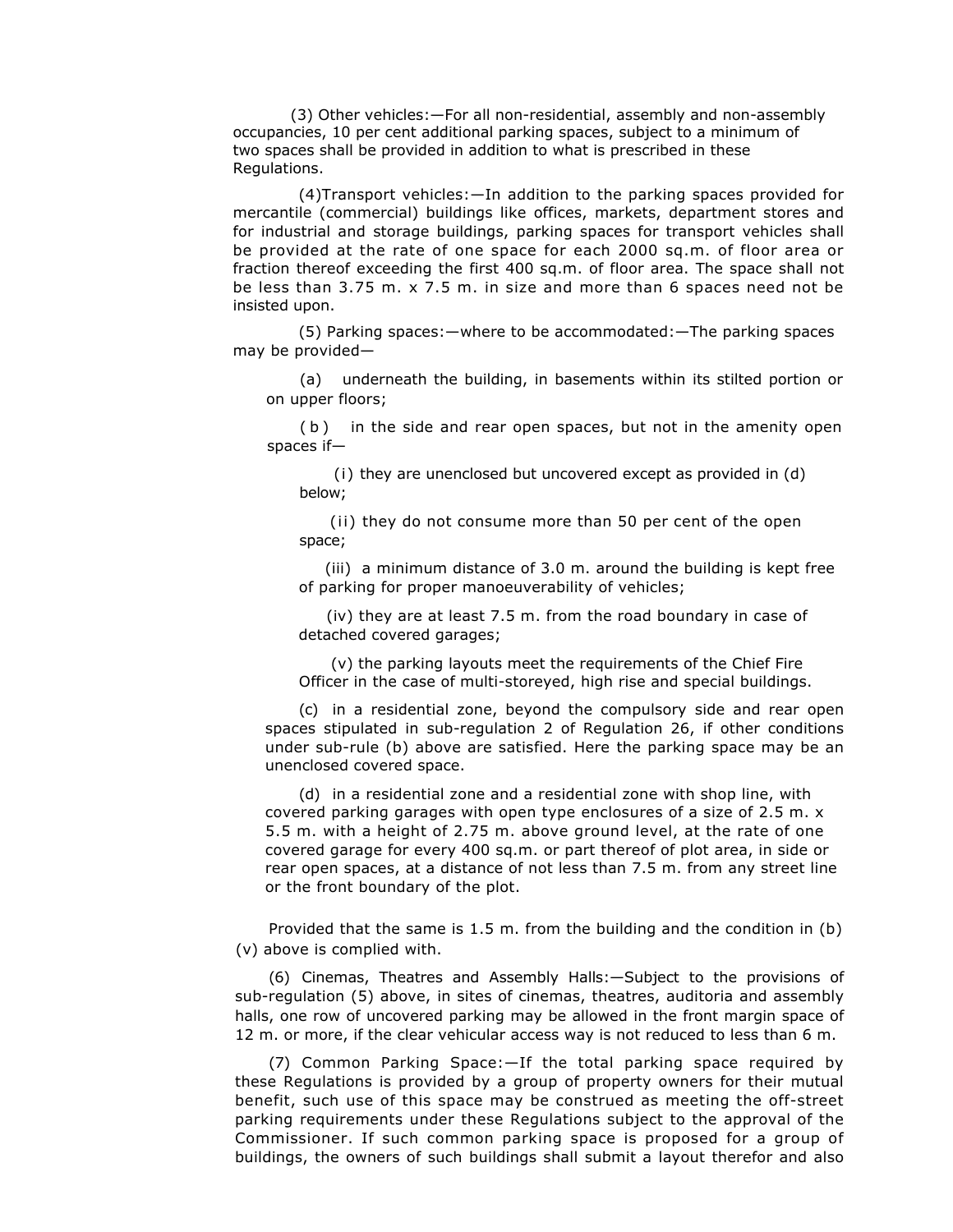a registered undertaking stating that the area earmarked for the parking space will not be built upon.

## **Part III**

### **General Building Requirements**

# **37. General:-**

Space requirements of various parts of Buildings etc. This Part sets out the standard space requirements of various parts of a building and those of light and ventilation, the building services, fire safety, etc. Some of these items depend on the number of persons who would normally occupy the building, for which the occupant load should be worked out from Table 17 hereunder.

# **Table 17**

| Serial<br>No. | Type of Occupancy                                                         | Occupant load per<br>100 sq. m. of<br>plinth or covered<br>area $1.1)$ |
|---------------|---------------------------------------------------------------------------|------------------------------------------------------------------------|
| (1)           | (2)                                                                       | (3)                                                                    |
| 1.            | Residential                                                               | 8                                                                      |
| 2.            | Educational                                                               | 25                                                                     |
| 3.            | Institutional                                                             | $6.6^{1}$                                                              |
| 4.            | Assembly:                                                                 |                                                                        |
|               | (a) With fixed or loose seats and dance floor                             | $166.6^2$                                                              |
| 5.            | (b) Without seating facilities including<br>dining<br>rooms<br>Mercantile | $66.6^2$                                                               |
|               | Street floor and sales basement<br>(a)                                    | 33.3                                                                   |
|               | (b)<br>Upper sale floors                                                  | 16.6                                                                   |
| 6.            | Business and industrial                                                   | 10                                                                     |
| 7.            | Storage                                                                   | 3.3                                                                    |
| 8.            | Hazardous                                                                 | 10                                                                     |

### **Occupant Load**

### *Footnotes:*

1. The occupant load in dormitory portions of homes for the aged, orphanages or mental hospitals, etc. where sleeping accommodation is provided, shall be calculated at not less than 13.3 persons per 100 sq. m.

2. The plinth or uncovered area shall include, in addition to the main assembly room or space, any occupied connecting room or space in the same storey or in the storeys above or below where entrance is common to such room assembly place No deductions shall he made in the plinth/covered area for corridors, closets and other subdivisions, (hat area shall include all space serving the particular assembly occupancy.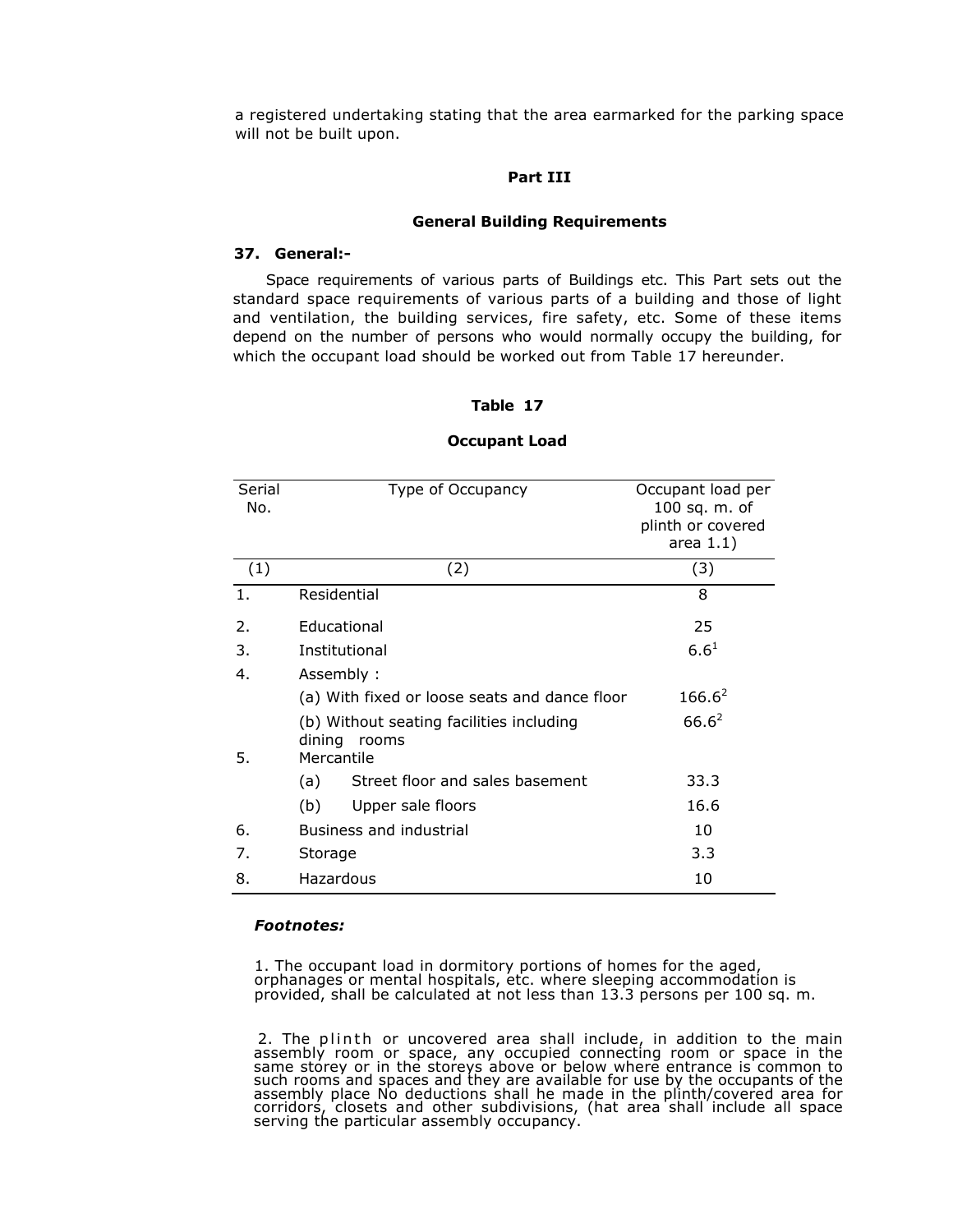# **38. Requirements of parts of buildings:-**

(1) Plinth:—The plinth or any part of a building or outhouse shall be so located with respect to the surrounding ground level that adequate drainage of the site is assured.

(i) Main Building:—The height of the plinth shall not be less than 30 cm above the surrounding ground level. In areas subject to flooding, the height of the plinth shall be at least 60 cm above the high flood level.

(ii) Interior courtyards, covered parking spaces and garages:—These shall be raised at least 15 cm above the surrounding ground level and shall be satisfactorily drained.

(2)Habitable Rooms:—

(i) Size and Width:—The minimum size and width shall be as given in the Table 18 hereunder:—

### **Table 18**

# **Minimum size and width of Habitable Rooms**

| Serial<br>No. | Occupancy                                                                    | Minimum<br>size in sq.m.                                                           | Minimum<br>width in m. |
|---------------|------------------------------------------------------------------------------|------------------------------------------------------------------------------------|------------------------|
| (1)           | (2)                                                                          | (3)                                                                                | (14)                   |
| 1.            | Any habitable room                                                           | 9.5                                                                                | 2.4                    |
| 2.            | Rooms in a two-room<br>tenement-                                             |                                                                                    |                        |
|               | (a) one of the rooms                                                         | 9.6                                                                                | 2.4                    |
|               | (b) other room                                                               | 7.5                                                                                | 2.4                    |
| 3.            | Rooms in a two-room<br>tenement of a site and<br>services project-           |                                                                                    |                        |
|               | one of the rooms<br>(a)                                                      | 9.3                                                                                | 2.4                    |
|               | (b) other room                                                               | 5.6                                                                                | 2.3                    |
| 4.            | Single bedded-room in a<br>hostel of a recognised<br>educational institution | 7.5                                                                                | 2.4                    |
| 5.            | Shop                                                                         | 6.0                                                                                |                        |
| 6.            | Class room in an<br>educational building                                     | 38.0<br>Or are at the<br>rate $o$ 0.8 sq.m.<br>per student<br>whichever is<br>more | 5.5                    |
| 7.            | Institutional building-                                                      |                                                                                    |                        |
|               | special room<br>(a)                                                          | 9.5                                                                                | 3.0                    |
|               | general ward<br>(b)                                                          | 40.0                                                                               | 5.5                    |
| 8.            | Cinema hall, theatre,<br>auditorium, I assembly<br>hall, etc.                | In conformity with the<br>Maharashtra Cinema Rules.                                |                        |

Provided that in sites and services projects, a room of 5.6 sq.m. with a toilet arrangement may be allowed in the first phase, and in the second phase, another room of 9.3 sq.m. may be added. Provided further that an additional bedroom for occupancy of a single person with a size of 5.5 sq.m with a minimum width of 1.8 m., may be permitted.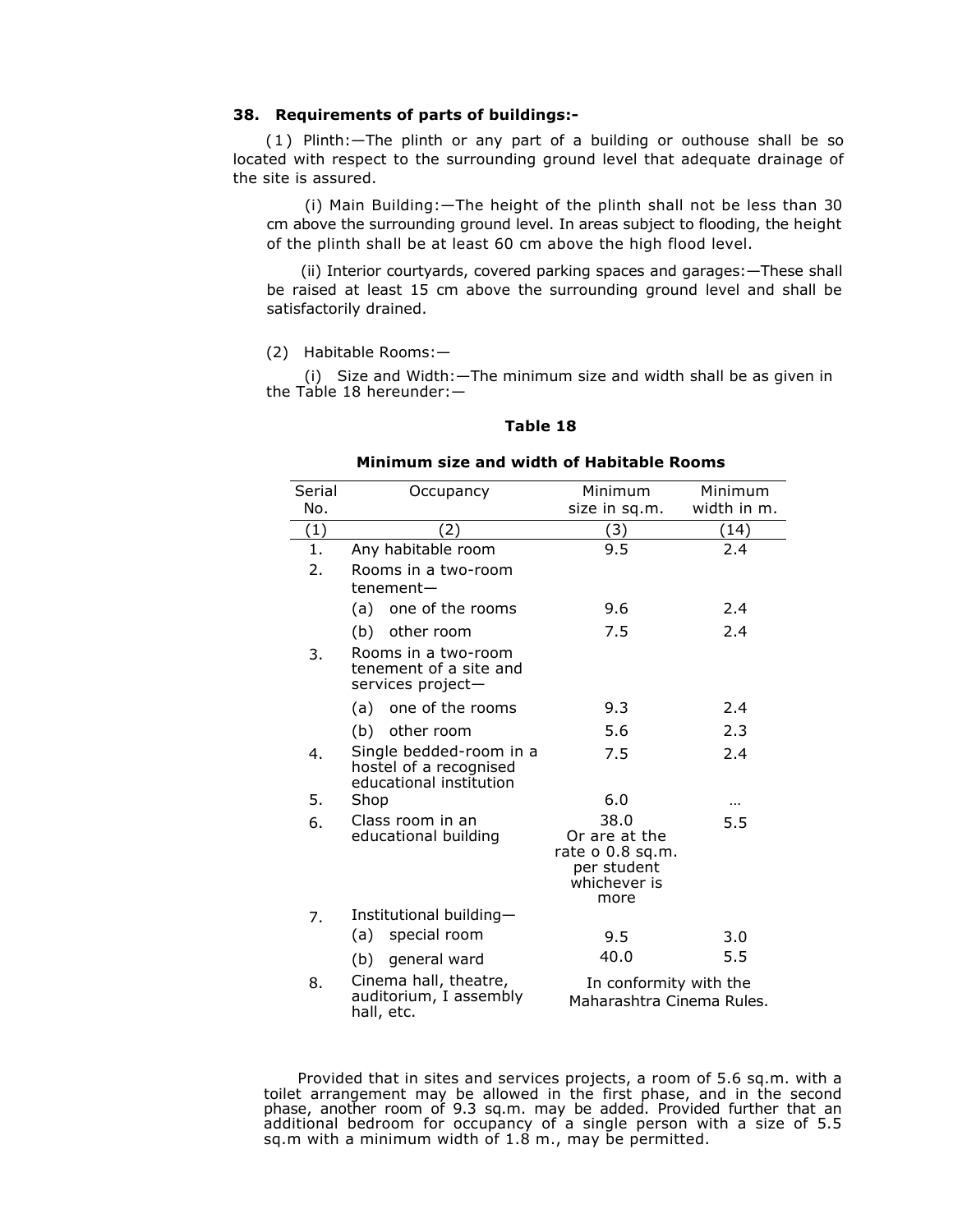(ii) Height:—The minimum and maximum height of a habitable room shall be as given in Table 19 hereunder.

Notwithstanding the above restriction as stated in Table 19, any telematic equipment storage erection facility can have a height as required for effective functioning of that system.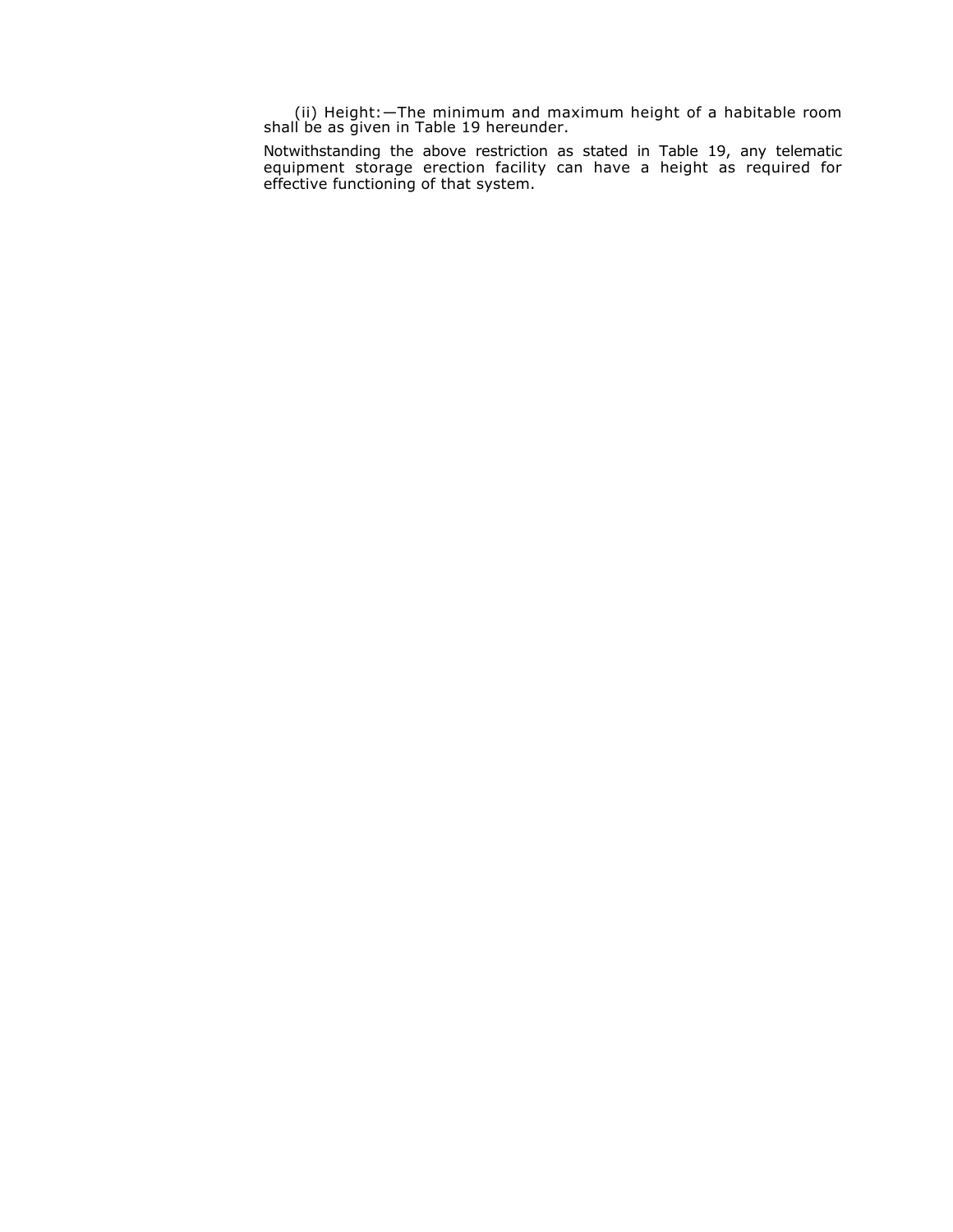# **Table 19**

| Serial<br>No | Occupancy                       | Minimum height<br>(in meters) | Maximum height<br>(in meters)             |
|--------------|---------------------------------|-------------------------------|-------------------------------------------|
| (1)          | (2)                             | (3)                           | (4)                                       |
| 1.           | $root-$                         |                               |                                           |
|              | (a) Any habitable room          | 2.75                          | 4.2                                       |
|              | (b) Habitable room in High      |                               |                                           |
|              | Density Housing                 | 2.6                           | 4.2                                       |
|              | (c) Air-conditioned habitable   |                               |                                           |
|              | room                            | 2.4                           | 4.2                                       |
|              | (d) Assembly halls, residential | 3.6                           | 4.2                                       |
|              | hotels of 3 Star category and   |                               | subject to the                            |
|              | above, institutional,           |                               | written permission                        |
|              | educational, industrial,        |                               | of the Commissioner,                      |
|              | hazardous or storage            |                               | greater height may                        |
|              | occupancies and department      |                               | be permitted.                             |
|              | stores, including entrance      |                               |                                           |
|              | halls and lobbies of all the    |                               |                                           |
|              | aforesaid categories.           |                               |                                           |
| 2.           | Pitched roof-                   |                               |                                           |
|              | (a) Any habitable room          | 2.75                          | 4.2                                       |
|              |                                 | (Average with 2.1 m.          | (Average with 3.2 m.                      |
|              |                                 | at the lowest point)          | at the lowest point)                      |
|              | (b) Habitable room in High      | 2.6                           | 4.2                                       |
|              | Density Housing                 |                               | (Average with 2.0 m. (Average with 3.2 m. |
|              |                                 | at the lowest point)          | at the lowest point)                      |

# **Height of Habitable Room**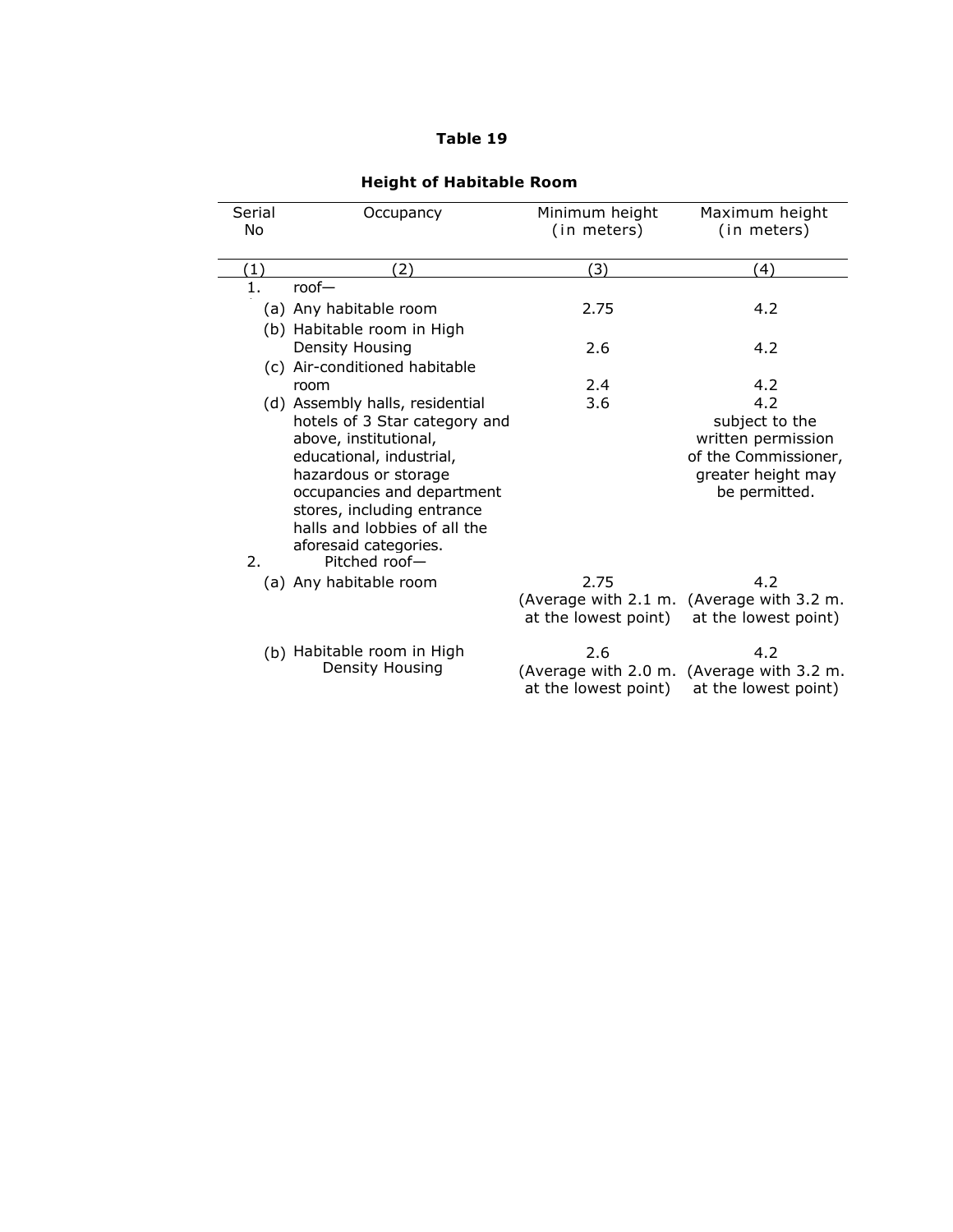(3) Kitchen:—

(i) Size:—

(a) General:—The area of a kitchen shall not be less than 5.5 sq.m. with a minimum width of 1.8 m. but in a two room tenement the minimum area of the room to be used as a kitchen shall be 7.5 sq.m. with minimum width of 2.1 m.

(b) High Density Housing:—No kitchen need be provided. An alcove (cooking space with direct access from the main room without a communicating door) will suffice; its size shall not be less than 2.4 sq.m. with a minimum width of 1.2 m. If a separate kitchen is provided, it shall be at least 4 sq.m. in area with a minimum width of 1.5 m.

(ii) Height:—The height of a kitchen shall be the same as that of a habitable room as stipulated in clause (ii) of sub-regulation (2) of this Regulation.

(iii) Other requirements:—Every room to be used as kitchen shall have—

(a) unless separately provided in a pantry, means for the washing of kitchen utensils which shall lead directly or through a sink to a grated and trapped connection to the waste pipe;

(b) on an upper floor, an impermeable floor;

(c) at least a window not less than 1 sq.m. in area, opening directly on to an interior or exterior open space, but not into a shaft [see sub-regulation (2) of Regulation 42], and

(d) in residential buildings more than 24 m. high, refuse chutes.

(4)Bathroom and water closets:—Bathrooms and water closets shall be provided at the following scale—

(i) Size:—

(a) General:—The area and floor dimension of a bathroom or water closet shall not be less than the values given below:

| Type                                 | Area       | Side |
|--------------------------------------|------------|------|
|                                      | (in sq.m.) | (in  |
| sq.m)                                |            |      |
| Bathroom                             | 1.5        | 1.1  |
| Water closet (WC)<br>(ii)            | 1.1        | 0.9  |
| Combined bathroom and water<br>(iii) |            |      |
| closet (W.C.)                        | 2.2        | 11   |
|                                      |            |      |

A sanitary block consisting of a bathroom and water closet for each wing of each floor at each staircase level of the building for the use of domestic servants engaged on the premises may be permitted by the Commissioner.

(ii) High Density Housing and Low Cost Housing:—The minimum dimensions of an independent bathroom shall be 1.3 m. x 1.1 m. and for combined bathroom and water closet (W.C.) the size shall be 2 sq.m. with minimum width of 1.1 m.

 (iii) Height:—The height of a bathroom or a water closet measured from the surface of the floor to the lowest point of the ceiling (bottom of slab)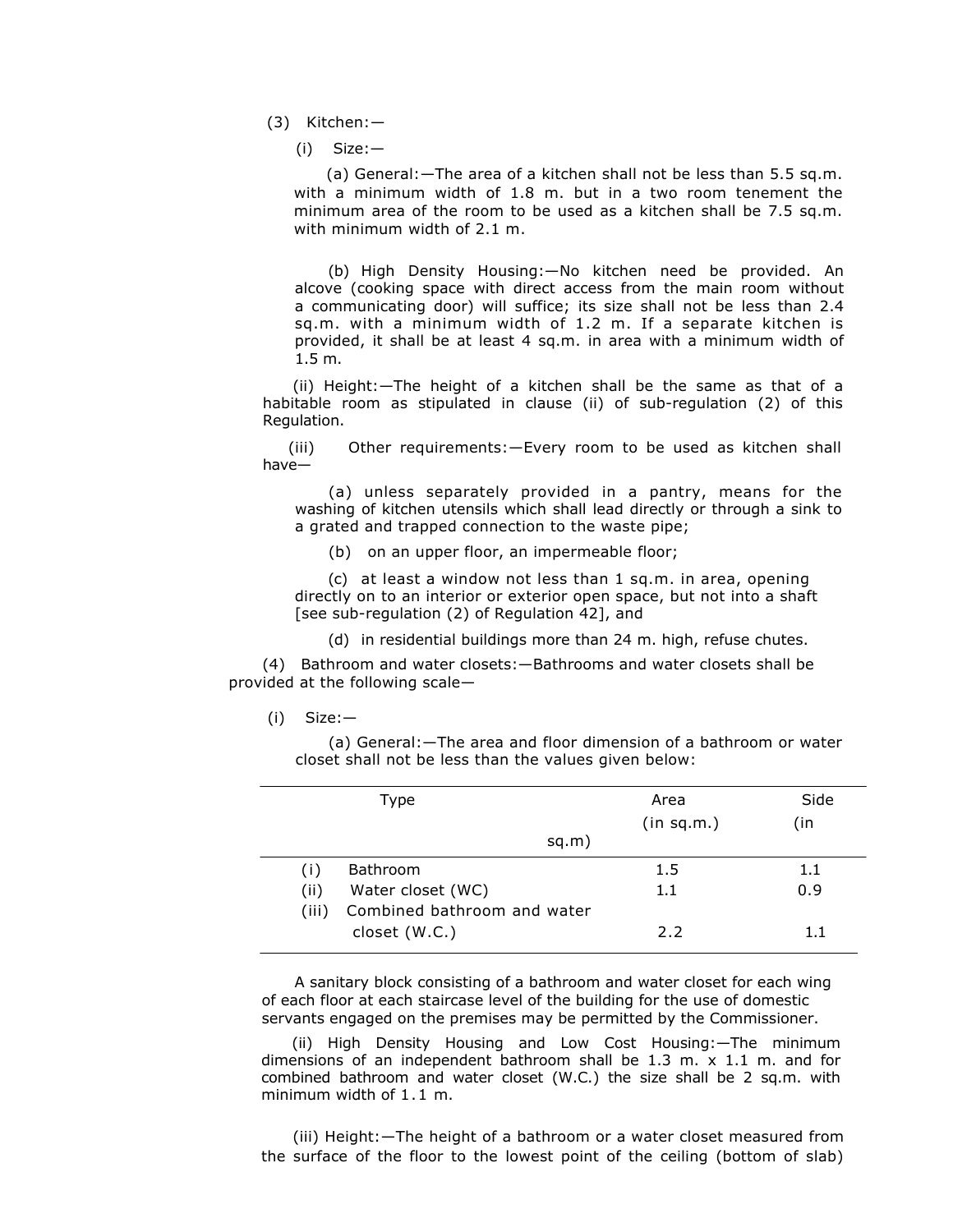shall be not less than 2.2 m.

(iv) Other Requirements:—

(a) Every bathroom or water closet shall be so situated that at least one of its walls shall abut on to an exterior open space or an interior/exterior chowk of the size specified in clause (a) of subregulation (3) of Regulation 29 or a ventilation shaft of the size specified in sub-regulation (2) of Regulation 42 with the openings (windows, ventilators, louvers) not less than 0.3 sq.m. in area or 0.3 m. in width.

(b) No bathroom or water closet shall be situated directly over any room other than another water closet, washing place, bathroom or terrace unless the said floor is made impervious with adequate water proofing treatment. However, in no case shall a water closet or bathroom be provided over a kitchen.

(c) Every bathroom or water closet shall have the platform or seat or flooring made of water-tight non-absorbant material.

(d) It shall be enclosed by walls or partitions and the surface of every such wall or partition shall be finished with a smooth impervious material to a height of not less than 1 m. above the floor of such a room.

(e) It shall be provided with an impervious floor covering sloping towards the drain with a suitable grade and not towards a verandah or any other room.

(f) No room containing water closets shall be used for any purpose except as a lavatory.

(g) Every water closet and/or a set of urinals shall have a flushing cistern of adequate capacity attached to it. In High Density Housing, however, no such flushing cistern need be provided.

(h) In High Density Housing, pour flush water seal latrines (NEERI type) may be permitted when the municipal sewerage system is not available and the water table in the area is not high.

(i) All the sewerage outlets shall be connected to the municipal sewerage system. Where no such system exists, a septic tank shall be provided within the plot conforming to the requirement of subregulation 30 of Regulation 38.

(5) Loft:—

( 1 ) Location and extent:—Lofts may be provided over kitchens, habitable rooms, bathrooms, water closets and corridors within a tenement in residential buildings, over shops, and in industrial buildings, subject to the following restrictions :—

| Serial<br>No. | Rooms over with permitted        | Coverage<br>(Percentage la area of mom |
|---------------|----------------------------------|----------------------------------------|
| below)        |                                  |                                        |
| (1)           | 2)                               | (3)                                    |
|               | Kitchen/habitable room           | 25                                     |
| 2.            | Bathroom, water closet, corridor | 100                                    |
| 3.            | Shops with width upto 3 m.       | 331/3                                  |
| 4.            | Shops with width exceeding 3 m.  | 50                                     |
|               |                                  |                                        |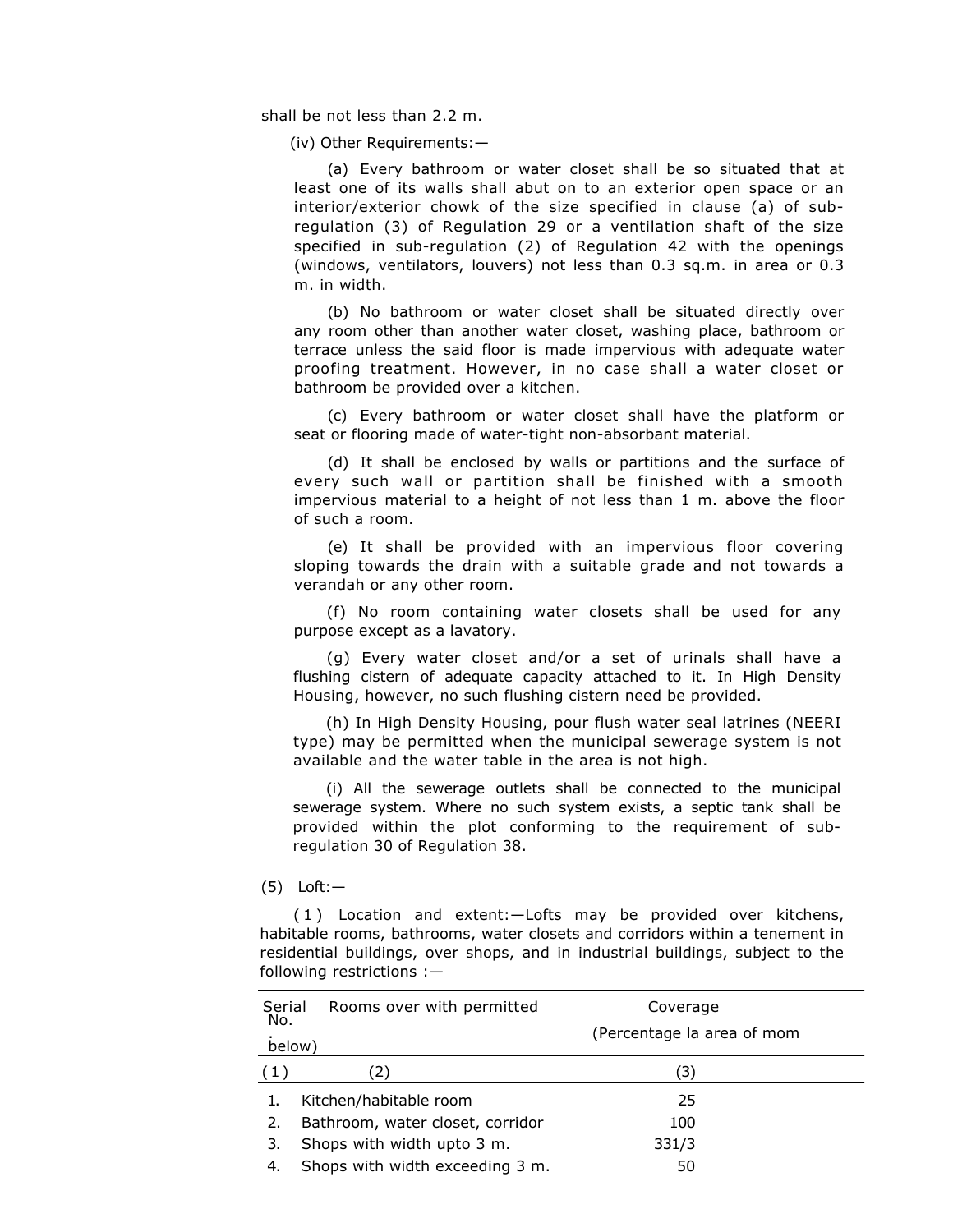Provided that (a) lofts in commercial or industrial buildings shall be located at least 2 m. away from the entrance; and (b) loft area shall not be counted towards F.S.I, subject to (ii) below.

(ii) Height:—The clear head-room under a loft shall not be less than 2.2 m. and that above it shall not be more than 1.5 m. if it exceeds 1.5 m. it shall be counted towards F.S.I.

(6) Mezzanine Floor:—

(i) Size:—The aggregate area of a mezzanine floor in any room shall not exceed 50 per cent of the built-up area of that room. The size of a mezzanine floor shall not be less than 9.5 sq.m. if it is used as a living room. The area of the mezzanine floor shall be counted towards F.S.I.

(ii) Height:—The minimum height/head-room above a mezzanine floor shall be 2.2 m. The head-room under a mezzanine floor shall not be less than 2.2 m.

(iii) Other Requirements:—A mezzanine floor may be permitted over a room or a compartment, if—

(a) it conforms to the standards of living rooms in regard to lighting and ventilation in case its size is 9.5 sq.m. or more;

(b) it is so constructed as not to interfere under any circumstances with the ventilation of the space over and under it;

(c) no part of it is put to use as a kitchen;

(d) it is not closed, so that it could be converted into an unventilated compartment;

(e) it is at least 1.8 m. away from the front wall of such room;

(f) access to the mezzanine floor is from with in the respective room below only;

(g) where it is in an industrial building, a no objection certificate from the relevant authorities of the Industries Department is obtained for the additional floor area.

(7) Store Room:—

(i) Size:—The area of a store room where provided in residential buildings shall not be more than 3 sq.m.

(ii) Height: - The store room shall not be less than 2.2 m. high.

(8) Garage:—

(i) Size:—The size of a private garage shall be not less than 2.5 m. x 5.5 m. or 2.3 m. x 4.5 m. as provided in clause (ii) and the note under it in sub-regulation ( 1 ) of Regulation 36.

(ii) Location:—If not within the building, the garage may be located at its side or rear, but at least 7.5 m. away from any access road.

**Explanation:—**For purposes of this Regulation, the term "garage" means a detached ground floor structure in the open space of the plot or on the ground floor or on upper floor of a building, and intended for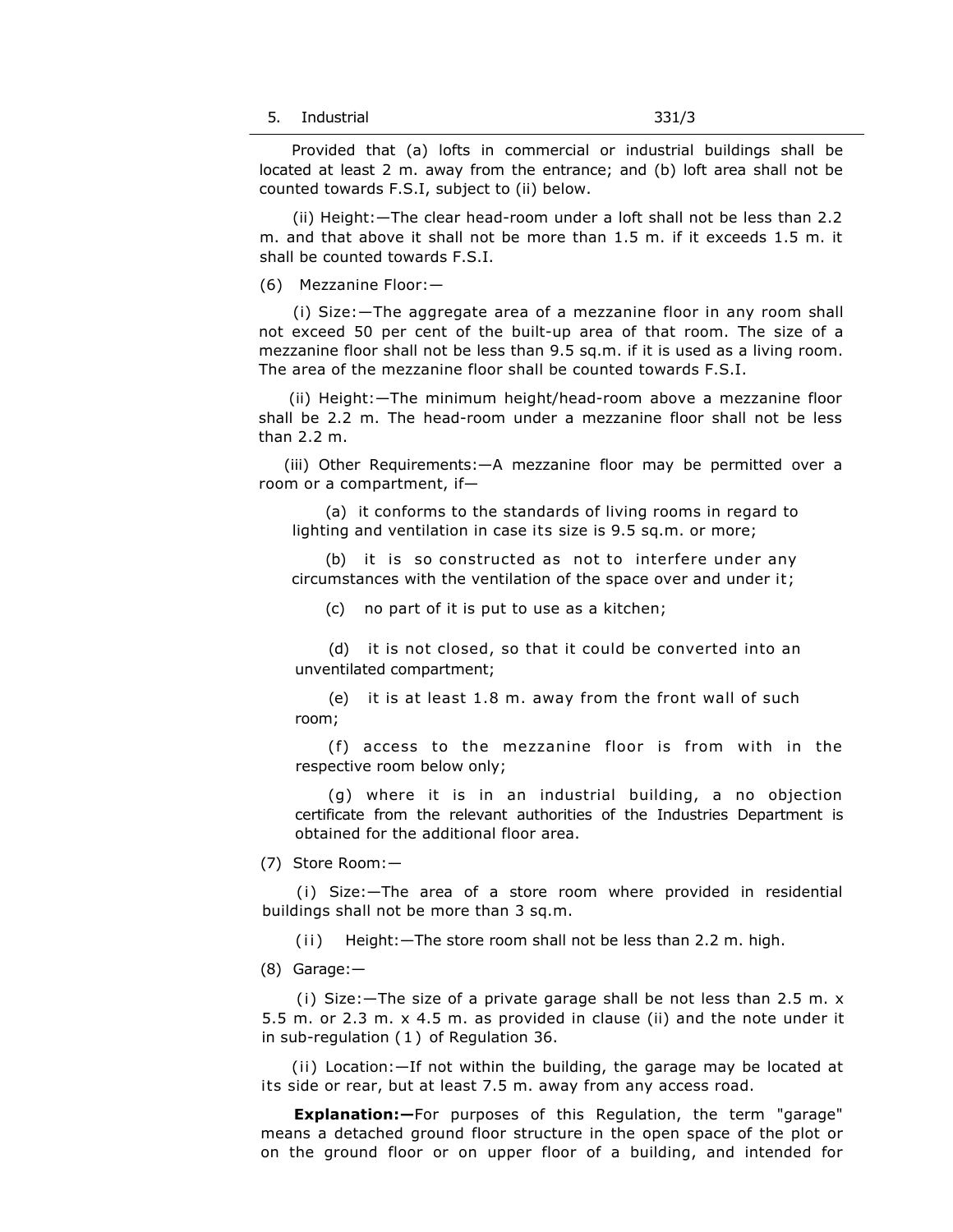parking or shelter of mechanically controlled vehicles but not for their repairs.

(iii) Other Requirements:—Lockup garages when within the building shall be of such construction as will give fire resistance of 2 hours.

(9) Basement:—

(i) Area and Extent:—The total area of any basement shall not exceed twice the plinth area of the building or the area of the plot, whichever is less. It may be in one level or two.

(ii) Height:—The height of the basement from the floor to the underside of the roof-slab or ceiling or under side of a beam when the basement has a beam shall not be less than 2.4 m.

(iii) Ventilation:—The extent of ventilation shall be the same as required by the particular occupancy for which the basement is used. Any deficiency must be made good by resort to a mechanical system, viz. blowers, exhaust fans, air-conditioning system, according to the standards in Part VIII Building Services Section I — Lighting and Ventilation, National Building Code.

(iv) Uses Permitted:—A basement may be put to the following uses only :—

(a) storage of household or other non-hazardous goods;

(b) store rooms, bank lockers or safe-deposit vaults;

(c) air-conditioning equipment and other machines used for services and utilities of the building;

(d) parking spaces.

(e) Electric sub-station (which will conform to required safety requirements);

Provided that user strictly ancillary to the principal user may also be permitted in a basement.

(v) Other Requirements:—Every basement shall meet the following specifications:—

(a) The ceiling of an upper basement shall be at least 0.9 m. and not more than 1.2 m. above the average surrounding ground level.

(b) Adequate arrangements shall be made to ensure that surface drainage does not enter the basement.

(c) The walls and floors of the basement shall be water-tight and the effect of the surrounding soil and moisture, if any, should be taken into account in design and adequate damp-proofing treatment shall be given.

(d) Any access to the basement through a staircase or pedestrian ramp shall meet the requirements of clause (18) of this Regulation. Open ramps may be permitted in the open spaces except in the front open space subject to (b) above and the fire protection requirements.

(e) Any access to the basement through vehicular ramps shall meet the requirements of item, (ii) of clause (18) of this Regulation.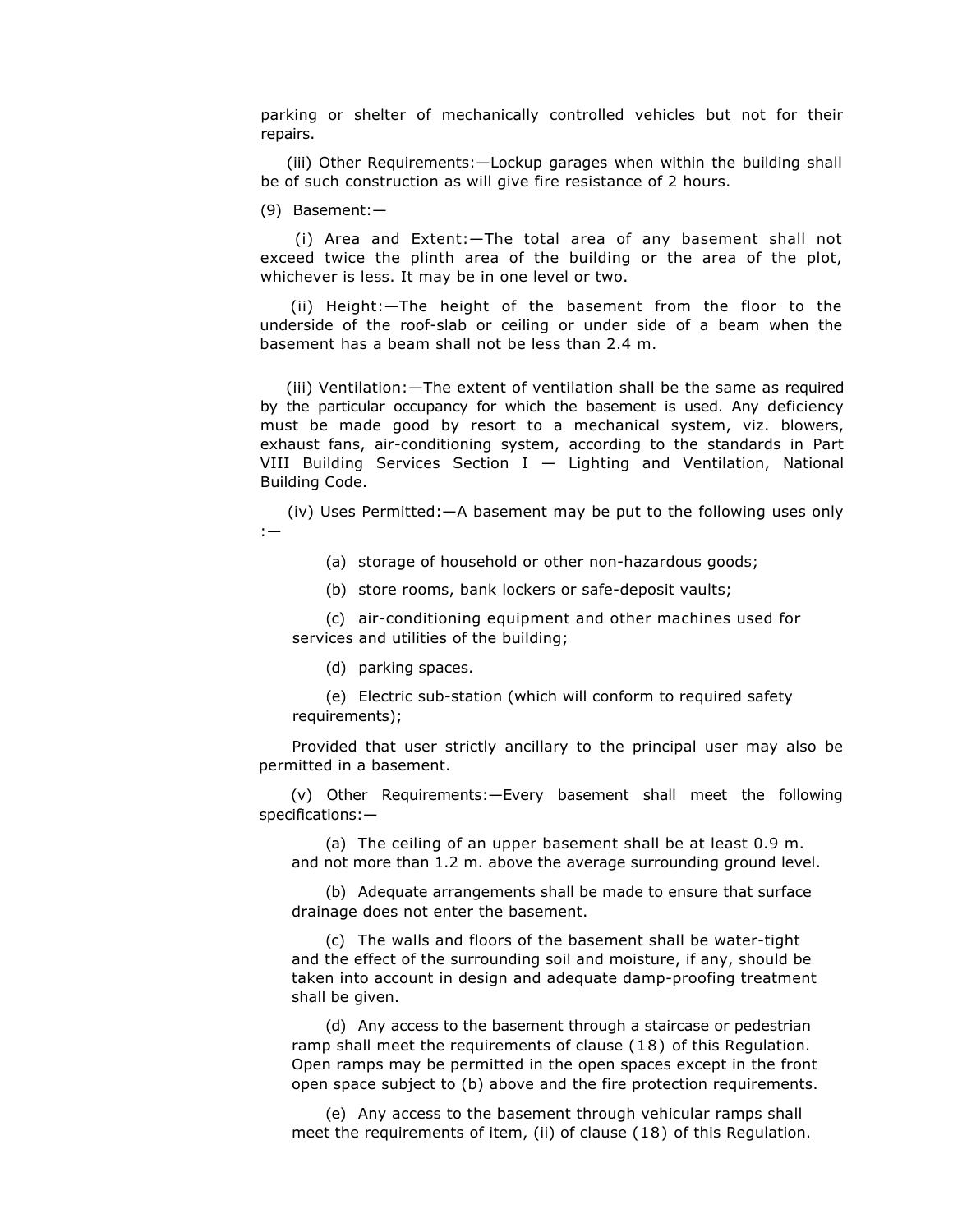(10) Cabin:—Where cabins are provided, a clear passage not less than 0.9 m. wide will be maintained. The size of a cabin shall not be less than 3 sq. m. and the distance from the farthest space of a cabin to the nearest exit shall not be more than 18.5 m. If the cabin does not derive direct light and ventilation from any open spaces/mechanical means, its maximum height shall be 2.2 m.

(11) Office Room:—In every residential building, constructed or proposed to be constructed for the use of a co-operative housing society or an apartment owners' association, an office room will be permitted on the ground floor or floor 1. In an already developed property, it may be on an upper floor. The area of the room shall be limited to 12 sq. m., if the number of tenements in the building does not exceed 20 and to 20 sq.m. otherwise.

(12) Letter Box:**—**A letter box of appropriate dimensions shall be provided on the ground floor of residential and commercial buildings with five and more storeys to the satisfaction of the Commissioner.

(13) Meter Room:—An independent and ventilated meter (service) room directly accessible from the outside shall be provided on ground floor and/or on upper floors, according to the requirements of the electric supply undertaking. The door to the room shall have fire resistances of not less than two hours.

 $(14)$ Refuse Chute: $-$ In all multi-storeyed or high rise residential buildings, a refuse chute shall be provided with openings on each floor.

(15) Corridor:—The minimum width of a common corridor shall be as shown in Table 20 hereunder. Provided that any corridor identified as an exit (vide Regulation 43) shall also conform to the requirements therein.

(16) Door:—Doors shall conform to the undermentioned provisions. In addition, in order to satisfy fire-fighting requirements, any doorway identified as an exit shall conform to the requirements stipulated in Regulation 43,

(i) Width:—A door shall be at least 0.9 m. wide, except that doors to bathrooms, water-closets or stores may at least be 0.7 m. wide.

(ii) Height:—The minimum height of a doorway shall be 2 m.

(17)Stairway:—Stairways shall conform to the following provisions in addition to items (i) to (vii) below. In addition, in order to satisfy fire-fighting requirements, any stairway identified as an exit stairway shall conform to the requirements stipulated in Regulation 43.

(i) Width:—The minimum width of a staircase other than a fire escape shall be as given in Table 20 hereunder.

# **Table 20**

# **Minimum Width of Common Stairways/Corridors**

# **for various Occupancies**

| Serial<br>No. | Type of occupancy      | Minimum width of<br>staircase/stairway/<br>corridor (in meters) |
|---------------|------------------------|-----------------------------------------------------------------|
|               | (2)                    |                                                                 |
|               | Residential Buildings- |                                                                 |
|               | General<br>(a)         | 17                                                              |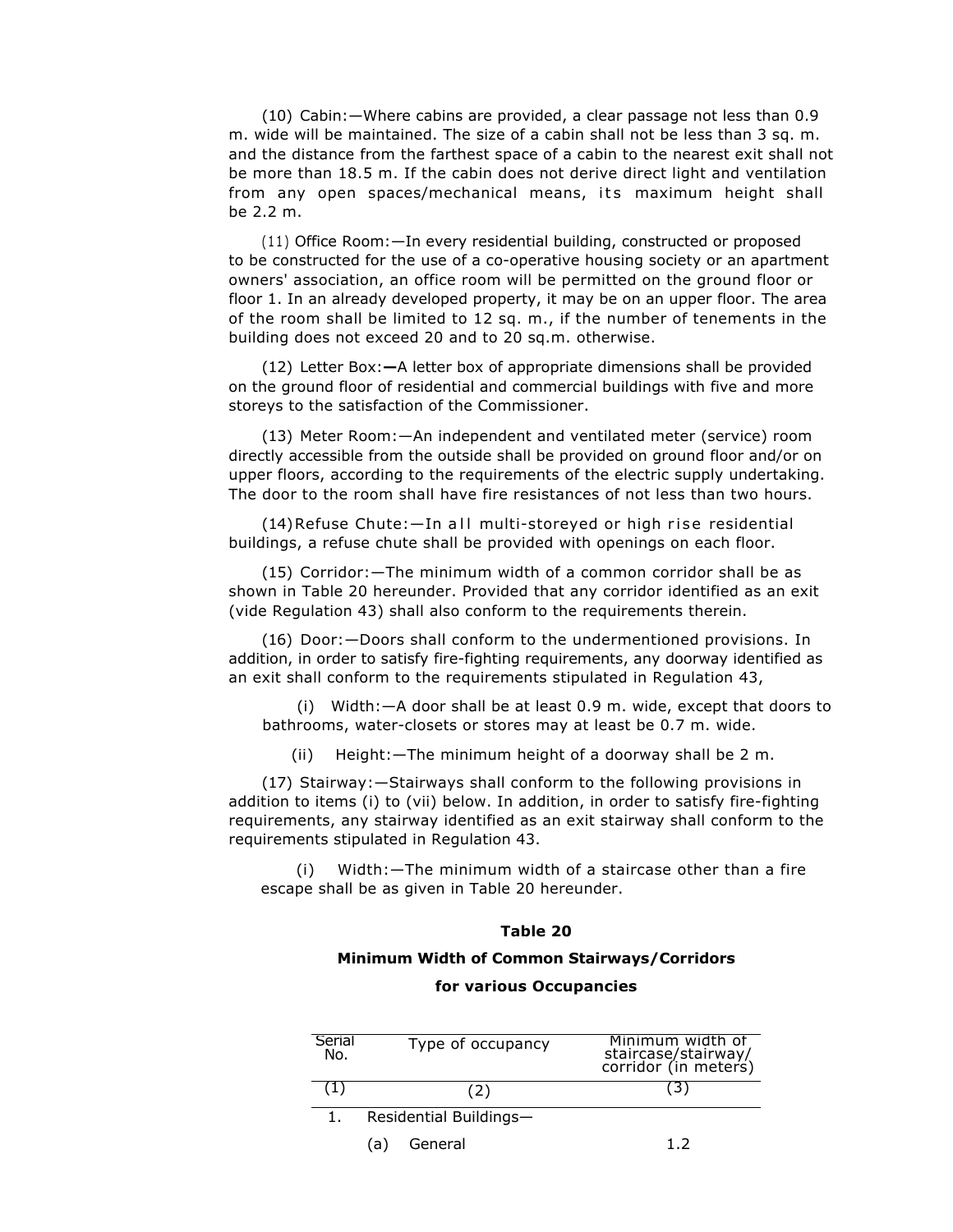|    | Row Housing (2<br>(b)                       | 0.75 |  |  |  |  |  |
|----|---------------------------------------------|------|--|--|--|--|--|
|    | Hotels<br>(c)                               | 1.5  |  |  |  |  |  |
| 2. | Educational buildings-                      |      |  |  |  |  |  |
|    | $(a)$ Upto 24 m. high                       | 1.5  |  |  |  |  |  |
|    | Over 24 m. high<br>(b)                      | 2.0  |  |  |  |  |  |
| 3. | Institutional buildings— (i.e.              |      |  |  |  |  |  |
|    | hospitals)                                  |      |  |  |  |  |  |
|    | Upto 10 beds<br>(a)                         | 1.5  |  |  |  |  |  |
|    | Over 10 beds<br>(b)                         | 2.0  |  |  |  |  |  |
| 4. | Assembly buildings                          | 2.0  |  |  |  |  |  |
| 5. | Mercantile, business,                       | 1.5  |  |  |  |  |  |
|    | industrial, storage, hazardous<br>buildings |      |  |  |  |  |  |

(ii) Flight:—No flight shall contain more than 12 risers, but in residential buildings, in narrow plots and in High Density Housing a single flight staircase may be permitted.

(iii) Risers:—The maximum height of a riser shall be 19 cm. in a residential building, and 16 cm. in any other occupancy. However, on an internal stairway within a dwelling unit a riser may be 25 cm. high.

(iv) Treads:—The minimum width of the tread without nosing shall be 25 cm. for staircases of a residential building, other than fire escapes. In other occupancies, the minimum width of the tread shall be 30 cm. It shall have a non-slippery finish and shall be maintained in that fashion.

(v) Head-room:—The minimum head-room in a passage under the landing of a staircase and under the staircase shall be 2.2 m.

(vi) Floor Indicator:—The number of each floor shall be conspicuously painted in figures at least 15 cm. large on the wall facing the flights of a stairway or at such suitable place as is distinctly visible from the flights.

(vii) Hand Rail.—Hand rails with a minimum height of 0.9 m. from the centre of the treads shall be provided.

(18) Ramps:—

(i) Ramps for pedestrians:—

(a) General:—The provision applicable to stairways shall generally apply to ramps. A ramp in a hospital shall not be less than 2.25 m. wide. In addition, to satisfy the fire-fighting requirements, a ramp shall conform to sub-regulation (6) of Regulation 43.

(b) Slope:—A ramp shall have a slope of not more than 1 in 10. It shall be of non-slippery material.

(c) Handrail:—A handrail shall be provided on both the sides of the ramp.

(ii) Ramps for basement or storeyed parking:—For parking spaces in a basement and upper floors, at least two ramps of adequate width and slope shall be provided preferably at the opposite ends. Such ramps may be permitted in the side and rear marginal open spaces after leaving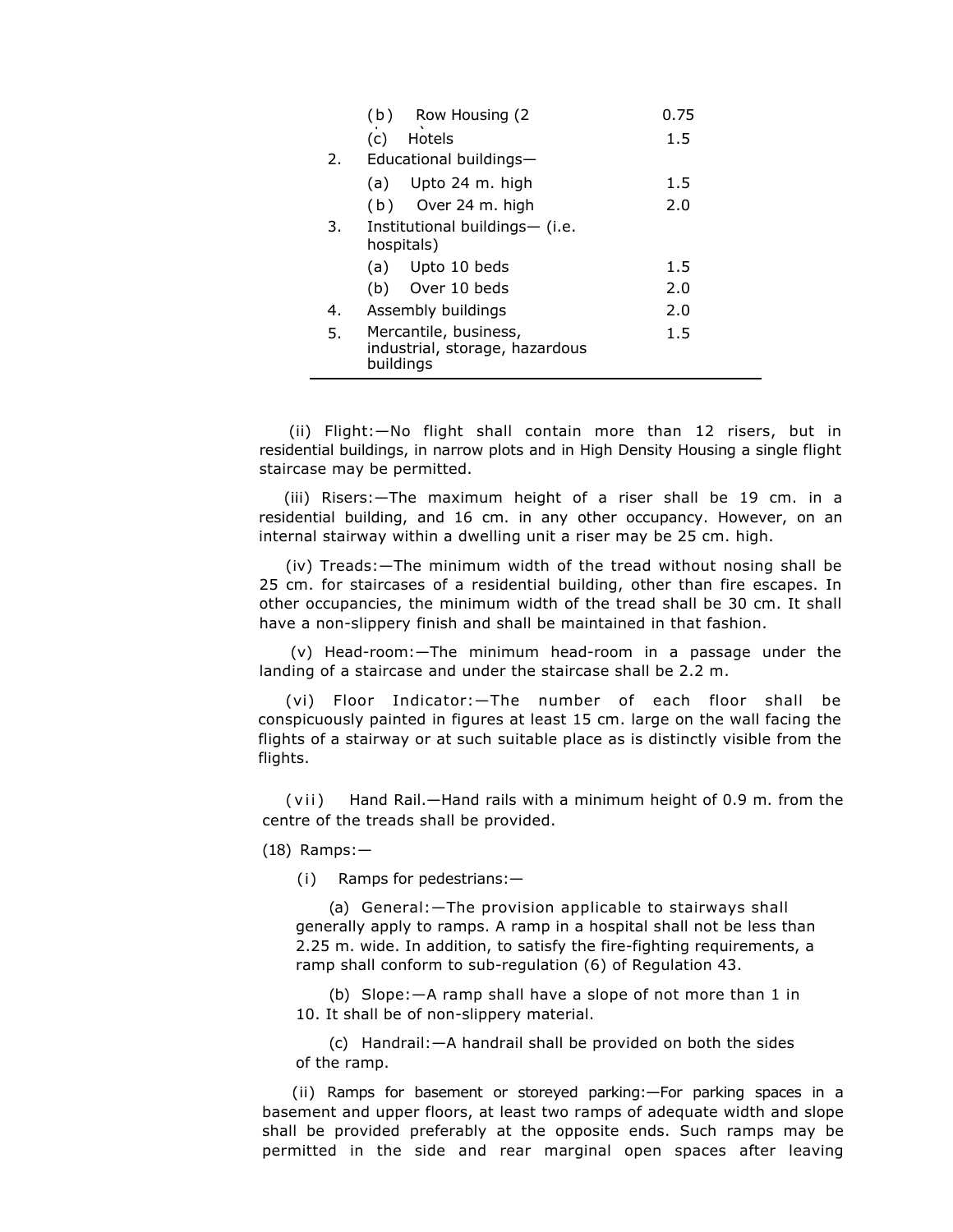sufficient space for movement of fire-fighting vehicles subject to the provision of sub-regulation (6) of Regulation 43.

(19) Lifts:—Lifts shall conform to the provisions given below and to the provisions of sub-regulation (2) of Regulation 46.

(i) At least one lift shall be provided in every building more than 16 m. in height. In case of buildings more than 24 m. high at least two lifts shall be provided. However, in the case of a proposal to add one additional floor to an existing building having a lift, it will not be necessary to raise the existing lift to the additional floor. Provided that in the case of an existing building with height of 16 m. or above one additional floor may be permitted without insisting on a lift in the case of chawl like structures. The same concession would be available for buildings with apartment accommodation provided the additional floor space is limited to 120 sq. m. The total height shall not exceed 16 m. or ground and five upper floors.

(ii) In the case of buildings more than 24 m. high at least two lifts shall be provided for every dwelling except those situated on the ground and first floor without having to climb or to go down more than one floor.

Provided that in the case of a building with ground floor stilts for parking facilities and serving upper floors not exceeding 22.5 m. in height (measured from the ground floor to the top floors), the provision of a second lift may not be insisted upon.

(iii) Other requirements:—

(a) The number, type and capacity of lifts shall satisfy the requirements of Section 5 Installation of Lifts and Escalators, National Building Code of India.

(b) At ground floor level, a grounding switch shall be provided to enable grounding the lift cars in an emergency.

(c) The lift machine room shall be separate and no other machinery shall be installed therein.

(d) The number of each floor shall be conspicuously painted in figures at least 15 cm. large on the wall opposite the lift/lifts opening or on other suitable surface so as to be distinctly visible from the lift cage.

(e) In multi-storeyed and high rise residential buildings, one of the lifts installed shall be a freight lift.

 $(iv)$  A new lift with passage thereto in an existing building with height upto 16 m. in the Island City may be permitted with the permission of the Commissioner.

(20) Porch:—A porch, if any, shall be at least 1.5 m. clear of the plot boundary; the area of a porch upto 5.5 m. in length (parallel to the main building) shall not be counted towards FSI. A parapet wall 0.23 m. in height is permissible over a porch. The Commissioner may permit larger porches for mercantile, hotel and public buildings.

(21)Canopy:—A cantilevered and un-enclosed canopy may be permitted over each entrance and staircase, if a clear distance of at least 1.5 m. is maintained between the plot boundary and the outer edge of the canopy. The minimum clear height of the canopy shall be 2.2 m.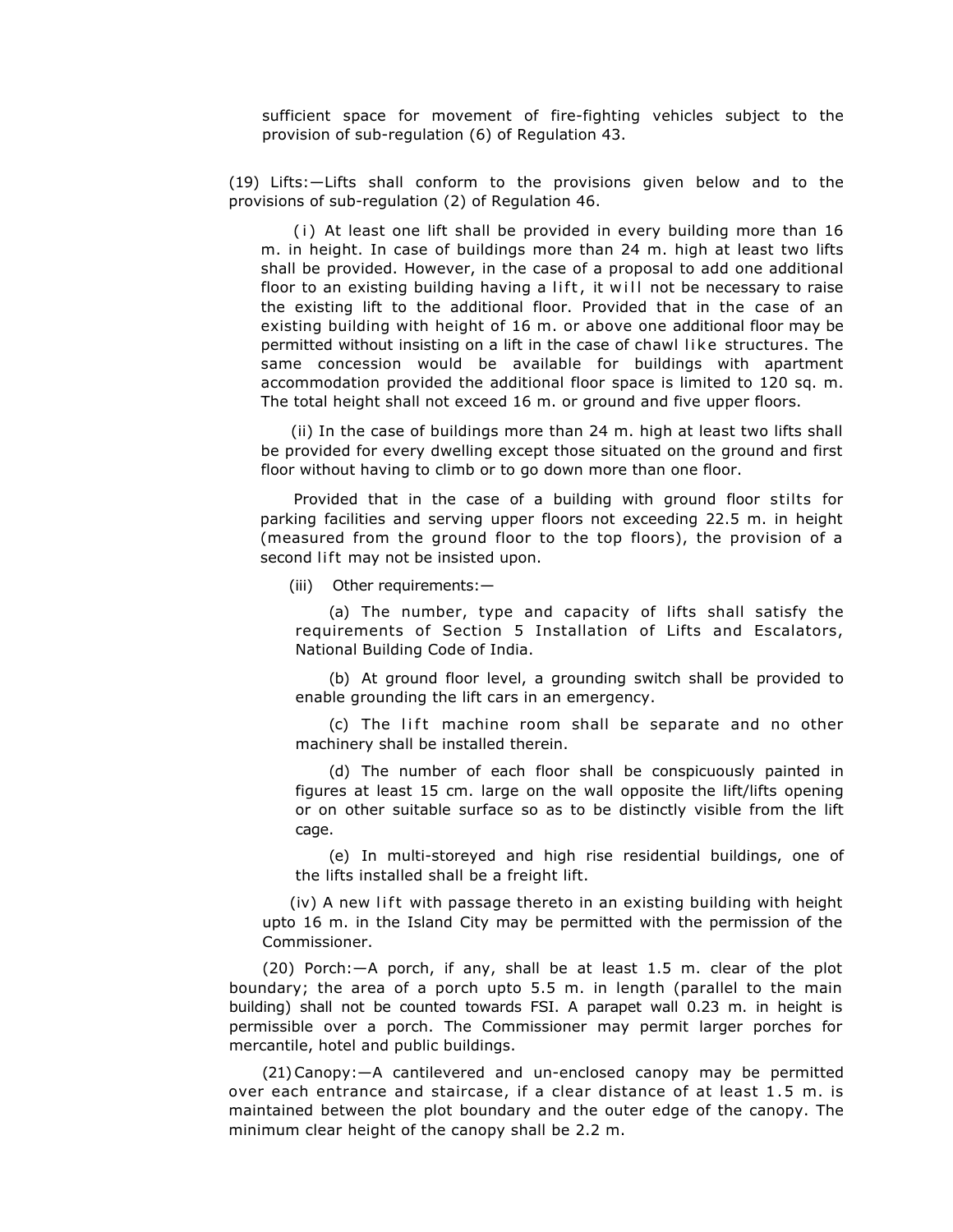$(22)$ Balcony: $-$ In any residential zone  $(R - I)$  and residential zone with shop line (R-2), or in a purely residential building in any other zone, balconies may be permitted free of FSI at each floor, excluding the ground and terrace floors, of an area not more than 10 per cent of the area of the floor from which such balcony projects subject to the following conditions :-

(i) No balcony shall reduce the minimum marginal open space to less than 3 m. at the rear and sides and 1.5 m. in the front. The width of the balcony will be measured perpendicular to the building line and reckoned from that line to the balcony's outermost edge.

(ii) Balconies may be allowed to be enclosed with written permission of the Commissioner. When balconies are enclosed, one-third of the area of their faces shall have louvres glass shutters or grills on the top and the rest of the area except the parapet shall have glazed shutters.

(23)Revas Projection:—

 $(i)$  A revas projection 1.20 m. in width may be permitted in the front open space when it faces a street 12.20 m. or more in width. To facilitate the construction of a staircase, such revas projection may be permitted in the side or rear open space provided that such open space is at least 4.5 m. and the revas projection is limited to a width of 0.75 m. and the length of the staircase landing. No revas projection shall be at a height less than 2.1 m. above the ground level.

(ii) A revas projection shall not be permissible in the side or rear open spaces of a tower-like structure.

(iii) The areas of all revas projections shall be taken into account for the computation of F.S.I.

(24) Roof:—

(i ) Effective drainage of rain water:—The roof of a building shall be so constructed or framed as to permit effectual drainage of the rain water therefrom by means of rain water pipes at the scale of at least one pipe of 10 cm. diameter for every 40 sq. m. of roof area. Such pipes shall be so arranged, jointed and fixed as to ensure that the rain water is carried away from the building without causing dampness in any part of the walls or foundations of the building or those of an adjacent building.

(ii) Connecting rain water to drain or sewer: - The Commissioner may require rain water pipes to be connected to a drain or sewer through a covered channel formed beneath the public footpath to connect the rain water pipes to the road gutter or in any other approved manner.

(iii) Manner of fixing rain water pipes:—Rain water pipes shall be affixed to the outside of the walls of the building or in recesses or chases cut or formed in such walls or in such other manner as may be approved by the Commissioner.

(25) Terrace:—Terraces shall not be sub-divided and shall be accessible by a common staircase.

(26) Parapet:—Parapet walls and hand-rails provided on the edges of the roof terrace, balcony, etc. shall not be less than 1.15 m. from the finished floor level and not more than 1.30 m. in height above the unfinished floor level.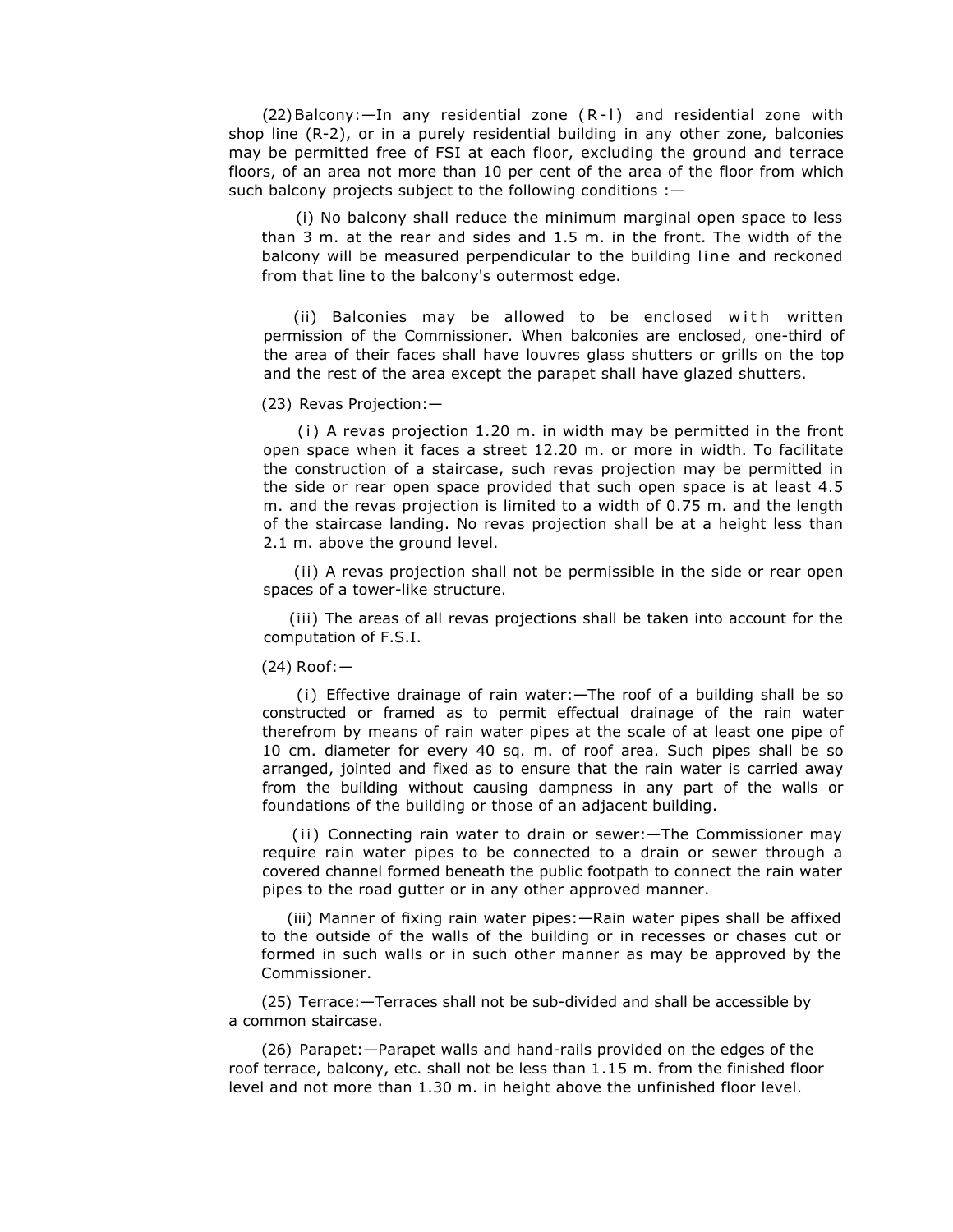(27)Boundary wall and main entrance:—

(i) Boundary Wall:—

(a) Except with the permission of the Commissioner, the maximum height of a boundary wall shall be 2.0 m. above the level of the centre line of the front street. A boundary wall upto 2.4 m. height may be permitted if the top 0.9 m. is of open type construction, to facilitate through vision.

(b) At a corner plot, the height of the boundary wall shall be restricted to 0.75 m. for a length of 10 m. on the front and side of the inter-section and the balance height of 0.75 m. if required in accordance with (i) above may be made up of open type construction (through railings).

(c) The provisions of (a) and (b) above will not apply to the boundary walls of jails,

(d) In electric sub-stations, transformer stations, institutional buildings like sanatoria, hospitals, educational buildings like schools, colleges, including hostels, industrial buildings and other uses of public utility undertakings, a height upto 2.4 m. may be permitted by the Commissioner.

(ii) Main Entrance:—The main entrance to a plot accommodating a multistoreyed high rise or a special building shall be at least 4.5 m. wide and shall be so designed as not to obstruct easy movement of a fire-engine or truck. The entrance gate to it shall open inside and fold back against the compound wall.

(28)Wells:—

(i) Location:—No well shall be located—

(a) less than  $12$  m. from any ash pit, refuse pit, sub-soil dispersion (soak pit), earth closet or privy, or on a site lower than the said earth closet or privy;

(b) under a tree, unless it has a canopy over it so that leaves and twigs do not fall into it and rot.

(ii) Other Requirements:—The well shall—

(a) have a minimum internal diameter of 1 m.;

(b) be constructed to a height not less than 1 m. above the surroundings ground level, to form a parapet or kerb and to prevent surface water from flowing into it and shall be surrounded with paving constructed of impervious material which shall extend for a distance of not less than 1.8 m. in every direction from the parapet or the kerb forming the well head and the upper surface of such a paving shall be sloped away from the well;

(c) be of sound and permanent construction (pucca) throughout. A temporary or exposed (kutcha) well shall be permitted only in fields or gardens for purposes of irrigation;

(d) have the interior surface of its lining or walls rendered impervious for a depth of not less than 1.8 m. measured from the level of the ground immediately adjoining the well-head.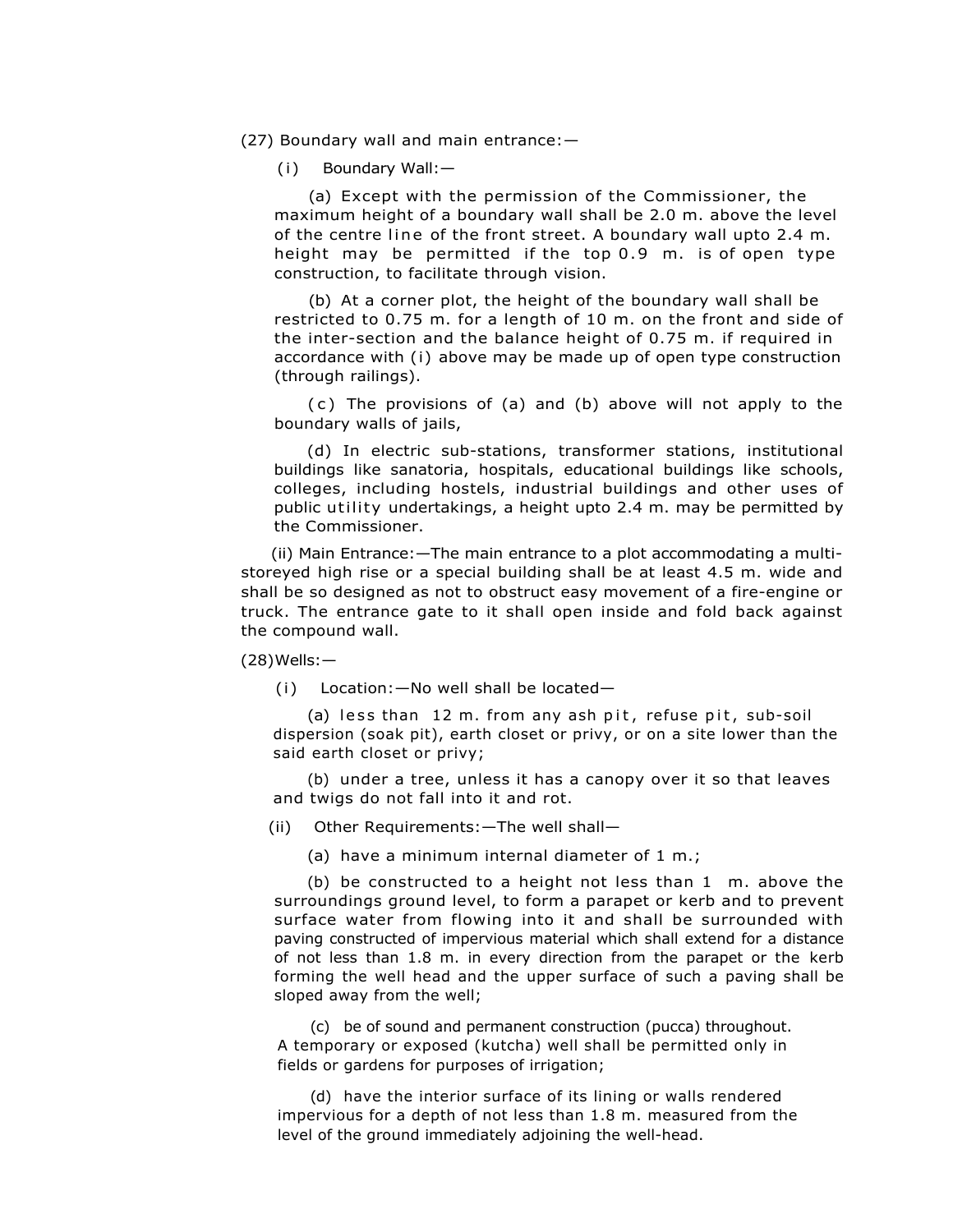(29)Overhead Tanks:—Every overhead water storage tank shall be maintained in a perfectly mosquito-proof condition by providing a properly fitting hinged cover and every tank more than 1.5 m. in height shall be provided with a permanently fixed iron ladder to enable inspection by antimalaria staff.

(30)Septic Tanks:—

(i) Location and sub-soil dispersion:—A sub-soil dispersion system shall not be closer than 12 m. to any source of drinking water, such as a well, to mitigate the possibility of bacterial pollution of water supply. It shall also be as far removed from the nearest habitable building as economically feasible but not closer than 2 m. to avoid damage to the structure.

(ii) Dimensions etc:—

(a) Septic tanks shall have a minimum inner width of 75 cm. a minimum depth of one metre below the water level and a per capital minimum liquid capacity of 85 litres. The length of the tanks shall be at least twice the width.

(b) Septic tanks may be constructed of brick work, stone masonry, concrete or other suitable material as approved by the Commissioner.

(c) Under no circumstances should effluent from a septic tank be allowed into an open channel drain or body of water without adequate treatment.

(d) The minimum nominal diameter of the pipe shall be 100 mm. Further, at junctions of pipes in manholes, the direction of flow from a branch connection should not make an angle exceeding 45" with the direction of flow in the main pipe.

(e) The gradients of land-drains, under-drainage as well as the bottom of dispersion trenches and soakways should be between 1:300 and 1:400.

(f) Every septic tank shall be provided with a ventilating pipe of at least 50 mm. diameter. The top of the pipe shall be provided with a suitable cage of mosquito-proof wire mesh. The ventilating pipe shall extend to a height which would cause no smell or nuisance to any building in the area. Generally, the ventilating pipe should extend to a height of about 2 m. when the septic tank is at least 15 m. away from the nearest building and to a height of 2 m. above the top of the building when it is located closer than 15 m.

(g) When the disposal of a septic tank effluent is to a seepage pit, the seepage pit may be of sectional dimension of 90 cm. and not less than 100 cm. in depth below the inner level of the inlet pipe. The pit may be lined with stone, brick and concrete blocks with dry open joint which should be backed with at least 7.5 cm. of clean coarse aggregate. The lining above the inlet level should be finished with mortar. In the case of pits of large dimensions the top portion may be narrowed to reduce the size of the R.C.C. cover slabs. Where no lining is used, specially near trees the entire pit should be filled with loose stones. A masonry ring should be constructed at the top of the pit to prevent damage by flooding of the pit by surface run off. The inlet pipe should be taken down to a depth of 90 cm. from the top as an anti-mosquito measure.

(h) When the disposal of septic tank effluent is to a dispersion trench, the dispersion trench shall be 50 to 100 cm. wide excavated to a slight gradient and shall be provided with a layer of washed gravel or crushed stones 15 to 25 cm. deep. Open joined pipes placed inside the trench shall be made of unglazed earthenware clay or concrete and shall have a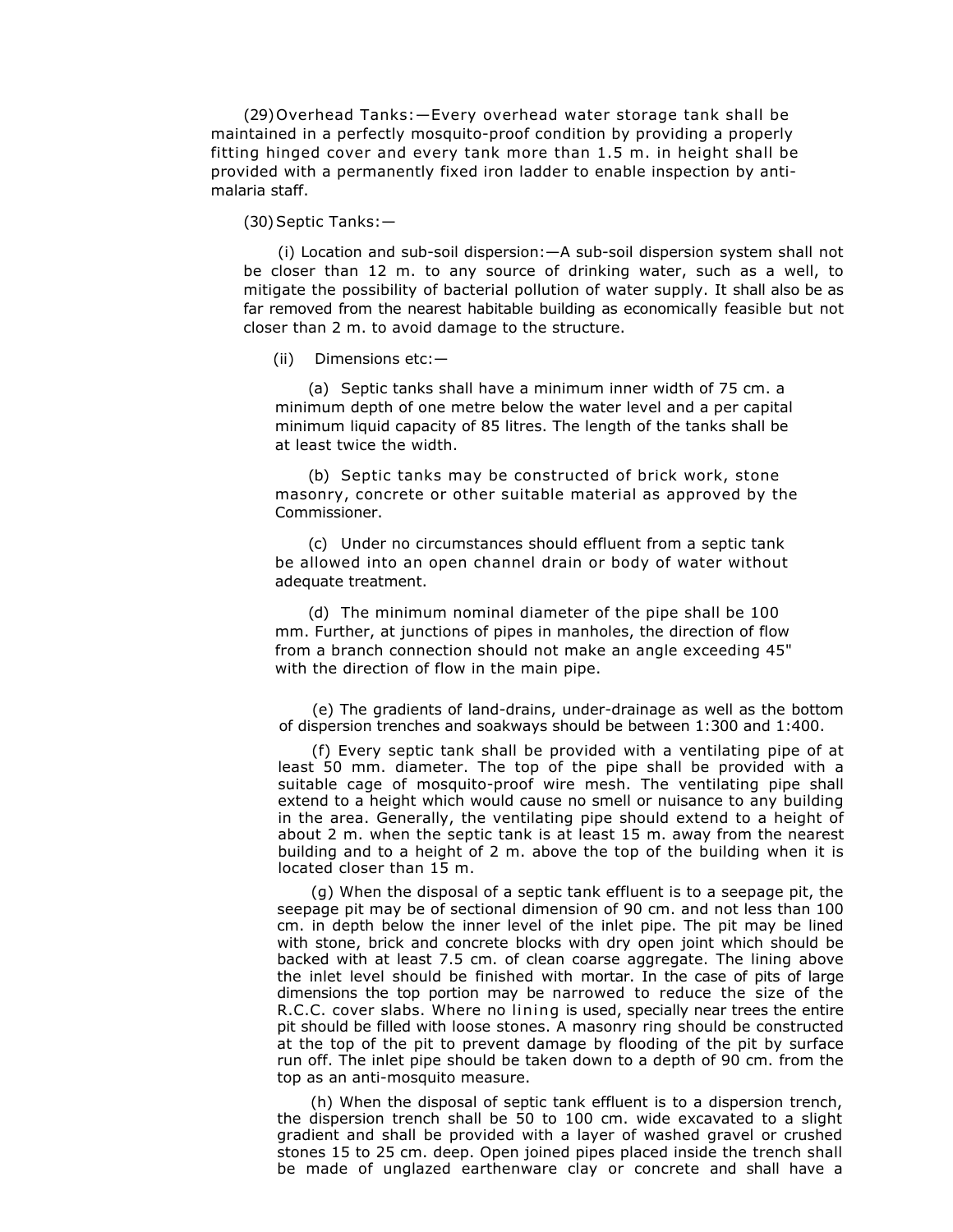minimum internal diameter of 75 to 100 mm. Each dispersion trench should not be longer than 30 m. and trenches should not be placed closer than 1.8 m. to each other.

### **39. Common antenna for Television Transmission Reception:-**

A common conventional antenna for receipt of television transmission shall be provided for every residential building with more than ten tenements.

Further any covered antenna/dish antenna/communication tower will be allowed to be erected free of FSI if used for Telecom (basic cellular or satellite Telephone) or ITE purposes, which shall include equipment relating to earth station, V-Sat, Routes, Transponders and similar IT related structures or equipment.

### **40. Requirements of Educational Building:-**

In addition to the class-rooms and other areas, every educational building shall be provided with—

(a) a tiffin room with a minimum area of 18.0 sq. m. of every 800 students or part thereof;

(b) a separate tiffin room for teachers where strength of students exceeds 1000;

(c) a room with drinking water facilities for every 300 students or less on each of the floors.

These requirements may be amended by the Commissioner in consultation with the Education Department of the State Government.

# **41. Special Amenities for Physically Handicapped Persons:-**

Special amenities for physically handicapped persons as specified below shall be provided in buildings to be used for public offices, commercial occupancy or public purposes like cinema or drama theatres, hospitals, maternity homes, telephone offices, educational purposes—

- (a) A 90 cm. high hand-rail and an additional one at a height of 75 cm. above the finished level of the steps for staircase and for steps to the ground floor plinth even if they are enclosed on their sides by walls.
- (b) A ramp with a slope not exceeding 1:12 from the ground level of open spaces or road level to the entrance door of the lift or staircases.
- (c) One of the wash basins in the toilet block on each floor fixed at a height of 80 cm. with a tap at 100 cm. above the finished floor level.

# **42. Lighting and Ventilation:-**

(1) Adequacy and manner of provision:—All parts of any room shall be adequately lighted and ventilated. For this purpose every room shall have—

(a) one or more appertures, excluding doors, with area not less than one-sixth of the floor area of the room, with no part of any habitable room being more than 7.5 m. away from the source of light and ventilation. However, a staircase shall be deemed to be adequately lighted and ventilated, if it has one or more openings their area taken together measuring not less than I sq. m. per landing on the external wall;

(b) an opening with a minimum area of I sq.m. in any habitable room including a kitchen, and 0.3 sq.m. with one dimensions of 0.3 m. for any bathroom, water closet or store;

(c) all the walls, containing the openings for light and ventilation fully exposed to an exterior open space either directly or through a verandah not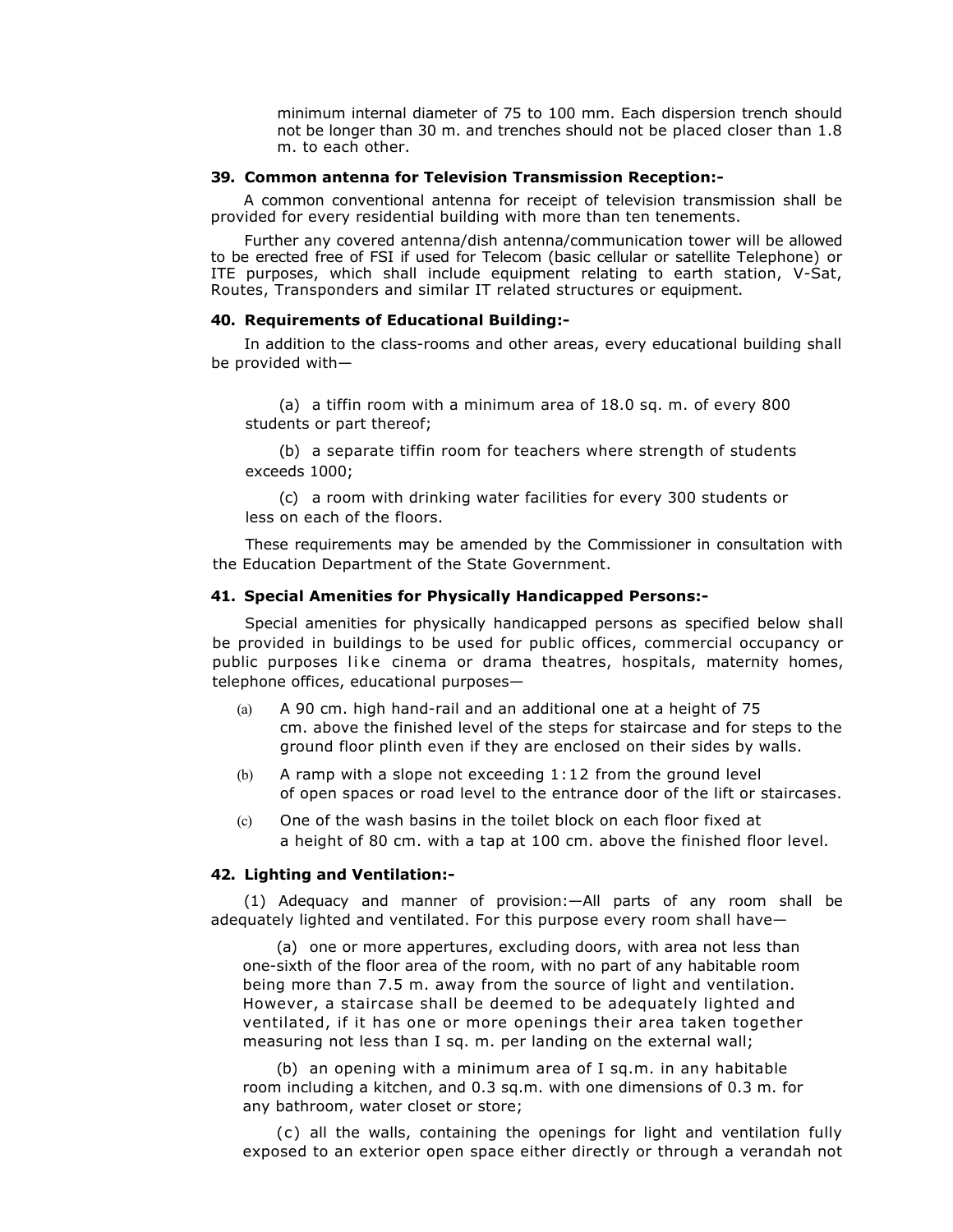exceeding 2.4 m. in width provided that a room meant for non-residential user shall be considered as adequately lighted and ventilated if its depth from the side abutting the required open space does not exceed 12 m.

(2) Artificial ventilation shaft:—A bathroom, water closet, staircase or store may abut on the ventilation shaft, the size of which shall not less than the values given below:—

| Height of building in m. |          |          | Cross section of ventilation<br>Shaft in sq. ft. | Side Shaft<br>in meters |  |
|--------------------------|----------|----------|--------------------------------------------------|-------------------------|--|
| Upto 12                  | $\cdots$ | $\cdots$ | 2.8                                              | 1.2                     |  |
| Upto 18                  | $\cdots$ | $\cdots$ | 4.0                                              | 1.5                     |  |
| Upto 24                  | $\cdots$ | $\cdots$ | 5.4                                              | 1.8                     |  |
| Upto 30                  | $\cdots$ | $\cdots$ | 8.0                                              | 2.4                     |  |
| Above 30                 | $\cdots$ | $\cdots$ | 9.0                                              | 3.0                     |  |

In such ventilation shafts, mechanical ventilation system shall be installed. Further, such ventilation shaft shall be adequately accessible for maintenance.

(3) Artificial lighting and mechanical ventilation.—Where lighting and ventilation requirements are not met through day-lighting and natural ventilation, they shall be ensured through artificial lighting and ventilation in accordance with the provisions of Part VIII, Building Service Section I, Lighting and Ventilation. National Building Code.

(4) In any residential hotel where toilets are provided with a mechanical ventilation system, the size of the ventilation shaft prescribed in this Regulation may be suitable relaxed by the Commissioner.

#### **43. Fire Protection Requirements:-**

(1) General:—The planning design and construction of any building shall be such as to ensure safety from fire. For this purpose, unless otherwise specified in these Regulations, the provisions of Part-IV; Fire Protection Chapter. National Building Code shall apply.

For multi-storeyed, high rise and special buildings, additional provisions relating to fire protection contained in Appendix VIII shall also apply. The approach to the building and open spaces on all sides upto 6 m. width and their layout shall conform to the requirements of the Chief Fire Officer. They shall be capable of taking the weight of a fire engine weighing upto 18 tonnes. These open spaces shall be free of any obstruction and shall be motorable.

(2) Exits:—Every building meant for human occupancy shall be provided with exits sufficient to permit safe escape of its occupants in case of fire or other emergency for which the exits shall conform to the followings :-

(i) Types:-Exits should be horizontal or vertical. A horizontal exit may be a door-way, a corridor, a passage-way to an internal or external stairway or to an adjoining building, a ramp, a verandah, or a terrace which has access to the street or to the roof of a building. A vertical exit may be a staircase or a ramp, but not a lift.

(ii) General requirements.—Exits from all the parts of the building. except those not accessible for general public use, shall—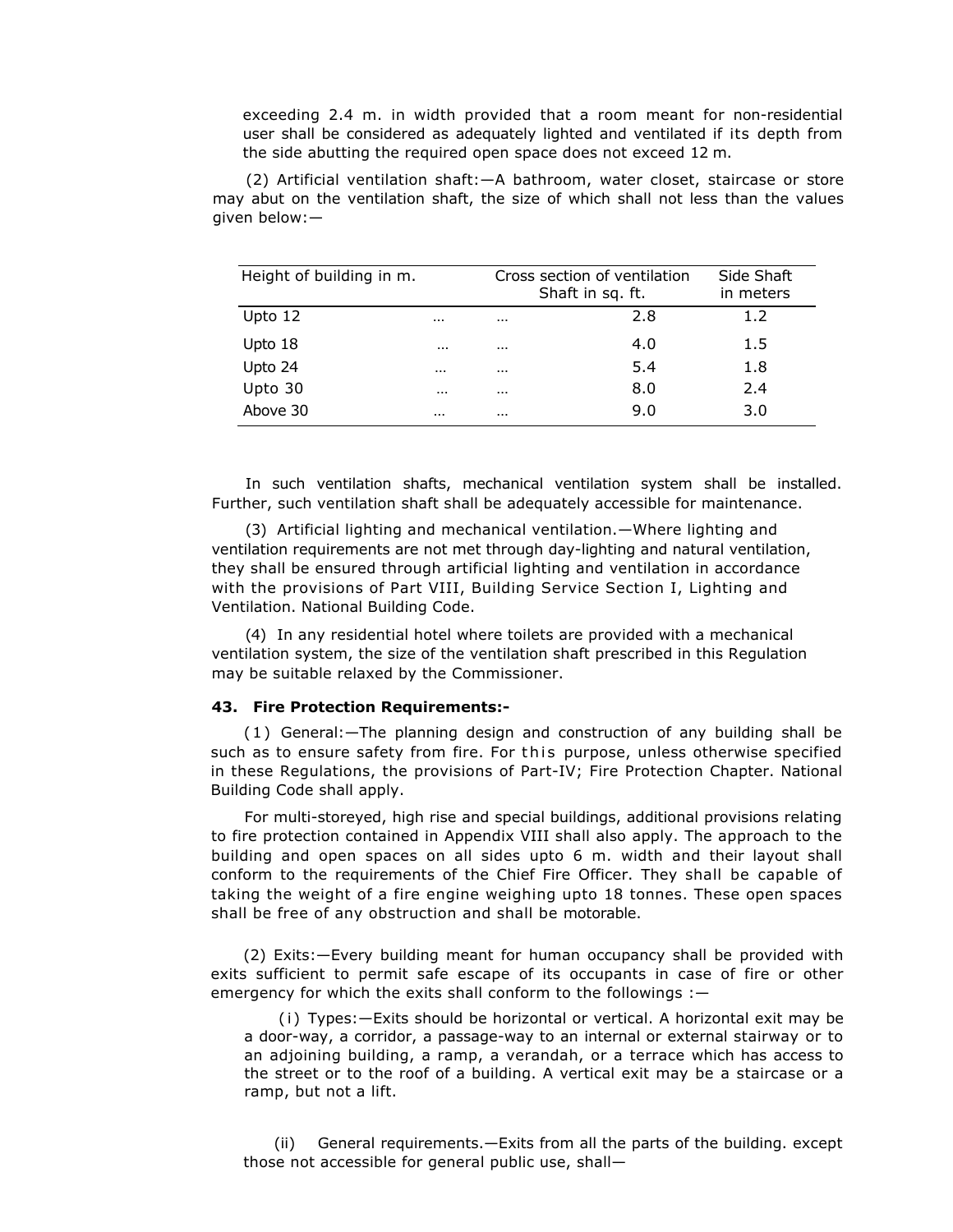(a) provide continuous egress to the exterior of the building or to an exterior open space leading to the street;

( b ) be so arranged that, except in a residential building, they can be reached without having to cross another occupied unit;

(c) be free of obstruction; id) be

adequately illuminated;

(e) be clearly visible, with the routes reaching them clearly marked and signs posted to guide any person to the floor concerned;

(f) be fitted, if necessary, with fire fighting equipment suitably located but not as to obstruct the passage, clearly marked and with its location clearly indicated on both sides of the exit way;

(g) be fitted with a fire alarm device, if it is either a multi-storeyed, high-use or a special building so as to ensure its prompt evacuation;

(h) remain unaffected by any alteration of any part of the building so far as their number, width, capacity and protection thereof is concerned;

(i) be so located that the travel distance on the floor does not exceed the following limits :—

( i ) Residential, educational, institutional and hazardous occupancies: 22.5 m.

(ii) Assembly, business, mercantile, industrial and storage buildings: 30 m.

**Note:***—*The travel distance to an exit from the dead end of a corridor shall not exceed half the distance specified above.

When more than one exit is required on a floor, the exits shall be as remote from each other as possible:

Provided that for all multi-storeyed high rise and special buildings, a minimum of two enclosed type staircases shall be provided, at least one of them opening directly to the exterior to an interior, open space or to any open place of safety.

(iii) Number and width of Exits:—The width of an exit, stairway/corridor and exit door to be provided at each floor in occupancies of various types shall be as shown in columns 3 and 5 of Table 21 hereunder. Their number shall be calculated by applying to every 100 sq.m. of the plinth or covered area of the occupancy, the relevant multiplier in columns 4 and 6 of the said Table, fractions being rounded off upward to the nearest whole number.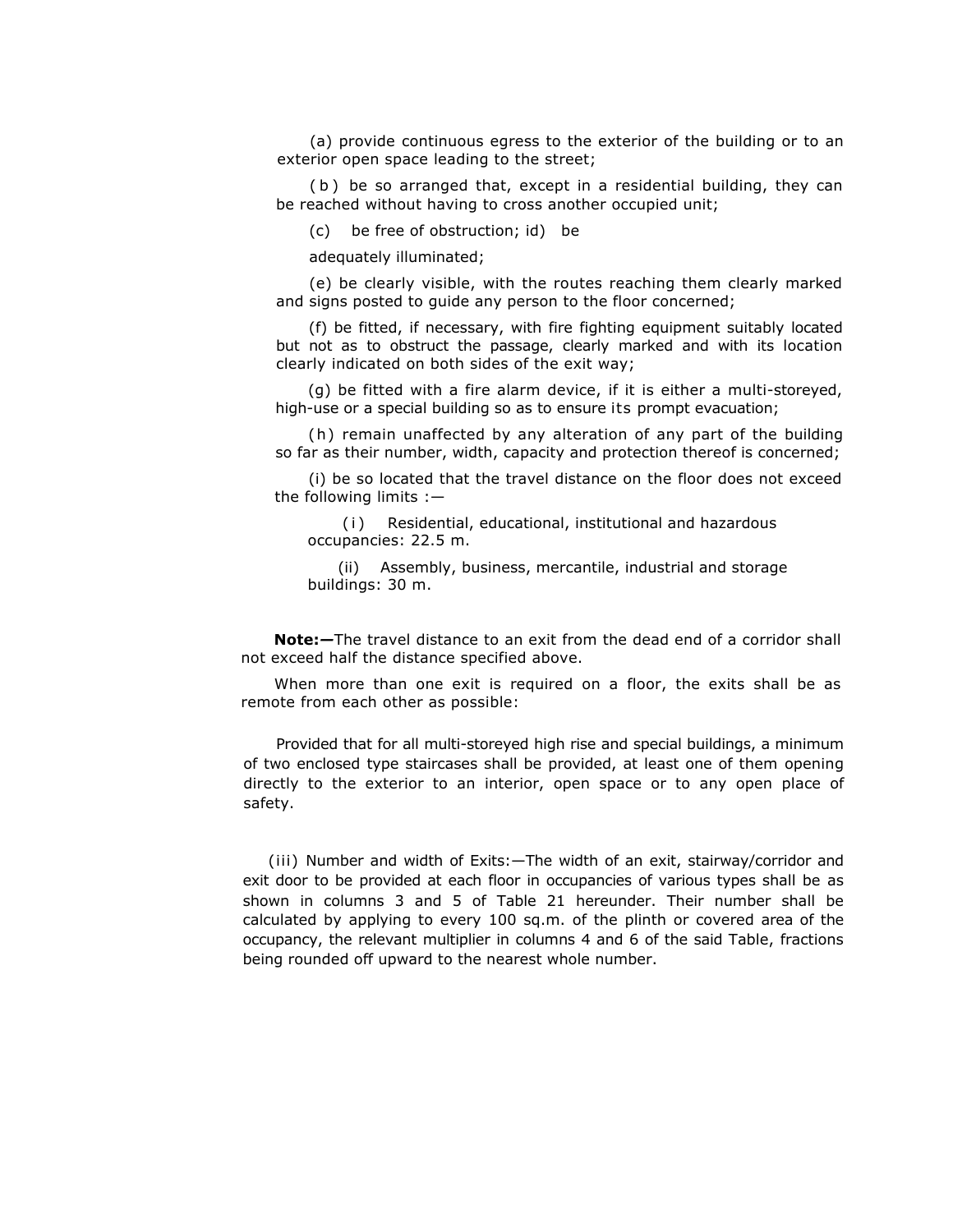# **Table 21**

| Serial | Type of                    | Stairway/Corridor | Dour              | Exit                 | Multiplier |
|--------|----------------------------|-------------------|-------------------|----------------------|------------|
| No.    | Occupancy                  | Minimum width in  | Multiplier        | Minimum              |            |
|        |                            | meters            |                   | width in             |            |
|        |                            |                   |                   | meters               |            |
| (1)    | (2)                        | (3)               | (4)               | (5)                  | (6)        |
| 1.     | Residential<br>Dwellings-  | 1.2               | 0.145             | $\ddot{\phantom{a}}$ |            |
|        | -row housing               | 0.75              | 0.213             | $\cdots$             | .053       |
|        | (2 storeys)                |                   |                   |                      |            |
|        | $-$ hotels                 | 1.5               | 0.107             |                      |            |
| 2.     | Educational-               | 1.5               | .333              | .                    |            |
|        | -upto 24 m.<br>high        |                   |                   |                      | .667       |
|        | $-$ over 24 m.             | 2.0               | .250              |                      |            |
|        | high                       |                   |                   |                      |            |
| 3.     | Institutional i.e.         | 105               | .89 <sup>1</sup>  | $\cdots$             |            |
|        | Hospitals<br>-upto 10 beds |                   |                   |                      | .044       |
|        | $-$ over 10 beds           | 2.0               | .667 <sup>1</sup> |                      |            |
| 4.     | Assembly $^2$              |                   |                   | <br>1.0              |            |
|        | -fixed seats or            | $\cdots$<br>2.0   | $\cdots$<br>.694  | .                    | .926       |
|        | loose seats and            |                   |                   |                      |            |
|        | dance floor                |                   |                   |                      |            |
|        | $-$ no seating             | 2.0               | .278              | $\cdots$             | .370       |
|        | facilities and             |                   |                   |                      |            |
|        | dining rooms.              |                   |                   |                      |            |
| 5.     | Mercantile-                |                   |                   |                      |            |
|        | -street floor              | 1.5               | .222              |                      | .222       |
|        | and basement               |                   |                   |                      |            |
|        | -upper sales               | 1.5               | .111              | $\ddotsc$            | .111       |
|        | floors                     |                   |                   |                      |            |
| 6.     | <b>Business</b>            | 1.5               | .067              |                      | 0.67       |
|        | Industrial                 |                   |                   |                      |            |
| 7.     | Storage                    | 1.5               | .022              |                      | .022       |
| 8.     | Hazardous                  | 1.5               | .133              |                      | .125       |

## **Width and number of Exits for various Occupancies**

# *Footnotes:*

1. For the dormitory portions of homes for the aged, orphanages, mental hospitals, etc. these multipliers will be doubled

 2. The plinth or covered area shall include, in addition to the main assembly rooms or space, any occupied connecting room or space in the same storey or in the storey above or below where entrance is common lo such rooms and space and they are available for use by the occupants of the assembly place.

No deductions shall be made in the gross area of the corridors, closets or other sub-divisions; all space serving the particular assembly occupancy shall be reckoned.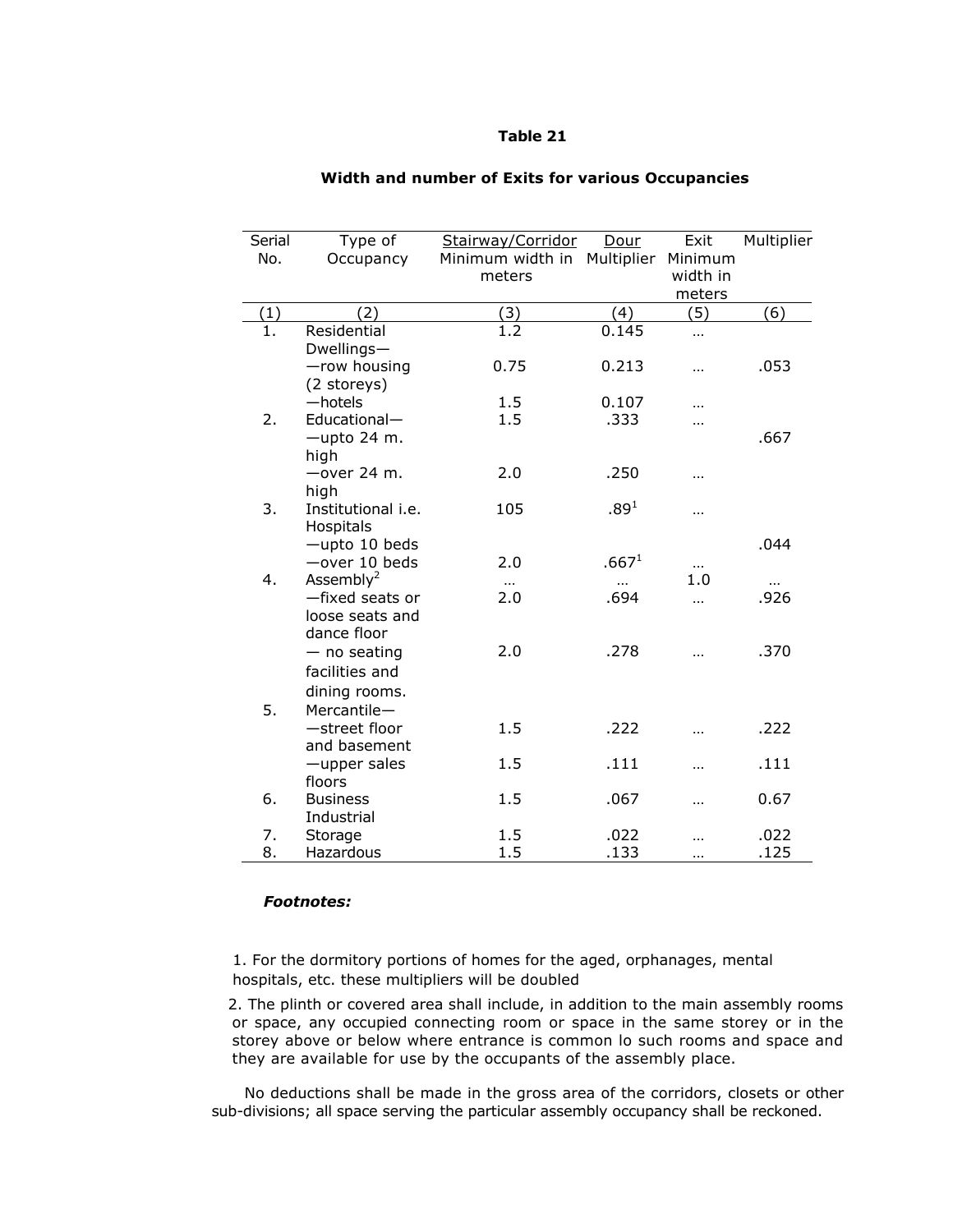# **44. Requirements of Individual Exits at each Floor**

The detailed requirements of individual exits at each floor are given below:—

## (1) **Corridors:**—

(a) Exit corridors shall be of a width not less than the total required width of exit doorways leading from them in the direction of travel to the exterior/stairway.

(b) Where stairways discharge through corridors, the height of the corridors shall not be less than 2.4 m.

(c) Where there is more than one staircase serving a building, there shall be at least one smokestop door in the space between the staircases.

### (2) **Doorways:—**

(a) Every exit doorway shall open into an enclosed stairway, a horizontal exit or a corridor or passageway providing continuous and protected means of egress;

(b) An exit doorway shall open outwards i.e. away from the room, but shall not obstruct the travel along any exit. No door, when opened, shall reduce the required width of a stairway or landing to less than 90 cms.

( c ) An exit door shall not open immediately upon a flight or stairs; a landing equal to atleast the width of the door shall be provided in the stairway at each doorway; the level of the landing shall be the same as that of the floor which it serves.

 (d) Exit doorways shall be openable from the side which they serve, without the use of a key.

#### (3) Revolving doors:—

(a) Revolving doors shall not be used as required exits except in residential, business and mercantile occupancies; they shall not constitute more than half the total required door width.

(b) When revolving doors are considered as required exit ways—

(i) the multiplier in Table 21 shall be increased by 33.1/3 per cent and;

(ii) revolving doors shall not be located at the foot of a stairway. Any stairway served by a revolving door shall discharge through a lobby or foyer.

(4) Internal stairways:—

(a) Stairways shall be constructed of non-combustible materials throughout.

(b) Any interior staircase shall be constructed as a self-contained unit with atleast one side adjacent to an external wall and shall be completely closed.

(c) A staircase shall not be arranged around a lift shaft unless the latter is entirely enclosed by a material of fire resistance rating as that for type of construction itself. For multi-storeyed, high rise and special buildings, the staircase location shall be to the satisfaction of the Chief Fire Officer.

(d) In multi-storeyed, high rise and special buildings, access to main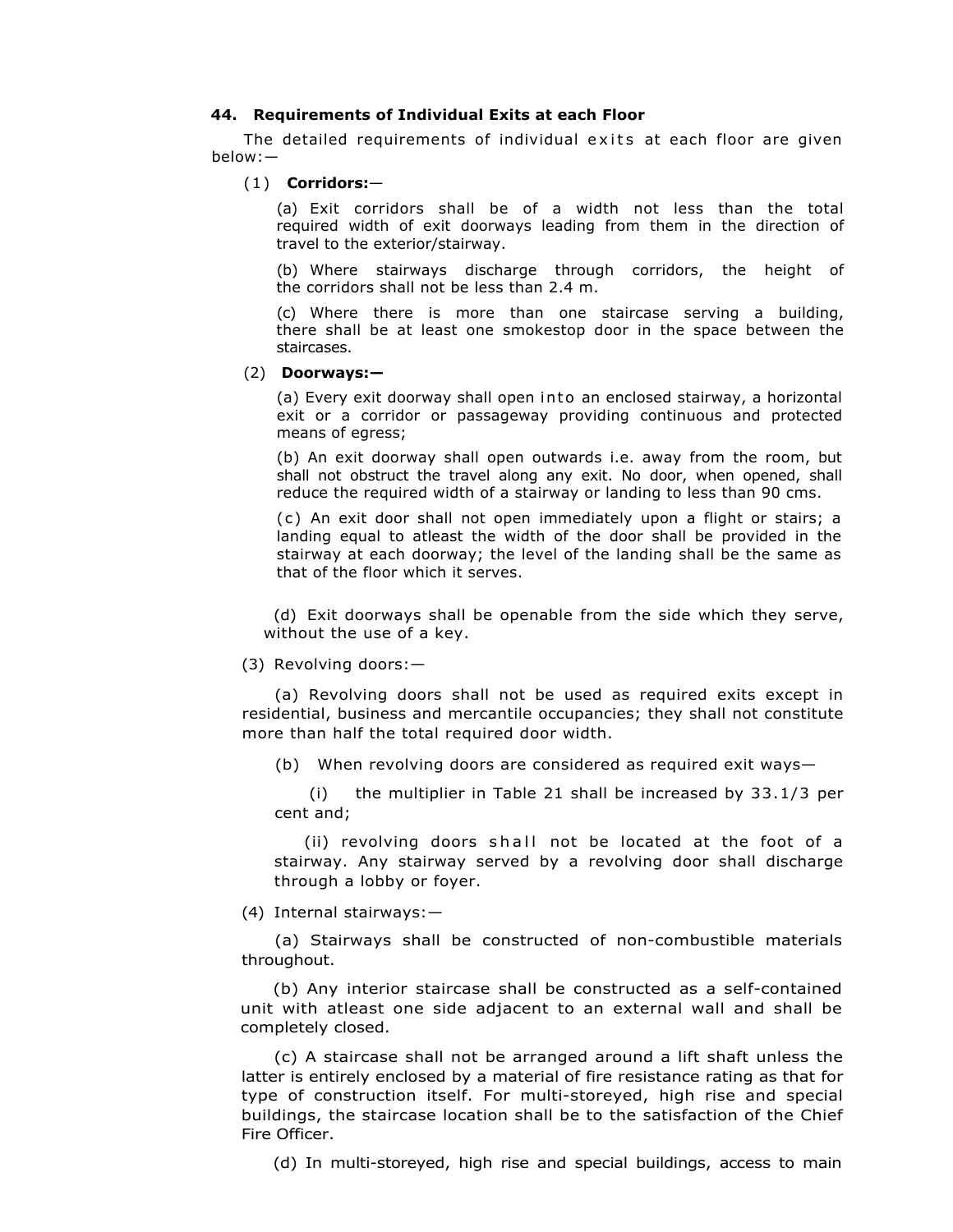staircases shall be gained through atleast half-an-hour fire-resisting automatic closing doors, placed in the enclosing walls of the staircases. They shall be swing type doors opening in the direction of escape.

(e) No living space, store or other space, involving fire risk, shall open directly into a staircase.

(f) The external exit door of a staircase enclosure at ground level shall open directly to the open space or should be accessible without passing through any door other than a door provided to form a draught lobby.

( g ) In multi-storeyed high rise and special buildings, exit signs with arrows indicating the escape route shall be provided at a height of 1.5 m. from the floor level on the wall and shall be painted with fluorescent paint. All exit way signs should be flush with the wall and so designed that no mechanical damage to them can result from the moving of furniture or other heavy equipment.

(h) Where a building has a single staircase, it shall terminate at the ground floor level, and the access to the basement shall be by a separate staircase. Where the building is served by more than one staircase, one of the staircases may lead to the basement level, by either a ventilated lobby or a cut-off screen wall without opening, having a fire resistance of not less than 2 hours with discharge point at two different ends or through enclosures. It shall also be cut off from the basement area at various basement levels by a protected and ventilated lobby/lobbies,

(5) Fire escape or external stairs:—Multi-storeyed, high rise and special buildings shall be provided with fire escape stairs, which will be free of F.S.I., and they should conform to the following :—

(a) They shall not be taken into account in calculating the evacuation time of a building.

(b) All of them shall be directly connected to the ground.

(c) Entrance to them shall be separate and remote from the internal staircase.

(d) Routes to the fire escape shall be free of obstruction at all times, except for a doorway leading to the fire escape, which shall have the required fire resistance.

(e) They shall be constructed of non-combustible materials.

(f) They shall have a straight flight not less than 75 cm. wide with 15 cm. treads and risers.

(g) They shall be provided with handrails at a height not less than 90 cm. above the tread.

(6) Ramp:—

(a) All the requirements of sub-regulation (4) of this Regulation shall apply to any ramps they apply to a staircase.

(b) Ramps shall lead directly to outside open spaces at ground level or courtyards or other safe places.

( c ) In a multistoreyed, high rise and special building, access to ramps from any floor shall be through a smoke-stop door.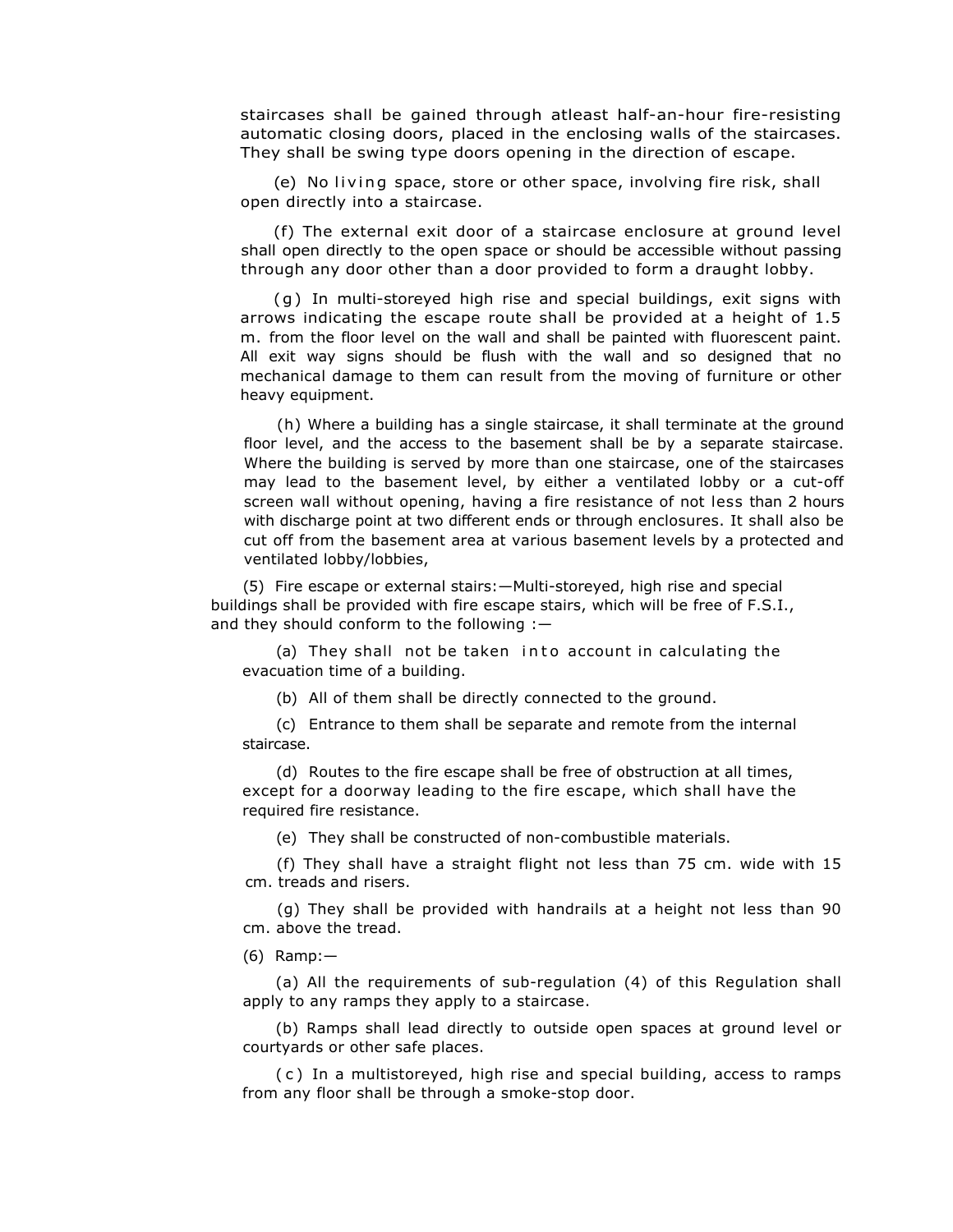(7)Refuge Area:—

(a) In multi-storeyed and high rise buildings, at least one refuge area

shall be provided on the floor immediately above 24 m.

(b) It shall be on the external walls as a cantilevered projection or in any other manner.

(c) It shall have a minimum area of 15 sq.m. and a minimum width of 3.0 m.

(d) It shall not be counted in F.S.I.

### **45. Structural Safety and Services:-**

(1) Structural design:—The structural design of foundations, elements made of masonry, timber, plain concrete, reinforced concrete, prestressed concrete and structural steel shall conform to the provisions of Part VI Structural Design Section 1 — Loads, Section 2 — Foundation, Section  $3 -$  Wood. Section  $4 -$  Masonry, Section  $5 -$ Concrete, Section 6 — Steel. National Building Code of India.

(2) Quality of materials and workmanship:—

(i) The quality of all materials and workmanship shall conform to accepted standards and Indian Standard Specifications and Codes as included in Part V Building Materials and Part VII Constructional Practices and Safety, National Building Code of India.

(ii) All burrow pits dug in the course of construction and repair of buildings, roads, embankments etc. shall be deep and connected with each other in the formation of a drain directed towards the lowest level and properly stepped for discharge into a river, stream, channel or drain, and no person shall create any isolated burrow pit which is likely to cause accumulation of water that may breed mosquitoes.

(iii) Alternative materials, method of design and construction and tests:—The provisions of the Regulations are not intended to prevent the use of any material or method of design of construction not specifically prescribed in them provided any such alternative has been approved. Nothing of the provisions of these Regulations is intended to prevent the adoption of architectural planning and layout conceived as an integrated development scheme. The Commissioner may approve any such alternative if it conforms to the provisions of the relevant parts of the National Building Code, regarding material, design and construction, and the material, method, or work offered is, for the purpose intended, atleast equivalent to that prescribed in these Regulations in quality, strength, compatibility, effectiveness, fire and water resistance, durability and safety.

### **46. Tests:-**

Whenever there is insufficient evidence of compliance with the provisions of the Regulations or evidence that any material or method of design or construction does not conform to the requirements of the Requlations, in order to substantiate claims for alternative materials, design or methods of construction, the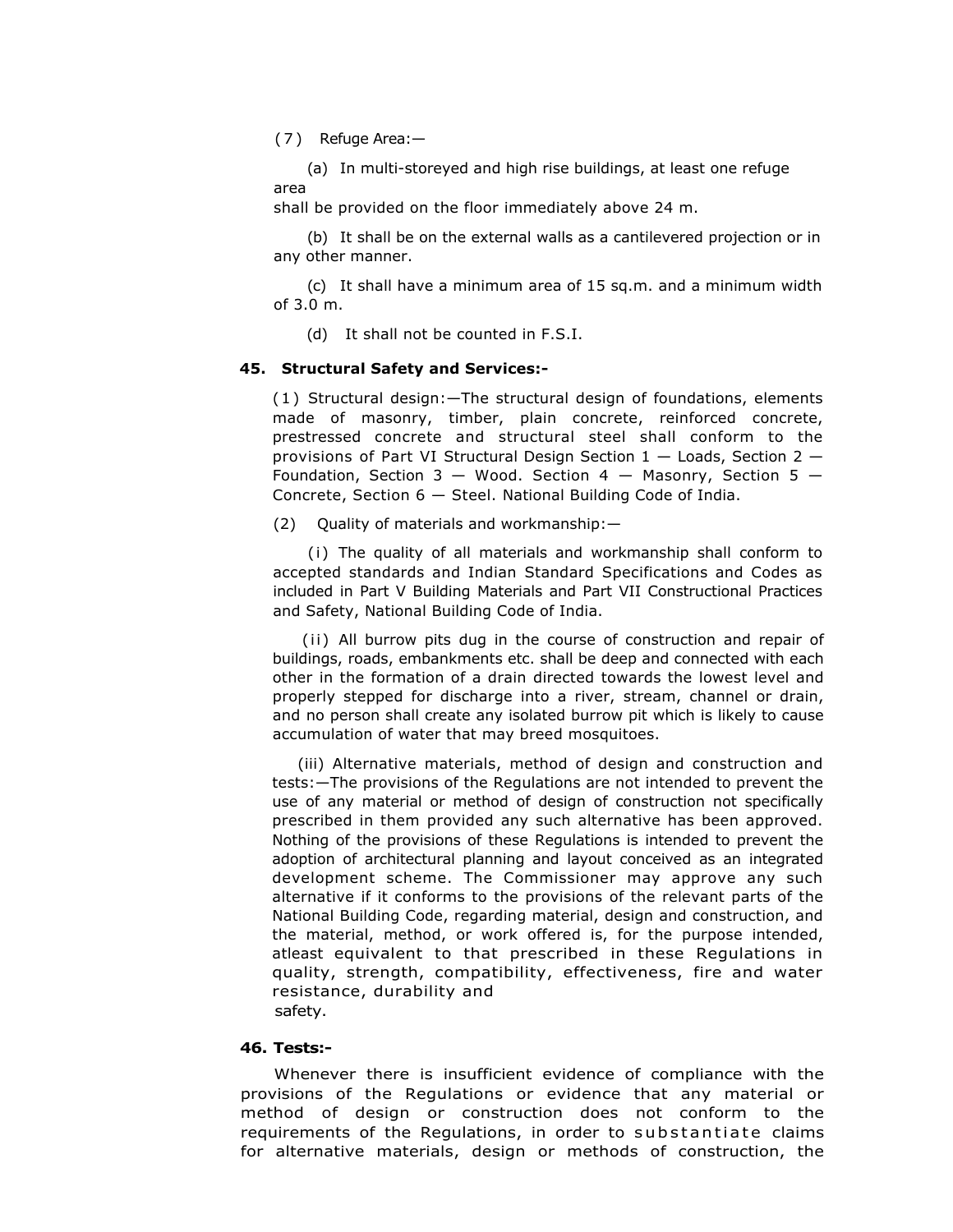Commissioner may require tests, sufficiently in advance, as proof of compliance. These tests shall be made by an approved agency at the expense of the owner as follows:—

(1) Test Methods:—Test methods shall be as specified by the Regulations for the materials or design or construction in question. If there are no appropriate test methods specified in the Regulations, the Commissioner shall determine the test procedure. For methods of tests for building materials, reference shall be made to the relevant Indian Standards as given in the National Building Code of India published by the Bureau of Indian Standards.

(2) Test results to be preserved:—Copies of the results of all such tests shall be retained by the Commissioner for not less than two years after the acceptance of the alternative material.

# **47. Building Services:-**

(1) Electrical installations:—The planning, design and installation of electrical installation, air-conditioning and heating work shall conform to the provisions of Part VIII Building Services, Section  $2 -$ Electrical Installations. Section  $3 -$  Air-conditioning and Heating, National Building Code of India.

(2) Lifts:—

(a) Planning and Design:—The planning and design of lifts including their number, type and capacity depending on the occupancy of the building, the population on each floor based on the occupant load and the building height shall be in accordance with Section 5 — Installation of Lifts and Escalators, National Building Code of India.

(b) Maintenance:—

(i) The lift installation should receive regular cleaning, lubrication adjustment and adequate servicing by authorised competent persons at such intervals as the type of equipment and frequency of service demand. In order that the lift installation is maintained at all times in a safe condition, a proper maintenance schedule shall be drawn up in consultation with the lift manufacturer and rigidly followed. A log book to record all items relating to general servicing and inspection shall be maintained. The electrical circuit diagram of the lift with the sequence of operation of different components and parts shall be kept readily available for reference by persons responsible for the maintenance and replacement, where necessary, to the satisfaction of the competent authority (Lift Inspector of the Government of Maharashtra).

(ii) Any accident arising out of operation of maintenance of the lifts shall be duly reported to the competent authority, i.e. Lift Inspector of the Government of Maharashtra.

# **48. Signs and Outdoor Display Structures:-**

(1) National Building Code to apply:—The display of advertising signs and outdoor display structures on buildings and land shall be in accordance with Part  $X -$  Signs and Outdoor Display Structures, National Building Code of India.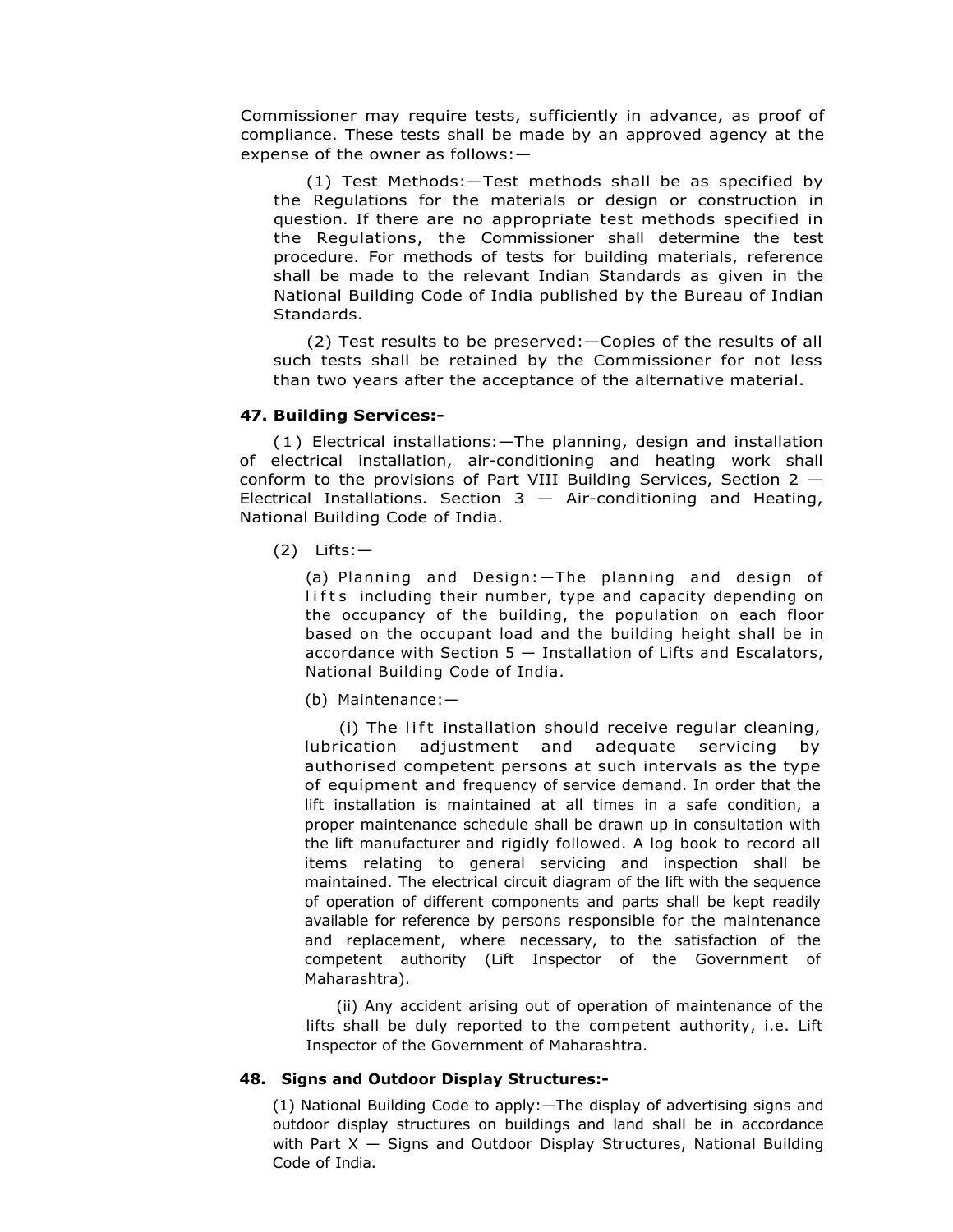(2) Additional conditions:—In addition to sub-regulation ( / ) above, the following provisions shall apply to advertising signs in different land use zone:—

(i) Residential Zone (R-1):—The following non-flashing and neon signs with illumination not exceeding 40 Watt light—

(a) One name plate with an area not exceeding 0.1 sq.m. for each dwelling unit.

(b) For other users permissible in the zone, one identification sign or bulletin board with an area not exceeding 10 sq.m. provided the height of the sign does not exceed 1.5 m.

(c) "For Sale" or "For Rent" signs for real estate, not exceeding 2 sq. m. in area provided they are located on the premises

offered for sale or rent.

(ii) Residential Zones with shop lines (R-2):—Non-flashing business signs placed parallel to the wall and not exceeding I m. in height per establishment.

(iii) Commercial Zones (C-1) and (C-2):—Flashing or non-flashing business signs placed parallel to the wall not exceeding 1 m. in height provided such signs do not face residential buildings.

(3) Prohibition of advertising signs and outdoor display structures in certain cases:—Notwithstanding the provisions of sub-regulations ( 1 ) and (2), no advertising sign or outdoor display structures shall be permitted on buildings of architectural, aesthetical, historical or heritage importance as may be decided by the Commissioner, or on Government buildings, save that in the case of Government buildings only advertising signs or outdoor display structures may be permitted if they relate to the activities for the said buildings' own purposes or related programmes.

(4) The Commissioner may, with the approval of the Corporation, add, alter or amend the provisions in sub-regulation (2) above.

### **Part IV**

# **Land Use Classification & Uses Permitted**

# **49. Uses and Ancillary Uses:-**

The uses and specified ancillary uses as indicated in these Regulations will be permitted in each of the predominant use zones as shown in the development plan. Such ancillary uses will be subject to fulfillment of the prescribed conditions.

# **50. Power of Granting Permission:-**

Where it is specified that a particular use is to be allowed only with the Commissioner's special permission, the power of granting such permission shall be exercised by the Commissioner or an Officer not below the rank of Deputy Municipal Commissioner.

# **51. Purely Residential Zone (R-1 Zone)—Ancillary uses permitted:-**

Apart from residential use, the following uses and specified ancillary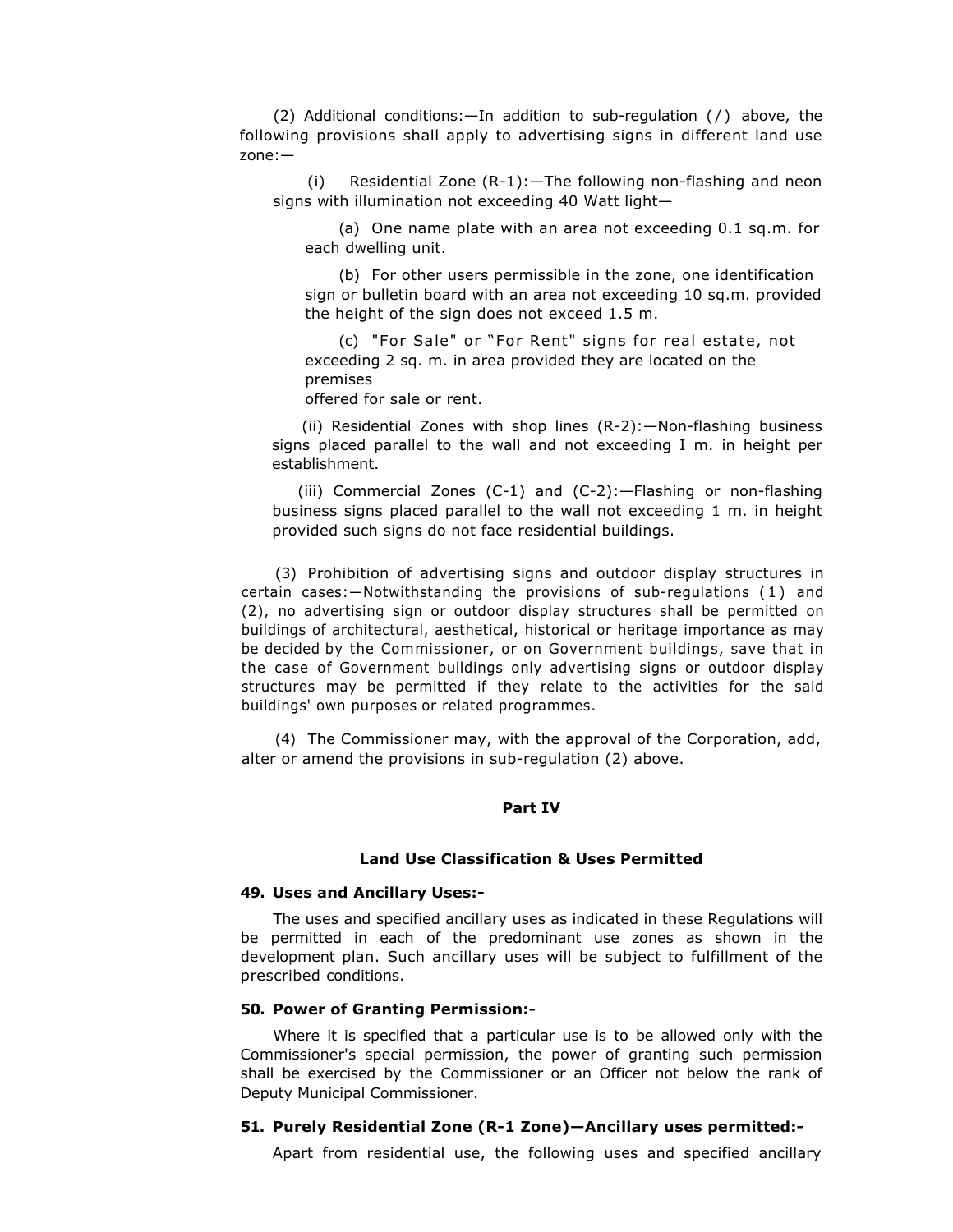uses to the extent of 50 per cent of the floor space of the principal use shall be permitted in buildings, premises or plots in the purely residential zone:—

(i) Customary home occupations.

(i) Medical and dental practitioners' dispensaries or clinics, including pathological or diagnostic clinics with a restriction of one dispensary or clinic per building to be permitted on the ground floor, on the floor just above the stilts or on the first floor.

(iii) Nursing homes, polyclinics maternity homes and medical practitioners/consultants in different disciplines of medical sciences in independent buildings or independent parts of buildings on the ground floor, floor I and floor 2 with separate means of access/staircase from within the building or outside, but not within the prescribed marginal open spaces in any case, and with the special permission of the Commissioner.

(iv) Professional offices and studies of a resident of the premises and incidental to such residential use, or medical and dental practitioners dispensaries or clinics of a resident of the building with only out patient treatment facilities without any indoor work, each not occupying a floor area exceeding 30 sq.m.

(v) Educational buildings, excluding building of trade schools but including students' hostels in independent buildings, religious buildings, community halls, welfare centres and gymnasia :

Provided that the Commissioner may, by order, permit Montessori schools, kindergarten classes or bal-mandirs in a part of a residential building on the ground floor or on the floor above the stilts if the area thereof is not less than 40 sq.m. and no nuisance is likely to be caused to the residents of the building:

Provided further that in congested localities where it is not possible to provide a separate building for a school, the Commissioner may allow a primary school in any part of or on any separate floor of a residential building. In doing so, he shall take into account the location, room sizes, means of access, water and sanitary arrangements and other relevant factors. He shall also ensure that a staircase is easily accessible from the entrance and serves the classrooms. The school shall also conform to other requirements of educational buildings stipulated in Regulation 40.

(w) Public libraries on the ground floor and floor I or on two consecutive floors immediately above the stilts in a building constructed on stilts, and museums in part or entire building.

(vii) Club houses, or gymkhanas not conducted as a business, on independent plots, which may have an extension counter or only branch of a bank, in such club-houses or gymkhanas.

(viii) Public or private parks, gardens and playfield in independent plots not utilised for business purposes, but not amusement parks.

(ix) Bus shelters, bus stations, bus depots, railway stations, taxistands and heliports, on independent plots.

(X) Radio broadcasting and television studios and sound recording and dubbing studios in independent buildings or part of, building or in independent plots, with the permission of the Commissioner.

(xi) Places for the disposal of human bodies, subject to the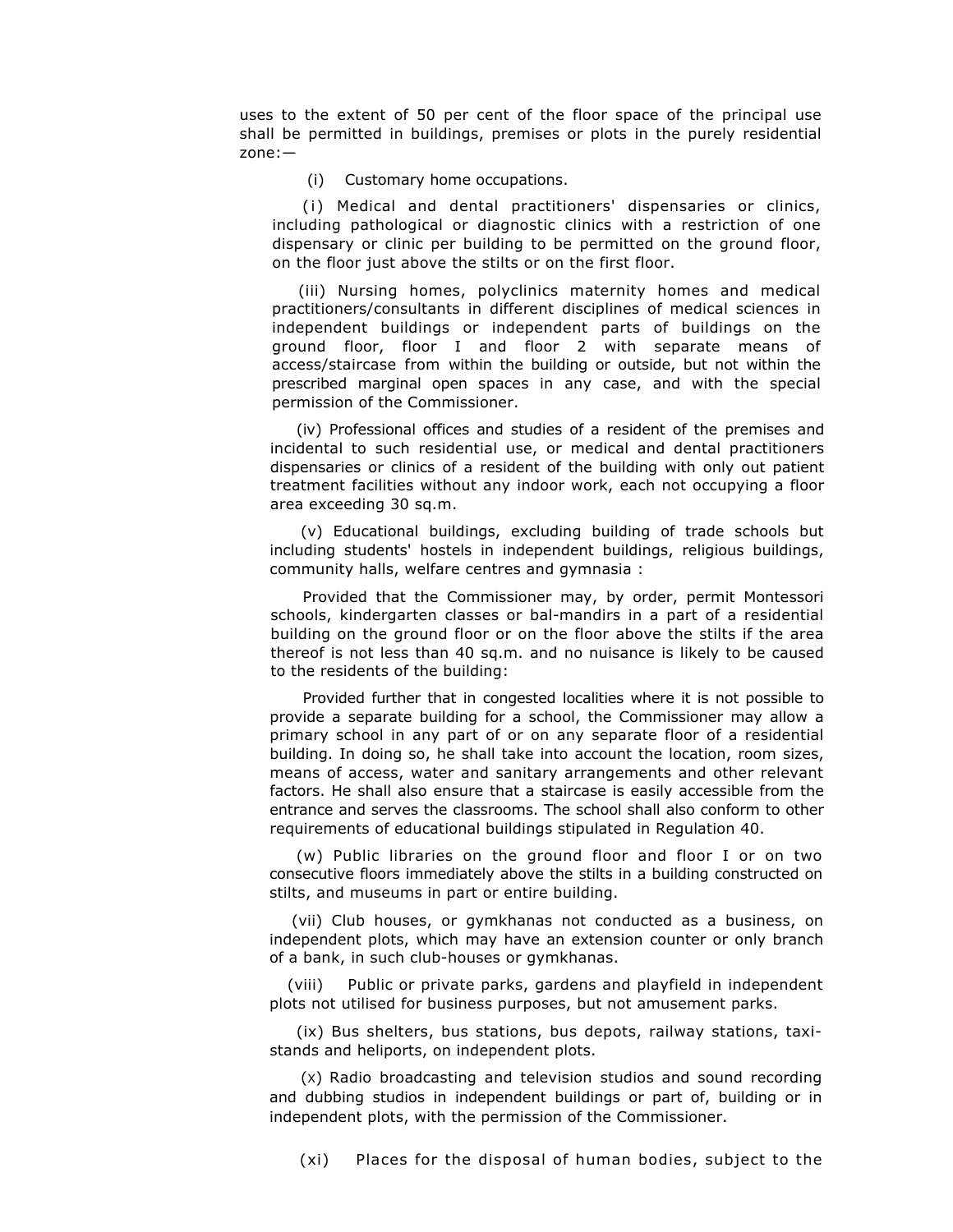Corporation's approval.

(xii) Police stations, telephone exchanges. Government sub-office only in the suburbs and extended suburbs municipal sub-office sub-offices of Bombay Electric Supply and Transport Undertaking or the concerned electric company, consulate offices, post and telegraph offices, branches of banks including safe deposit vaults electrical sub-stations, receiving stations, fire stations, civil defence warden posts and first aid posts, home guards and civil defence centres, pumping stations, sewage disposal works and water supply installations and ancillary structures thereof required to cater to the local area on roads of width of not less than 12 m. However, a branch of a bank with a safe deposit vault may be permitted on roads of less than 12 m.

(xiii) Storage of liquified petroleum gas cylinders (bottled gas) for domestic consumption not exceeding 300 kg. in a residential building and not exceeding 8000 kg. in an independent ground floor structure (except a garage) at any one time, with the special permission of the Commissioner and subject to compliance with statutory safety requirements.

(xiv) General agriculture, horticulture and poultry farming (but not dairy farming) in the areas comprised in suburbs, they are extended suburbs, poultry farming being permitted at the rate of 0.25 sq.m. builtup area per bird in an independent plot measuring not less than 1 ha.; provided that no offensive odours, dirt and/or dust are created, that there is no sale of products not produced on the premises, and the accessory buildings are not located within from any of 9 m. the boundaries or 6 m. from the main buildings or the plot :

Provided further that the above restriction on space shall not apply to any poultry kept for domestic consumption only.

(xv) Where the commercial zone boundary or a street of and between 18.3 m. and 31 m. wide in the suburbs and extended suburbs and of 24 m. and 31 m. wide in Island City (with shops) is at least 400 m. away, convenience shops at the rate of one shop per 15 tenements on ground floor or in semi-detached ground floor building, with no other use over it, may be permitted provided that the remaining area on the ground floor is used for parking purposes in conformity with these Regulations. Such shopping uses will not be permissible in more than two adjoining plots in any locality and shall not cover more than 5 per cent of the plot area.

 (xvi) Flour Mills, with the special permission of the Commissioner, if (a) they are in a single-storeyed detached or semidetached structure, and (b) their power requirement does not exceed 7.5 KW. each.

(xvii) Research, experimental and testing laboratories not involving any danger of fire or explosion or of any obnoxious nature and located on a plot not less than 4 ha. in area, provided that the laboratory is at least 30 m. from any of the boundaries of the site and the accessory residential building 30 m. from the laboratory.

(xviii) Notwithstanding anything contained in these regulations, Information Technology Establishment (pertaining to software only) on the plots/premises fronting on roads having width more than 12.0 metre.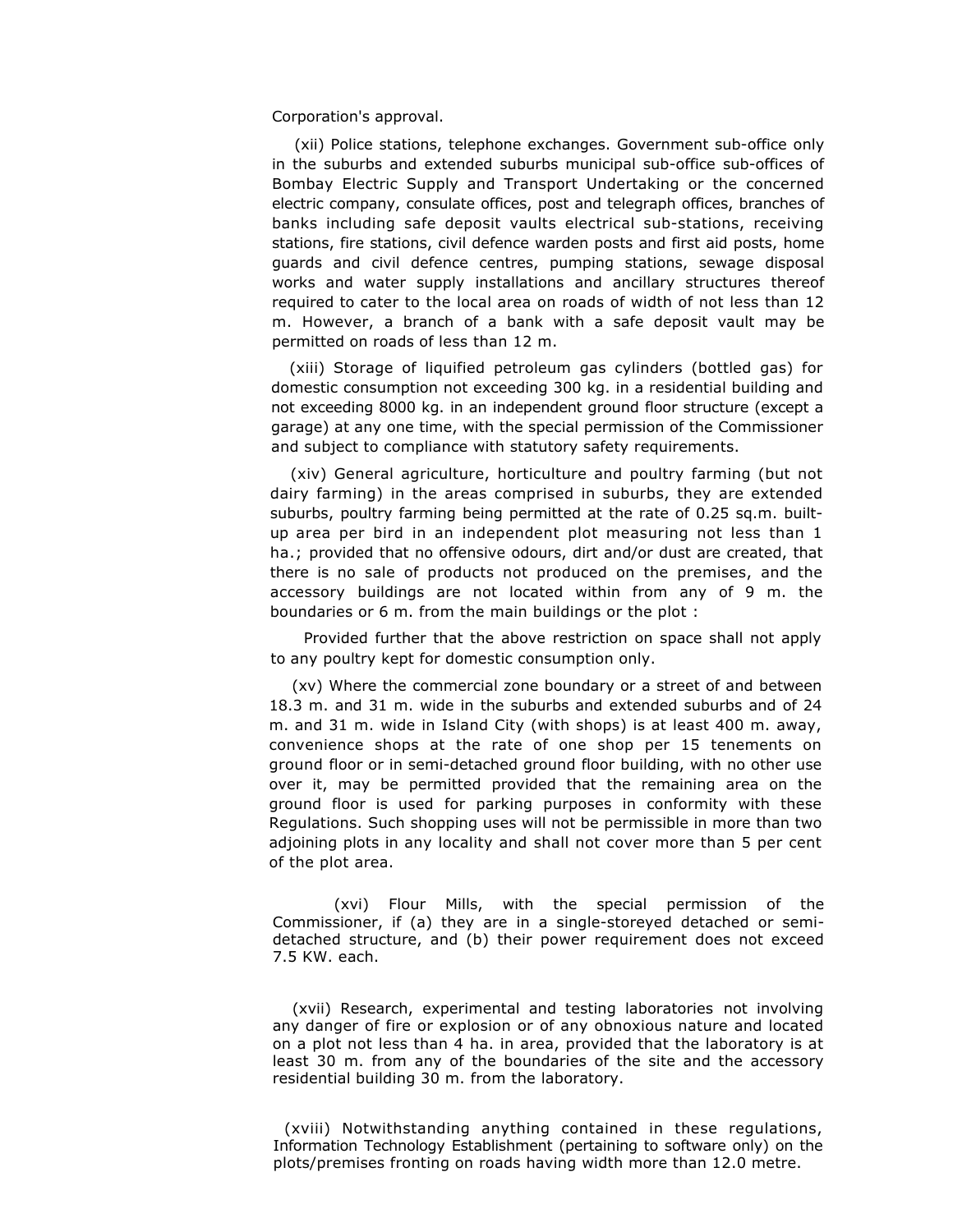# **52. Residential Zone with Shop Line (R-2 Zone):-**

(1) The residential zone with shop line (R-2 Zone) in which shopping will be permissible as indicated herein will comprise: -

(a) Plots in a residential zone along roads on which the shop line is marked on the development plan.

(b) Plots in a residential zone along roads having existing or prescribed width of and between 18.3 m. and 31 m. in the suburbs and extended suburbs.

(c) Plots in a residential zone along roads having existing or prescribed width of and between 24 m. and 31 m. in the Island City.

(2) No new shops will, however, be permitted on plots in the residential zone with a shop line (R-2 Zone) which abut and are along the following roads, even if a shop line is marked on such roads in the development plan except what is permitted by way of convenience shopping—

(a) Western Corridor:—From Regal Cinema junction to Vithalbhai Patel Road, Khar covering Madam Cama Road, Netaji Subhash Road, Dr. N. A. Purandare Marg, Babulnath Road, Justice Patkar Marg, Bhulabhai Desai Road, Lala Lajpatrai Road, Dr. Annie Besant Road, Veer Savarkar Marg, Mahim Causeway, Vithalbhai Road upto its junction with Chitrakar Dhurandhar Marg, Khar.

(b) (i) Mahim Causeway from General Arun Kumar Vaidya Marg upto its junction with Swami Vivekanand Road and further upto the latter road's junction with Chitrakar Dhurandhar Marg.

(ii) Juhu Tara Road, Shri Mathuradas Visanji Marg, (Kurla Andheri Road) and Jai Prakash Road

(c) Central Corridor.—From Regal Cinema junction to V N. Purav Marg, Trombay, covering Mahatma Gandhi Road, Dadabhai Navroji Road, Lokmanya Tilak Road, Mohamed Ali Road, Ibrahim Rahimtulla Road, Jamsetji Jeejeebhoy Road, Dr. B. Ambedkar Marg, Sion Road, Tatya Tope Road, V. N. Purav Marg upto Anushakti Nagar.

(d) Other roads viz. Shahid Bhagatsing Road, Lokmanya Tilak Road, L. Jagmohandas Road (Napean Sea Road), Bhulabhai Desai Road (Warden

Road), August Kranti Marg, Walkeshwar Road, S. K. Barodawala Marg (Altamount Road), Dahanukar Marg (Carmichael Road), Nepean Sea Road, Manav Mandir Road.

(e) All Express Highways/Freeways :

Provided that where the above-mentioned roads intersect other roads, shopping will be permissible on plots on the latter roads in the residential zone with a shop line (R-2 zone) only on the side of the building facing such roads and with access only on such roads.

Provided further that the above restrictions on shopping will not apply to areas falling in the Local Commercial Zone (C-l zone) and in the case of reconstruction or redevelopment of an existing building having existing shopping users.

(3) Notwithstanding anything contained in this Regulation, for reasons of congestion, traffic or nuisance, new shopping or convenience shopping, even if otherwise permissible, the Commissioner may not, for reasons to be recorded in writing, permit such shopping.

(4) Uses permitted in the Residential Zone with Shop Line (R-2 zone):—The following uses shall be permitted in buildings, premises or plots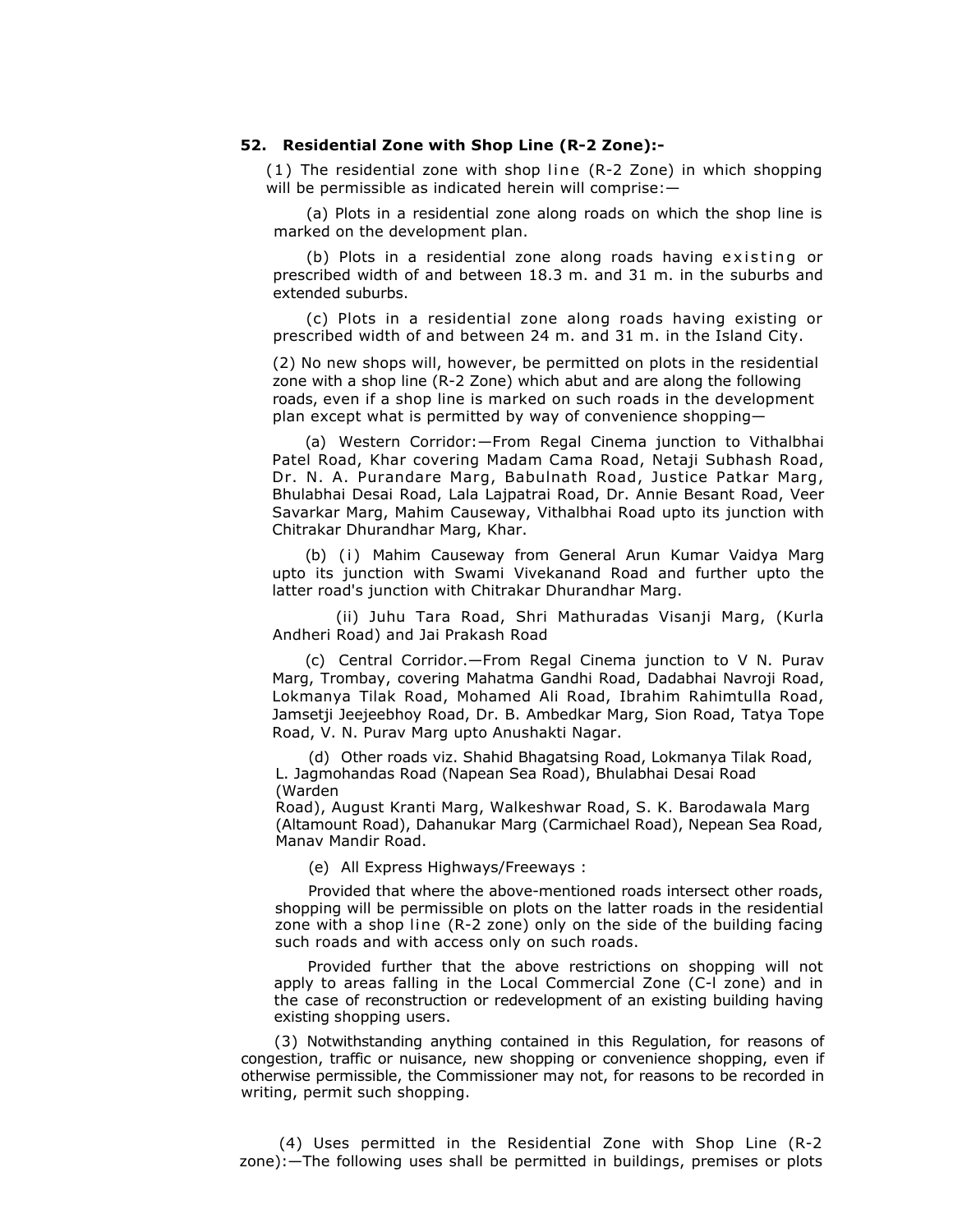in a residential zone with shop line:—

(i) All uses permitted in the purely residential zone (R-1 zone).

(ii) Stores or shops for conduct of retail business, including department stores. There will, however, be no storage or sale of combustible materials except with the Commissioners special permission.

(iii) Personal services' establishments, only in the suburbs and extended suburbs.

(iv) Hair dressing saloons and beauty parlours,

- (v) Frozen food stores,
- (vi) Shoe repair and sports shops.
- (vii) Professional offices each not exceeding 100 sq.m. in area.

(viii) Shops for the collection and distribution of clothes and other materials for cleaning, pressing and dyeing establishments.

(ix) Tailoring, embroidery and button-hole making shops, each employing not more than 9 persons.

(X) Cleaning and pressing establishments for clothes, each occupying a floor area not in e than 200 sq. m. and not employing solvents with a flash point lower than 59"C, machine with dry-load capacity not exceeding 30 kg. and employing not more than 9 persons:

Provided that the total power requirements does not exceed 4 KW.

(xi) Shops for goldsmiths, lock-smiths, watches and clocks and their repairs, bicycles and their rental and repairs, optical glass grinding and repairs, musical instruments, and their repairs, picture-framing, radio, television and household appliances and their repairs, umbrellas and their repairs and upholstery work, each employing not more than 9 persons.

(xii) Coffee grinding establishments with electric motive power not exceeding 0.75 KW. (0.025 KW. individual motor each).

(xiii) Restaurants, eating houses, cafeterias, ice-cream and milk bars under one establishment with total area not exceeding 200 sq.m. on the ground and/or floor I of a building with the special permission of the Commissioner.

(xiv) Bakeries, with no floor above, each not occupying for production an area more than 75 sq.m. and not employing more than 9 persons, if the power requirements does not exceed 4 KW. where only electrical ovens are used, an additional heating load upto 12 KVA being permitted.

(AT) Confectioneries and establishments for the preparation and sale of eatables each not occupying for production an area more than of 75 sq.m. per establishment and employing not more than 9 persons, motive power not exceeding 1.12 KW, as well as sugarcane and fruit juice crusher each employing not more than 6 persons with motive power not exceeding 1 .12 KW. and area not more than 25 sq. m.

(xvi) Printing presses with aggregate motive power each not exceeding 3.75 KW and not employing more than 9 persons and individual electric motors of not more than 1.5 KW.

(xvii) Trade and other similar schools, not involving any danger of fire or explosion, or offensive noise, vibration, smoke, dust, odour, glare, heat or other objectionable features.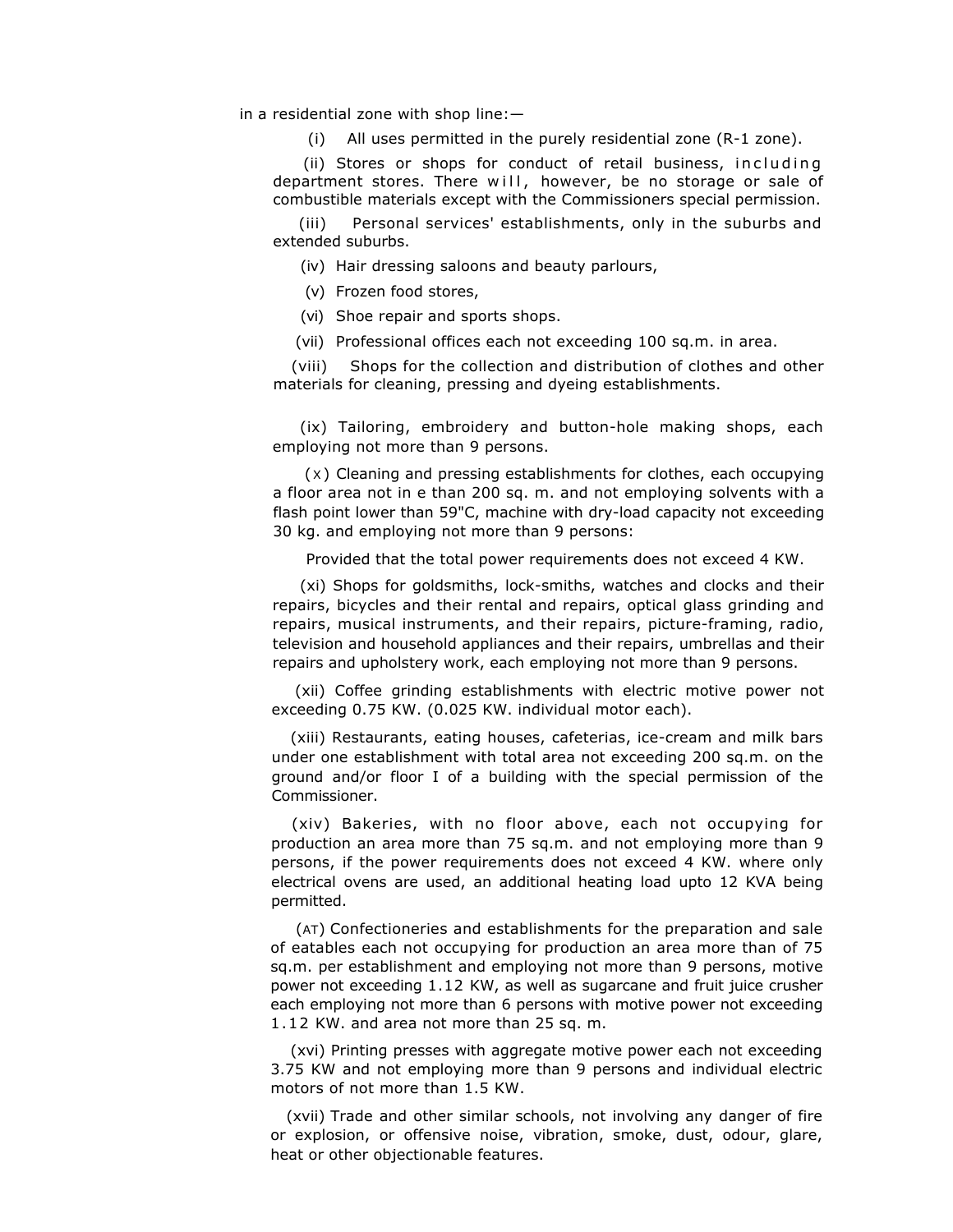(xviii) Vegetable, fruit, flower, frozen fish, frozen meat or frozen food shops.

(xix) Battery charging and repairing establishments each not employing more than 6 person with an area not more than 25 sq.m. and not more than 2 charges with power not exceeding 5 KW.

(xv) Photographic studios with laboratories, zeroxing, photo-copying, video-copying establishments etc. and their laboratories, each with an area not exceeding 50 sq.m. and employing not more than 9 persons and not using power more than 3.75 KW.

(xxi) Coal or fire-wood shops.

(xxii) Local sub-offices fany public utility.

(xxiii) Electronic industry of assembly, but not of manufacturing type, with the Commissioner's special permission, subject to following restrictions:—

(a) Only on the ground floor each with an area not exceeding 50 sq.m.

(b) Total electric power inclusive of motive power and heating load not to exceed 3.75 KW.

(c) Employing not more than 9 persons each.

(xxiv) Pawn Shops.

(xxv) Art galleries i.e. display shops.

(xxvi) Undertakers' premises.

 (xxvii) Establishments using power only for heating, refrigeration or airconditioning purposes.

 (xxviii) Private lockers. In the Island City, the total area shall not exceed 400 sq.m. each.

(xxix) Data-processing unit, with use of computers.

(xxx) Repairing garages, without activities of body-building and spray painting, each employing not more than 9 persons or using 1.5 KW motive power with no floor above, with the permission of the Commissioner to be allowed to function only between 08 and 20 hours.

(xxxi) Motor driving schools, with the permission of the Commissioner.

(xxxii) Travel agencies, ticket booking and selling agencies for air, surface or water travel or transport of any other modes of travel or transport.

(xxxiii) Accessory uses customarily incidental to any permitted principal use, including storage upto 50 per cent of the floor area of the principal use.

(5) Conditions governing additional uses permitted in the R-2 zone:—

The uses permissible in the R-2 zone shall be restricted and subject to the conditions below:—

(i) A depth of 12 m. measured from the building line along the front portion abutting the street only provided.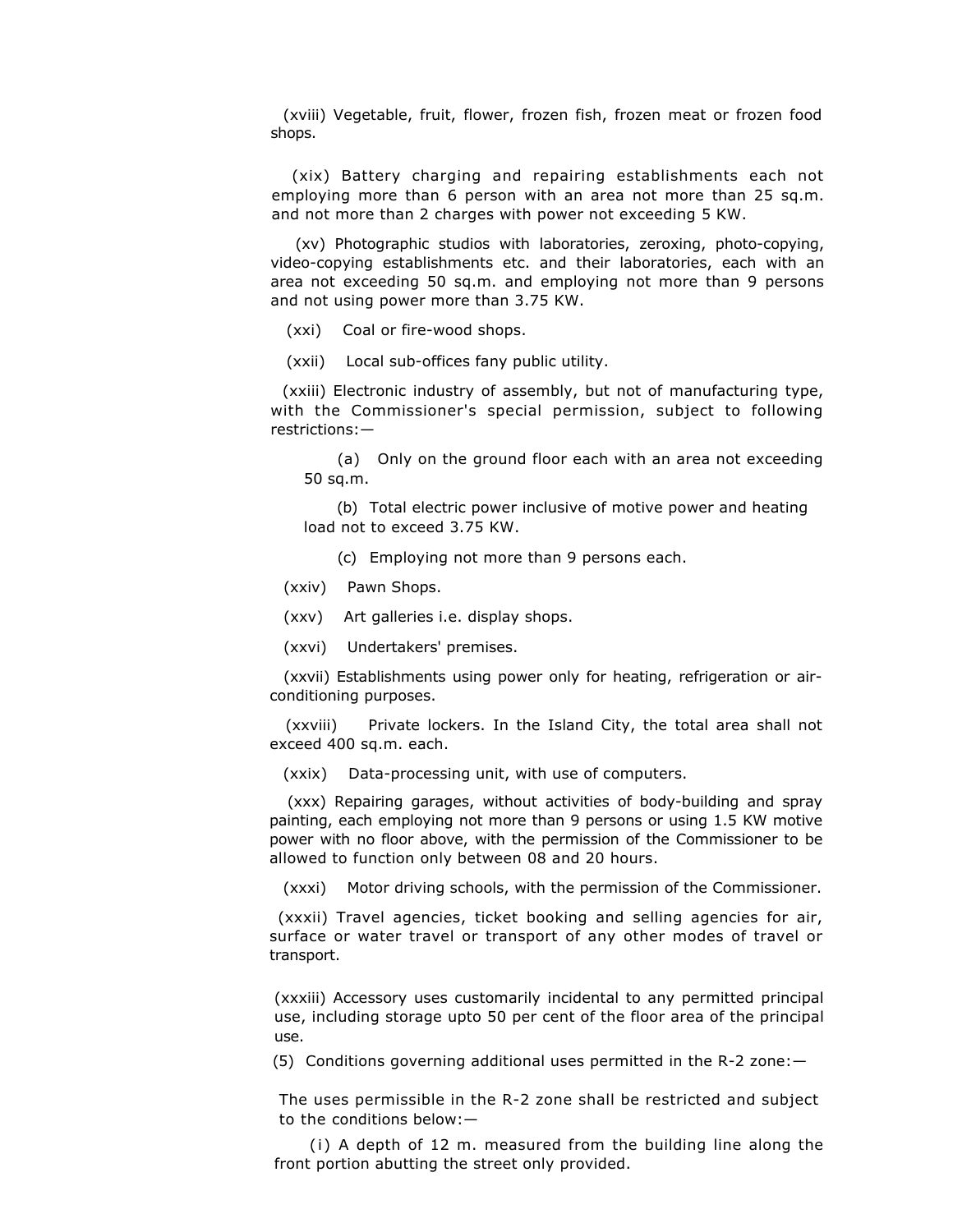(ii) All goods offered for sale or displayed should be within the premises comprising the shop and should not be kept in the passages or open spaces.

(iii) Shops shall be permitted only on the ground floor of a building unless specified otherwise.

(iv) Area of each shop will not exceed 100 sq.m. unless otherwise specified.

(v) Motive power, unless otherwise specifically indicated, shall not exceed 2.25 KW per shop, with no individual motor exceeding 0.75 KW, no power being allowed to be sub-let.

(vi) Power may be discontinued if the Commissioner is satisfied that the particular use is a nuisance to the residents.

(6) With the special permission of the Commissioner, shopping uses and departmental stores may be permitted on the entire ground floor of the building,

subject to the following conditions :—

(i) The side and rear marginal open spaces shall not be less than 9 m. in width.

(ii) No back-to-back shops would be permitted unless they are separated by a corridor at least 1.8 m. in width which shall be properly lighted and ventilated.

(iii) All goods offered for sale or displayed should be within the premises comprising the shop and should not be kept in the passages or open spaces.

Provided that such shopping users and department stores may be permitted in the entire building where the whole building is in occupation of one establishment or of a co-operative society only and subject to the above conditions.

(7) Notwithstanding anything contained in these Regulations, convenience shops as defined in item (20) of sub-regulation (3) of Regulation 3 may be permitted on all roads having width of 12 m. and above. In gaothan and koliwada areas, however, these users will be permitted on roads having width of 9 m. and above.

(8) Uses permitted in independent premises/buildings in the Residential Zone with Shop Line (R-2 Zone):—The following uses may be permitted in independent premises/buildings/plots 3 in the R-2 zone:—

(i) Drive-in-theatres, theatres, cinemas, club-houses, assembly or concert halls, dance and music studies and such other places of entertainment on roads with width not exceeding 25 m. These uses may be permitted in combination with permissible non-residential uses except that of petrol pump, with the special permission of the Commissioner:

Provided, however, in the case of a cinema/theatre the front open space shall be minimum 12 m. and the side and rear open spaces shall not be less than 6 m.:

Provided further that in the case of development and/or redevelopment of a cinema/theatre, the user for a cinema/theatre may be permitted in combination with the permissible users in a residential zone with a shop-line (R-2 zone) excluding the users for bakery, confectionery, trade and other similar schools and coal or fire wood shops, with a cinema/theatre being permitted underneath or above any